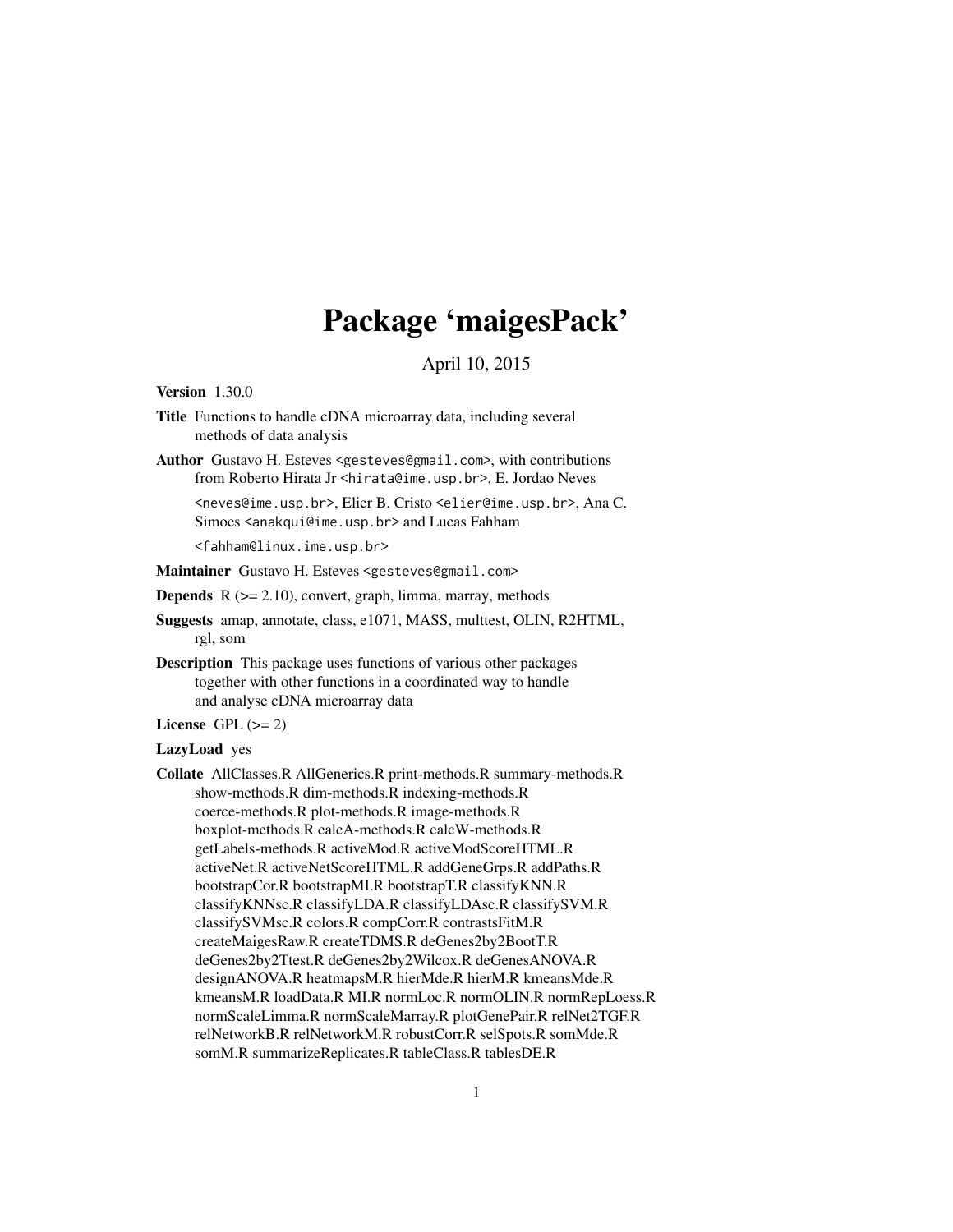## URL http://www.maiges.org/en/software/

| <b>biocViews</b> Microarray, TwoChannel, Preprocessing, ThirdPartyClient, |
|---------------------------------------------------------------------------|
| DifferentialExpression, Clustering, Classification,                       |
| <b>GraphAndNetwork</b>                                                    |

# R topics documented:

|           | $\overline{\mathbf{3}}$ |
|-----------|-------------------------|
|           | $\overline{5}$          |
| activeNet | 6                       |
|           | $\overline{7}$          |
|           | 8                       |
|           | $\boldsymbol{Q}$        |
|           | 10                      |
|           | 11                      |
|           | 13                      |
|           | 14                      |
|           | 15                      |
|           | 16                      |
|           | 17                      |
|           | 19                      |
|           | 20                      |
|           | 22                      |
|           | 24                      |
|           | 25                      |
|           | 27                      |
|           | 29                      |
|           | 30                      |
|           | 31                      |
|           | 32                      |
|           | 33                      |
|           | 34                      |
|           | 35                      |
|           | 36                      |
|           | 37                      |
|           | 38                      |
|           | 39                      |
|           | 40                      |
|           | 41                      |
|           | 42                      |
|           | 44                      |
| image     | 46                      |
|           | 48                      |
|           | 50                      |
|           | 51                      |
|           | 53                      |
|           | 55                      |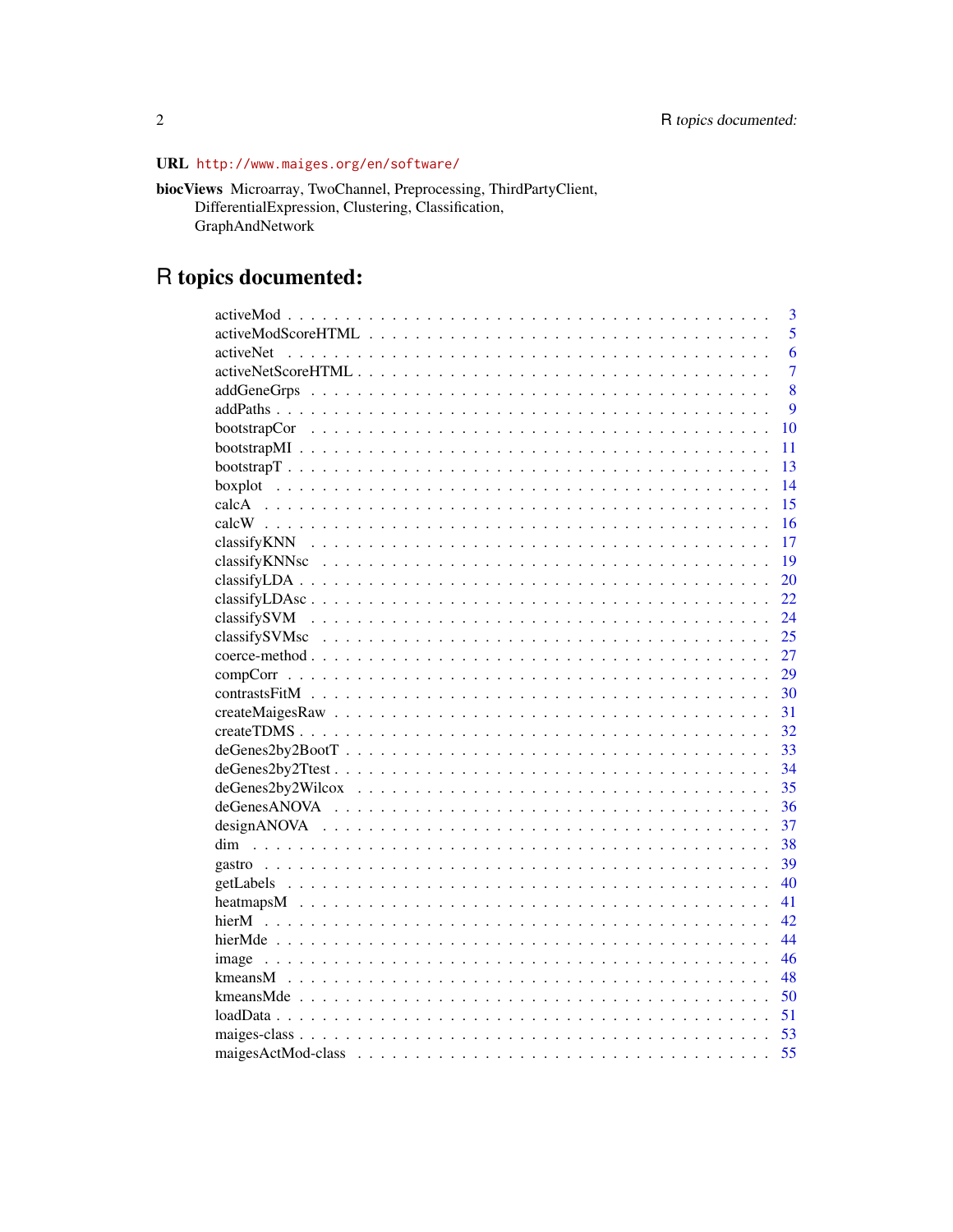<span id="page-2-0"></span>

| Index |                                                                                                               | 99  |
|-------|---------------------------------------------------------------------------------------------------------------|-----|
|       |                                                                                                               | 97  |
|       |                                                                                                               | 95  |
|       |                                                                                                               | 94  |
|       |                                                                                                               | 93  |
|       |                                                                                                               | 92  |
|       |                                                                                                               | 90  |
|       |                                                                                                               | 88  |
|       |                                                                                                               | 87  |
|       | selSpots                                                                                                      | 85  |
|       |                                                                                                               | 84  |
|       | relNetworkM                                                                                                   | 83  |
|       | relNetwork <sub>B</sub>                                                                                       | 81  |
|       |                                                                                                               | 79  |
|       |                                                                                                               | 78  |
|       |                                                                                                               | 77  |
|       | plot                                                                                                          | 73  |
|       |                                                                                                               | 72  |
|       |                                                                                                               | 71  |
|       |                                                                                                               | 70  |
|       |                                                                                                               | 69  |
|       |                                                                                                               | 68  |
|       |                                                                                                               | 67  |
|       |                                                                                                               | 66  |
|       |                                                                                                               | 64  |
|       | maiges Raw-class $\ldots \ldots \ldots \ldots \ldots \ldots \ldots \ldots \ldots \ldots \ldots \ldots \ldots$ | 63  |
|       |                                                                                                               | 61  |
|       |                                                                                                               | 60  |
|       |                                                                                                               | 59  |
|       |                                                                                                               | 58  |
|       |                                                                                                               | 57  |
|       |                                                                                                               | .56 |

<span id="page-2-1"></span>activeMod *Functional classification of gene groups*

### Description

This function calculate profiles of expression for groups of genes in each sample of the dataset and for each biological condition (group of samples).

```
activeMod(data=NULL, gNameID="GeneName", samples=NULL, usePaths=FALSE,
         sLabelID="Classification", adjP="none", cutExp=1,
         cutPhiper=0.05)
```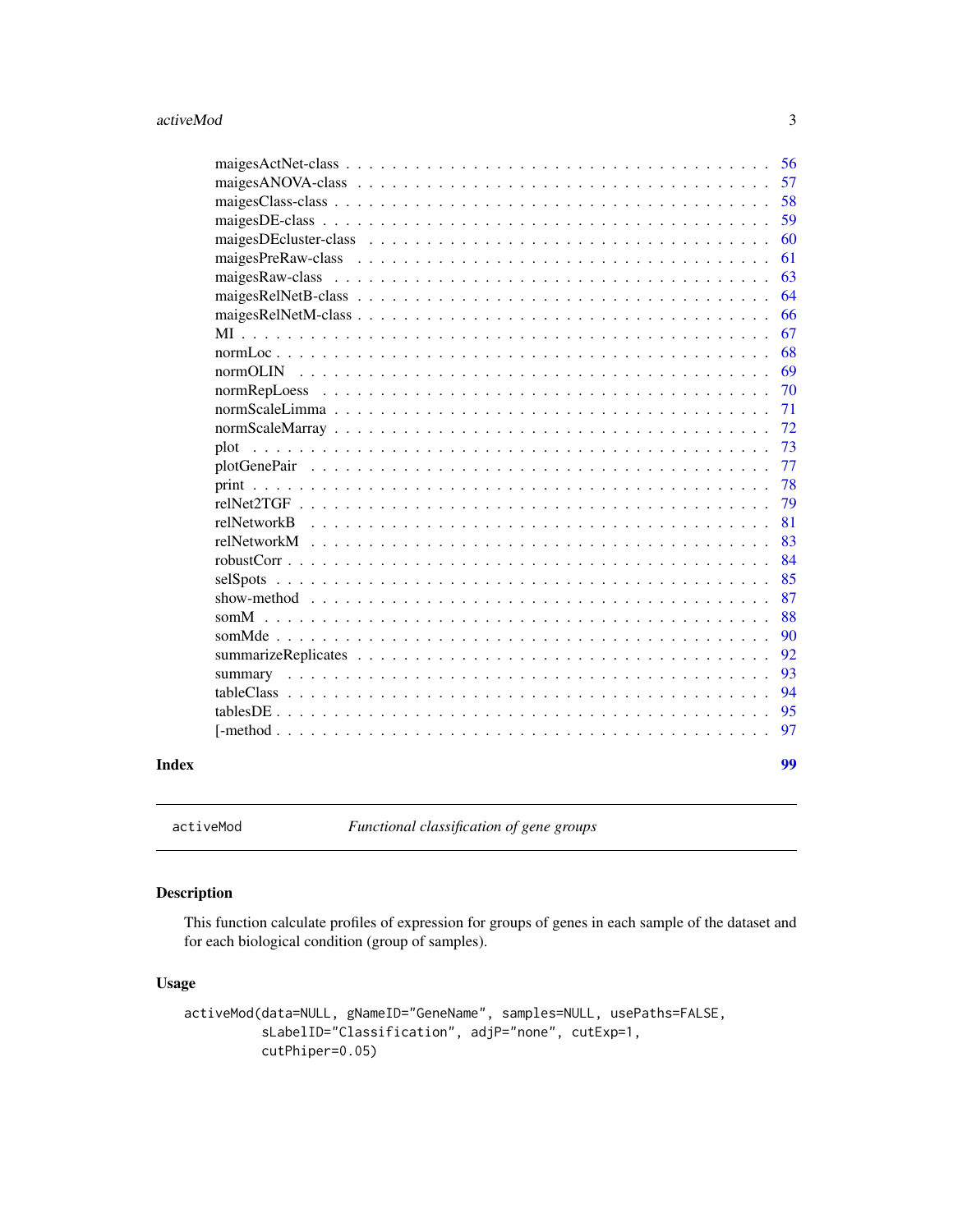### **Arguments**

| data      | object of class maiges to be used to functionally classify gene groups stored in<br>GeneGrps slot.                                                                                                                                      |
|-----------|-----------------------------------------------------------------------------------------------------------------------------------------------------------------------------------------------------------------------------------------|
| gNameID   | character string specifying identification of gene label to be used.                                                                                                                                                                    |
| sLabelID  | idem to the previous argument for identification of sample label.                                                                                                                                                                       |
| samples   | a list with character vectors specifying the groups that must be compared.                                                                                                                                                              |
| usePaths  | logical specifying if the pathways given in Paths slot must also be used, defaults<br>to FALSE.                                                                                                                                         |
| cutExp    | real number specifying the cutoff for expression levels (to discretise the expres-<br>sion)                                                                                                                                             |
| adjP      | character string giving the type of p-value adjustment. May be 'Bonferroni',<br>'Holm', 'Hochberg', 'SidakSS', 'SidakSD', 'BH', 'BY' or 'none'. Defaults to<br>'none'. See function mt. rawp2adjp in package multtest for more details. |
| cutPhiper | p-value cutoff to select significant gene groups.                                                                                                                                                                                       |

### Details

If the argument samples is NULL, all types defined by the sample label given by sLabelID are used. It is possible to use the [plot.maigesActMod](#page-72-1) and [image.maigesActMod](#page-45-1) to display the results of this analysis. This function is based in the method proposed by Segal et al. (2004).

### Value

The result of this function is an object of class [maigesActMod](#page-54-1).

### Author(s)

Gustavo H. Esteves <<gesteves@vision.ime.usp.br>>

#### References

Segal, E.; Friedman, N.; Koller, D. and Regev, A. A module map showing conditional activity of expression modules in cancer. Nature Genetics, 36, 1090-1098, 2004. ([http://www.nature.](http://www.nature.com/ng/journal/v36/n10/abs/ng1434.html) [com/ng/journal/v36/n10/abs/ng1434.html](http://www.nature.com/ng/journal/v36/n10/abs/ng1434.html))

### See Also

[activeModScoreHTML](#page-4-1), [maigesActMod](#page-54-1), [plot.maigesActMod](#page-72-1), [image.maigesActMod](#page-45-1), [mt.rawp2adjp](#page-0-0)

### Examples

```
## Loading a little dataset
data(gastro)
## Doing functional classification of gene groups for Tissue sample label
gastro.mod = activeMod(gastro.summ, sLabelID="Tissue", cutExp=1,
 cutPhiper=0.05)
```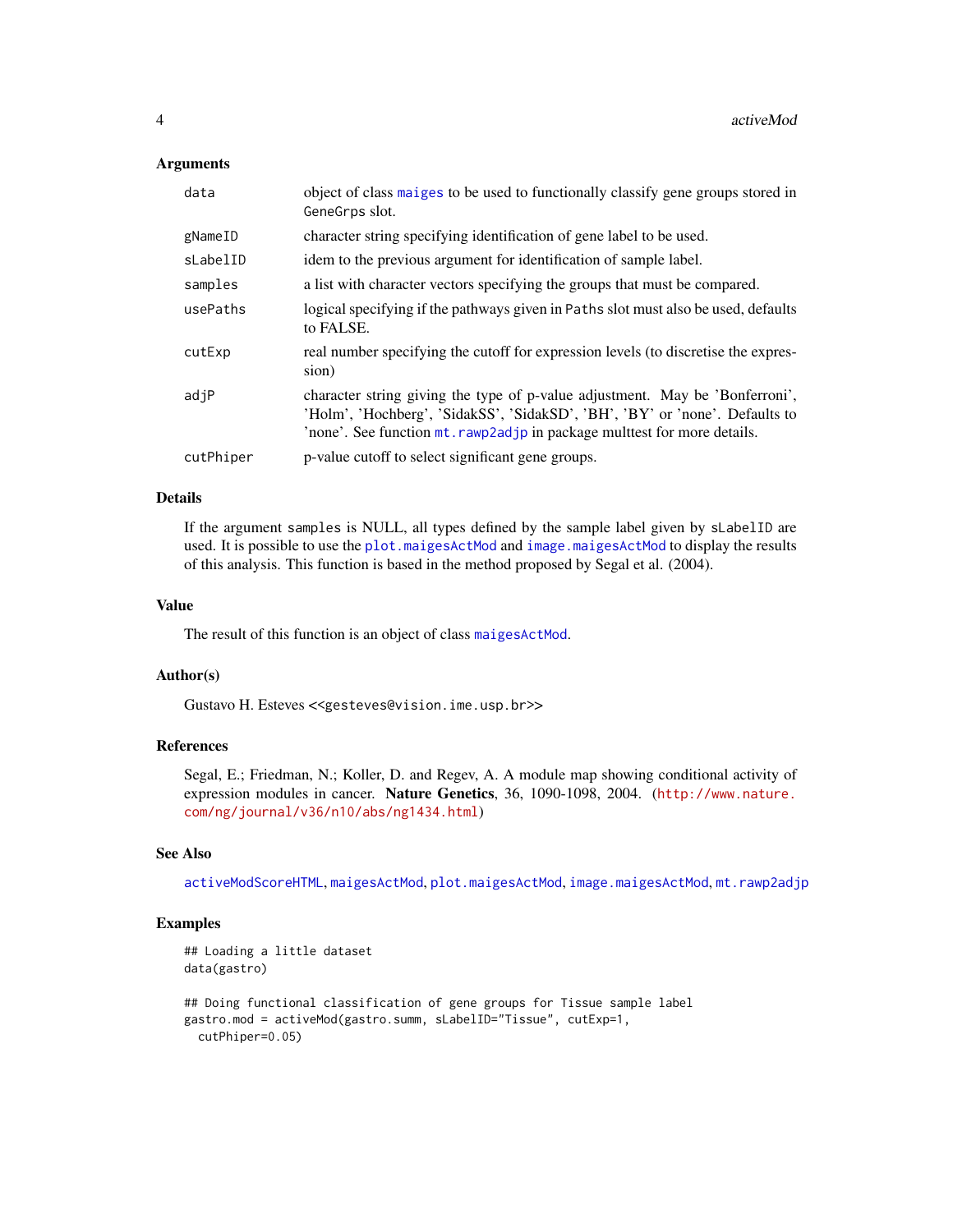```
## Doing functional classification of gene groups together with the
## networks given by Paths slot for Tissue sample label. Also we are
## using a cuttoff for p-value of hipergeometric test as 0.1
gastro.mod = activeMod(gastro.summ, sLabelID="Tissue", cutExp=1,
 cutPhiper=0.1, usePaths=TRUE)
```
<span id="page-4-1"></span>activeModScoreHTML *Save HTML file with global gene scores from functional gene groups classification*

#### Description

This function takes an object of class [maigesActMod](#page-54-1), that is generated using the function [activeMod](#page-2-1) to do functional classification of gene groups, and save an HTML file with global score for genes separated by gene groups (modules).

#### Usage

```
activeModScoreHTML(mod=NULL, dir="./", fileSave="scores")
```
### Arguments

| mod      | object of class maiges Act Mod, resulted from functional classification of gene                           |
|----------|-----------------------------------------------------------------------------------------------------------|
|          | groups.                                                                                                   |
| dir      | character string giving the folder to save the file.                                                      |
| fileSave | string giving the file name. You don't need to put the extension 'html', it will be<br>put automatically. |
|          |                                                                                                           |

### Value

This function generates an HTML file and don't return any R value or object.

#### Author(s)

Gustavo H. Esteves <<gesteves@vision.ime.usp.br>>

### See Also

[plot.maigesActMod](#page-72-1), [activeMod](#page-2-1)

### Examples

```
## Loading a little dataset
data(gastro)
```
## Doing functional classification of gene groups for Tissue sample label gastro.mod = activeMod(gastro.summ, sLabelID="Tissue", cutExp=1, cutPhiper=0.05)

activeModScoreHTML(gastro.mod)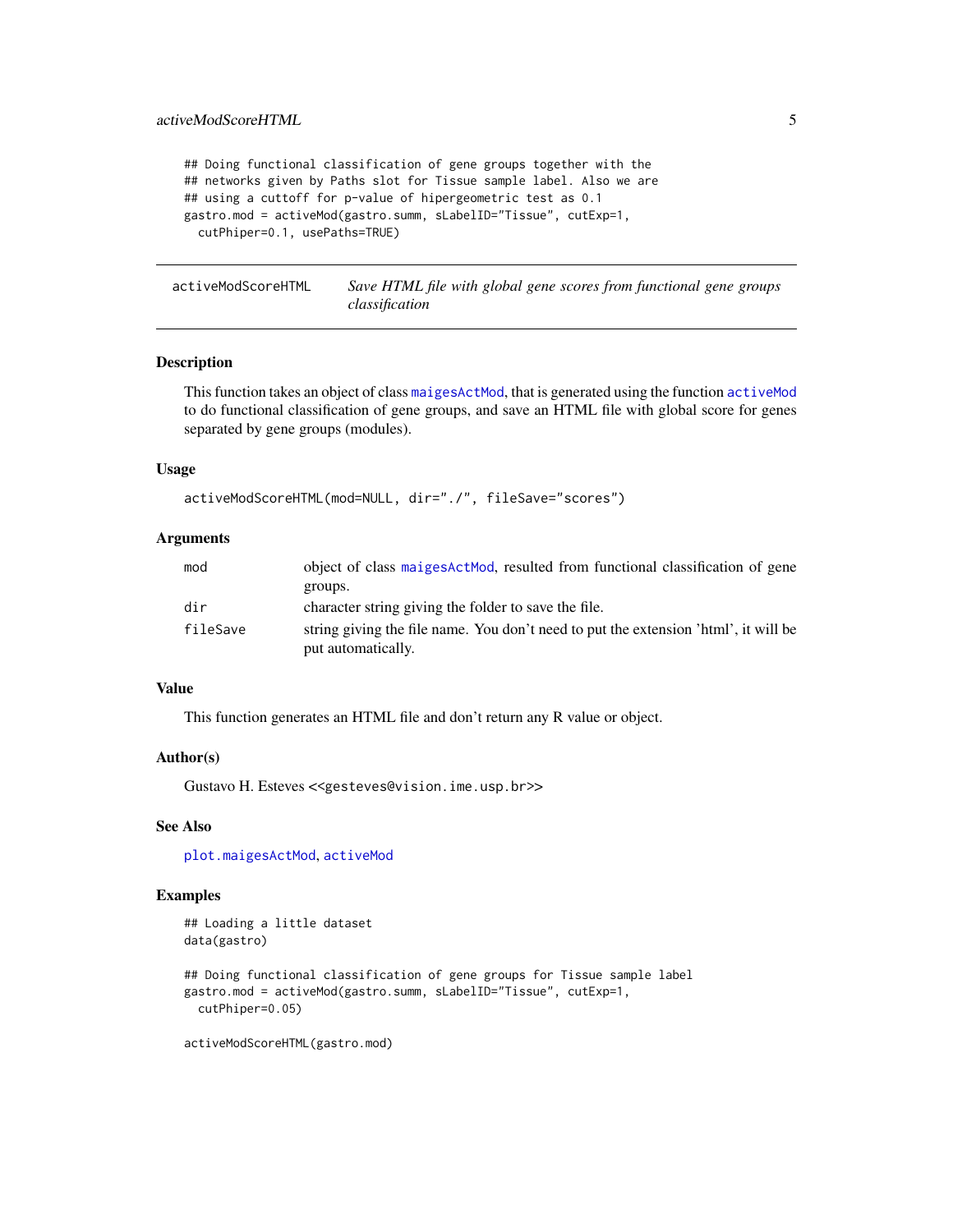<span id="page-5-1"></span><span id="page-5-0"></span>

This function calculate a statistic for each gene network in each biological condition that measure the profile of activation of the network in that condition. Also the function measures the significance of the results.

### Usage

```
activeNet(data=NULL, samples=NULL, sLabelID="Classification",
          type="Rpearson", bRep=1000, alternative = "greater",
          adjP="none")
```
### Arguments

| data        | object of class maiges to be used to functionally classify gene networks stored<br>in Paths slot.                                                                                                                                       |
|-------------|-----------------------------------------------------------------------------------------------------------------------------------------------------------------------------------------------------------------------------------------|
| sLabelID    | character string specifying identification of sample label to be used.                                                                                                                                                                  |
| samples     | a list with character vectors specifying the groups that must be compared.                                                                                                                                                              |
| type        | character string giving the type of correlation to be calculated. May be 'Rpear-<br>son' (default), 'pearson', 'kendall', 'spearman' or 'MI'.                                                                                           |
| bRep        | integer number specifying the bootstraps to be done in the correlation test.                                                                                                                                                            |
| alternative | character string specifying the alternative hypotheses. May be 'greater' (default)<br>to test the activity of the networks in accordance to the to the graph or 'less' to<br>test the activity of the network antagonic to the graph.   |
| adjP        | character string giving the type of p-value adjustment. May be 'Bonferroni',<br>'Holm', 'Hochberg', 'SidakSS', 'SidakSD', 'BH', 'BY' or 'none'. Defaults to<br>'none'. See function mt. rawp2adjp in package multtest for more details. |

### Details

If the argument samples is NULL, all types defined by the sample label given by sLabelID are used. It is possible to use the [plot.maigesActNet](#page-72-1) and [image.maigesActNet](#page-45-1) methods to display the results of this analysis.

#### Value

The result of this function is an object of class [maigesActNet](#page-55-1).

### Author(s)

Gustavo H. Esteves <<gesteves@vision.ime.usp.br>>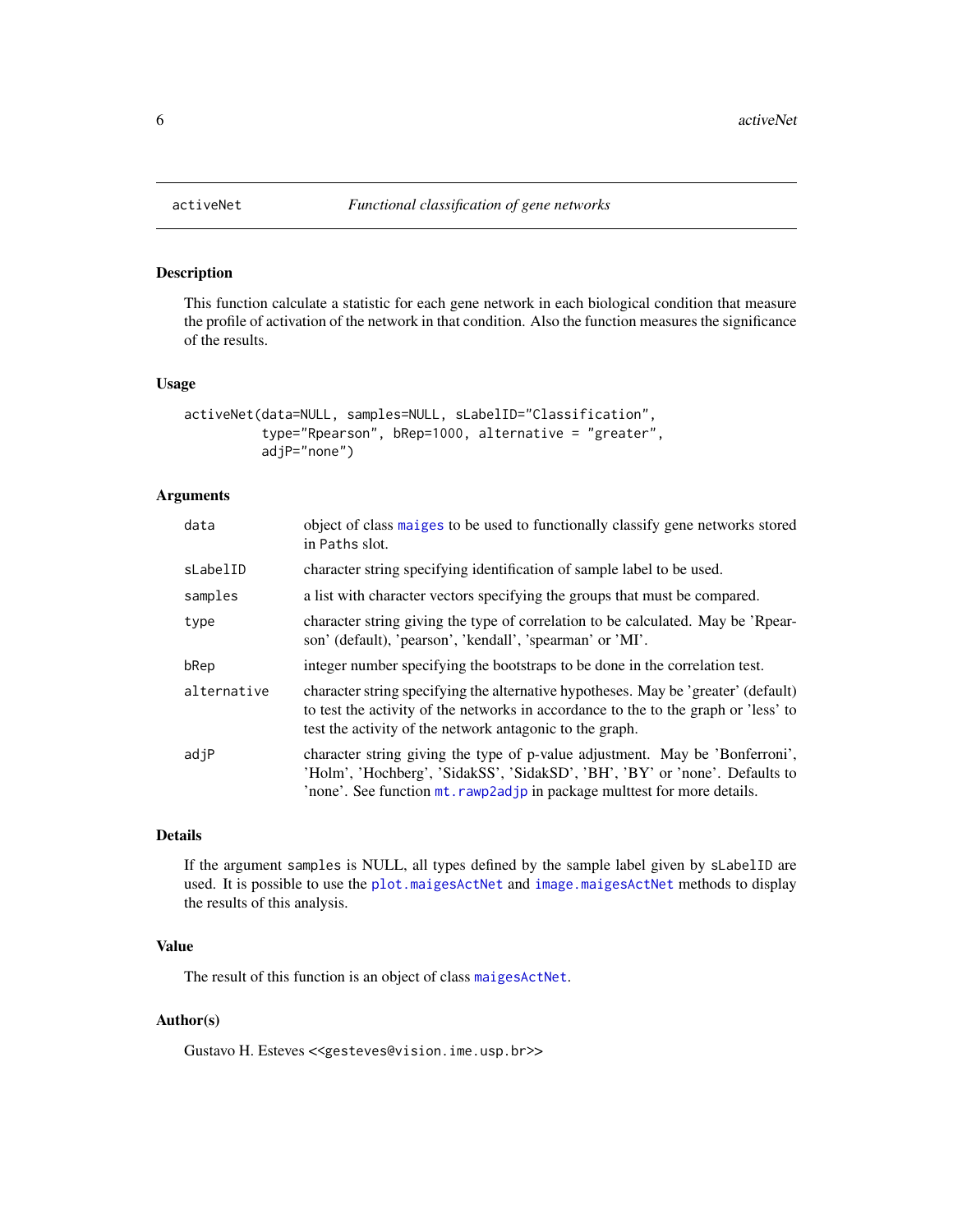### <span id="page-6-0"></span>activeNetScoreHTML 7

### See Also

[activeNetScoreHTML](#page-6-1), [maigesActNet](#page-55-1), [plot.maigesActNet](#page-72-1), [image.maigesActNet](#page-45-1), [mt.rawp2adjp](#page-0-0)

#### Examples

```
## Loading the dataset
data(gastro)
## Doing functional classification of gene networks for sample Label
## given by Tissue
gastro.net = activeNet(gastro.summ, sLabelID="Tissue")
```
<span id="page-6-1"></span>activeNetScoreHTML *Save HTML file with scores and p-values from functional gene networks classification*

### Description

This function takes an object of class [maigesActNet](#page-55-1), that is generated using the function [activeNet](#page-5-1) to do functional classification of gene groups, and save an HTML file with global score for genes separated by gene groups (modules).

### Usage

```
activeNetScoreHTML(mod=NULL, dir="./", fileSave="scores")
```
### Arguments

| mod      | object of class maiges ActNet, resulted from functional classification of gene<br>networks.               |
|----------|-----------------------------------------------------------------------------------------------------------|
| dir      | character string giving the folder to save the file.                                                      |
| fileSave | string giving the file name. You don't need to put the extension 'html', it will be<br>put automatically. |

### Value

This function generates an HTML file and don't return any R value or object.

#### Author(s)

Gustavo H. Esteves <<gesteves@vision.ime.usp.br>>

### See Also

[plot.maigesActNet](#page-72-1), [activeNet](#page-5-1)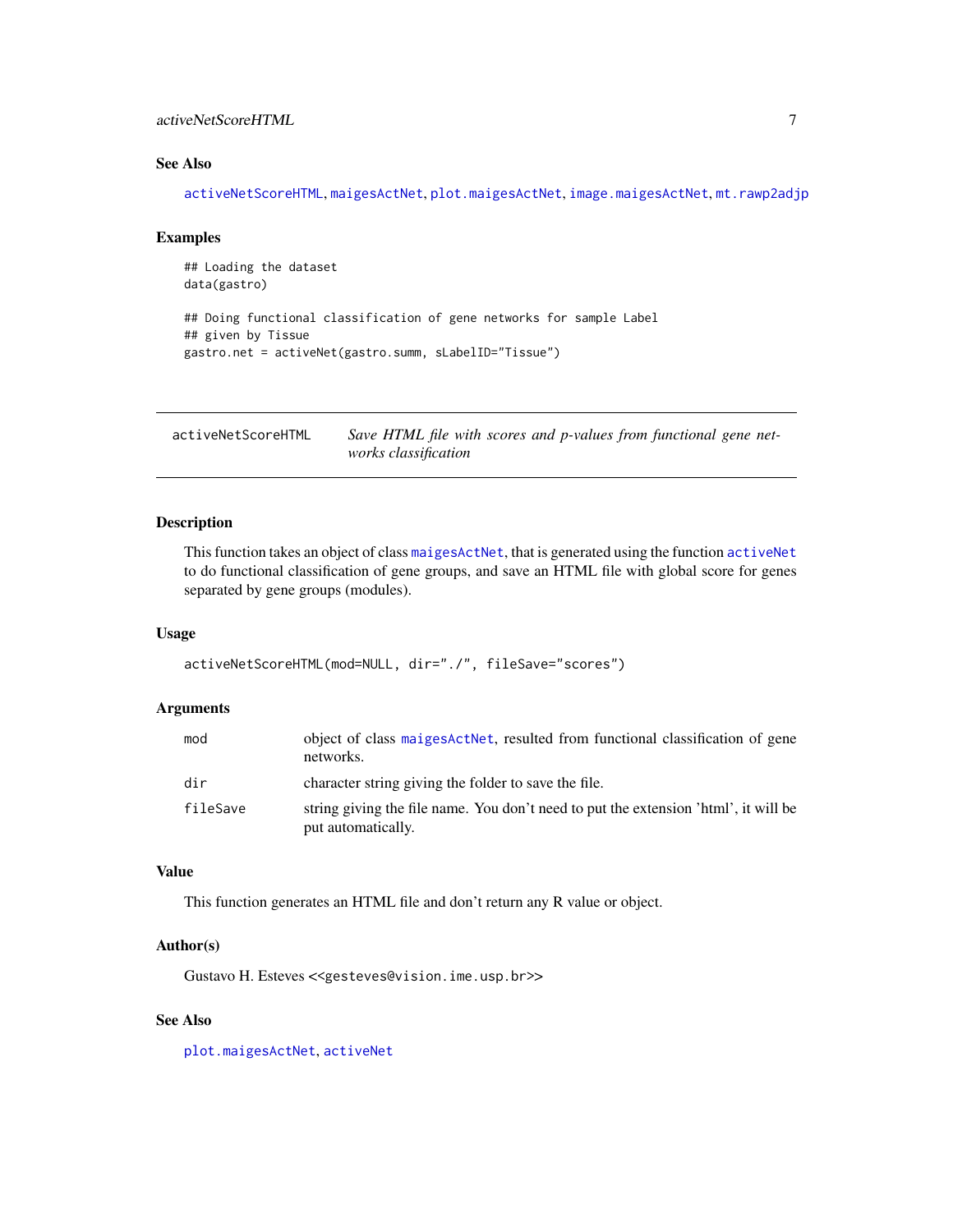### Examples

```
## Loading the dataset
data(gastro)
## Doing functional classification of gene networks for sample Label
## given by Tissue
gastro.net = activeNet(gastro.summ, sLabelID="Tissue")
activeNetScoreHTML(gastro.net)
```
<span id="page-7-1"></span>addGeneGrps *Function to load gene groups into maigesPreRaw object*

### Description

This function read a directory and read files containing the genes for specific gene groups. This files must have one gene per line. This function stores the gene groups read in the slot GeneGrps into objects of class [maigesPreRaw](#page-60-1).

### Usage

addGeneGrps(data, folder="./", ext=".txt")

### Arguments

| data   | object of maigesPreRaw class.                                                                                             |
|--------|---------------------------------------------------------------------------------------------------------------------------|
| folder | char string specifying the directory of gene groups. The function tests the pres-<br>ence or not of the final bar.        |
| ext    | string giving the extension of the files, defaults to '.txt'. The function also tests<br>the presence of the initial dot. |

### Details

If the data object already has gene groups with names equal to some someones that are been read, the groups with repeated names are not added. Warning messages are printed for every repeated group name.

The folder directory must contain only one file for each gene group of interest. These files must discriminate one gene per line. The identification of the genes must be done by one of the gene labels given by genemap (see [loadData](#page-50-1)).

### Value

This function returns another object of class [maigesPreRaw](#page-60-1), with the slot GeneGroups actualised.

#### Author(s)

Gustavo H. Esteves <<gesteves@vision.ime.usp.br>>

<span id="page-7-0"></span>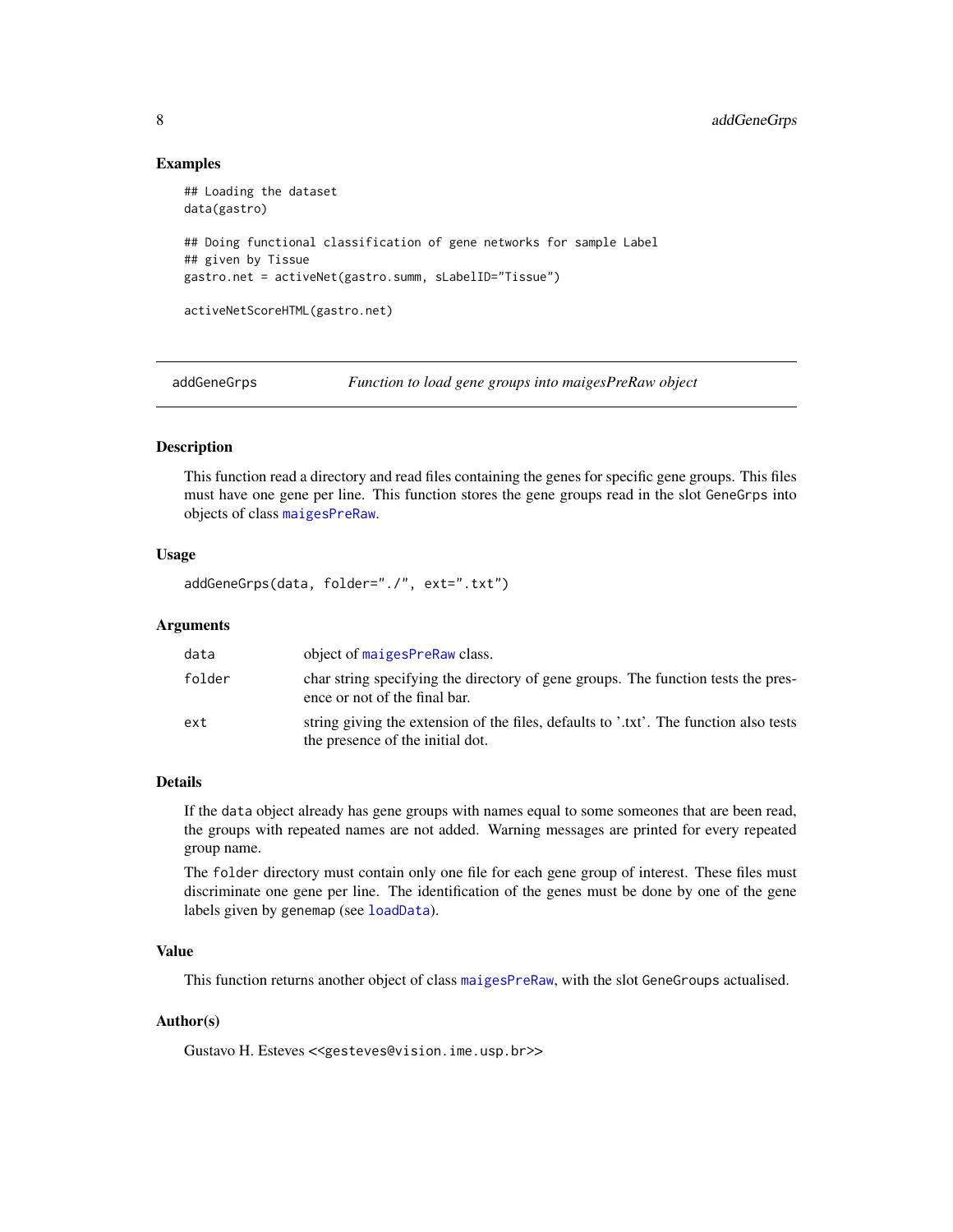#### <span id="page-8-0"></span>addPaths 9

#### See Also

[maigesPreRaw](#page-60-1), [addPaths](#page-8-1)

#### Examples

```
## Dont run because you dont have the gene sets in a readable folder.
## Not run:
gastro = addGeneGrps(gastro, folder="geneGrps", ext="txt")
## End(Not run)
```
<span id="page-8-1"></span>addPaths *Function to load gene pathways into maigesPreRaw object*

#### Description

This function read a directory and read files containing the gene pathways in TGF format. This format must have the genes of the pathway sequentially in lines numbered from 1, followed by a '\#' character that separate the nodes (given by genes) from edges, that must be specified as number of the origin gene followed by a space, the number of the final gene, another space and the weight of the iteration. This function stores the gene networks read in the slot Paths into objects of class [maigesPreRaw](#page-60-1).

#### Usage

```
addPaths(data, folder="./", ext=".tgf")
```
#### Arguments

| data   | object of maigesPreRaw class.                                                                                             |
|--------|---------------------------------------------------------------------------------------------------------------------------|
| folder | char string specifying the directory of gene groups. The function tests the pres-<br>ence or not of the final bar.        |
| ext    | string giving the extension of the files, defaults to '.tgf'. The function also tests<br>the presence of the initial dot. |

### Details

If the data object already has gene networks with names equal to some someones that are been read, the nets with repeated names are not added. Warning messages are printed for every repeated group name.

The folder directory must contain only one file for each pathway of interest. These files must be done in TGF format, as described into description above. The gene identification are matched with some column from genemap (see [loadData](#page-50-1)).

### Value

This function return another object of class [maigesPreRaw](#page-60-1), with the slot Paths actualised.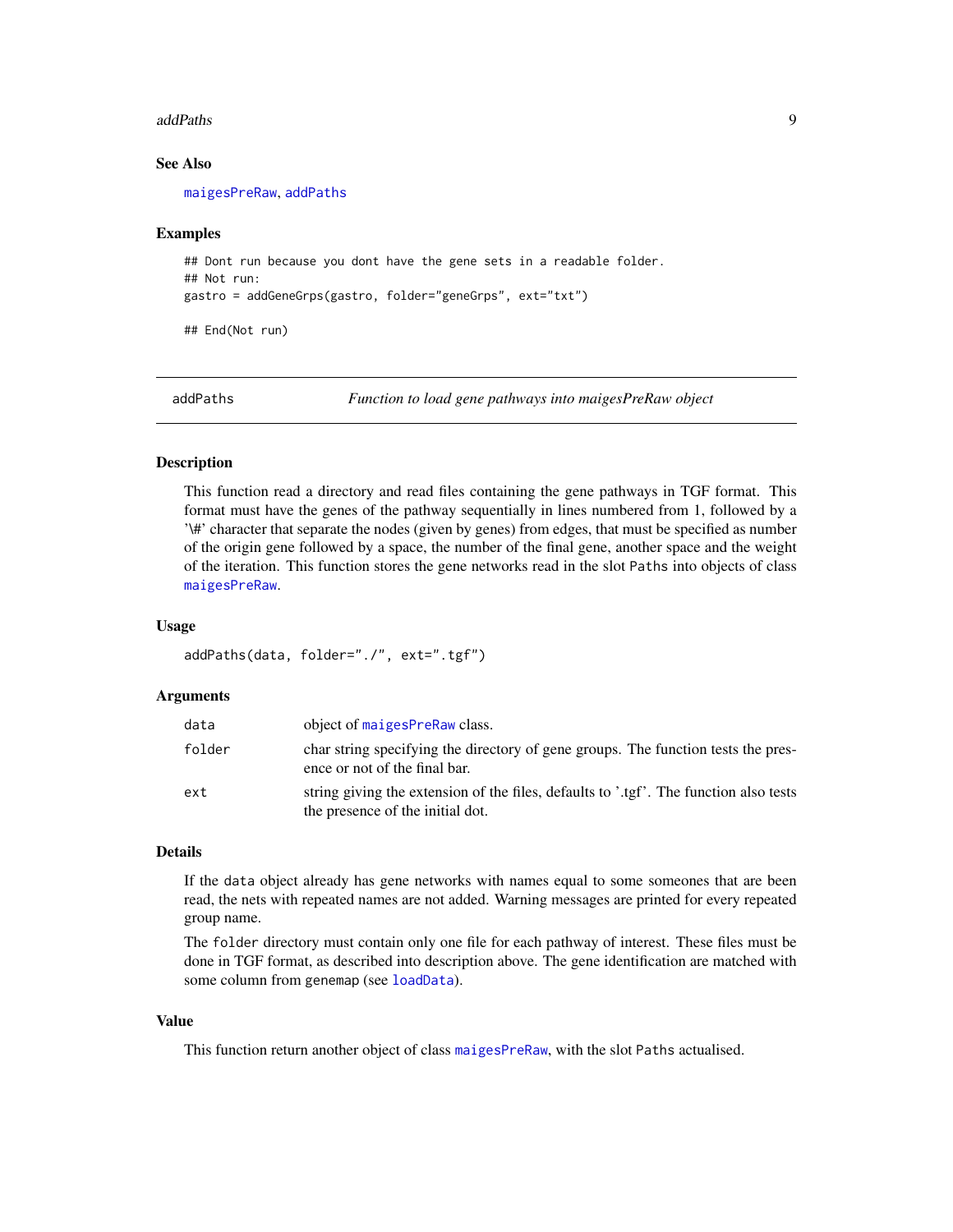### Author(s)

Gustavo H. Esteves <<gesteves@vision.ime.usp.br>>

### See Also

[maigesPreRaw](#page-60-1), [addGeneGrps](#page-7-1)

### Examples

```
## Dont run because you dont have the pathways in a readable folder.
## Not run:
gastro = addPaths(gastro, folder="geneNets", ext="tgf")
```
## End(Not run)

bootstrapCor *Calculate bootstrap p-values for correlation measures*

### Description

This function takes a numerical matrix (or two vectors) and calculates bootstrapped (by permutation) p-values to test if the correlation value is equal to zero. If the first argument is a matrix, the p-values are calculated between all pairs of rows of the matrix.

#### Usage

```
bootstrapCor(x, y=NULL, bRep, type="Rpearson", ret="p-value",
             alternative="two.sided")
```
#### Arguments

| X           | numerical matrix or vector to be analysed. If a vector, the argument y must be<br>informed.                                                                                                |
|-------------|--------------------------------------------------------------------------------------------------------------------------------------------------------------------------------------------|
| у           | numerical vector. Must be informed if $x$ is a vector. If $x$ is a matrix, this argu-<br>ment is ignored. Defaults to NULL.                                                                |
| bRep        | number of permutation to be done in the test.                                                                                                                                              |
| type        | character string specifying the type of correlation statistic to be used. Possible<br>values are 'Repression', 'pearson', 'spearman' or 'kendall'.                                         |
| ret         | character string with the value to return. Must be 'p-value' (default) for the usual<br>p-value or 'max', to return the maximum absolute correlation value obtained by<br>the permutation. |
| alternative | character specifying the type of test to do, must be 'two sided' (default), 'less'<br>or 'greater'.                                                                                        |

<span id="page-9-0"></span>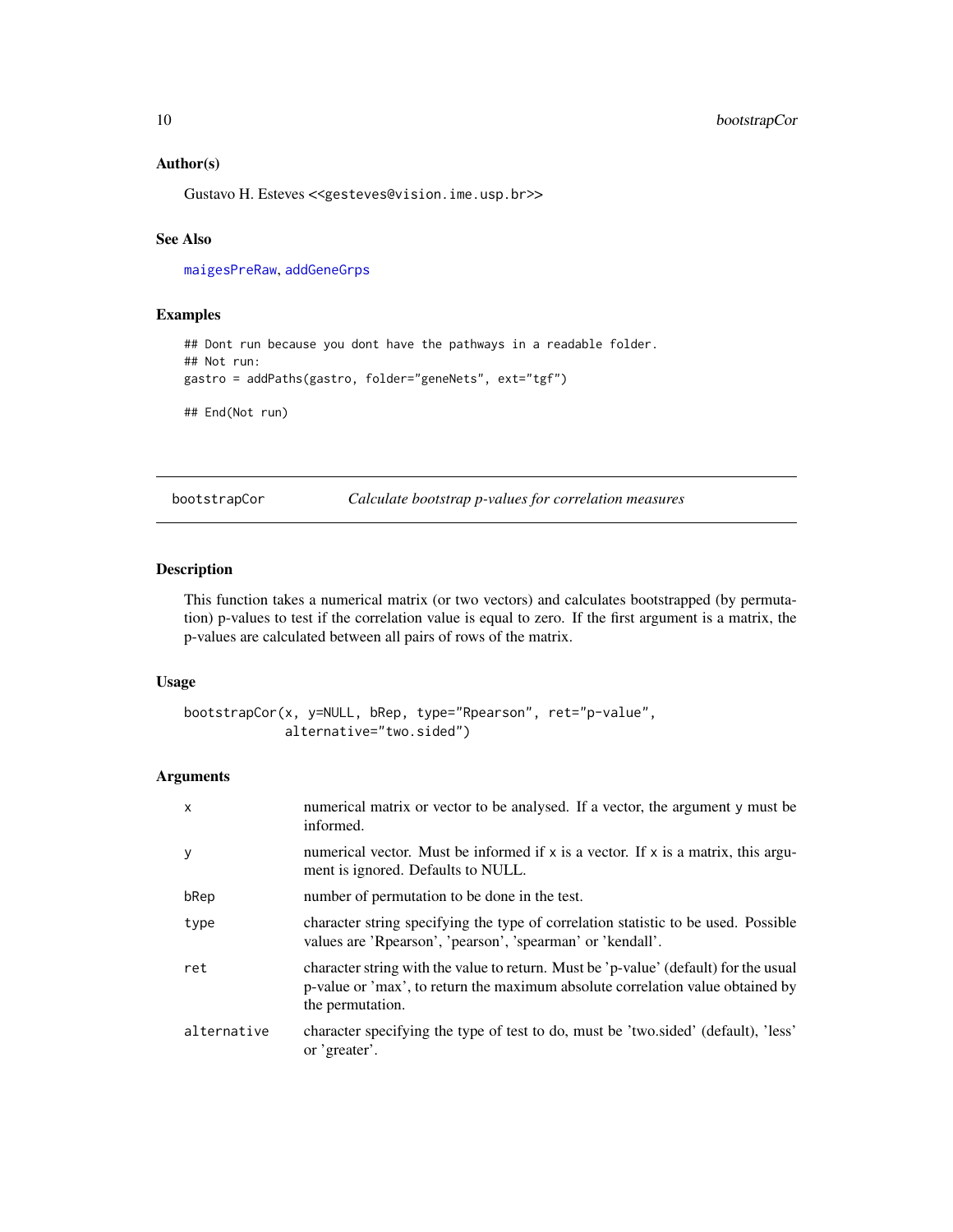#### <span id="page-10-0"></span>bootstrapMI 11

### Details

Pearson, spearman and kendall types of correlation values are calculated by [cor](#page-0-0) function from package stats. The method Rpearson was developed in this package and is a generalisation of the *jackniffe* correlation proposed by Heyer et al. (1999), it is calculated using the function [robustCorr](#page-83-1).

### Value

The result of this function is a square matrix (length equal to the number of rows of  $x$ ) if  $x$  is a matrix or a numerical value if x and y are vectors. The result is the p-values or maximum correlation values calculated by permutation tests.

#### Author(s)

Gustavo H. Esteves <<gesteves@vision.ime.usp.br>>

#### References

Heyer, L.J.; Kruglyak, S. and Yooseph, S. Exploring expression data: identification and analysis of coexpressed genes, Genome Research, 9, 1106-1115, 1999 ([http://www.genome.org/cgi/](http://www.genome.org/cgi/content/full/9/11/1106) [content/full/9/11/1106](http://www.genome.org/cgi/content/full/9/11/1106))

#### See Also

[cor](#page-0-0), [robustCorr](#page-83-1)

#### Examples

```
x <- runif(50, 0, 1)
y <- rbeta(50, 1, 2)
bootstrapCor(x, y, bRep=100)
```
z <- matrix(rnorm(100, 0, 1), 4, 25) bootstrapCor(z, bRep=100)

bootstrapMI *Calculate bootstrap p-values for mutual information (MI) measures*

#### **Description**

This function takes a numerical matrix (or two vectors) and calculates bootstrapped (by permutation) p-values to test if the mutual information value is equal to zero. If the first argument is a matrix, the p-values are calculated between all pairs of rows of the matrix.

```
bootstrapMI(x, y=NULL, bRep, ret="p-value")
```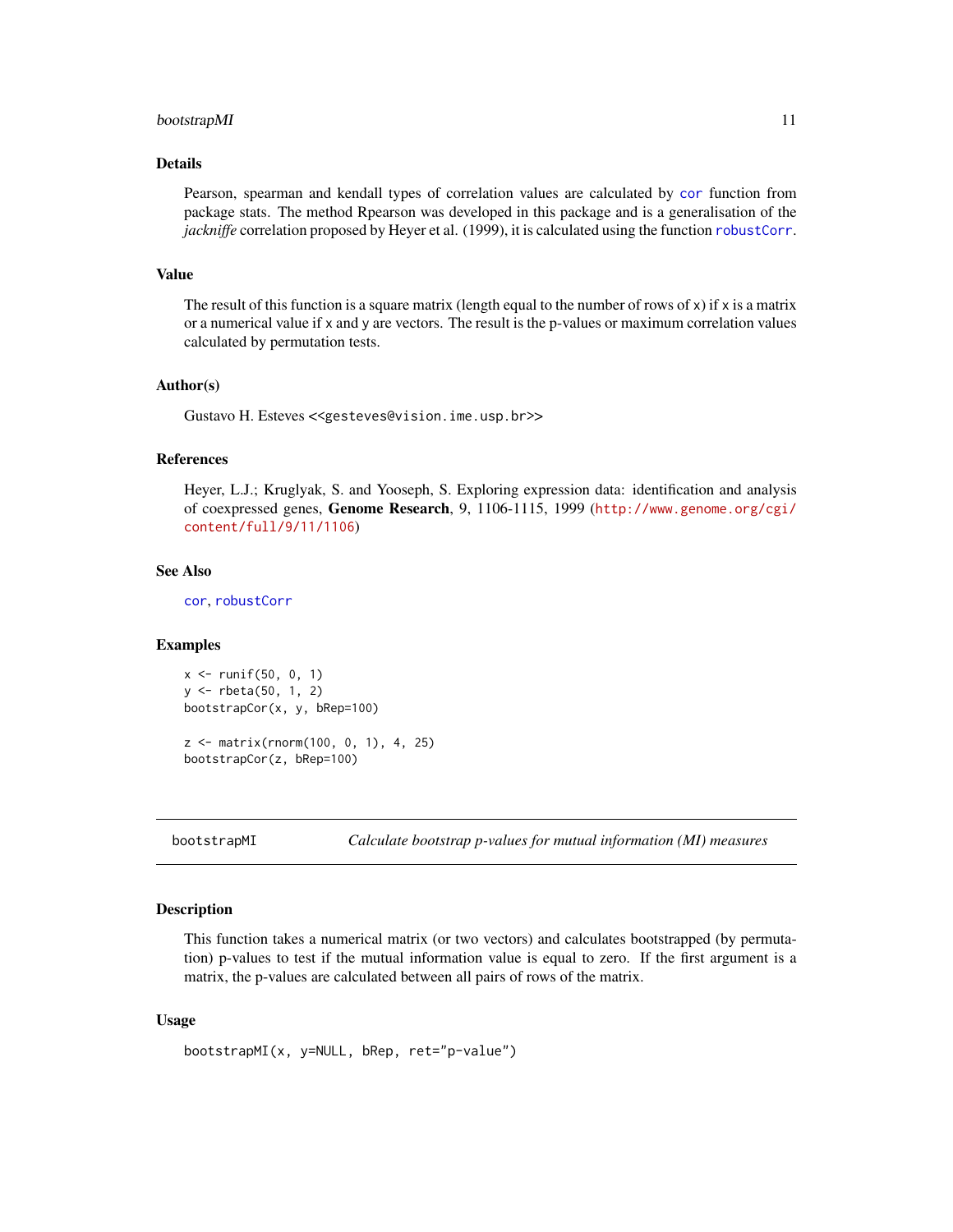#### Arguments

| $\mathsf{x}$ | numerical matrix or vector to be analysed. If a vector, the argument y must be<br>informed.                                                                                                |
|--------------|--------------------------------------------------------------------------------------------------------------------------------------------------------------------------------------------|
| y            | numerical vector. Must be informed if $x$ is a vector. If $x$ is a matrix, this argu-<br>ment is ignored. Defaults to NULL.                                                                |
| bRep         | number of permutation to be done in the test.                                                                                                                                              |
| ret          | character string with the value to return. Must be 'p-value' (default) for the usual<br>p-value or 'max', to return the maximum absolute correlation value obtained by<br>the permutation. |

### Details

The method implemented in this function is proposed by Butte and Kohane (2000). The MI value is calculated using the function [MI](#page-66-1).

### Value

The result of this function is a square matrix (length equal to the number of rows of  $x$ ) if  $x$  is a matrix or a numerical value if x and y are vectors. The result is the p-values or maximum MI values calculated by permutation tests.

### Author(s)

Gustavo H. Esteves <<gesteves@vision.ime.usp.br>>

#### References

Butte, A.J. and Kohane, I.S. Mutual information relevance networks: functional genomic clustering using pairwise entropy measurements. In Pacific Symposium on Biocomputing, 5, 415-426, 2000 (<http://psb.stanford.edu/psb-online/proceedings/psb00/>)

### See Also

[MI](#page-66-1)

### Examples

```
x \leftarrow runif(50, 0, 1)y <- rbeta(50, 1, 2)
bootstrapMI(x, y, bRep=100)
z <- matrix(rnorm(100, 0, 1), 4, 25)
bootstrapMI(z, bRep=100)
```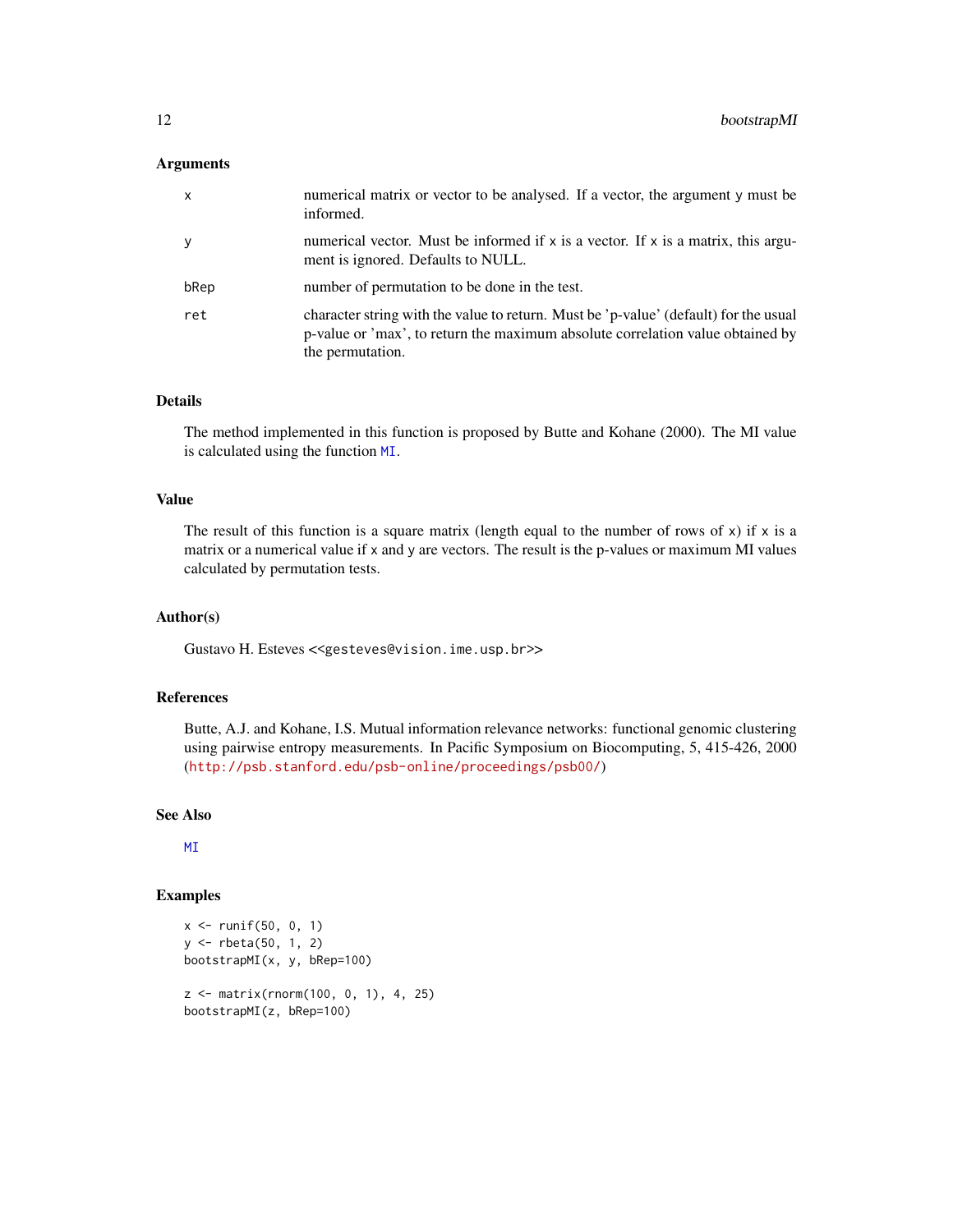<span id="page-12-1"></span><span id="page-12-0"></span>

This function takes a numerical matrix and column indexes for two groups to calculate bootstrapped (by re-sampling) p-values comparing the equality of means from the two groups.

#### Usage

```
bootstrapT(x, k=20000, obs1, obs2, ...)
```
### Arguments

| $\mathsf{x}$ | numerical matrix to be bootstrapped. The t statistics is calculated by row using<br>the column indexes given by obs1 and obs2 for the two groups tested. |
|--------------|----------------------------------------------------------------------------------------------------------------------------------------------------------|
| k            | number of bootstrap re-samplings to be done. Defaults to 20000.                                                                                          |
| obs1         | logical or numerical column indexes of the first group.                                                                                                  |
| obs2         | logical or numerical column indexes of the second group.                                                                                                 |
|              | additional parameters for t. test function from package stats.                                                                                           |

### Value

The result of this function is a numerical matrix with number of rows given by the rows of the argument x and 3 columns. The first column contain the difference of means between the two groups, the second one contain the original t statistic and the last one gives the bootstrapped pvalues, for all rows of the matrix x.

### Author(s)

Gustavo H. Esteves <<gesteves@vision.ime.usp.br>>

### See Also

[t.test](#page-0-0) from package *stats*.

#### Examples

```
z <- matrix(rnorm(100, 0, 1), 4, 25)
bootstrapT(z, k=100, obs1=1:14, obs2=15:25)
```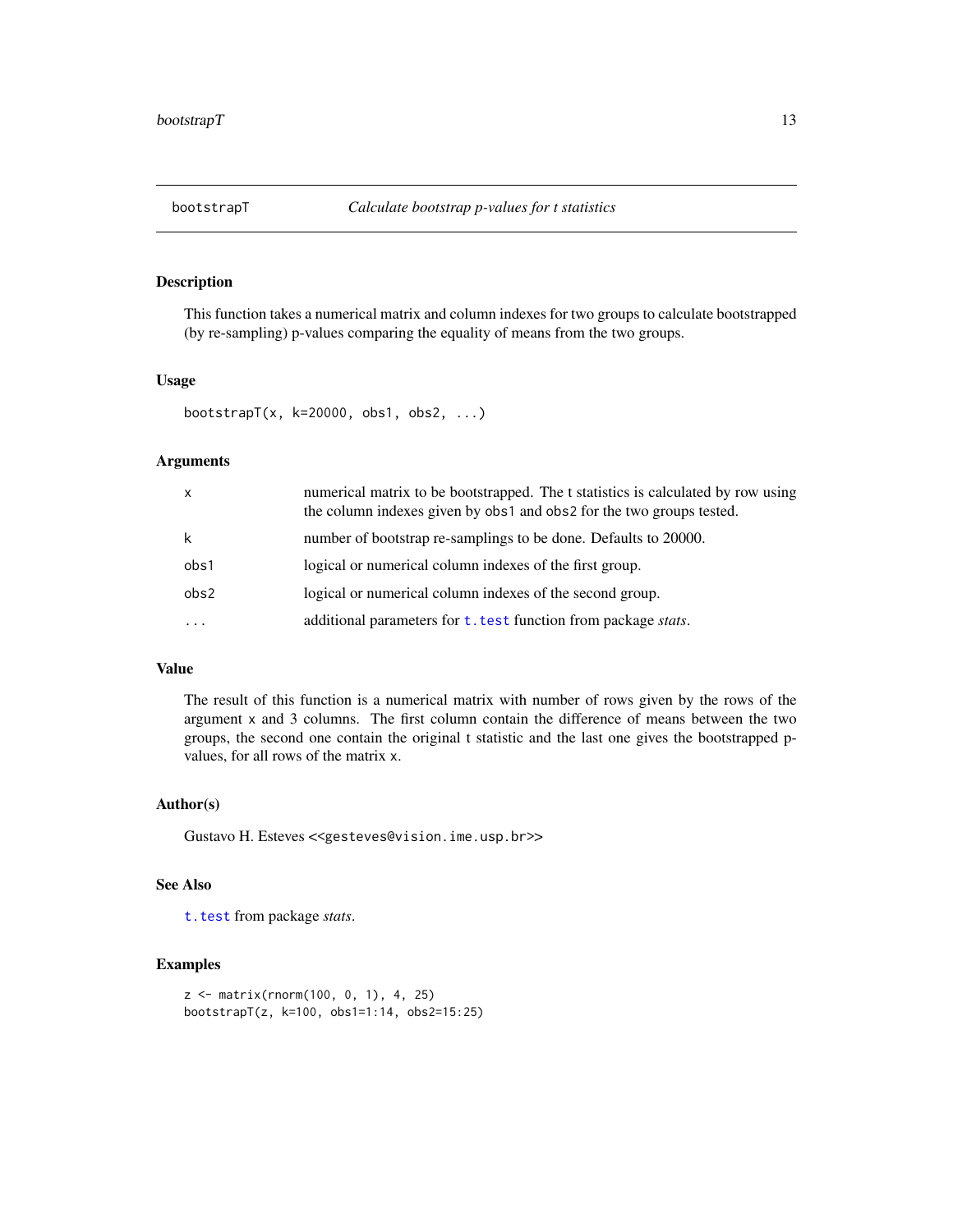<span id="page-13-1"></span><span id="page-13-0"></span>

Generic function [boxplot](#page-13-1) to display boxplots of the data.

### Usage

```
## S3 method for class maigesRaw
boxplot(x, ...)## S3 method for class maiges
boxplot(x, name=NULL, gLabelID=NULL, sLabelID=NULL, gSamples=NULL, ...)
## S3 method for class maigesANOVA
boxplot(x, name=NULL, gLabelID=NULL, sLabelID=NULL, gSamples=NULL, ...)
## S3 method for class maigesDEcluster
boxplot(x, name=NULL, gLabelID=NULL, sLabelID=NULL, gSamples=NULL, ...)
```
#### Arguments

| $\mathsf{x}$ | an object of any class defined in this package                                                                                                                                                                                                                                                                                     |
|--------------|------------------------------------------------------------------------------------------------------------------------------------------------------------------------------------------------------------------------------------------------------------------------------------------------------------------------------------|
| name         | character string specifying a gene to do boxplot of their expression values along<br>the types specified by sLabelID.                                                                                                                                                                                                              |
| gLabelID     | character value giving the name of gene label to be used to search for parameter<br>name.                                                                                                                                                                                                                                          |
| sLabelID     | idem to glabel ID, specifying the name of sample label to be used to separate<br>the gene observations.                                                                                                                                                                                                                            |
| gSamples     | a named list containing character vectors defining groups of samples from sLabelID.                                                                                                                                                                                                                                                |
|              | additional parameters to boxplot method defined in <i>graphics</i> package or to<br>maBoxplot method defined in <i>marray</i> package (for maiges Raw, maiges or maiges ANOVA<br>classes), in this case the additional parameters must not be named, because these<br>names conflict with the boxplot generic function definition. |

#### Details

This method uses the function [maBoxplot](#page-0-0) from marray package to show boxplots of the W values along all the slides of a dataset or along specific accessor methods to stratify the data in objects of class [maigesRaw](#page-62-1). For objects of classes [maiges](#page-52-1) or [maigesANOVA](#page-56-1) this is also done if the argument name is NULL, else the method shows boxplots for the expression values of the gene specified by name stratified by sample types from sLabelID. For objects of class [maigesDEcluster](#page-59-1) only boxplots of genes are produced and the argument name may not be NULL.

If you especify the y parameter (but not named), defined for the method [maBoxplot](#page-0-0) in package *marray*, it will be displayed the M values instead of W.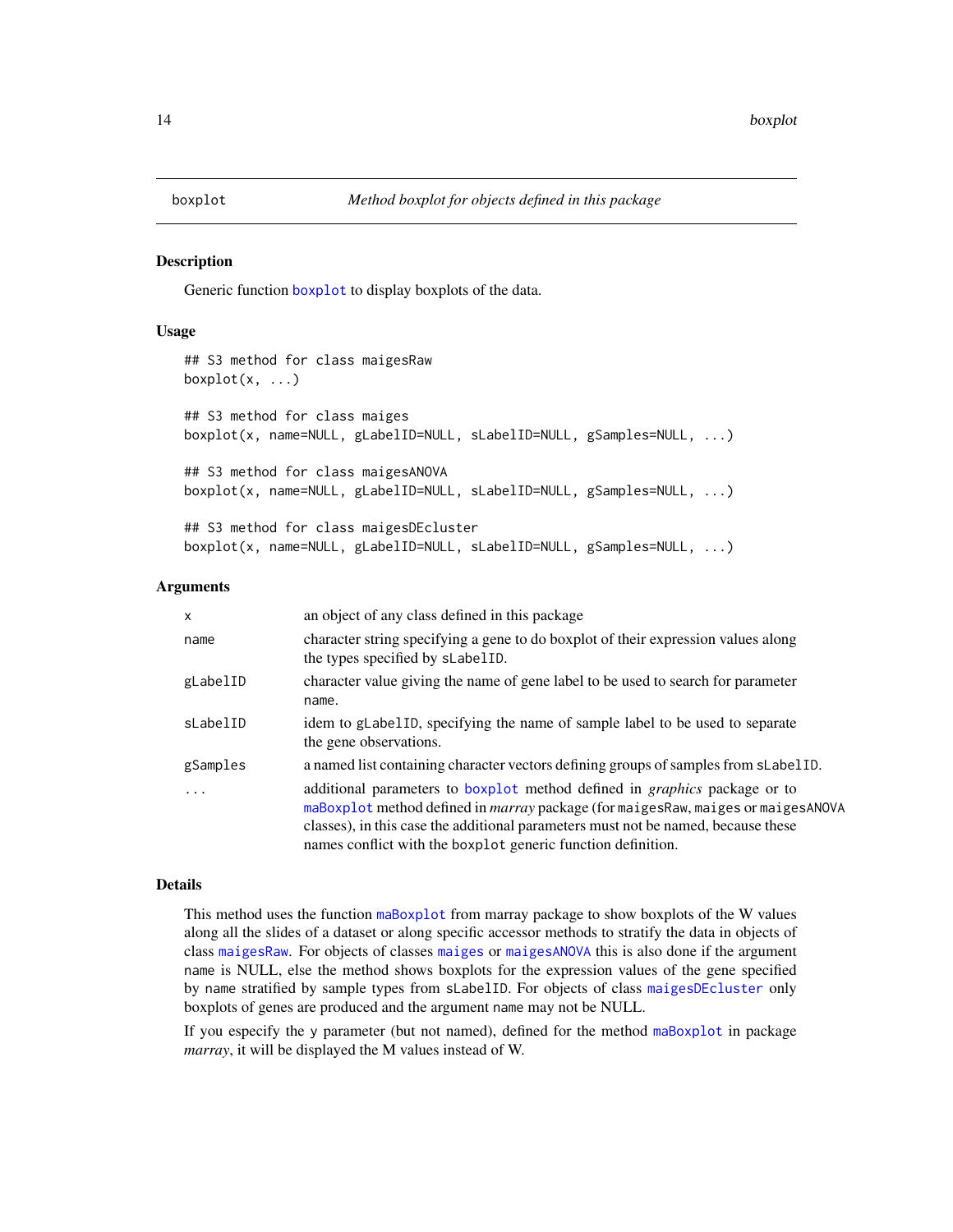<span id="page-14-0"></span>calcA 15

### Author(s)

Gustavo H. Esteves <gesteves@vision.ime.usp.br>

### See Also

[maBoxplot](#page-0-0) in the *marray* package and [boxplot](#page-13-1) in the *graphics* package.

### Examples

```
## Loading the dataset
data(gastro)
```

```
## To see the boxplots for W values in all chips
boxplot(gastro.raw) ## maigesRaw class
boxplot(gastro.norm) ## maigesNorm class
boxplot(gastro.summ) ## summarized data (also maigesNorm class)
```

```
## To see the boxplots for W values in individual chips
## separating into print tips.
boxplot(gastro.raw[,1]) ## maigesRaw class, first chip
boxplot(gastro.norm[,8]) ## maigesNorm class, 8th chip
boxplot(gastro.summ[,19]) ## summarized data (also maigesNorm class), 19th chip
```

```
## Boxplot for individual genes into ANOVA model fitting
gastro.ANOVA = designANOVA(gastro.summ, factors="Tissue")
gastro.ANOVAfit = deGenesANOVA(gastro.ANOVA, retF=TRUE)
```

```
boxplot(gastro.ANOVAfit, name="KLK13", gLabelID="GeneName",
sLabelID="Tissue")
```
<span id="page-14-1"></span>calcA *Method calcA to calculate A values*

#### Description

Generic function [calcA](#page-14-1) to calculate A values from classes of microarray data objects defined in this package.

```
calcA(object, ...)
## Default S3 method:
calcA(object, ...)
## S3 method for class maigesRaw
calcA(object, bkgSub="subtract", ...)
```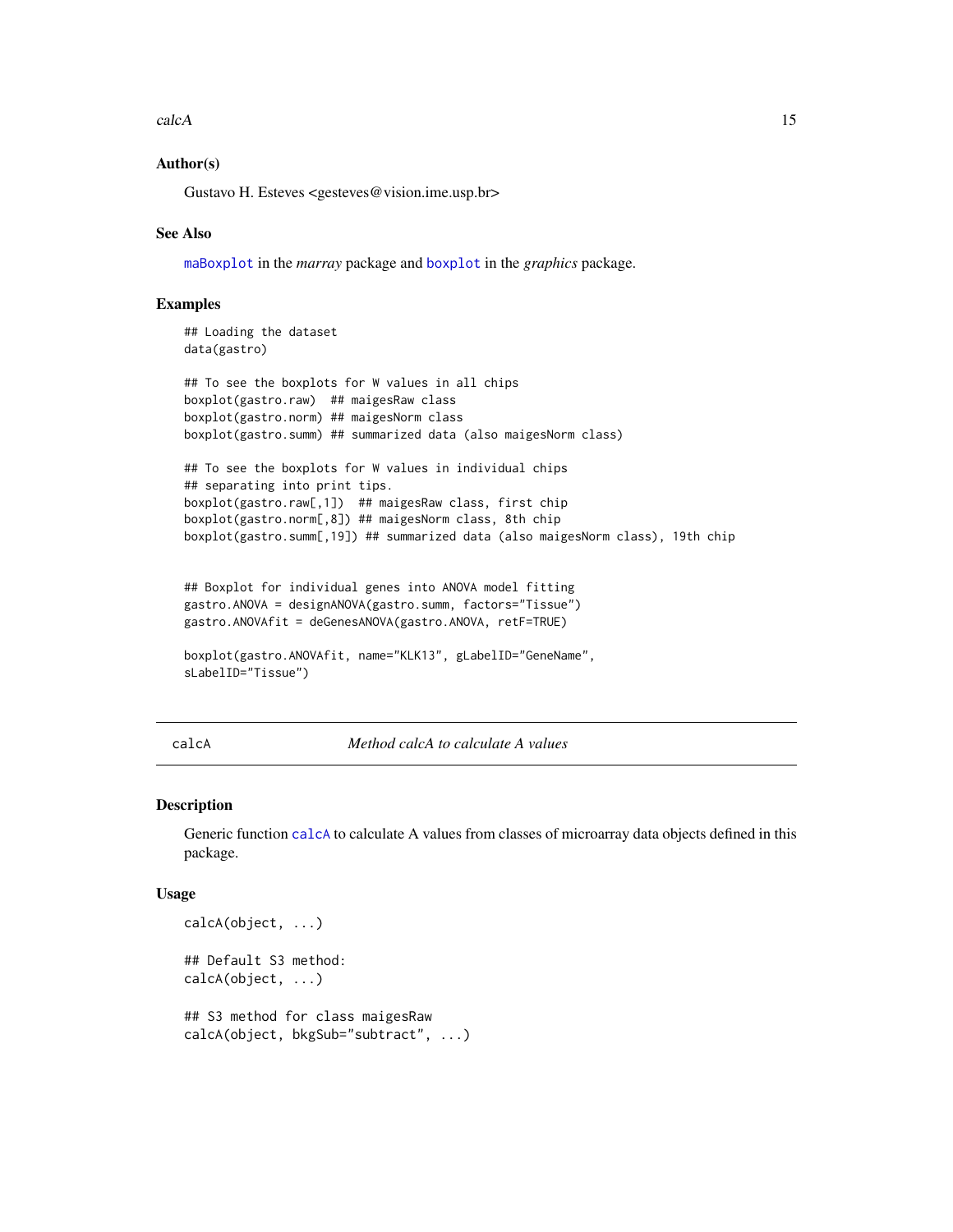### <span id="page-15-0"></span>Arguments

|                                                                                                                                                                                                                  | object of any class. But only some methods are defined in this moment. |
|------------------------------------------------------------------------------------------------------------------------------------------------------------------------------------------------------------------|------------------------------------------------------------------------|
| character string indicating the type of background subtraction. May be 'none',<br>bkgSub<br>'subtract', 'half', 'minimum', 'movingmin', 'edwards', 'normexp' or 'rma'.<br>Uses limma and defaults to 'subtract'. |                                                                        |
| additional parameters for calcA method.<br>$\cdots$                                                                                                                                                              |                                                                        |

### Details

This method receive an object (at moment of class [maiges](#page-52-1), [maigesRaw](#page-62-1) or [maigesANOVA](#page-56-1)) and returns the matrix of A values. For objects of class [maigesRaw](#page-62-1) it uses the function [backgroundcorrect](#page-0-0) from *limma* package to do background correction before the calculation of A values.

#### Author(s)

Gustavo H. Esteves <gesteves@vision.ime.usp.br>

#### See Also

[backgroundcorrect](#page-0-0) in the limma package and [calcW](#page-15-1).

#### Examples

## Loading the dataset data(gastro)

calcA(gastro.raw) calcA(gastro.norm)

<span id="page-15-1"></span>calcW *Method calcW to calculate W values*

### Description

Generic function [calcW](#page-15-1) to calculate W values from classes of microarray data objects defined in this package.

```
calcW(object, ...)
## Default S3 method:
calcW(object, ...)
## S3 method for class maigesRaw
calcW(object, bkgSub="subtract", ...)
```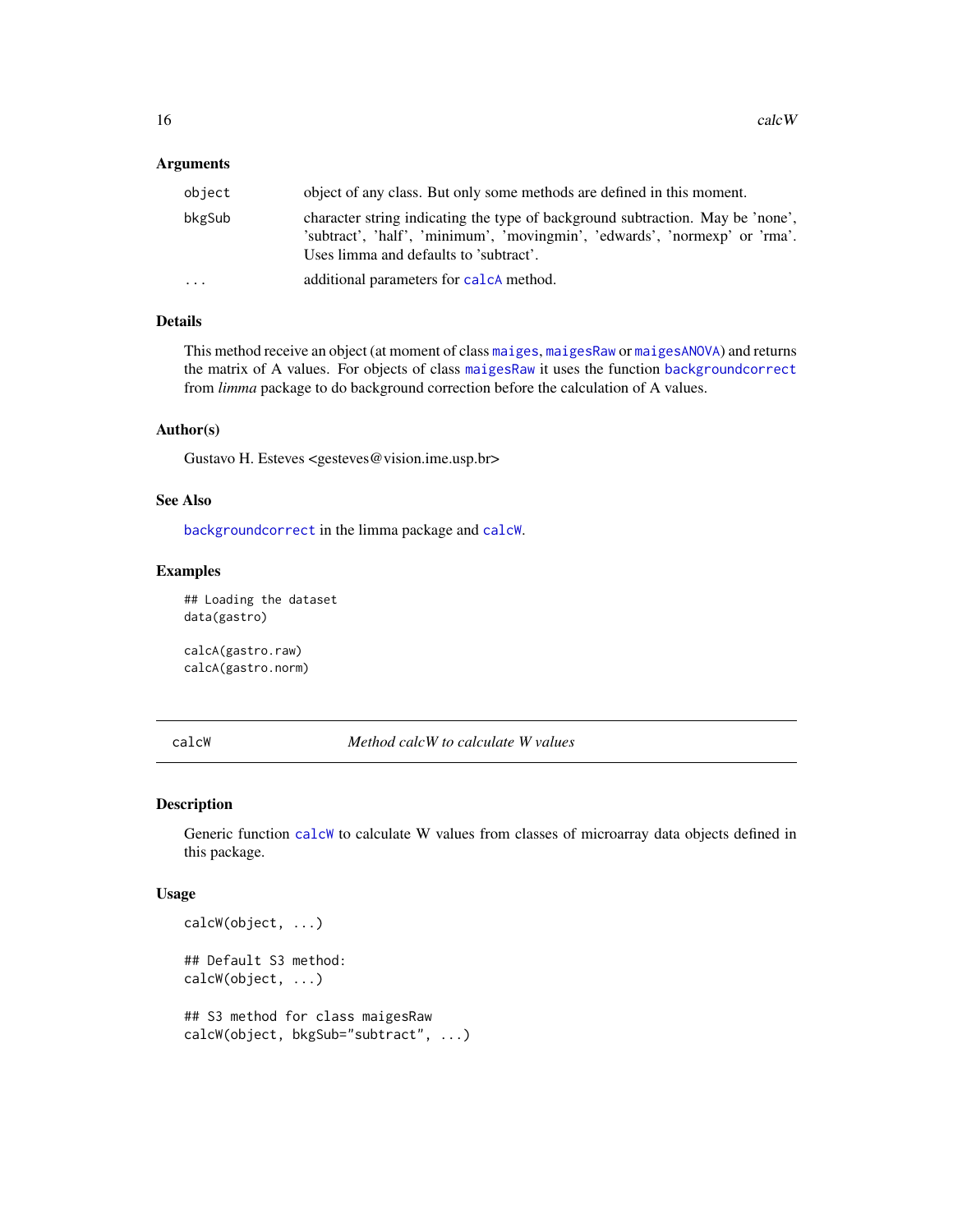### <span id="page-16-0"></span>classify KNN 17

#### Arguments

| object    | object of any class. But only some methods are defined in this moment.                                                                                                                                 |  |  |  |  |  |  |
|-----------|--------------------------------------------------------------------------------------------------------------------------------------------------------------------------------------------------------|--|--|--|--|--|--|
| bkgSub    | character string indicating the type of background subtraction. May be 'none',<br>'subtract', 'half', 'minimum', 'movingmin', 'edwards', 'normexp' or 'rma'.<br>Uses limma and defaults to 'subtract'. |  |  |  |  |  |  |
| $\ddotsc$ | additional parameters for calcW method.                                                                                                                                                                |  |  |  |  |  |  |

### Details

This method receive an object (at moment of class [maiges](#page-52-1), [maigesRaw](#page-62-1) or [maigesANOVA](#page-56-1)) and returns the matrix of W values. For objects of class [maigesRaw](#page-62-1) it uses the function [backgroundcorrect](#page-0-0) from *limma* package to do background correction before the calculation of W values.

### Author(s)

Gustavo H. Esteves <gesteves@vision.ime.usp.br>

### See Also

[backgroundcorrect](#page-0-0) in the limma package and [calcA](#page-14-1).

#### Examples

```
## Loading the dataset
data(gastro)
```
calcW(gastro.raw) calcW(gastro.norm)

<span id="page-16-1"></span>classifyKNN *Function to do discrimination analysis*

#### Description

Function to search by groups of few genes, also called cliques, that can discriminate (or classify) between two distinct biological sample types, using the k nearest neighbourhood method. This function uses exhaustive search.

```
classifyKNN(obj=NULL, sLabelID="Classification", facToClass=NULL,
            gNameID="GeneName", geneGrp=1, path=NULL, nGenes=3, kn=5)
```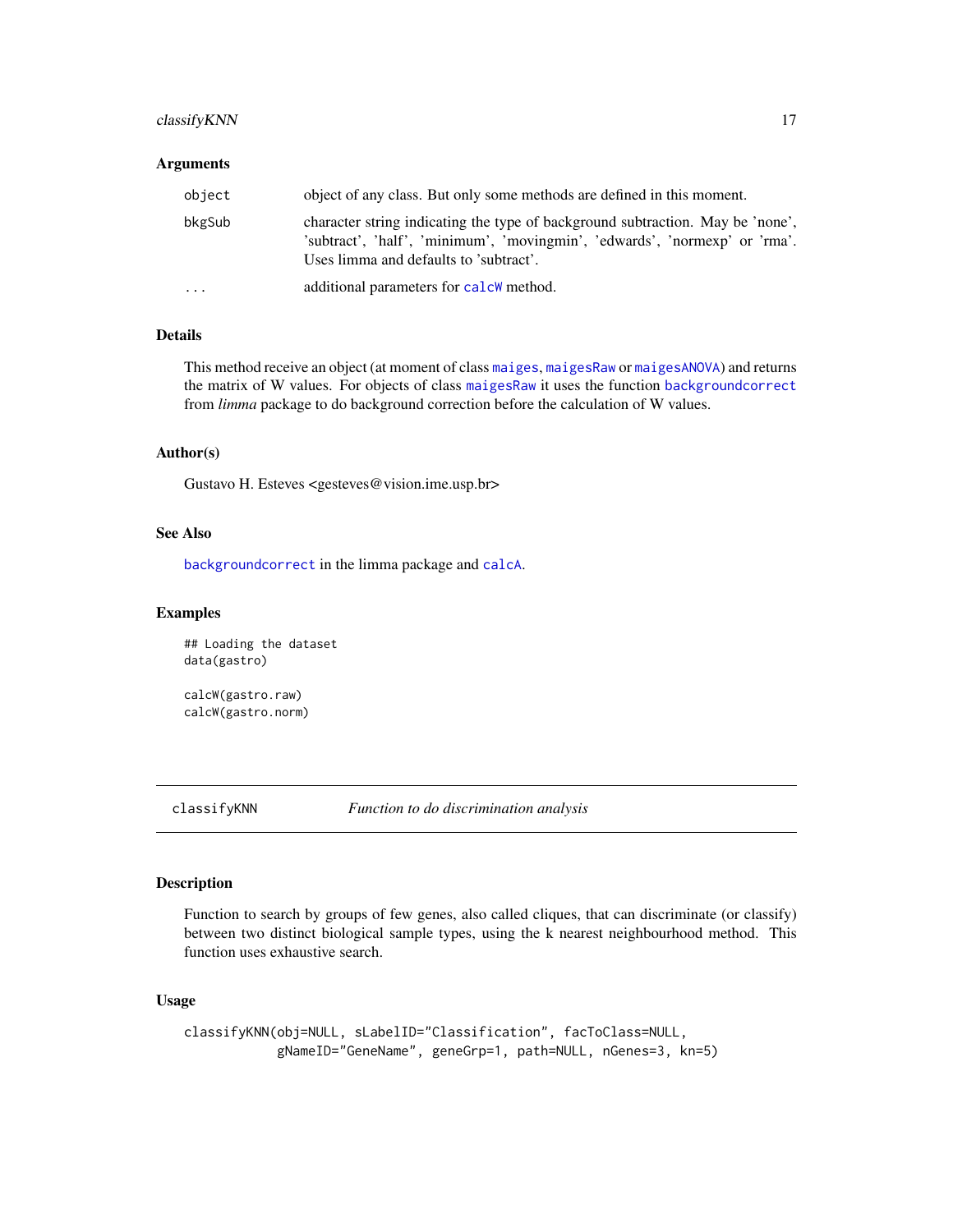### Arguments

| obj        | object of class maiges to search the classifiers.                                                                                                                                  |  |  |  |  |  |
|------------|------------------------------------------------------------------------------------------------------------------------------------------------------------------------------------|--|--|--|--|--|
| sLabelID   | character string with the identification of the sample label to be used.                                                                                                           |  |  |  |  |  |
| facToClass | named list with 2 character vectors specifying the samples to be compared. If<br>NULL (default) the first 2 types of sLabelID are used.                                            |  |  |  |  |  |
| gNameID    | character string with the identification of gene label ID.                                                                                                                         |  |  |  |  |  |
| geneGrp    | character or integer specifying the gene group to be tested (colnames of GeneGrps)<br>slot). If both genegrp and path are NULL all genes are used. Defaults to 1 (first<br>group). |  |  |  |  |  |
| path       | character or integer specifying the gene network to be tested (names of Paths)<br>slot). If both geneGrp and path are NULL all genes are used. Defaults to<br>NULL.                |  |  |  |  |  |
| nGenes     | integer specifying the number of genes in the clique, or classifier.                                                                                                               |  |  |  |  |  |
| kn         | number of neighbours for the <i>knn</i> method.                                                                                                                                    |  |  |  |  |  |

### Details

Pay attention with the arguments geneGrp and path, if both of them is NULL an exhaustive search for all dataset will be done, and this search may be extremely computational intensive, which may result in a process during some weeks or months depending on the number of genes in your dataset.

If you want to construct classifiers from a group of several genes, the *search and choose* (SC) method may be an interesting option. It is implemented in the function [classifyKNNsc](#page-18-1). This function uses the function [knn.cv](#page-0-0) from package *class* to construct k-nearest neighbour classifiers. It possible to use functions [classifyLDA](#page-19-1) or [classifySVM](#page-23-1) to construct classifiers using Fisher's linear discriminant analysis or support vector machines methods, respectively.

#### Value

The result of this function is an object of class [maigesClass](#page-57-1).

### Author(s)

Elier B. Cristo, adapted by Gustavo H. Esteves <<gesteves@vision.ime.usp.br>>

#### See Also

[knn.cv](#page-0-0), [classifyKNNsc](#page-18-1), [classifyLDA](#page-19-1), [classifySVM](#page-23-1).

### Examples

```
## Loading the dataset
data(gastro)
## Doing KNN classifier with 2 genes for the 6th gene group comparing
## the 2 categories from Type sample label.
gastro.class = classifyKNN(gastro.summ, sLabelID="Type",
 gNameID="GeneName", nGenes=2, geneGrp=6)
```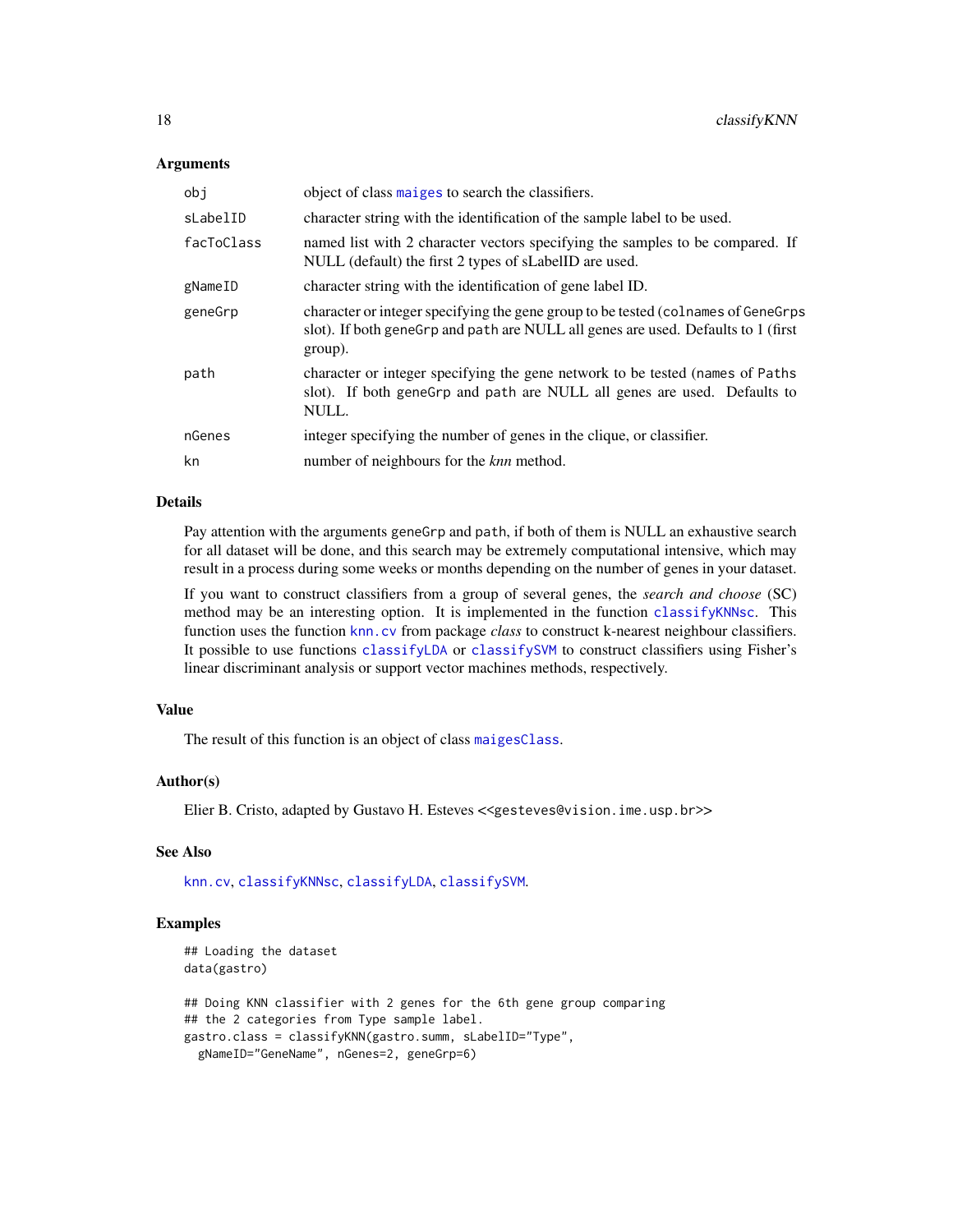### <span id="page-18-0"></span>classify KNNsc 19

gastro.class

```
## To do classifier with 3 genes for the 6th gene group comparing
## normal vs adenocarcinomas from Tissue sample label
gastro.class = classifyKNN(gastro.summ, sLabelID="Tissue",
  gNameID="GeneName", nGenes=3, geneGrp=6,
  facToClass=list(Norm=c("Neso","Nest"), Ade=c("Aeso","Aest")))
```
<span id="page-18-1"></span>

| classifyKNNsc |        | Function to do discrimination analysis, by the search and choose |  |  |  |
|---------------|--------|------------------------------------------------------------------|--|--|--|
|               | method |                                                                  |  |  |  |

### Description

Function to search by groups of few genes, also called cliques, that can discriminate (or classify) between two distinct biological sample types, using the k nearest neighbours method. This function uses the search and choose method.

### Usage

```
classifyKNNsc(obj=NULL, sLabelID="Classification", func="wilcox.test",
              facToClass=NULL, gNameID="GeneName", geneGrp=1, path=NULL,
              nGenes=3, cliques=100, kn=5)
```
### Arguments

| obj        | object of class maiges to search the classifiers.                                                                                                                                 |
|------------|-----------------------------------------------------------------------------------------------------------------------------------------------------------------------------------|
| sLabelID   | character string with the identification of the sample label to be used.                                                                                                          |
| func       | string specifying the function to be used to search by the initial one-dimensional<br>classifiers, like 'wilcox.test' or 't.test'.                                                |
| facToClass | named list with 2 character vectors specifying the samples to be compared. If<br>NULL (default) the first 2 types of sLabelID are used.                                           |
| gNameID    | character string with the identification of gene label ID.                                                                                                                        |
| geneGrp    | character or integer specifying the gene group to be tested (colnames of GeneGrps<br>slot). If both genegrp and path are NULL all genes are used. Defaults to 1 (first<br>group). |
| path       | character or integer specifying the gene network to be tested (names of Paths<br>slot). If both geneGrp and path are NULL all genes are used. Defaults to<br>NULL.                |
| nGenes     | integer specifying the number of genes in the clique, or classifier.                                                                                                              |
| cliques    | integer specifying the number of cliques or classifiers to be generated.                                                                                                          |
| kn         | number of neighbours for the <i>knn</i> method.                                                                                                                                   |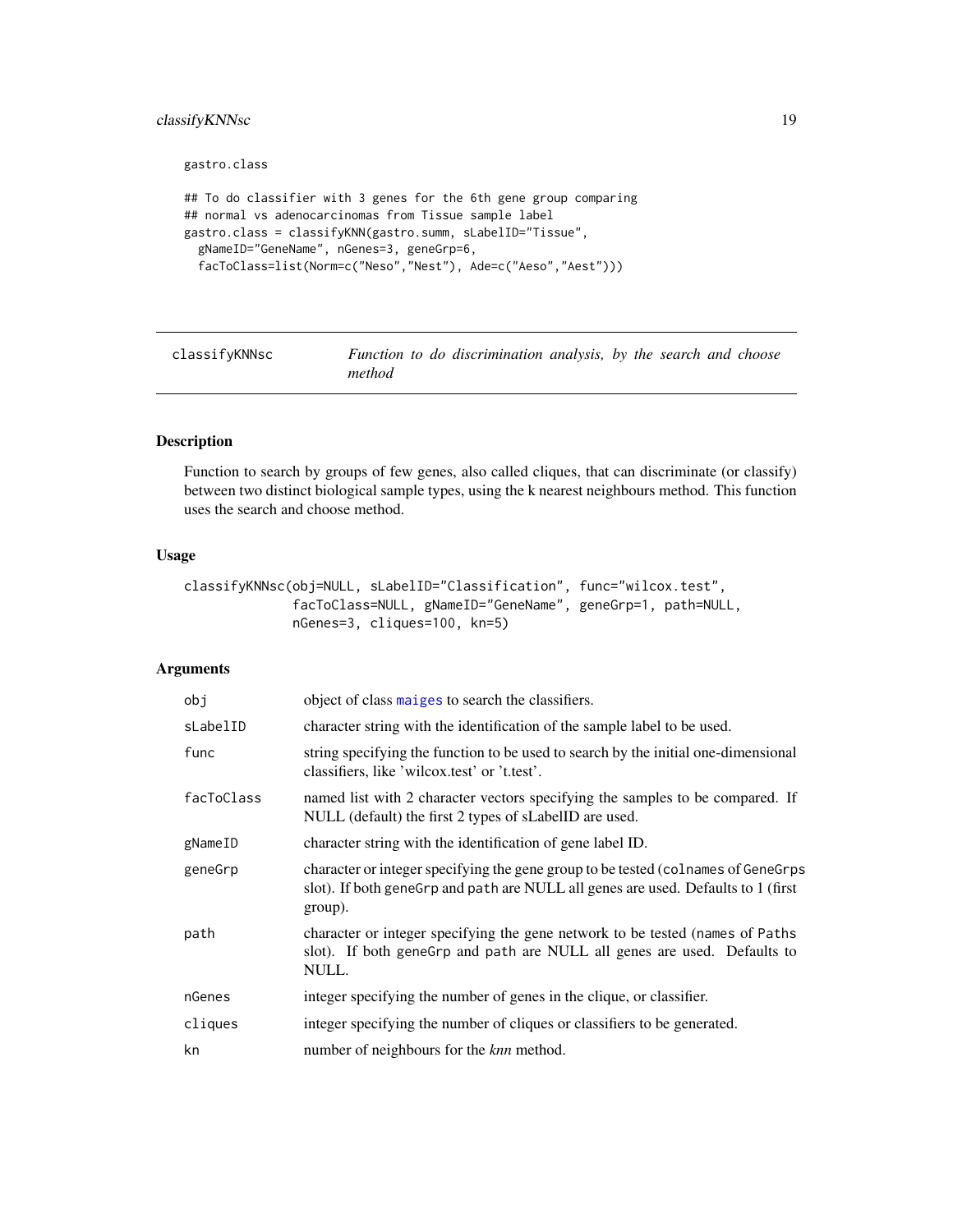#### <span id="page-19-0"></span>Details

This function implements the method known as Search and choose proposed by Cristo (2003). If you want to use an exhaustive search use the function [classifyKNN](#page-16-1).

This function uses the function [knn.cv](#page-0-0) from package *class* to construct k-nearest neighbour classifiers. It is possible to use the functions [classifyLDAsc](#page-21-1) and [classifySVMsc](#page-24-1) to search by classifiers using Fisher's linear discriminant analysis and support vector machinnes, respectively.

### Value

The result of this function is an object of class [maigesClass](#page-57-1).

### Author(s)

Elier B. Cristo, adapted by Gustavo H. Esteves <<gesteves@vision.ime.usp.br>>

### References

Cristo, E.B. Metodos Estatisticos na Analise de Experimentos de Microarray. Masther's thesis, Instituto de Matematica e Estatistica - Universidade de Sao Paulo, 2003 (in portuguese).

### See Also

[knn.cv](#page-0-0), [classifyKNN](#page-16-1), [classifyLDAsc](#page-21-1) and [classifySVMsc](#page-24-1).

#### Examples

```
## Loading the dataset
data(gastro)
## Doing KNN classifier with 2 genes for the 6th gene group comparing
## the 2 categories from Type sample label.
gastro.class = classifyKNNsc(gastro.summ, sLabelID="Type",
 gNameID="GeneName", nGenes=2, geneGrp=1, cliques=10)
gastro.class
## To do classifier with 3 genes for the 6th gene group comparing
## normal vs adenocarcinomas from Tissue sample label
gastro.class = classifyKNNsc(gastro.summ, sLabelID="Tissue",
 gNameID="GeneName", nGenes=3, geneGrp=1, cliques=10,
```

```
facToClass=list(Norm=c("Neso","Nest"), Ade=c("Aeso","Aest")))
```
<span id="page-19-1"></span>classifyLDA *Function to do discrimination analysis*

#### Description

Function to search by groups of few genes, also called cliques, that can discriminate (or classify) between two distinct biological sample types, using the Fisher's linear discriminat analysis. This function uses exhaustive search.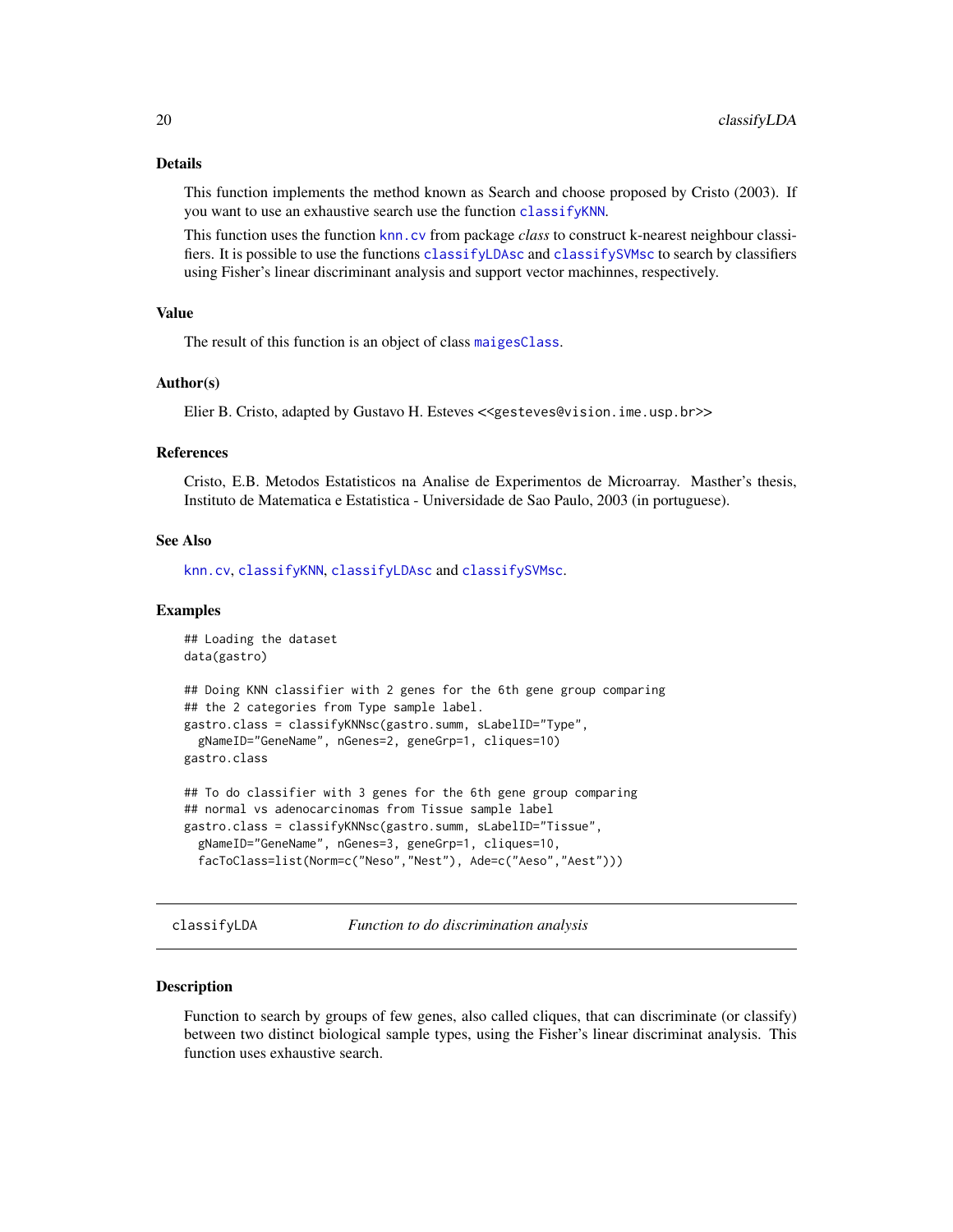### classifyLDA 21

### Usage

```
classifyLDA(obj=NULL, sLabelID="Classification", facToClass=NULL,
            gNameID="GeneName", geneGrp=1, path=NULL, nGenes=3,
            sortBy="cv")
```
### Arguments

| obj        | object of class maiges to search the classifiers.                                                                                                                                 |
|------------|-----------------------------------------------------------------------------------------------------------------------------------------------------------------------------------|
| sLabelID   | character string with the identification of the sample label to be used.                                                                                                          |
| facToClass | named list with 2 character vectors specifying the samples to be compared. If<br>NULL (default) the first 2 types of sLabelID are used.                                           |
| gNameID    | character string with the identification of gene label ID.                                                                                                                        |
| geneGrp    | character or integer specifying the gene group to be tested (colnames of GeneGrps<br>slot). If both geneGrp and path are NULL all genes are used. Defaults to 1 (first<br>group). |
| path       | character or integer specifying the gene network to be tested (names of Paths<br>slot). If both geneGrp and path are NULL all genes are used. Defaults to<br>NULL.                |
| nGenes     | integer specifying the number of genes in the clique, or classifier.                                                                                                              |
| sortBy     | character string with field to sort the result. May be 'cv' (default) or 'svd' for<br>cross validation by leave-one-out or the singular value decomposition, respec-<br>tively.   |

### Details

Pay attention with the arguments geneGrp and path, if both of them is NULL an exhaustive search for all dataset will be done, and this search may be extremely computational intensive, which may result in a process running during some weeks or months depending on the number of genes in your dataset.

If you want to construct classifiers from a group of several genes, the *search and choose* (SC) method may be an interesting option. It is implemented in the function [classifyLDAsc](#page-21-1). This function uses the function [lda](#page-0-0) from package *MASS* to search by classifiers using Fisher's linear discriminant analysis. The functions [classifySVM](#page-23-1) and [classifyKNN](#page-16-1) were also dedined to construct classifiers by support vector machines ans k-neighbours, respectively.

#### Value

The result of this function is an object of class [maigesClass](#page-57-1).

### Author(s)

Elier B. Cristo, adapted by Gustavo H. Esteves <<gesteves@vision.ime.usp.br>>

### See Also

[lda](#page-0-0), [classifySVM](#page-23-1), [classifyKNN](#page-16-1), [classifyLDAsc](#page-21-1).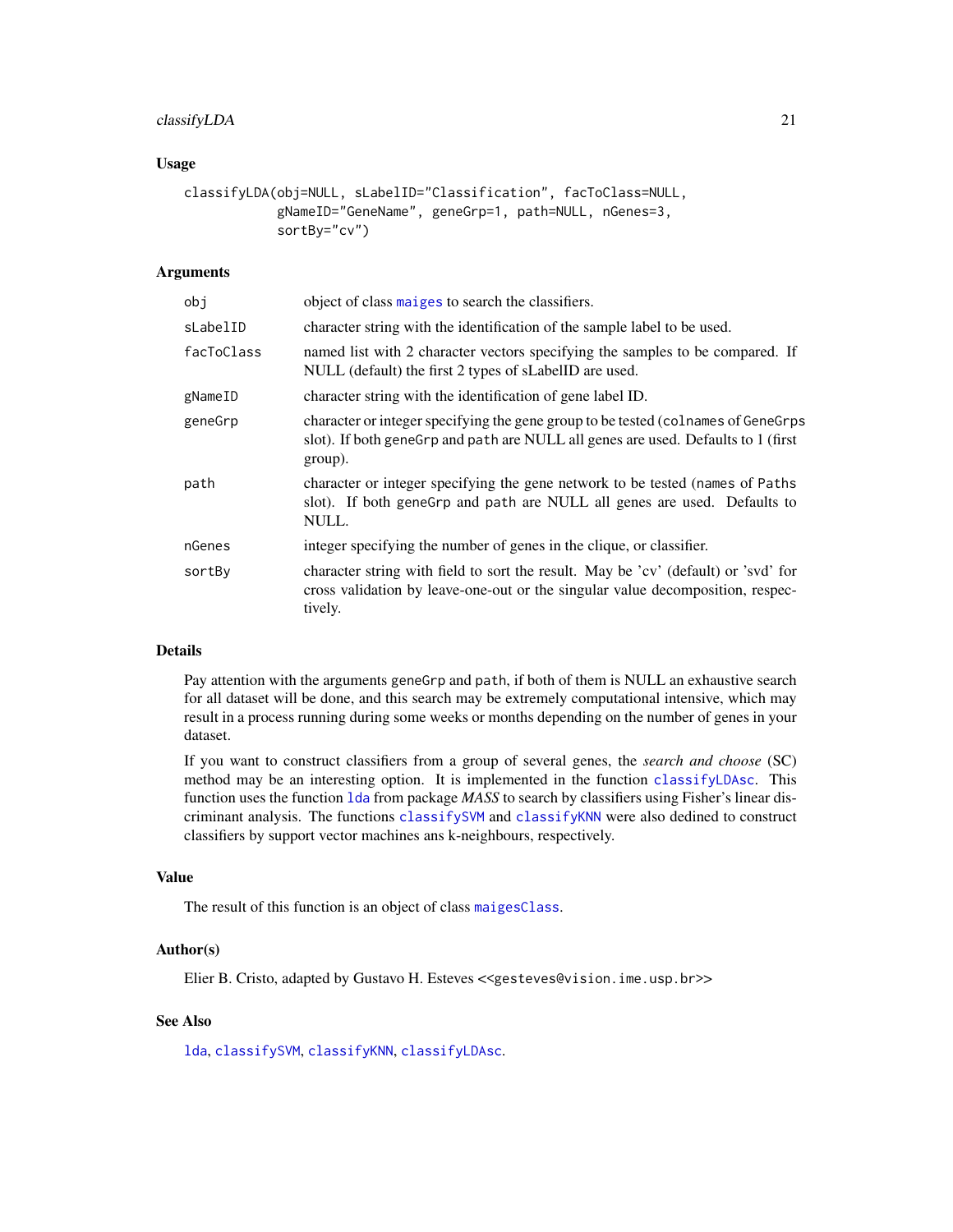### Examples

```
## Loading the dataset
data(gastro)
## Doing LDA classifier with 2 genes for the 6th gene group comparing
## the 2 categories from Type sample label.
gastro.class = classifyLDA(gastro.summ, sLabelID="Type",
  gNameID="GeneName", nGenes=2, geneGrp=6)
gastro.class
## To do classifier with 3 genes for the 6th gene group comparing
## normal vs adenocarcinomas from Tissue sample label
gastro.class = classifyLDA(gastro.summ, sLabelID="Tissue",
  gNameID="GeneName", nGenes=3, geneGrp=6,
  facToClass=list(Norm=c("Neso","Nest"), Ade=c("Aeso","Aest")))
```
<span id="page-21-1"></span>classifyLDAsc *Function to do discrimination analysis, by the search and choose method*

### Description

Function to search by groups of few genes, also called cliques, that can discriminate (or classify) between two distinct biological sample types, using the Fisher's linear discriminant analysis. This function uses the search and choose method.

#### Usage

```
classifyLDAsc(obj=NULL, sLabelID="Classification", func="wilcox.test",
              facToClass=NULL, gNameID="GeneName", geneGrp=1, path=NULL,
              nGenes=3, cliques=100, sortBy="cv")
```
#### Arguments

| obj        | object of class maiges to search the classifiers.                                                                                                                                  |
|------------|------------------------------------------------------------------------------------------------------------------------------------------------------------------------------------|
| sLabelID   | character string with the identification of the sample label to be used.                                                                                                           |
| func       | string specifying the function to be used to search by the initial one-dimensional<br>classifiers, like 'wilcox.test' or 't.test'.                                                 |
| facToClass | named list with 2 character vectors specifying the samples to be compared. If<br>NULL (default) the first 2 types of sLabelID are used.                                            |
| gNameID    | character string with the identification of gene label ID.                                                                                                                         |
| geneGrp    | character or integer specifying the gene group to be tested (colnames of GeneGrps)<br>slot). If both genegrp and path are NULL all genes are used. Defaults to 1 (first<br>group). |
| path       | character or integer specifying the gene network to be tested (names of Paths<br>slot). If both geneGrp and path are NULL all genes are used. Defaults to<br>NULL.                 |

<span id="page-21-0"></span>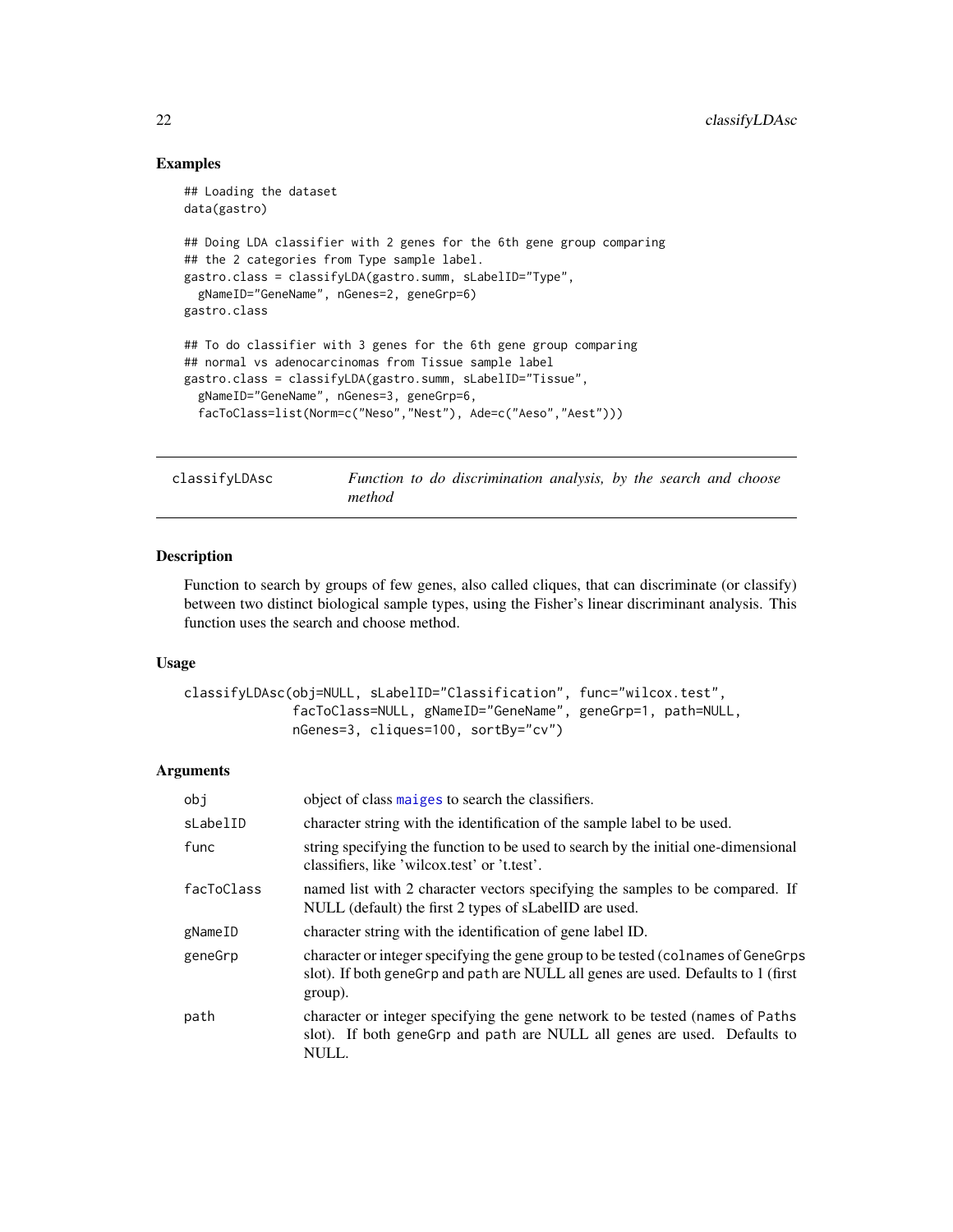### classifyLDAsc 23

| nGenes  | integer specifying the number of genes in the clique, or classifier.          |
|---------|-------------------------------------------------------------------------------|
| cliques | integer specifying the number of cliques or classifiers to be generated.      |
| sortBy  | character string with the field to be sorted. May be 'cv' (default) or 'svd'. |

### Details

This function implements the method known as Search and choose proposed by Cristo (2003). If you want to use an exhaustive search use the function [classifyLDA](#page-19-1).

This method uses the function [lda](#page-0-0) from package *MASS* to search by classifiers using Fisher's linear discriminant analysis. It is possible to search classifiers by Support Vector Machines and k-nearest neighbour classifiers using the functions [classifySVMsc](#page-24-1) and [classifyKNNsc](#page-18-1), respectively.

### Value

The result of this function is an object of class [maigesClass](#page-57-1).

### Author(s)

Elier B. Cristo, adapted by Gustavo H. Esteves <<gesteves@vision.ime.usp.br>>

#### References

Cristo, E.B. Metodos Estatisticos na Analise de Experimentos de Microarray. Masther's thesis, Instituto de Matematica e Estatistica - Universidade de Sao Paulo, 2003 (in portuguese).

### See Also

[lda](#page-0-0), [classifyLDA](#page-19-1), [classifySVMsc](#page-24-1) and [classifyKNNsc](#page-18-1).

### Examples

```
## Loading the dataset
data(gastro)
## Doing LDA classifier with 2 genes for the 6th gene group comparing
## the 2 categories from Type sample label.
gastro.class = classifyLDAsc(gastro.summ, sLabelID="Type",
 gNameID="GeneName", nGenes=2, geneGrp=1, cliques=10)
gastro.class
## To do classifier with 3 genes for the 6th gene group comparing
## normal vs adenocarcinomas from Tissue sample label
gastro.class = classifyLDAsc(gastro.summ, sLabelID="Tissue",
```

```
gNameID="GeneName", nGenes=3, geneGrp=1, cliques=10,
facToClass=list(Norm=c("Neso","Nest"), Ade=c("Aeso","Aest")))
```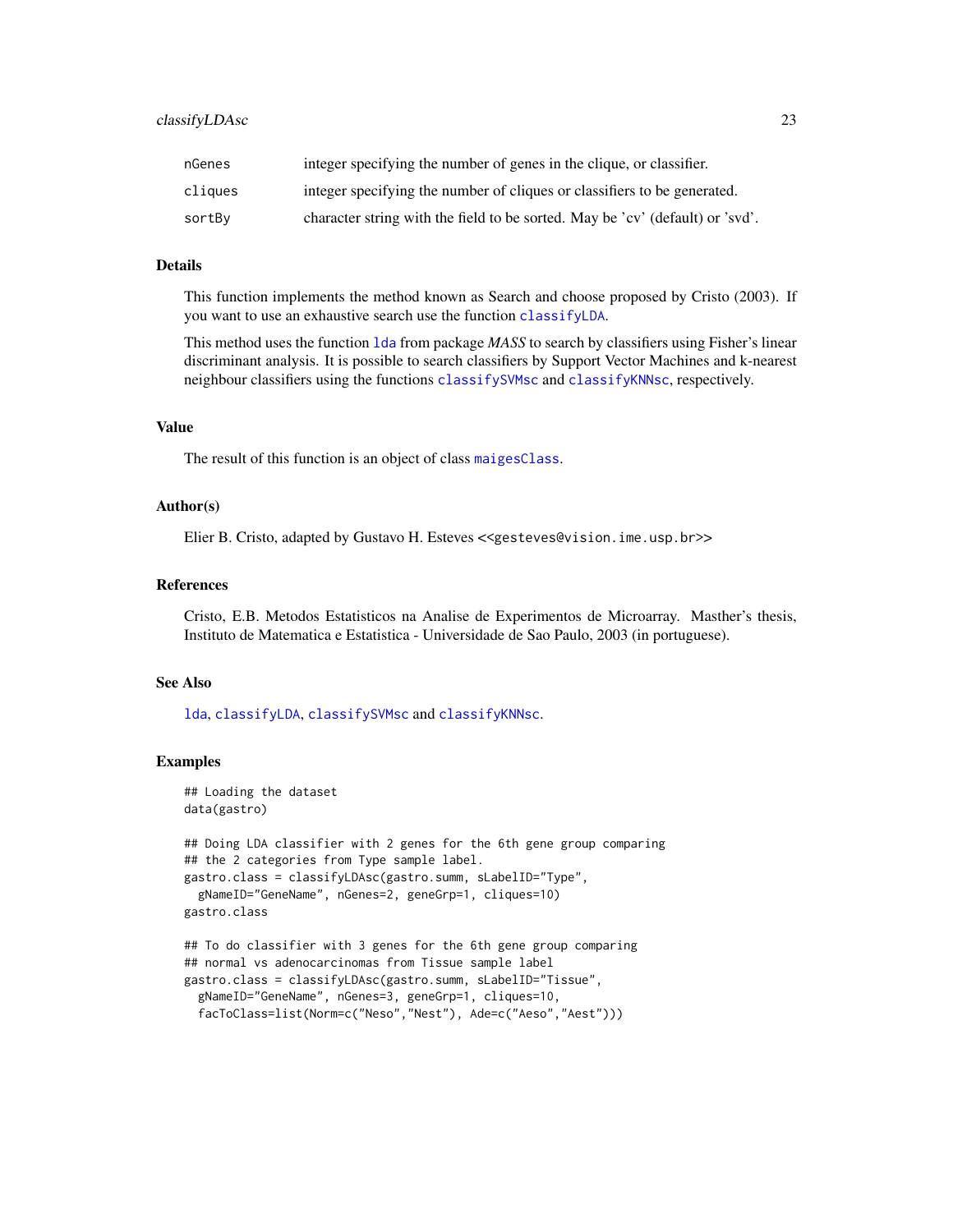<span id="page-23-1"></span><span id="page-23-0"></span>

Function to search by groups of few genes, also called cliques, that can discriminate (or classify) between two distinct biological sample types, using the Support Vector Machinne method. This function uses exhaustive search.

#### Usage

```
classifySVM(obj=NULL, sLabelID="Classification", facToClass=NULL,
            gNameID="GeneName", geneGrp=1, path=NULL, nGenes=3)
```
#### Arguments

| obi        | object of class maiges to search the classifiers.                                                                                                                                  |  |  |  |  |  |
|------------|------------------------------------------------------------------------------------------------------------------------------------------------------------------------------------|--|--|--|--|--|
| sLabelID   | character string with the identification of the sample label to be used.                                                                                                           |  |  |  |  |  |
| facToClass | named list with 2 character vectors specifying the samples to be compared. If<br>NULL (default) the first 2 types of sLabelID are used.                                            |  |  |  |  |  |
| gNameID    | character string with the identification of gene label ID.                                                                                                                         |  |  |  |  |  |
| geneGrp    | character or integer specifying the gene group to be tested (colnames of GeneGrps)<br>slot). If both genegrp and path are NULL all genes are used. Defaults to 1 (first<br>group). |  |  |  |  |  |
| path       | character or integer specifying the gene network to be tested (names of Paths)<br>slot). If both genegrp and path are NULL all genes are used. Defaults to<br>NULL.                |  |  |  |  |  |
| nGenes     | integer specifying the number of genes in the clique, or classifier.                                                                                                               |  |  |  |  |  |

#### Details

Pay attention with the arguments geneGrp and path, if both of them is NULL an exhaustive search for all dataset will be done, and this search may be extremely computational intensive, which may result in a process running during some weeks or months depending on the number of genes in your dataset.

If you want to construct classifiers from a group of several genes, the *search and choose* (SC) method may be an interesting option. It is implemented in the function [classifySVMsc](#page-24-1). This method uses the function [svm](#page-0-0) from package *e1071* to search classifiers by Support Vector Machines. The functions [classifyLDA](#page-19-1) and [classifyKNN](#page-16-1) were also dedined to construct classifiers by Fisher's linear discriminant analysis ans k-neighbours, respectively.

### Value

The result of this function is an object of class [maigesClass](#page-57-1).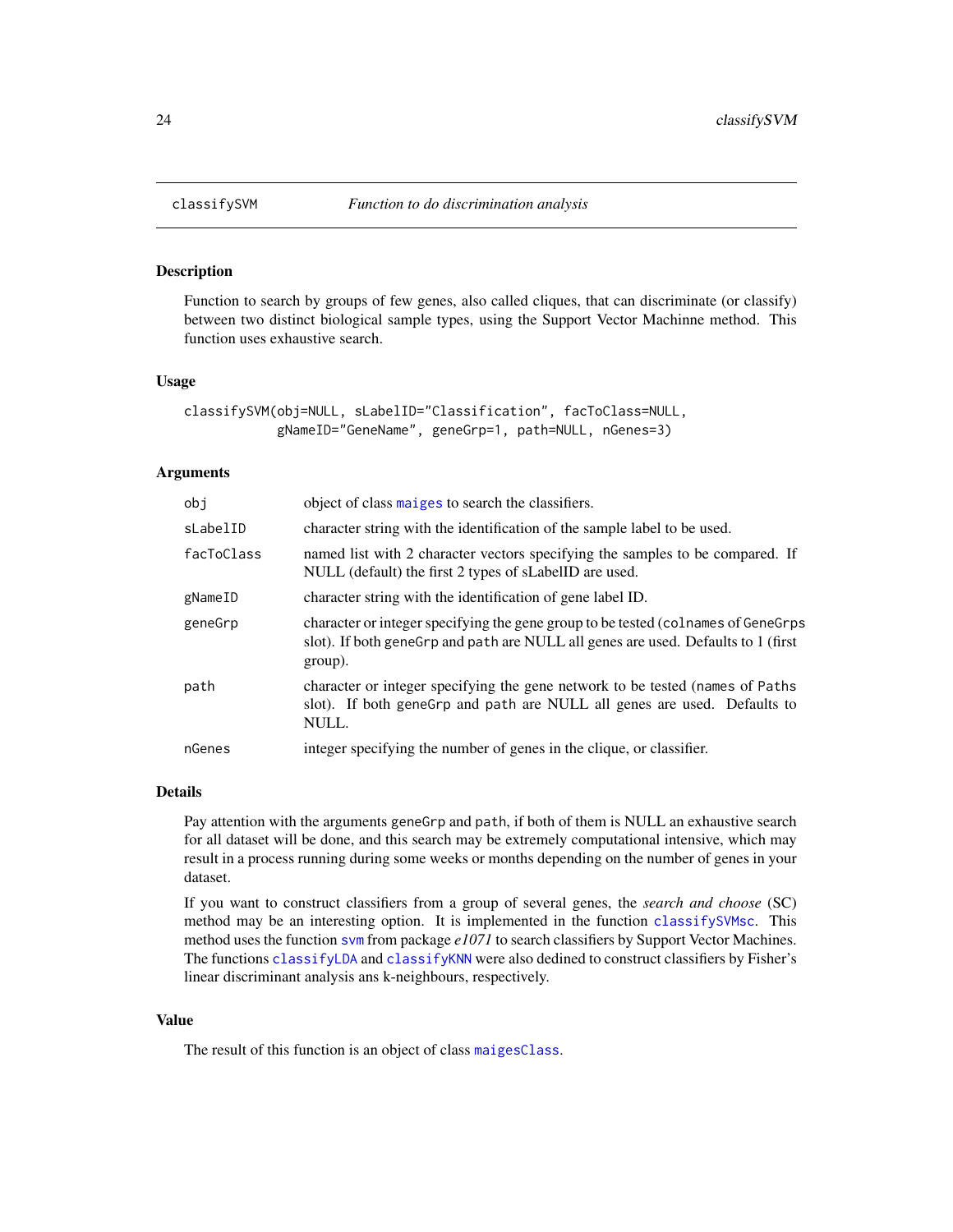### <span id="page-24-0"></span>classifySVMsc 25

### Author(s)

Elier B. Cristo, adapted by Gustavo H. Esteves <<gesteves@vision.ime.usp.br>>

#### See Also

[svm](#page-0-0), [classifySVMsc](#page-24-1), [classifyLDA](#page-19-1) and [classifyKNN](#page-16-1).

### Examples

```
## Loading the dataset
data(gastro)
## Doing SVM classifier with 2 genes for the 6th gene group comparing
## the 2 categories from Type sample label.
gastro.class = classifySVM(gastro.summ, sLabelID="Type",
 gNameID="GeneName", nGenes=2, geneGrp=6)
gastro.class
## To do classifier with 3 genes for the 6th gene group comparing
## normal vs adenocarcinomas from Tissue sample label
gastro.class = classifySVM(gastro.summ, sLabelID="Tissue",
 gNameID="GeneName", nGenes=3, geneGrp=6,
 facToClass=list(Norm=c("Neso","Nest"), Ade=c("Aeso","Aest")))
```
<span id="page-24-1"></span>

| classifySVMsc |        | Function to do discrimination analysis, by the search and choose |  |  |  |
|---------------|--------|------------------------------------------------------------------|--|--|--|
|               | method |                                                                  |  |  |  |

### Description

Function to search by groups of few genes, also called cliques, that can discriminate (or classify) between two distinct biological sample types using the Support Vector Machinnes method. This function uses the search and choose method.

#### Usage

```
classifySVMsc(obj=NULL, sLabelID="Classification", func="wilcox.test",
              facToClass=NULL, gNameID="GeneName", geneGrp=1, path=NULL,
              nGenes=3, cliques=100)
```
#### Arguments

| obj        | object of class maiges to search the classifiers.                                                                                       |
|------------|-----------------------------------------------------------------------------------------------------------------------------------------|
| sLabelID   | character string with the identification of the sample label to be used.                                                                |
| func       | string specifying the function to be used to search by the initial one-dimensional<br>classifiers, like 'wilcox.test' or 't.test'.      |
| facToClass | named list with 2 character vectors specifying the samples to be compared. If<br>NULL (default) the first 2 types of sLabelID are used. |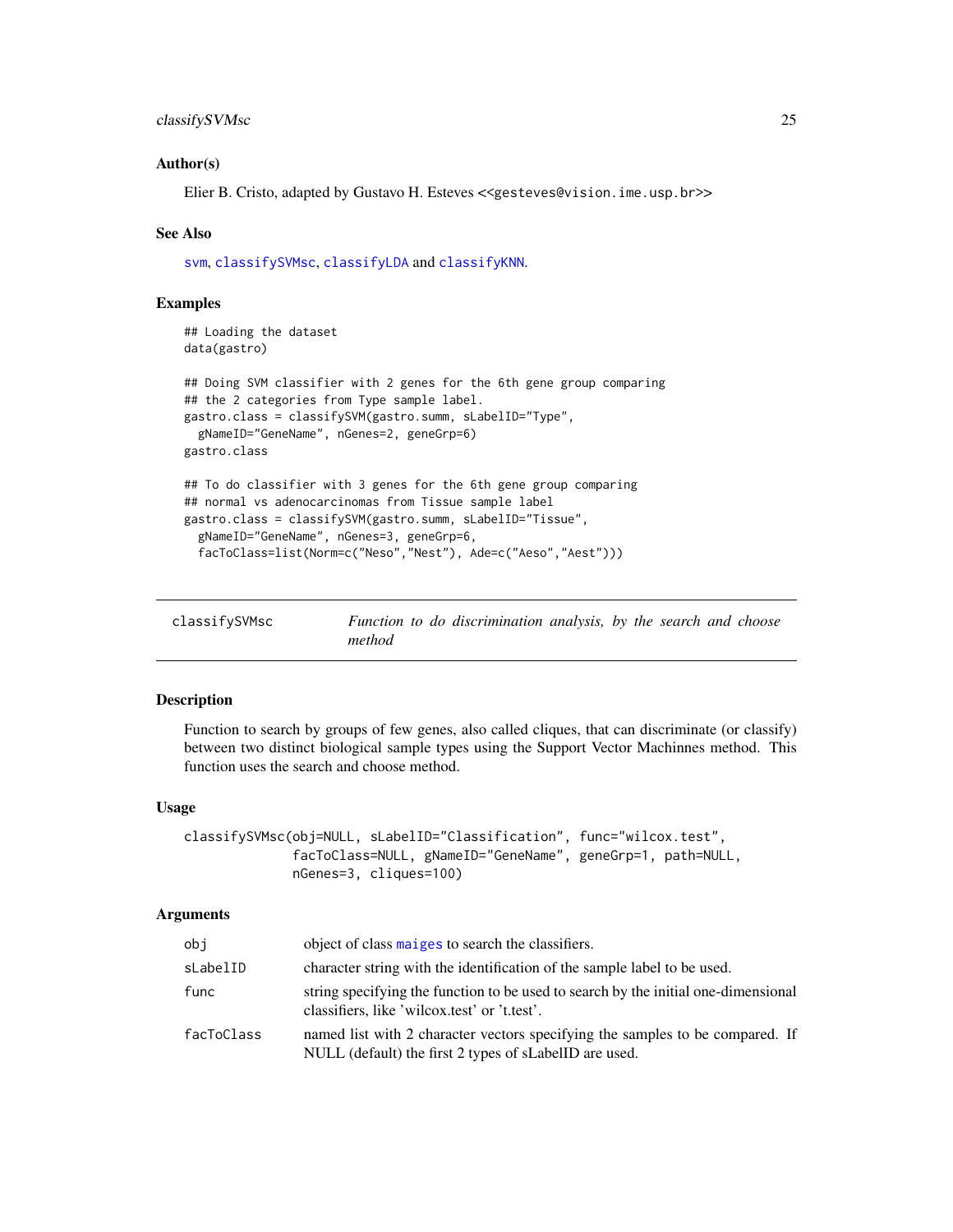| gNameID | character string with the identification of gene label ID.                                                                                                                        |
|---------|-----------------------------------------------------------------------------------------------------------------------------------------------------------------------------------|
| geneGrp | character or integer specifying the gene group to be tested (colnames of GeneGrps<br>slot). If both geneGrp and path are NULL all genes are used. Defaults to 1 (first<br>group). |
| path    | character or integer specifying the gene network to be tested (names of Paths<br>slot). If both genegrp and path are NULL all genes are used. Defaults to<br>NULL.                |
| nGenes  | integer specifying the number of genes in the clique, or classifier.                                                                                                              |
| cliques | integer specifying the number of cliques or classifiers to be generated.                                                                                                          |
|         |                                                                                                                                                                                   |

### Details

This function implements the method known as Search and choose proposed by Cristo (2003). If you want to use an exhaustive search use the function [classifySVM](#page-23-1).

This method uses the function [svm](#page-0-0) from package *e1071* to search classifiers by Support Vector Machines. It is possible to search by classifiers using Fisher's linear discriminant analysis and k nearest neighbours methods using the functions [classifyLDAsc](#page-21-1) and [classifyKNNsc](#page-18-1), respectively.

#### Value

The result of this function is an object of class [maigesClass](#page-57-1).

#### Author(s)

Elier B. Cristo, adapted by Gustavo H. Esteves <<gesteves@vision.ime.usp.br>>

#### References

Cristo, E.B. Metodos Estatisticos na Analise de Experimentos de Microarray. Masther's thesis, Instituto de Matematica e Estatistica - Universidade de Sao Paulo, 2003 (in portuguese).

### See Also

[svm](#page-0-0), [classifySVM](#page-23-1), [classifyLDAsc](#page-21-1) and [classifyKNNsc](#page-18-1).

### Examples

```
## Loading the dataset
data(gastro)
## Doing SVM classifier with 2 genes for the 6th gene group comparing
## the 2 categories from Type sample label.
gastro.class = classifySVMsc(gastro.summ, sLabelID="Type",
 gNameID="GeneName", nGenes=2, geneGrp=1, cliques=10)
gastro.class
```

```
## To do classifier with 3 genes for the 6th gene group comparing
## normal vs adenocarcinomas from Tissue sample label
gastro.class = classifySVMsc(gastro.summ, sLabelID="Tissue",
```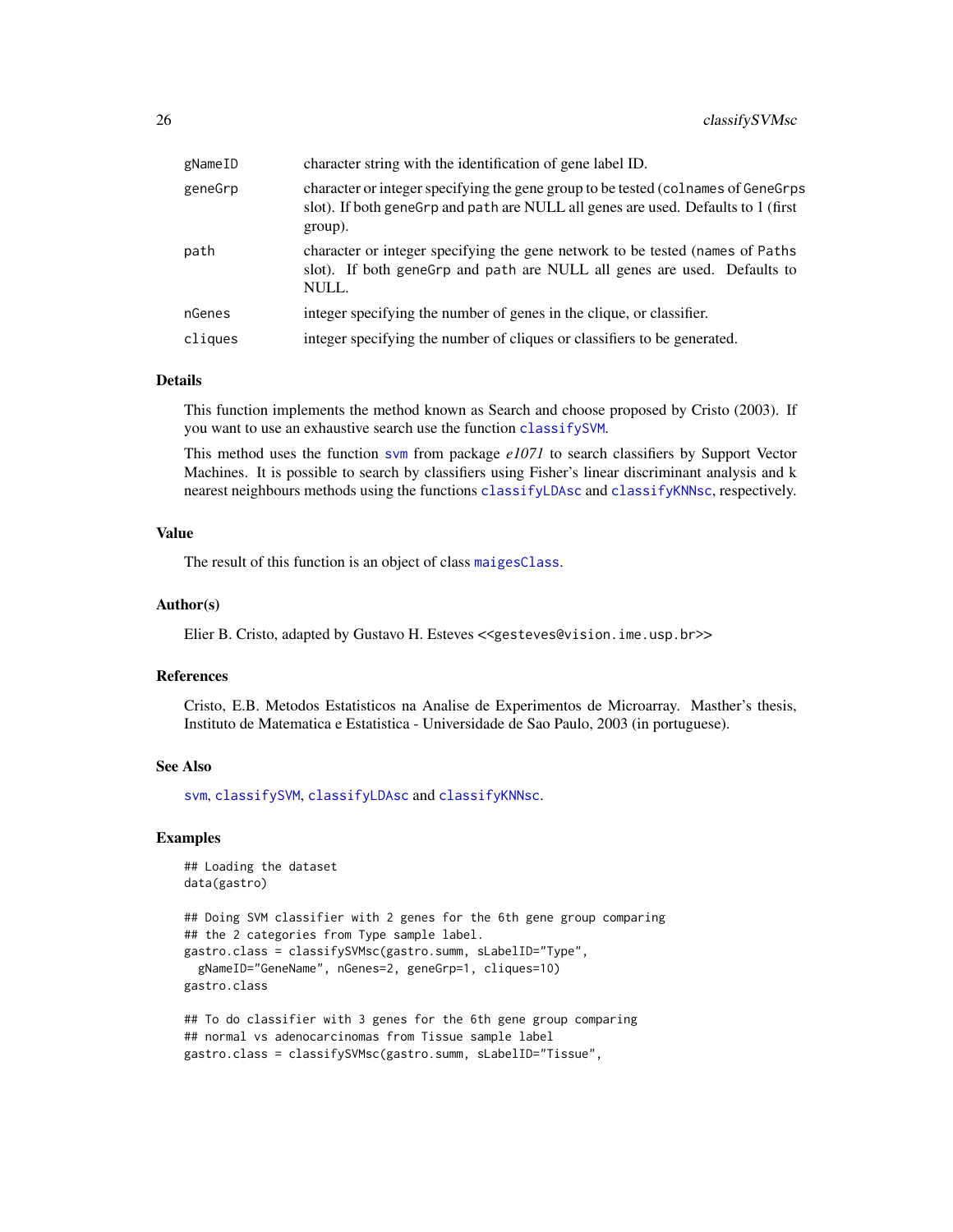```
gNameID="GeneName", nGenes=3, geneGrp=1, cliques=10,
facToClass=list(Norm=c("Neso","Nest"), Ade=c("Aeso","Aest")))
```

```
coerce-method Coerce a maiges object to classes defined by packages limma and mar-
                        ray
```
<span id="page-26-1"></span>Coercing methods were defined to convert maiges objects of classes [maiges](#page-52-1) and [maigesRaw](#page-62-1) into objects of classes [marrayNorm](#page-0-0) and [marrayRaw](#page-0-0) from package *marray* or classes [MAList](#page-0-0) and [RGList](#page-0-0) from package *limma* and vice-versa.

### Usage

## S4 method for signature maiges,marrayNorm as(from, to) ## S4 method for signature marrayNorm,maiges as(from, to) ## S4 method for signature maiges,MAList as(from, to) ## S4 method for signature MAList,maiges as(from, to) ## S4 method for signature maigesRaw,marrayRaw as(from, to) ## S4 method for signature marrayRaw,maigesRaw as(from, to) ## S4 method for signature maigesRaw,RGList as(from, to) ## S4 method for signature RGList,maigesRaw as(from, to)

#### Arguments

| from | object of class maiges, maiges Raw, MAList, RGList, marray Norm or marray Raw.              |
|------|---------------------------------------------------------------------------------------------|
| to   | character string specifying the class of object to which the object from will be<br>coerced |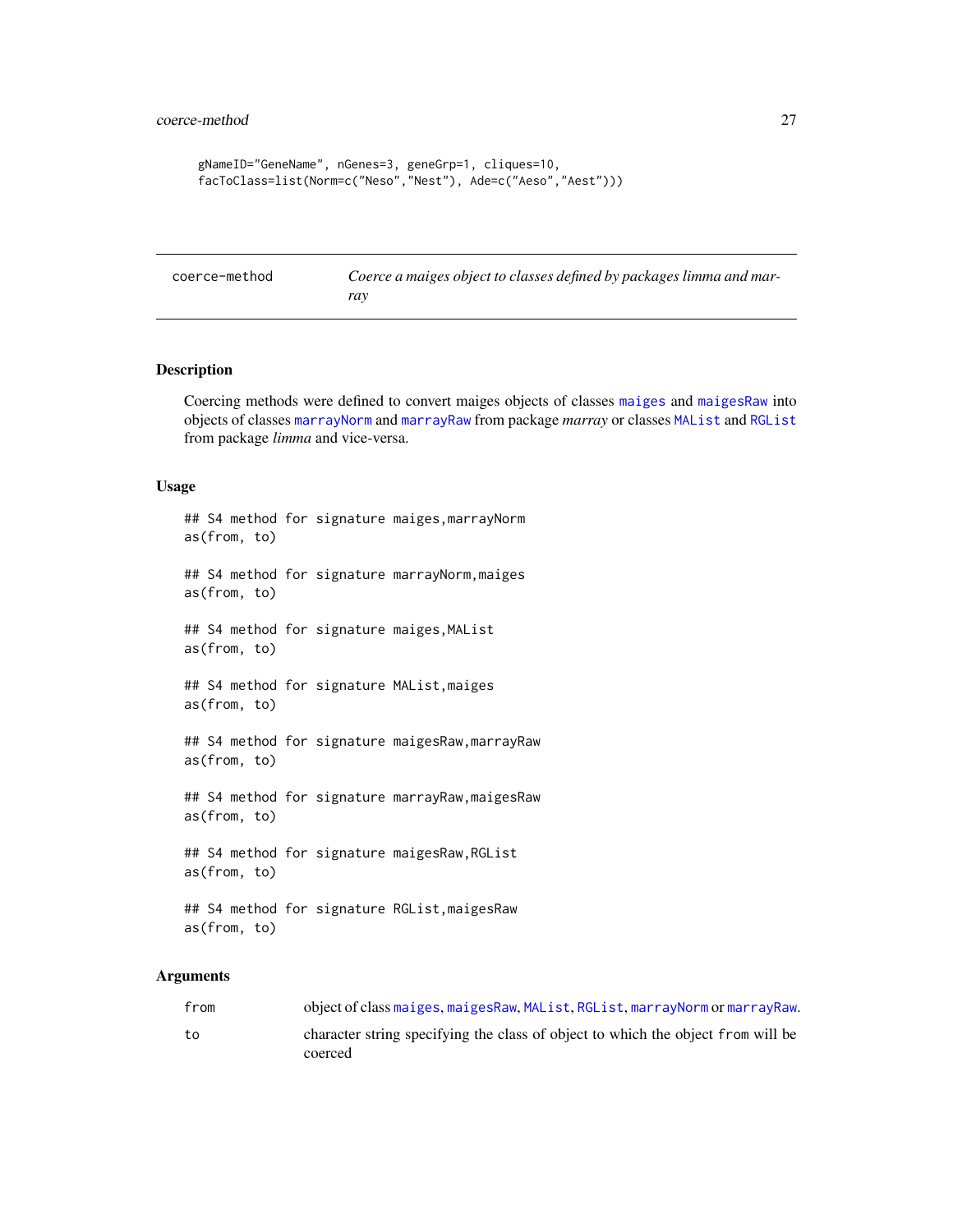#### Details

When converting from objects of classes [RGList](#page-0-0) or [marrayRaw](#page-0-0) to class [maigesRaw](#page-62-1), the slot Sf and Sb will always receive the channel 2 (red) values, and Rf and Rb will always receive channel 1 (green) values. For the normalized ojects, the slot W will be equivalent to the M values.

When converting from objects of classes [maigesRaw](#page-62-1) or [maiges](#page-52-1) to classes [RGList](#page-0-0), [marrayRaw](#page-0-0), [MAList](#page-0-0) or [marrayNorm](#page-0-0) the correct values of the two channels or of M values are calculated.

#### Methods

from = [maiges](#page-52-1), to = [marrayNorm](#page-0-0) convert an object of class maiges into an object of class marrayNorm.

- from = [marrayNorm](#page-0-0), to = maiges convert an object of class marrayNorm into an object of class [maiges](#page-52-1).
- from = [maiges](#page-52-1), to = [MAList](#page-0-0) convert an object of class maiges into an object of class MAList.
- from = MAList, to = maiges convert an object of class [MAList](#page-0-0) into an object of class [maiges](#page-52-1).
- from = [maigesRaw](#page-62-1), to = marrayRaw convert an object of class maigesRaw into an object of class [marrayRaw](#page-0-0).
- $from = marray Raw, to = maiges Raw$  convert an object of class [marrayRaw](#page-0-0) into an object of class [maigesRaw](#page-62-1).
- from = [maigesRaw](#page-62-1), to = RGList convert an object of class maigesRaw into an object of class [RGList](#page-0-0).

from = RGList, to = maigesRaw convert an object of class [RGList](#page-0-0) into an object of class [maigesRaw](#page-62-1).

#### **Note**

It is possible to use Package *convert* to convert objects between classes defined in packages *limma*, *marray* and *Biobase*.

#### See Also

[as](#page-26-1) in the *methods* package.

#### Examples

```
## Loading the dataset
data(gastro)
```
## Converting a maigesRaw class object into marrayRaw object as(gastro.raw, "marrayRaw")

```
## Converting a maigesRaw class object into RGList
as(gastro.raw, "RGList")
```
## Converting a maiges class object into marrayNorm object as(gastro.norm, "marrayNorm")

```
## Converting a maiges class object into MAList object
as(gastro.summ, "MAList")
```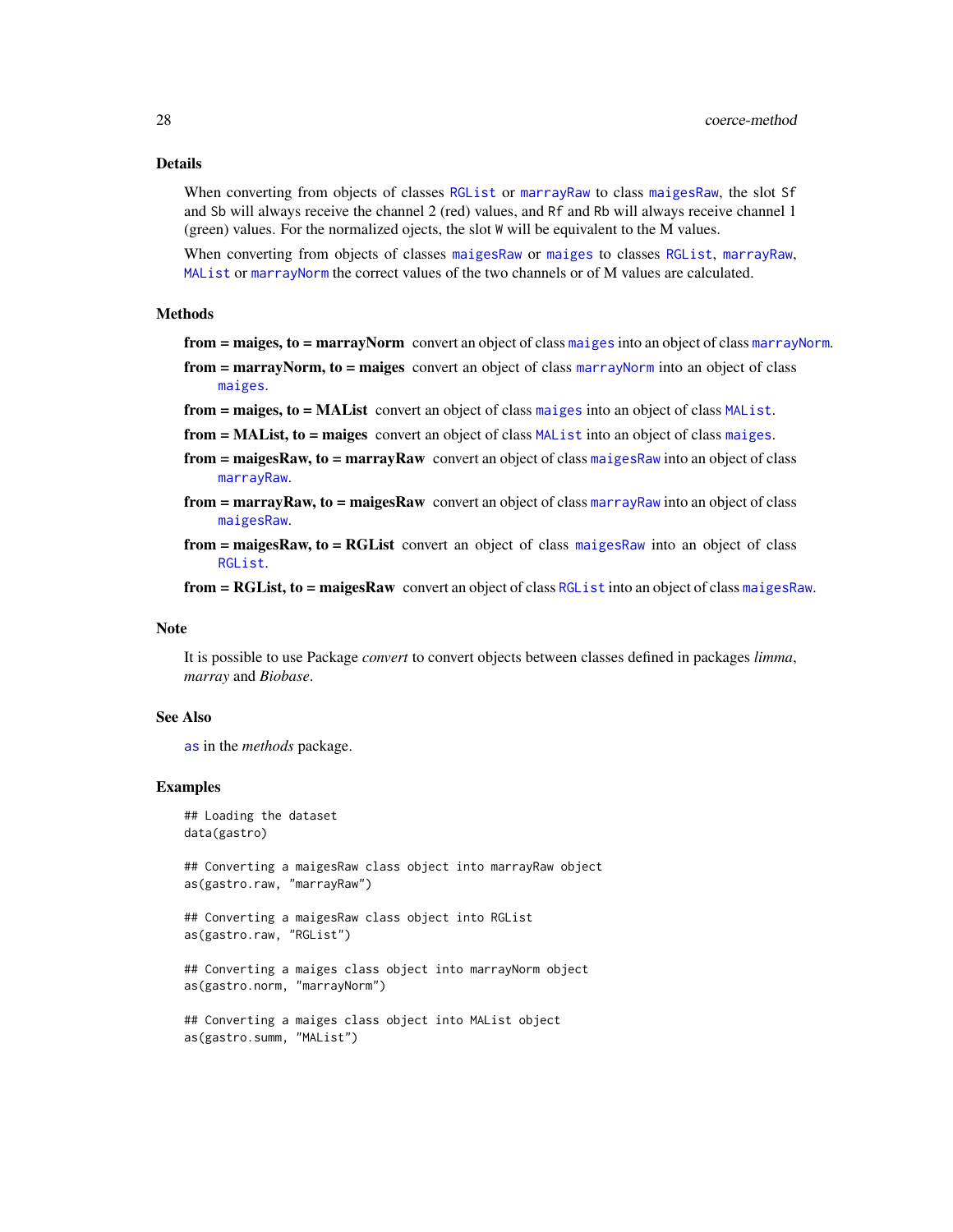<span id="page-28-0"></span>

This function takes two correlation values (or matrices of correlation values) and calculate the differences between these values (term by term) and their respective p-values by a Fisher's Z transformation.

#### Usage

compCorr(n1, r1, n2, r2)

#### Arguments

| n1 | numerical or matrix of sample sizes for group 1.       |
|----|--------------------------------------------------------|
| r1 | numerical or matrix of correlation values for group 1. |
| n2 | numerical or matrix of sample sizes for group 2.       |
| r2 | numerical or matrix of correlation values for group 2. |

### Details

This function use Fisher's Z transformation from scripts adapted from the Internet: <http://ftp.sas.com/techsup/download/stat/compcorr.html> [http://www.fon.hum.uva.nl/Service/Statistics/Two\\_Correlations.html](http://www.fon.hum.uva.nl/Service/Statistics/Two_Correlations.html)

### Value

The result of this function is a list with two numerical items.

| diff | matrix (or a single number) of differences between correlation values from two<br>groups |
|------|------------------------------------------------------------------------------------------|
| pval | matrix (or a single number) of p-values of differences between the correlation<br>values |

#### Author(s)

Gustavo H. Esteves <<gesteves@vision.ime.usp.br>>

### Examples

compCorr(12, 0.9, 16, 0.73)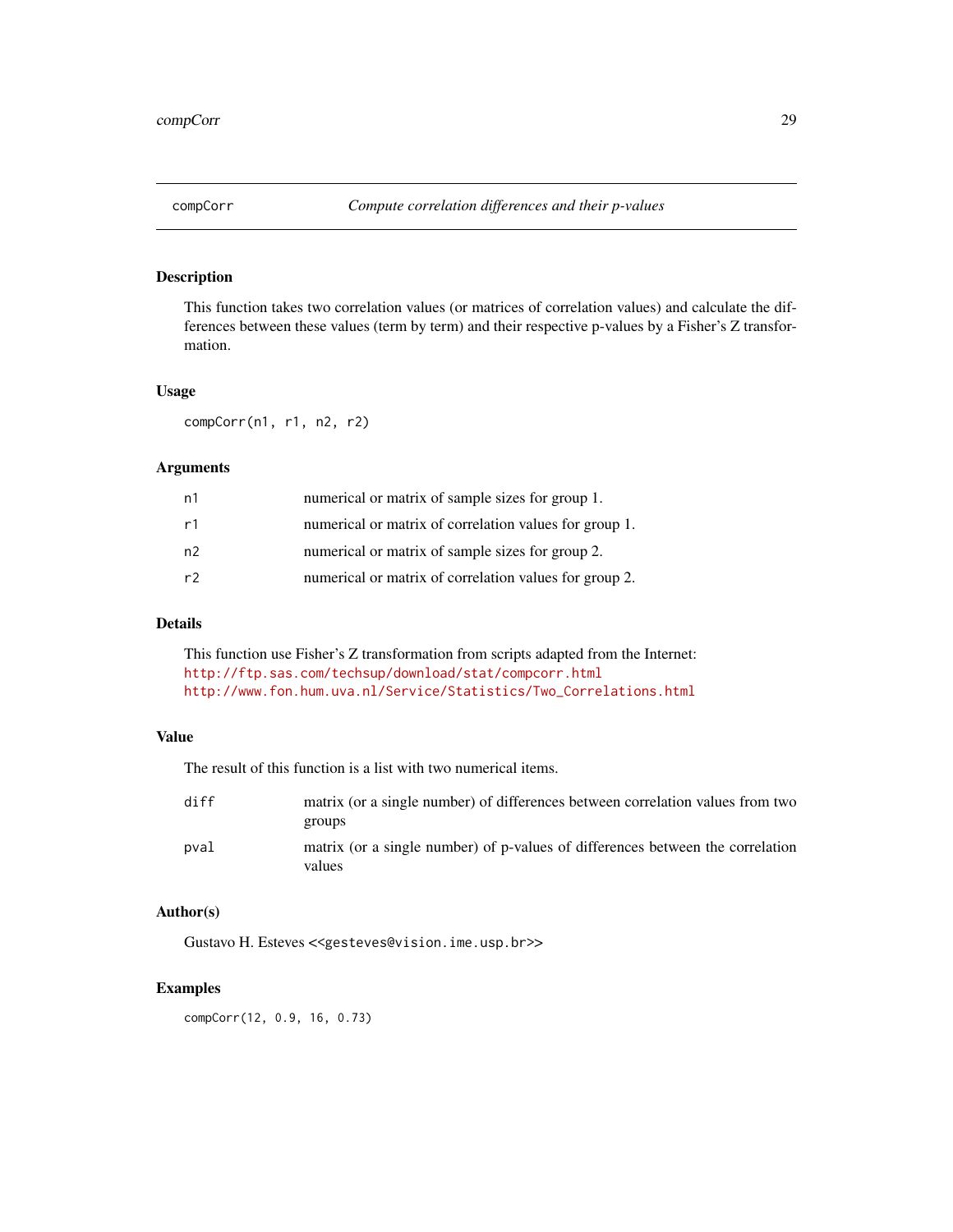<span id="page-29-0"></span>

Given a linear model fit to microarray data, compute estimated coefficients and standard errors for a given set of contrasts. This function was adapted from [contrasts.fit](#page-0-0) of the *limma* package.

### Usage

contrastsFitM(fit, contrasts)

### Arguments

| fit       | an MArrayLM object or a list object produced by the function lm. series or<br>equivalent.                                                          |
|-----------|----------------------------------------------------------------------------------------------------------------------------------------------------|
| contrasts | numeric matrix with row corresponding to coefficients in fit and columns con-<br>taining contrasts. May be a vector if there is only one contrast. |

### Details

This function was adapted from the equivalent [contrasts.fit](#page-0-0) limma's function to do the linear model fit without use the empirical Bayes method given by the function [eBayes](#page-0-0).

#### Value

The result of this function is an object of class [MArrayLM](#page-0-0).

## Author(s)

Gustavo H. Esteves <<gesteves@vision.ime.usp.br>>, adapted from the limma's function.

#### See Also

[lmFit](#page-0-0), [contrasts.fit](#page-0-0), [eBayes](#page-0-0), [MArrayLM](#page-0-0).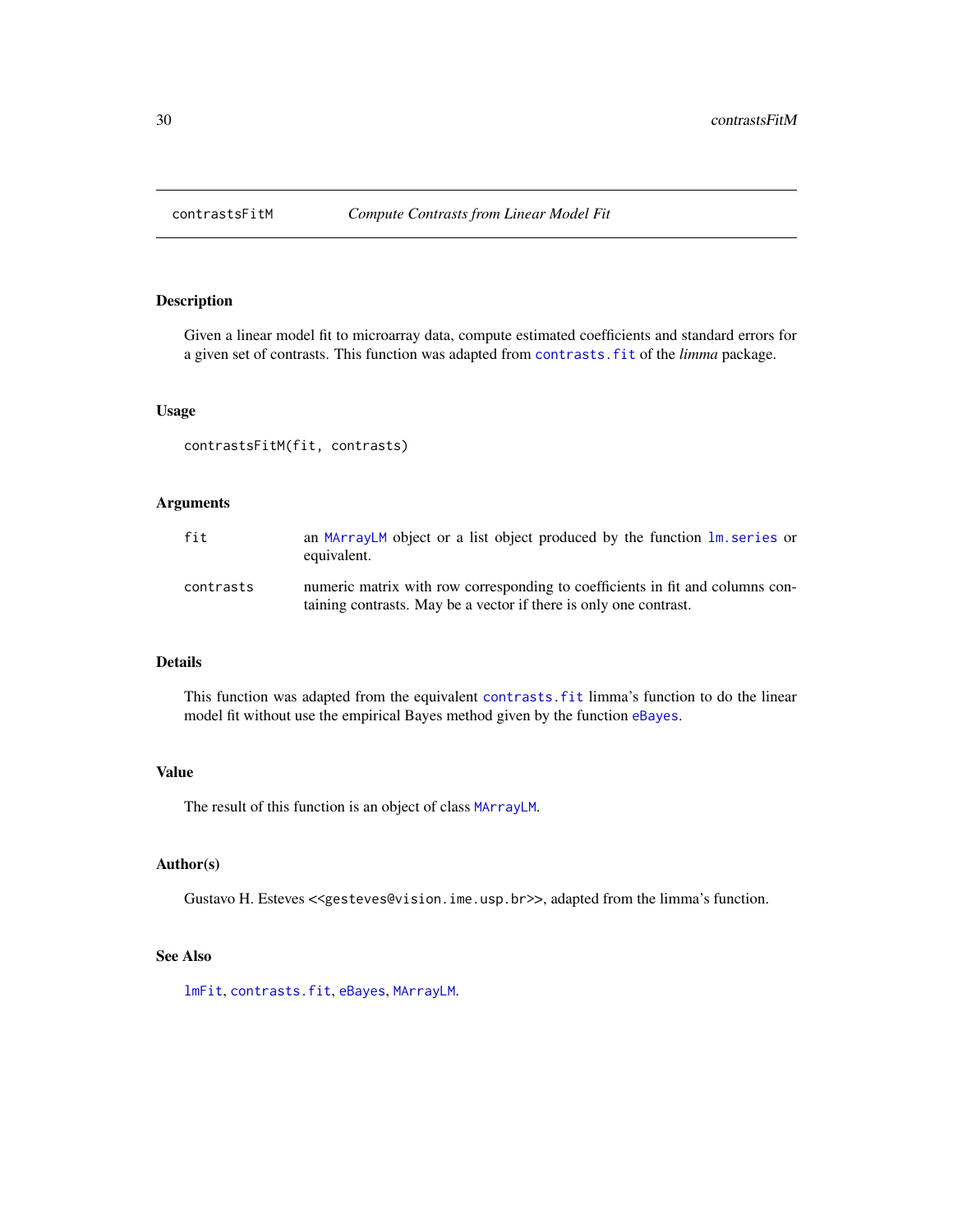<span id="page-30-0"></span>

Function to create objects of class [maigesRaw](#page-62-1) from objects of class [maigesPreRaw](#page-60-1).

### Usage

```
createMaigesRaw(PreRaw, greenDataField, greenBackDataField, redDataField,
                redBackDataField, flagDataField, gLabelGrp, gLabelPath)
```
### Arguments

| PreRaw             | object of class maigesPreRaw to be used to generate another object of class<br>maigesRaw.                                                                  |  |
|--------------------|------------------------------------------------------------------------------------------------------------------------------------------------------------|--|
|                    | greenDataField character string specifying the name of the Data slot from PreRaw that will be<br>used to read the spot intensity values for green channel. |  |
| greenBackDataField |                                                                                                                                                            |  |
|                    | character string specifying the name of the Data slot from PreRaw that will be<br>used to read the background intensity values for green channel.          |  |
| redDataField       | character string specifying the name of the Data slot from PreRaw that will be<br>used to read the spot intensity values for red channel.                  |  |
| redBackDataField   |                                                                                                                                                            |  |
|                    | character string specifying the name of the Data slot from PreRaw that will be<br>used to read the background intensity values for red channel.            |  |
| flagDataField      | character string specifying the name of the Data slot from PreRaw that will be<br>used to read the flag values.                                            |  |
| gLabelGrp          | character string with the gene label to match gene groups.                                                                                                 |  |
| gLabelPath         | character string with the gene label to match gene networks.                                                                                               |  |

### Value

The result of this function is an object of class [maigesRaw](#page-62-1).

### Author(s)

Gustavo H. Esteves <<gesteves@vision.ime.usp.br>>

### See Also

[loadData](#page-50-1), [maigesPreRaw](#page-60-1),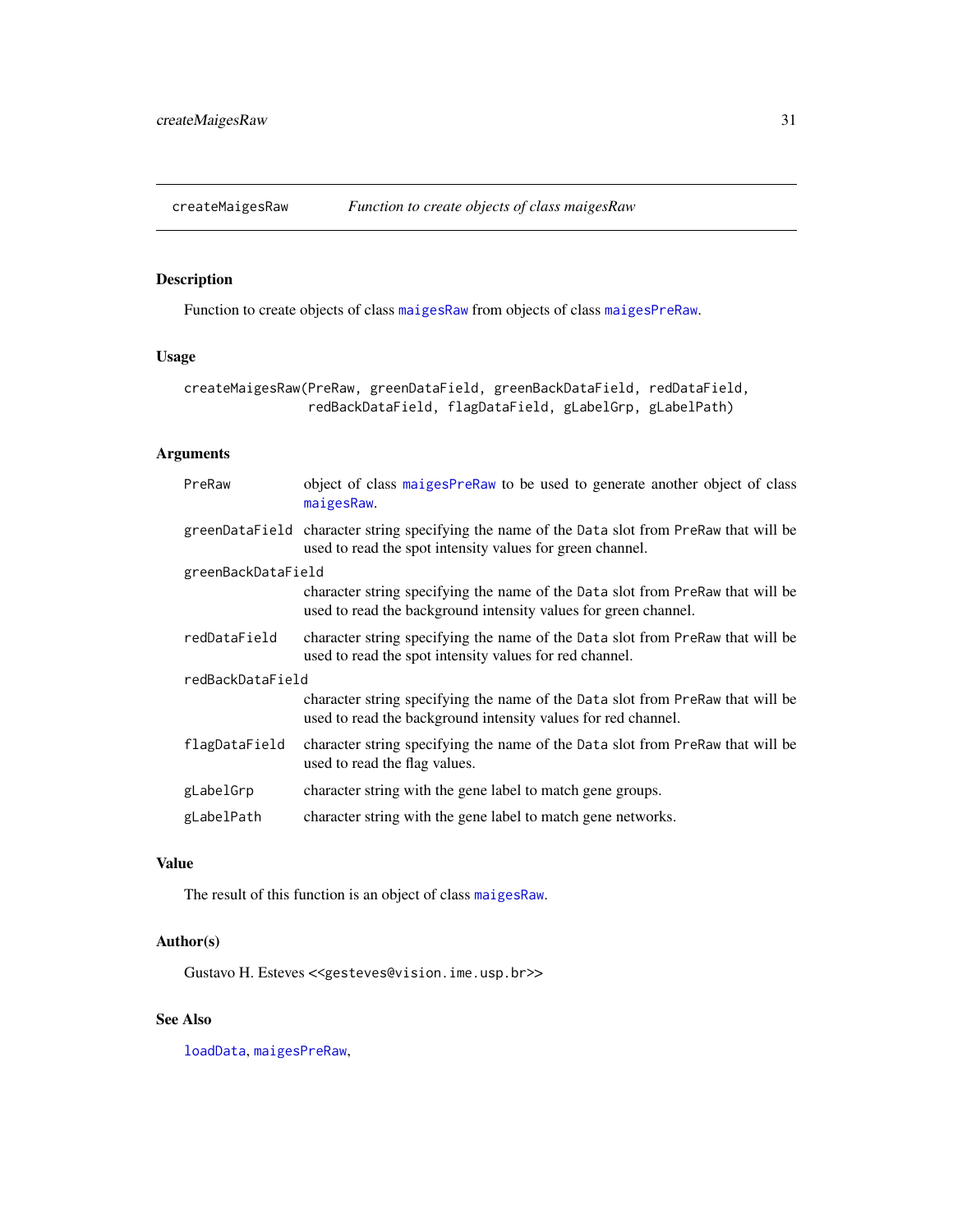### Examples

```
## Load a little dataset
data(gastro)
## See the object
gastro
## Transform gastro into a maigesRaw object
gastro.raw = createMaigesRaw(gastro, greenDataField="Ch1.Mean",
  greenBackDataField="Ch1.B.Mean", redDataField="Ch2.Mean",
```

```
redBackDataField="Ch2.B.Mean", flagDataField="Flags",
gLabelGrp="GeneName", gLabelPath="GeneName")
```
createTDMS *Create a tab delimited file for TIGR MeV*

### Description

This function gets an object of class [maiges](#page-52-1) an save a tab delimited file containing the W values to be load by TIGR MeV software, in the format TDMS file.

### Usage

createTDMS(data=NULL, sLabelID=names(data@Slabels)[1], file="data.txt")

### Arguments

| data     | object of class maiges to be saved as a TDMS file.                                                                                      |
|----------|-----------------------------------------------------------------------------------------------------------------------------------------|
| sLabelID | character string giving the sample label ID to be used to label the samples in the<br>TDMS file. Defaults to the first sample label ID. |
| file     | character string specifying the file name to where TDMS file must be saved.<br>Defaults to 'data.txt'.                                  |

#### Value

This function save an ASCII file and do not return any object or value.

#### Author(s)

Gustavo H. Esteves <<gesteves@vision.ime.usp.br>>

<span id="page-31-0"></span>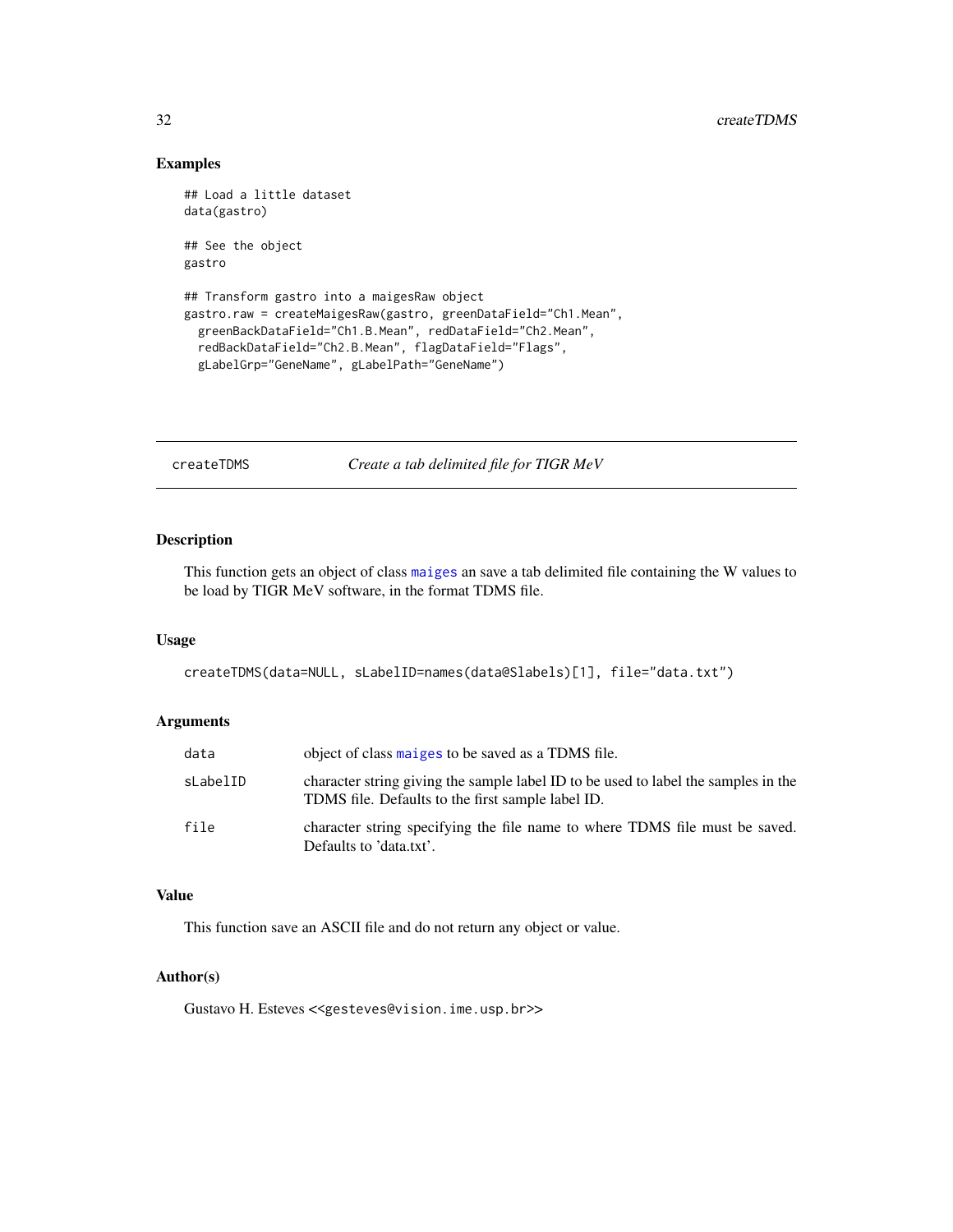<span id="page-32-1"></span><span id="page-32-0"></span>

This function takes an object of class [maiges](#page-52-1) and do differential expression analysis for the genes onto dataset, comparing only two samples by a bootstrap of t statistics method.

#### Usage

```
deGenes2by2BootT(data=NULL, sLabelID=names(data@Slabels)[1], sTypeComp=NULL,
                 doClust=TRUE, ...)
```
### Arguments

| data      | object of class maiges.                                                                                               |
|-----------|-----------------------------------------------------------------------------------------------------------------------|
| sLabelID  | character string giving the sample label ID to be used.                                                               |
| sTypeComp | list with character vectors specifying the two sample types to be compared.                                           |
| doClust   | logical indicating if the object generated from this analysis will be used for<br>cluster analysis. Defaults to TRUE. |
| $\cdots$  | additional parameters for functions t. test, wilcox. test or bootstrapT.                                              |

### Details

This function calculate t statistics and p-values by re-sampling of the data using the function [bootstrapT](#page-12-1).

There is the option to do the t test directly, using the function [deGenes2by2Ttest](#page-33-1), or to do the non-parametric Wilcox test using the function [deGenes2by2Wilcox](#page-34-1).

### Value

The result of this function is an object of class [maigesDE](#page-58-1) if doClust if FALSE or of class [maigesDEcluster](#page-59-1) if it is TRUE.

#### Author(s)

Gustavo H. Esteves <<gesteves@vision.ime.usp.br>>

### See Also

[bootstrapT](#page-12-1), [deGenes2by2Ttest](#page-33-1) and [deGenes2by2Wilcox](#page-34-1).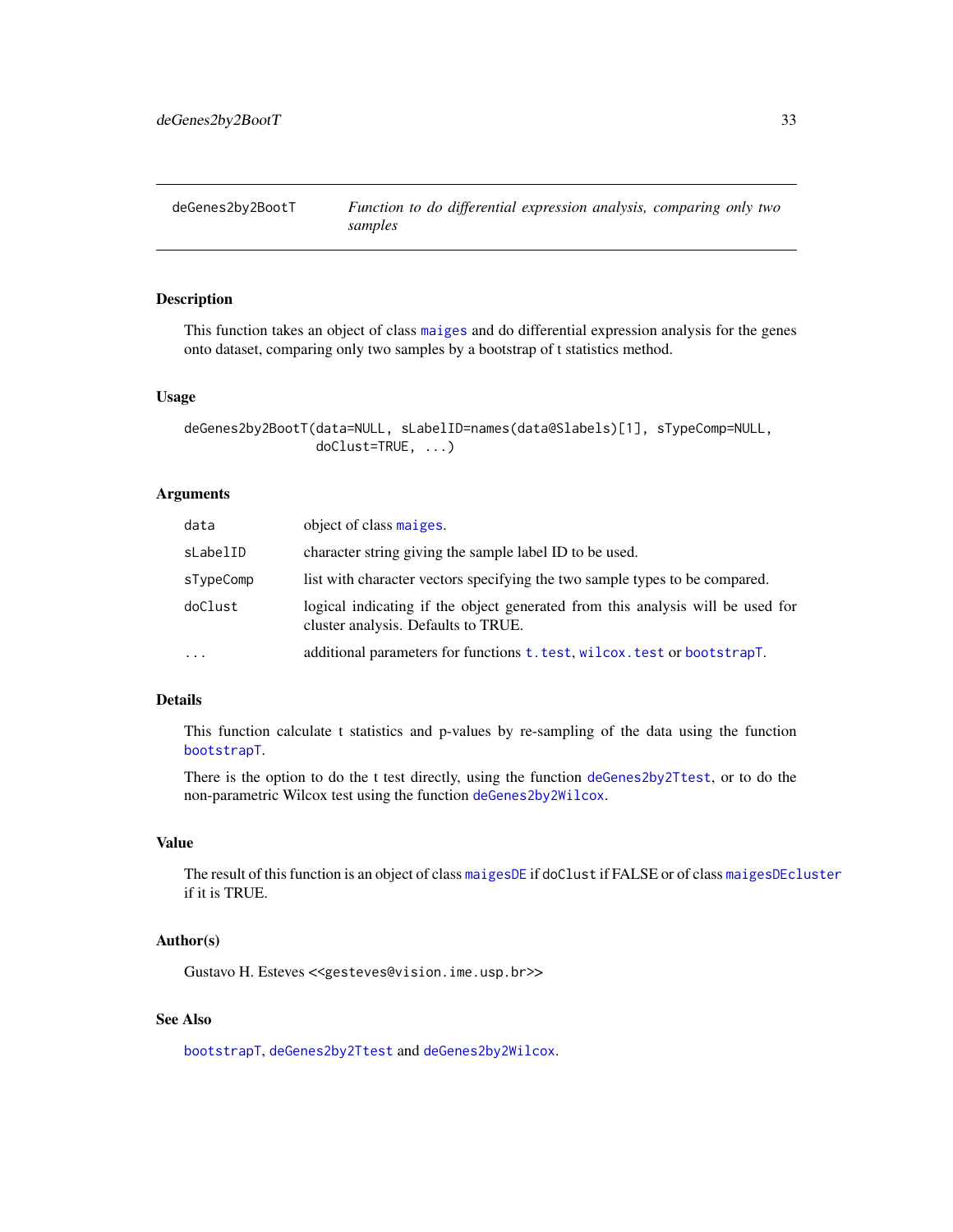### Examples

```
## Loading the dataset
data(gastro)
## Doing bootstrap from t statistic test fot Type sample label, k=1000
## specifies one thousand bootstraps
gastro.boot = deGenes2by2BootT(gastro.summ, sLabelID="Type", k=1000)
gastro.boot
```
<span id="page-33-1"></span>deGenes2by2Ttest *Function to do differential expression analysis, comparing only two samples*

### Description

This function takes an object of class [maiges](#page-52-1) and do differential expression analysis for the genes onto dataset, comparing only two samples, by t test.

### Usage

```
deGenes2by2Ttest(data=NULL, sLabelID=names(data@Slabels)[1], sTypeComp=NULL,
                 doClust=TRUE, ...)
```
### Arguments

| data      | object of class maiges.                                                                                               |
|-----------|-----------------------------------------------------------------------------------------------------------------------|
| sLabelID  | character string giving the sample label ID to be used.                                                               |
| sTypeComp | list with character vectors specifying the two sample types to be compared.                                           |
| doClust   | logical indicating if the object generated from this analysis will be used for<br>cluster analysis. Defaults to TRUE. |
| $\cdot$   | additional parameters for function <b>t</b> . test.                                                                   |

#### Details

This function calculate t statistics and p-values for the test of difference in the means of the groups using the function  $t.$  test.

There are other two functions, [deGenes2by2Wilcox](#page-34-1) and [deGenes2by2BootT](#page-32-1), to do non-parametric tests by the Wilcox test an t statistic bootstrap, respectively.

### Value

The result of this function is an object of class [maigesDE](#page-58-1) if doClust if FALSE or of class [maigesDEcluster](#page-59-1) if it is TRUE.

### Author(s)

Gustavo H. Esteves <<gesteves@vision.ime.usp.br>>

<span id="page-33-0"></span>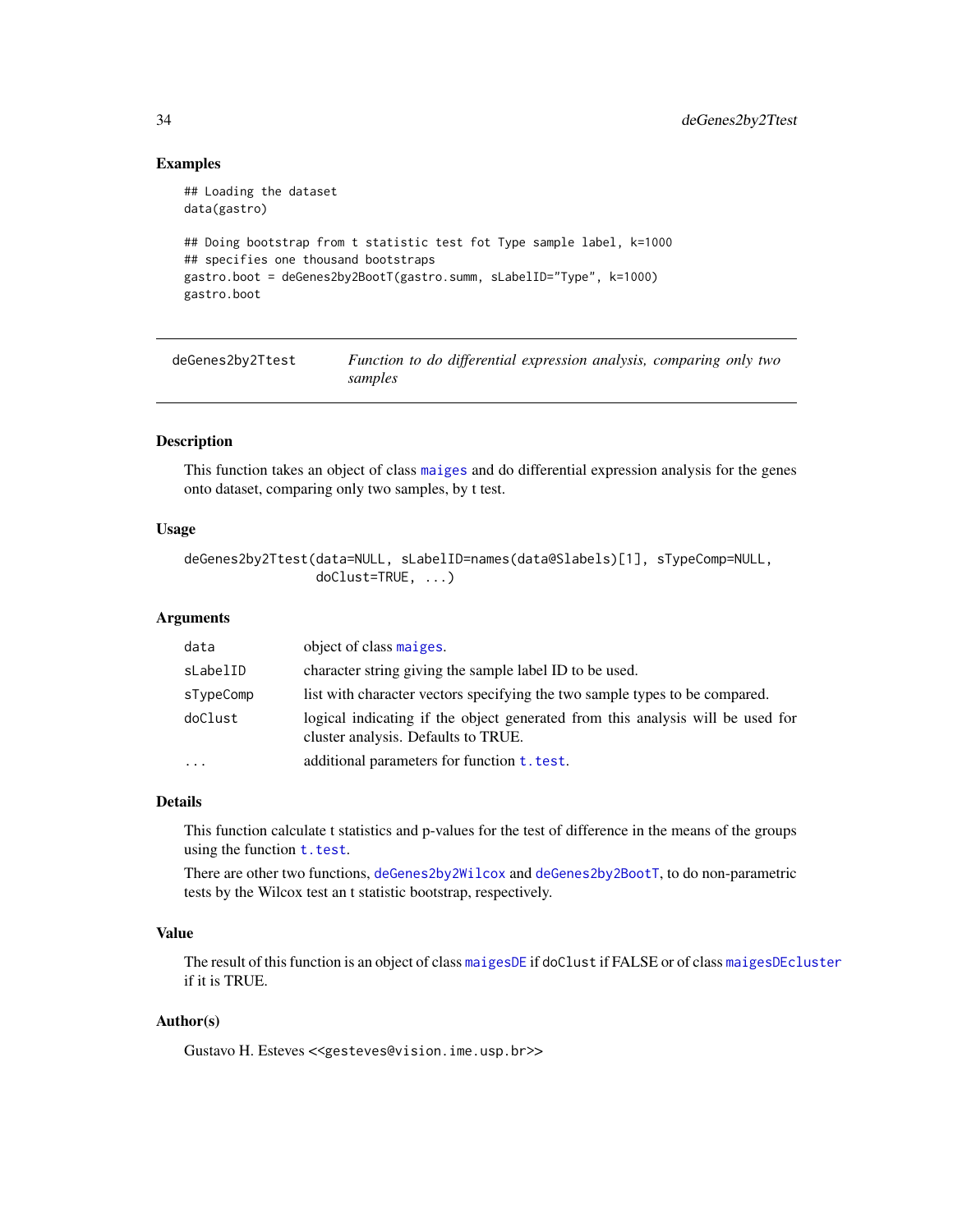### <span id="page-34-0"></span>deGenes2by2Wilcox 35

### See Also

[t.test](#page-0-0), [deGenes2by2Wilcox](#page-34-1) and [deGenes2by2BootT](#page-32-1).

#### Examples

```
## Loading the dataset
data(gastro)
```

```
## Doing t test fot Type sample label
gastro.ttest = deGenes2by2Ttest(gastro.summ, sLabelID="Type")
gastro.ttest
```
<span id="page-34-1"></span>

| deGenes2by2Wilcox | Function to do differential expression analysis, comparing only two |  |
|-------------------|---------------------------------------------------------------------|--|
|                   | samples                                                             |  |

### Description

This function takes an object of class [maiges](#page-52-1) and do differential expression analysis for the genes onto dataset, comparing only two samples, by the Wilcox (Mann-Withney) test.

#### Usage

```
deGenes2by2Wilcox(data=NULL, sLabelID=names(data@Slabels)[1], sTypeComp=NULL,
                  doClust=TRUE, ...)
```
### Arguments

| data      | object of class maiges.                                                                                               |
|-----------|-----------------------------------------------------------------------------------------------------------------------|
| sLabelID  | character string giving the sample label ID to be used.                                                               |
| sTypeComp | list with character vectors specifying the two sample types to be compared.                                           |
| doClust   | logical indicating if the object generated from this analysis will be used for<br>cluster analysis. Defaults to TRUE. |
| $\cdots$  | additional parameters for functions t. test, wilcox. test or bootstrapT.                                              |

### Details

This function calculate Wilcox statistics and p-values for the test comparing the equality of means using the function [wilcox.test](#page-0-0).

There another function to do parametric t test, [deGenes2by2Ttest](#page-33-1), and another option of nonparametric test doing bootstrap of t statistics, [deGenes2by2BootT](#page-32-1).

#### Value

The result of this function is an object of class [maigesDE](#page-58-1) if doClust if FALSE or of class [maigesDEcluster](#page-59-1) if it is TRUE.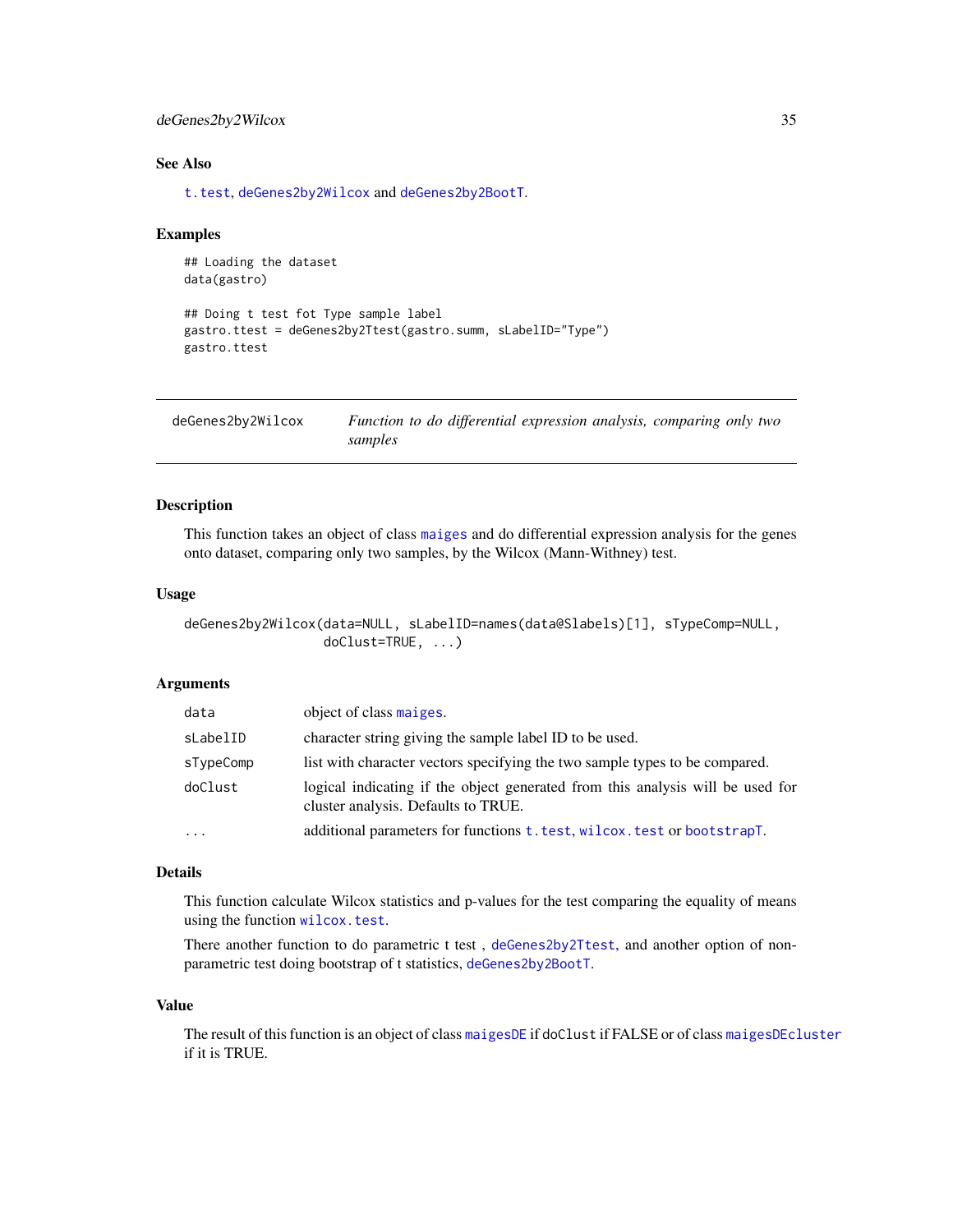#### <span id="page-35-0"></span>Author(s)

Gustavo H. Esteves <<gesteves@vision.ime.usp.br>>

#### See Also

[wilcox.test](#page-0-0), [deGenes2by2Ttest](#page-33-1) and [deGenes2by2BootT](#page-32-1).

### Examples

```
## Loading the dataset
data(gastro)
```

```
## Doing wilcoxon test fot Type sample label
gastro.wilcox = deGenes2by2Wilcox(gastro.summ, sLabelID="Type")
gastro.wilcox
```
deGenesANOVA *Function to do differential expression analysis, using ANOVA models*

### Description

This function takes an object of class [maiges](#page-52-1) and do differential expression analysis for the genes onto dataset, comparing more than two samples using ANalysis Of VAriance (ANOVA) models.

#### Usage

deGenesANOVA(data=NULL, eBayes=FALSE, retOrig=FALSE, retF=FALSE, doClust=TRUE, ...)

#### Arguments

| data     | object of class maiges ANOVA.                                                                                                 |
|----------|-------------------------------------------------------------------------------------------------------------------------------|
| eBayes   | logical indicating the use or not (default) of empirical Bayes statistics imple-<br>mented in <i>limma</i> package.           |
| retOrig  | logical indicating if the object of class MArrayLM from <i>limma</i> package must be<br>returned. Defaults to FALSE.          |
| retF     | logical asking to return the results associated with the F test (TRUE) or with the<br>individual contrasts (FALSE - default). |
| doClust  | logical indicating if the object generated from this analysis will be used for<br>cluster analysis. Defaults to TRUE.         |
| $\cdots$ | additional parameters to function lmFit.                                                                                      |

### Details

The object of class [maigesANOVA](#page-56-1) of the argument data is created by the function [designANOVA](#page-36-1). This function calculate statistics and p-values using the function [lmFit](#page-0-0) from package *limma*.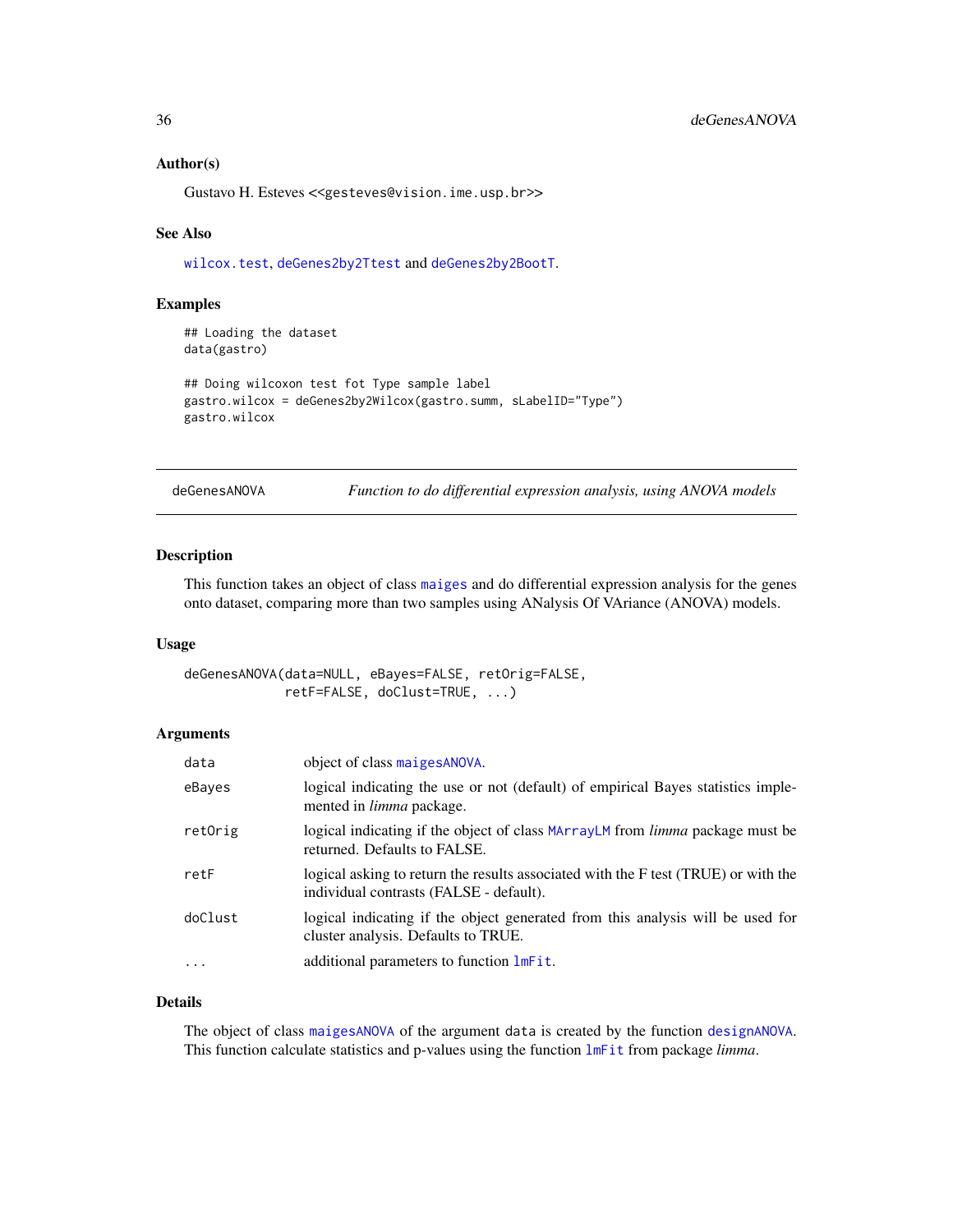## designANOVA 37

## Value

The result of this function is an object of class [MArrayLM](#page-0-0) when retOrig is TRUE. When it is FALSE, the result is an object of class [maigesDE](#page-58-0) if doClust if FALSE or of class [maigesDEcluster](#page-59-0) if it is TRUE.

## Author(s)

Gustavo H. Esteves <<gesteves@vision.ime.usp.br>>

## See Also

[designANOVA](#page-36-0), [lmFit](#page-0-0), [MArrayLM](#page-0-0).

### Examples

```
## Loading the dataset
data(gastro)
```

```
## Constructing a maigesANOVA object for the Tissue sample label using
## default model (simple linear model with intercept) and contrasts (all
## parameters are equal between themselves)
gastro.ANOVA = designANOVA(gastro.summ, factors="Tissue")
```

```
## Fitting the ANOVA model designed by the above command
gastro.ANOVAfit = deGenesANOVA(gastro.ANOVA, retF=TRUE)
gastro.ANOVAfit
```
<span id="page-36-0"></span>designANOVA *Function to construct design an contrasts matrices for ANOVA models*

#### Description

This function takes an object of class [maiges](#page-52-0) together with other arguments and construct the matrices of design and contrasts for adjusting ANOVA models. The design matrix are generated using the function [model.matrix](#page-0-0).

#### Usage

```
designANOVA(data=NULL, factors=names(data@Slabels), model=NULL,
            contrasts=NULL, ...)
```
## Arguments

| data    | object of class maiges.                                                                              |
|---------|------------------------------------------------------------------------------------------------------|
| factors | vector of character strings specifying the sample labels IDs to be used as factors<br>in the models. |
| model   | a formula specifying the model to be fitted.                                                         |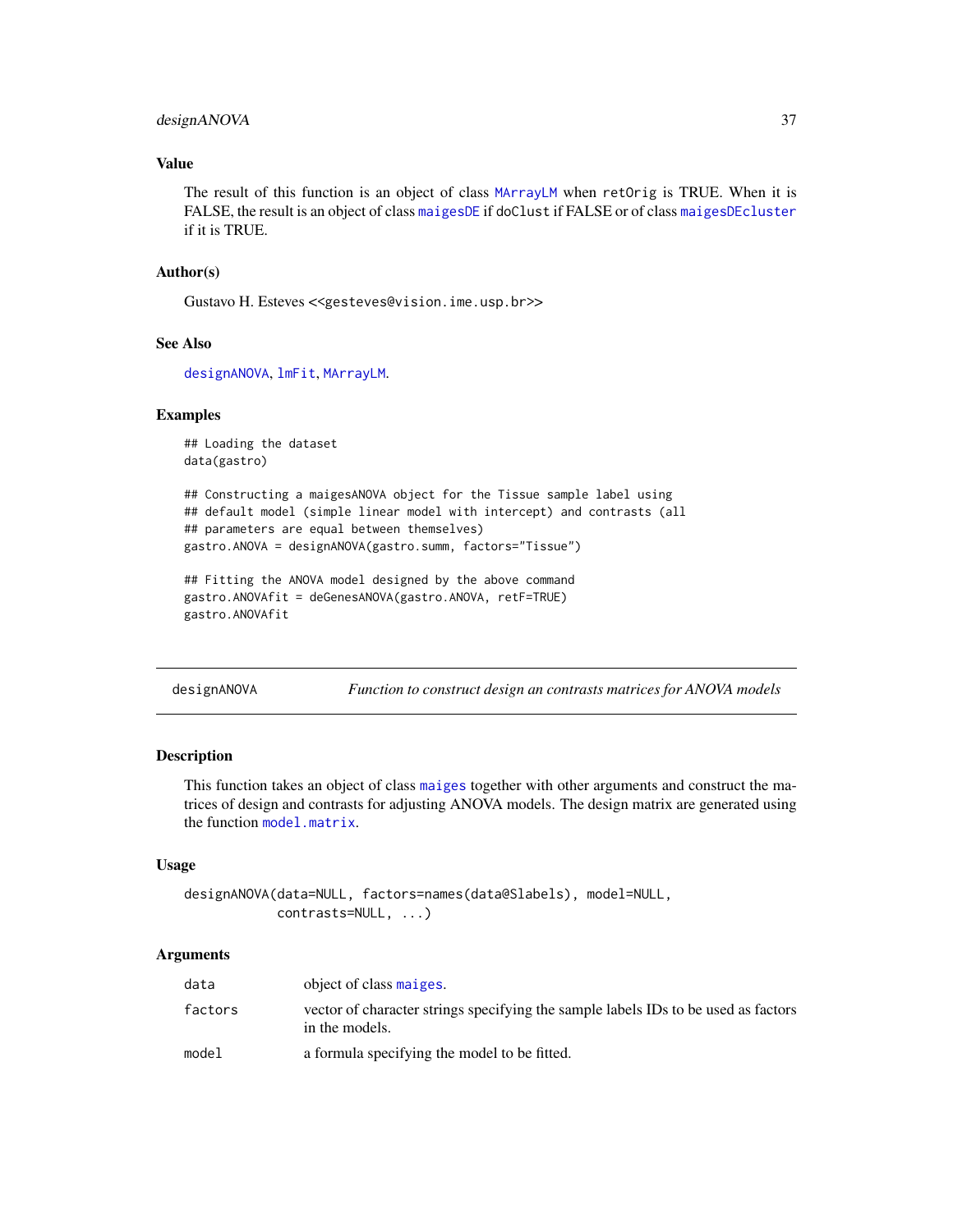| character vector specifying the contrasts to be done. This is done by the function |  |
|------------------------------------------------------------------------------------|--|
| makeContrasts from package <i>limma</i> . Pay attention that we use the treatment- |  |
| control parametrisation.                                                           |  |
| additional parameters for function model matrix.<br>$\cdot$ $\cdot$ $\cdot$        |  |

## Value

The result of this function is an object of class [maigesANOVA](#page-56-0).

## Author(s)

Gustavo H. Esteves <<gesteves@vision.ime.usp.br>>

## See Also

[model.matrix](#page-0-0), [makeContrasts](#page-0-0), [deGenesANOVA](#page-35-0).

## Examples

## Loading the dataset data(gastro)

```
## Constructing a maigesANOVA object for the Tissue sample label using
## default model (simple linear model with intercept) and contrasts (all
## parameters are equal between themselves)
gastro.ANOVA = designANOVA(gastro.summ, factors="Tissue")
gastro.ANOVA
```
<span id="page-37-0"></span>dim *Retrieve the dimension of microarray objects*

#### Description

Generic function [dim](#page-37-0) to retrieve the number of rows (genes) and columns (arrays) for classes [maigesPreRaw](#page-60-0), [maigesRaw](#page-62-0), [maiges](#page-52-0) and [maigesANOVA](#page-56-0).

## Usage

## S3 method for class maigesPreRaw dim(x) ## S3 method for class maigesRaw dim(x) ## S3 method for class maiges dim(x) ## S3 method for class maigesANOVA dim(x)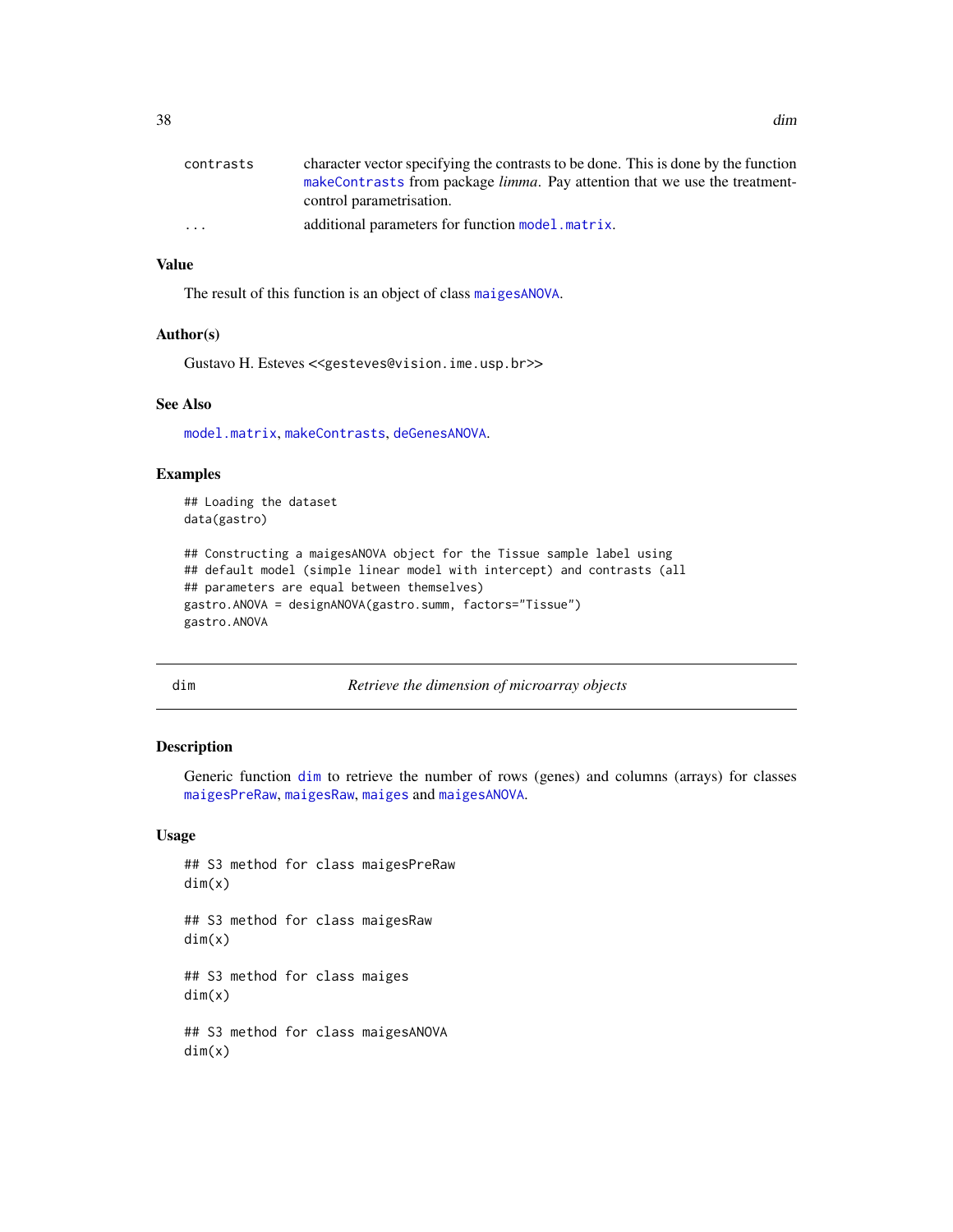#### gastro to a construction of the set of the set of the set of the set of the set of the set of the set of the set of the set of the set of the set of the set of the set of the set of the set of the set of the set of the set

#### Arguments

x an object of class [maigesPreRaw](#page-60-0), [maigesRaw](#page-62-0), [maiges](#page-52-0) or [maigesANOVA](#page-56-0)

### Details

This is a function to retrieve the dimensions of the dataset - number of genes (rows) and samples (columns) studied. Note that the commands  $nrow(x)$  $nrow(x)$ ,  $ncol(x)$  $ncol(x)$  and commands related with matrix dimensions on also work.

## Value

Vector with 2 numbers, the first one is the number of rows (genes) and the second one the number of columns (samples).

### Author(s)

modified from the marray package

## See Also

[dim](#page-37-0) in the base package.

### Examples

## Loading the dataset data(gastro)

```
dim(gastro)
dim(gastro.raw)
dim(gastro.norm)
dim(gastro.summ)
```
gastro *Gastro-esophagic dataset*

## Description

This dataset is composed of five objects of classes [maigesPreRaw](#page-60-0), [maigesRaw](#page-62-0) and [maiges](#page-52-0) containing a piece of the dataset that was analysed by the MAIGES (<http://www.maiges.org/>) and published at *Cancer Research* (see the reference below). In this dataset we evaluated the profiles of expression for 72 gastro-esophagical samples. Were used cDNA microarrays with slides containing 4800 spots representing approximately 4400 unique genes. The original dataset was composed from 86 samples with dye swap (what makes 172 chips). The dataset available here contain a subgroup of 20 samples (40 chips) and 500 spots (486 unique genes).

The objects available are: - gastro: [maigesPreRaw](#page-60-0) class containing the raw dataset. - gastro.raw: [maigesRaw](#page-62-0) class containing the dataset ready for filtration and normalization. - gastro.raw2: same to the above, after filtration. - gastro.norm: [maiges](#page-52-0) containing the normalized data. gastro.summ: same to the above, after summary of replicates.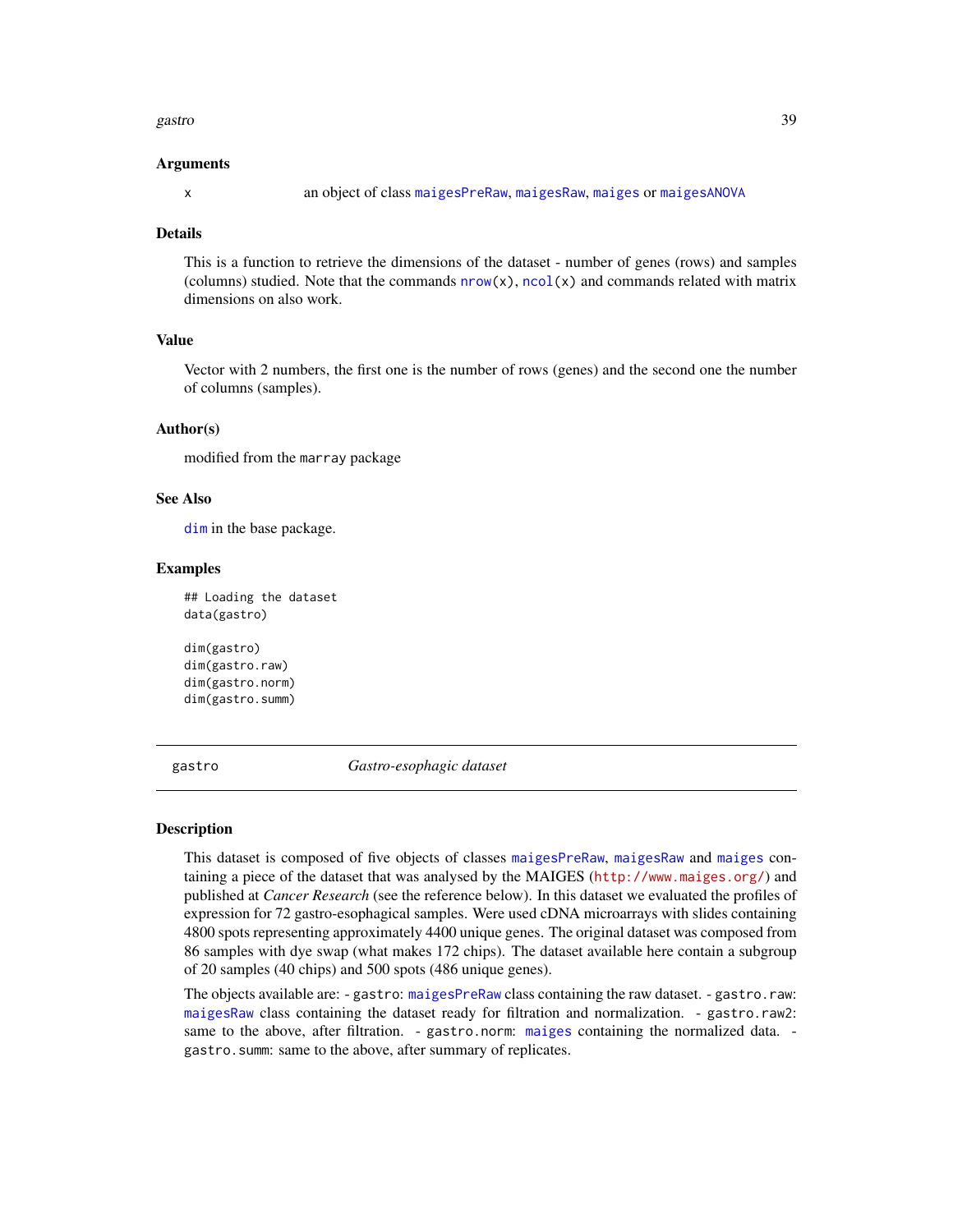### Usage

data(gastro)

### References

Gomes, L.I.; Esteves, G.H.; Carvalho, A.F.; Cristo, E.B.; Hirata Jr., R.; Martins, W.K.; Marques, S.M.; Camargo, L.P.; Brentani, H.; Pelosof, A.; Zitron, C.; Sallum, R.A.; Montagnini, A.; Soares, F.A.; Neves, E.J. & Reis, L.F. Expression Profile of Malignant and Nonmalignant Lesions of Esophagus and Stomach: Differential Activity of Functional Modules Related to Inflammation and Lipid Metabolism, Cancer Research, 65, 7127-7136, 2005 ([http://cancerres.aacrjournals.org/](http://cancerres.aacrjournals.org/cgi/content/abstract/65/16/7127) [cgi/content/abstract/65/16/7127](http://cancerres.aacrjournals.org/cgi/content/abstract/65/16/7127))

<span id="page-39-0"></span>getLabels *Method getLabels to pick gene and sample labels*

#### **Description**

Generic function [getLabels](#page-39-0) to extract labels given an ID to genes or samples.

### Usage

```
getLabels(obj, labelID=NULL, sLabel=TRUE)
## Default S3 method:
getLabels(obj=NULL, labelID=NULL, sLabel=TRUE)
## S3 method for class maigesDE
getLabels(obj=NULL, labelID=NULL, sLabel=TRUE)
## S3 method for class maigesDEcluster
getLabels(obj=NULL, labelID=NULL, sLabel=TRUE)
## S3 method for class RGList
getLabels(obj=NULL, labelID=NULL, sLabel=TRUE)
## S3 method for class MAList
getLabels(obj=NULL, labelID=NULL, sLabel=TRUE)
## S3 method for class marrayRaw
getLabels(obj=NULL, labelID=NULL, sLabel=TRUE)
## S3 method for class marrayNorm
getLabels(obj=NULL, labelID=NULL, sLabel=TRUE)
```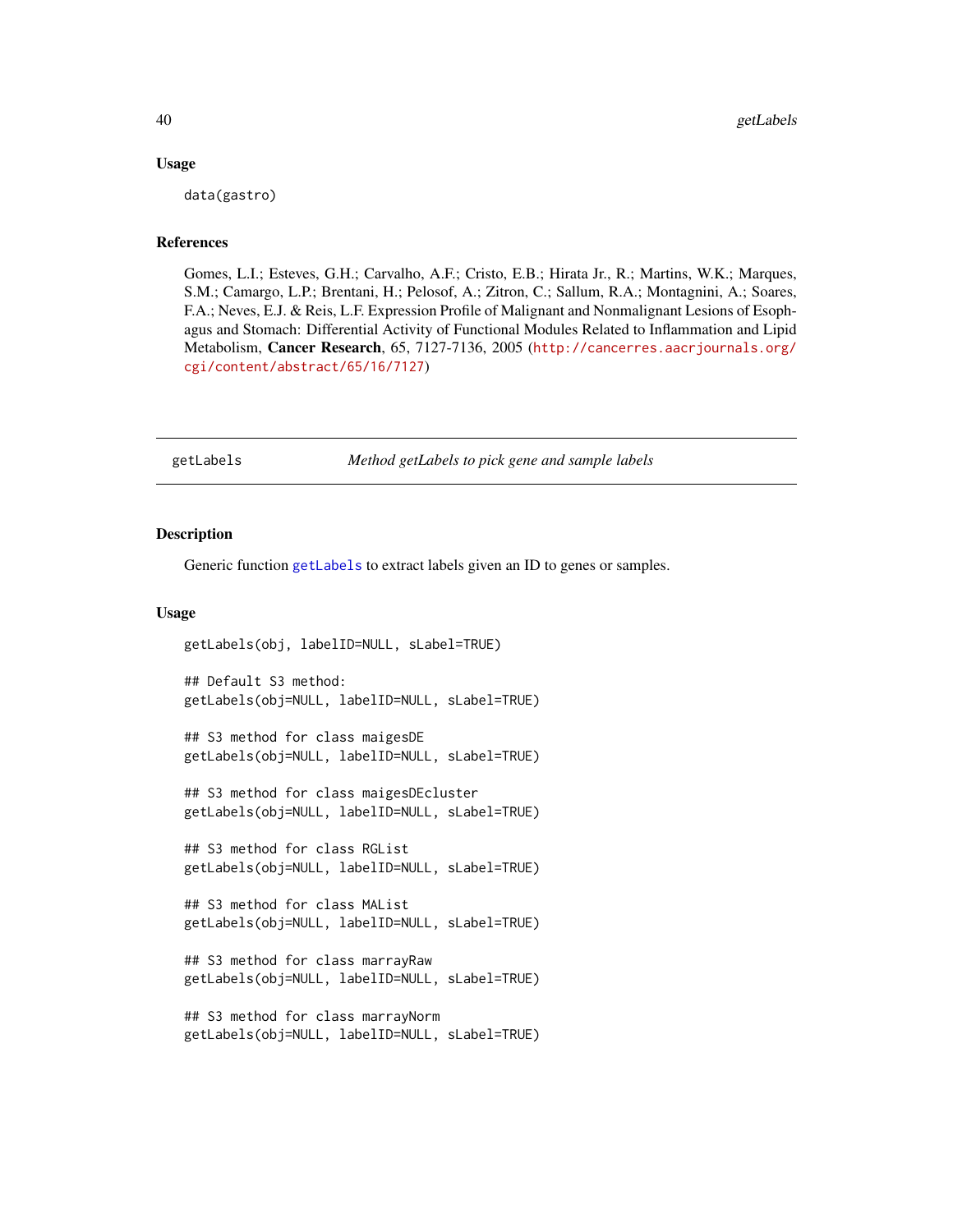## heatmaps M 41

### Arguments

| obi     | object to look for labels. Methods defined for classes maiges Raw, maiges,<br>maigesDE, maigesDEcluster, RGList, MAList, marrayRaw and marrayNorm. |
|---------|----------------------------------------------------------------------------------------------------------------------------------------------------|
| labelID | character string with label name to be searched.                                                                                                   |
| sLabel  | logical indicating search in the sample labels, defaults to TRUE. If FALSE<br>search is done for gene labels.                                      |

### Details

The name of gene labels are done by the names of the slot Glabels in objects of classes [maigesRaw](#page-62-0) or [maiges](#page-52-0), the slot GeneInfo in objects of classes [maigesDE](#page-58-0) or [maigesDEcluster](#page-59-0), the slot genes in objects of classes [RGList](#page-0-0) or [MAList](#page-0-0) and the slot maGnames@maInfo in objects of classes [marrayRaw](#page-0-0) or [marrayNorm](#page-0-0). Equivalently, the name of sample labels are done by the names of the slots Slabels, SampleInfo, targets and maTargets@maInfo.

### Author(s)

Gustavo H. Esteves <gesteves@vision.ime.usp.br>

#### Examples

```
## Loading dataset
data(gastro)
## Getting the Tissue label for samples in maigesRaw class object
getLabels(gastro.raw, "Tissue", sLabel=TRUE)
## Getting the Type label for samples in maigesNorm class object
getLabels(gastro.summ, "Type", sLabel=TRUE)
## Getting the GeneName label for genes (spots) in maigesRaw class object
getLabels(gastro.raw, "GeneName", sLabel=FALSE)
## Getting the Annot label for samples in maigesNorm class object
getLabels(gastro.summ, "Annot", sLabel=FALSE)
```

| heatmapsM |
|-----------|
|-----------|

Function to plot heatmaps separating groups generated by SOM or *k-means*

### Description

This function display individual heatmaps for each group constructed by divisive clustering techniques, like SOM or k-means. It is possible to add hierarchical dendrograms to each group individually.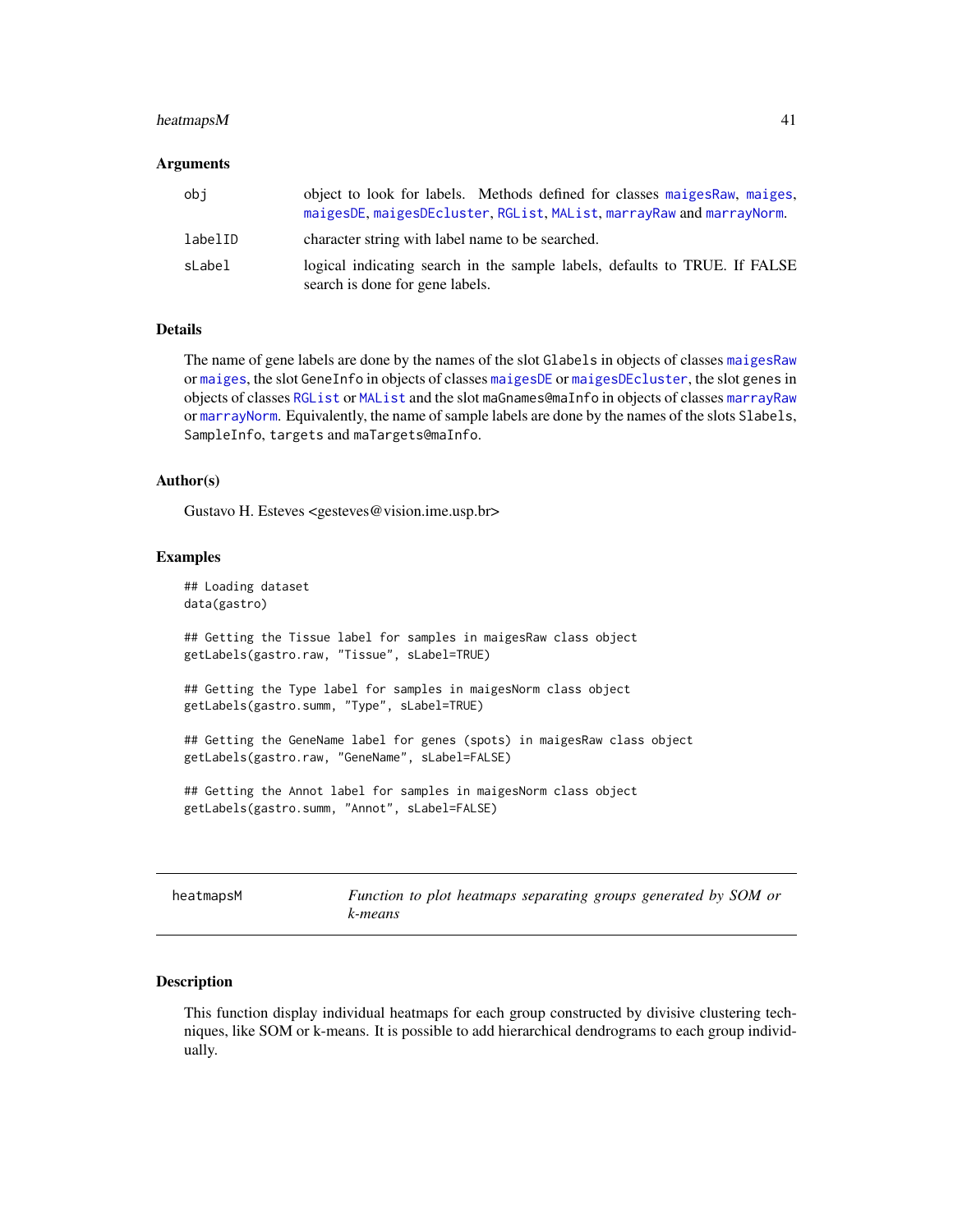### Usage

```
heatmapsM(data, groups, sampleT=NULL, doHier=FALSE, distfun=dist,
         hclustfun=hclust, ...)
```
## Arguments

| data      | numeric matrix to be displayed, including all observations from all groups.                                                                                                                                                     |
|-----------|---------------------------------------------------------------------------------------------------------------------------------------------------------------------------------------------------------------------------------|
| groups    | numeric or character vector (with length equal to columns or rows of data) with<br>identification of the groups to be separated. If numeric must contain the indexes<br>and if character must contain the colnames or rownames. |
| sampleT   | list with 2 vectors, the first one specifying the first character of each sample label<br>to be coloured according to the colours specified in the second vector.                                                               |
| doHier    | logical indicating to plot or not the hierarchical branch in the other dimension<br>of the matrix.                                                                                                                              |
| distfun   | the function to be used for distance calculation.                                                                                                                                                                               |
| hclustfun | the function for to be used for hierarchical cluster calculation.                                                                                                                                                               |
| $\cdots$  | additional parameters for <i>image</i> function.                                                                                                                                                                                |

## Details

This function is used internally by the functions [hierM](#page-41-0), [somM](#page-87-0) and [kmeansM](#page-47-0). If you want to the hierarchical dendrogram in the other dimension, pay attention to the number of observations in this dimension, because the calculation of the hierarchical branch may be very time consuming!

### Value

This function display the heatmaps and don't return any object or value.

## Author(s)

Elier B. Cristo, addapted by Gustavo H. Esteves <<gesteves@vision.ime.usp.br>>

## See Also

[hierM](#page-41-0), [somM](#page-87-0), [kmeansM](#page-47-0)

<span id="page-41-0"></span>hierM *Function to do hierarchical cluster analysis*

## Description

This is a function to do hierarchical clustering analysis for objects of classes [maiges](#page-52-0), [maigesRaw](#page-62-0) and [maigesANOVA](#page-56-0). Use the function [hierMde](#page-43-0) for objects of class [maigesDEcluster](#page-59-0).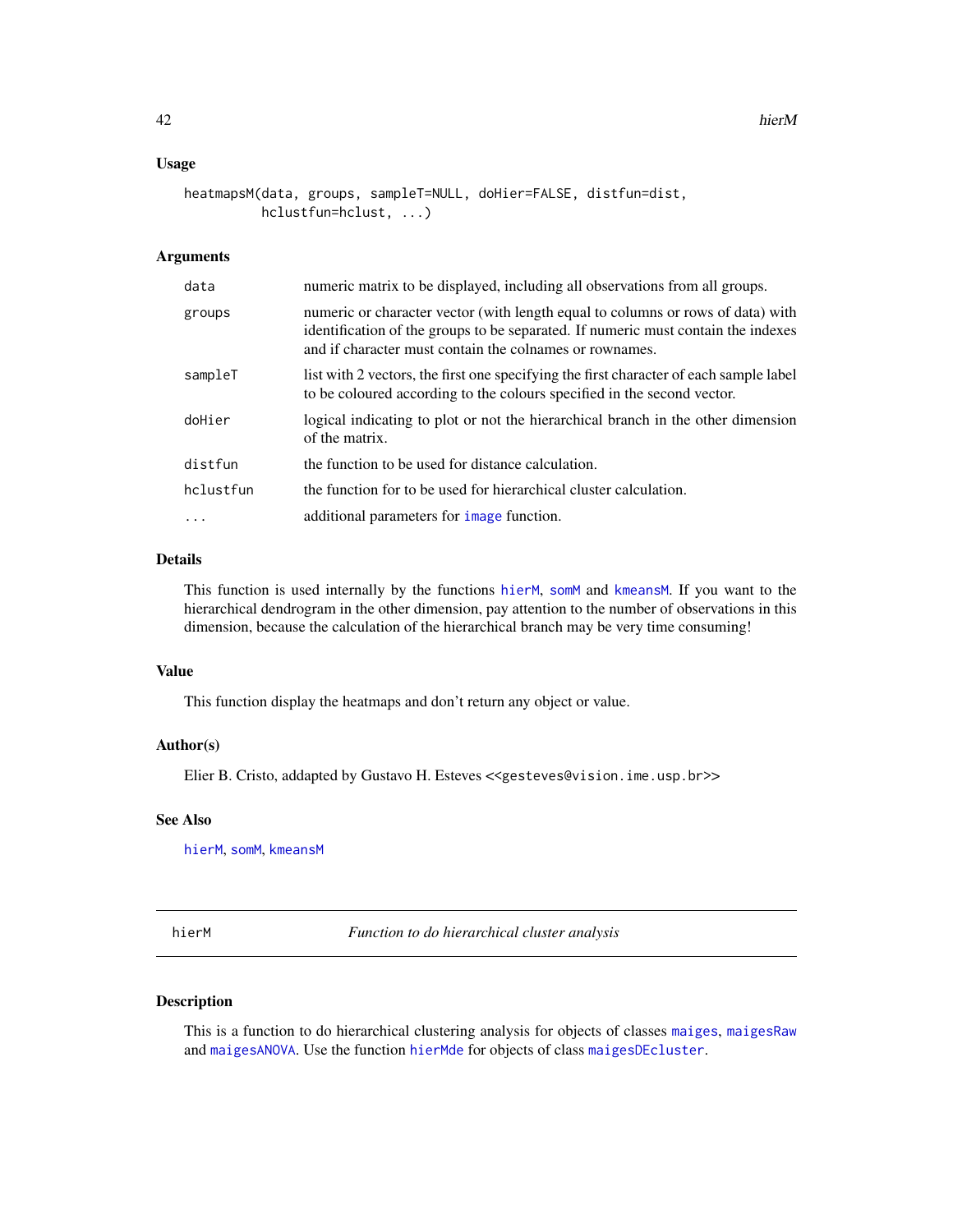### hierM 43

## Usage

```
hierM(data, group=c("C", "R", "B")[1], distance="correlation",
     method="complete", doHeat=TRUE, sLabelID="SAMPLE",
      gLabelID="GeneName", rmGenes=NULL, rmSamples=NULL,
      rmBad=TRUE, geneGrp=NULL, path=NULL, ...)
```
# Arguments

| data      | object of class maiges Raw, maiges, maiges ANOVA or maiges DEcluster.                                                                                                                                                         |
|-----------|-------------------------------------------------------------------------------------------------------------------------------------------------------------------------------------------------------------------------------|
| group     | character string giving the type of grouping: by rows 'R', columns 'C' (default)<br>or both 'B'.                                                                                                                              |
| distance  | char string giving the type of distance to use. Here we use the function Dist<br>and the possible values are 'euclidean', 'maximum', 'manhattan', 'canberra',<br>'binary', 'pearson', 'correlation' (default) and 'spearman'. |
| method    | char string specifying the linkage method for the hierarchical cluster. Possible<br>values are 'ward', 'single', 'complete' (default), 'average', 'mcquitty', 'median'<br>or 'centroid'                                       |
| doHeat    | logical indicating to do or not the heatmap. If FALSE, only the dendrogram is<br>displayed.                                                                                                                                   |
| sLabelID  | character string specifying the sample label ID to be used to label the samples.                                                                                                                                              |
| gLabelID  | character string specifying the gene label ID to be used to label the genes.                                                                                                                                                  |
| rmGenes   | char list specifying genes to be removed.                                                                                                                                                                                     |
| rmSamples | char list specifying samples to be removed.                                                                                                                                                                                   |
| rmBad     | logical indicating to remove or not bad spots (slot BadSpots in objects of class<br>maiges, maigesRaw or maigesANOVA).                                                                                                        |
| geneGrp   | numerical or character specifying the gene group to be clustered. This is given<br>by the columns of the slot GeneGrps in objects of classes maiges, maigesRaw<br>and maigesANOVA.                                            |
| path      | numerical or character specifying the gene network to be clustered. This is<br>given by the items of the slot Paths in objects of classes maiges, maigesRaw<br>and maigesANOVA.                                               |
| $\cdots$  | additional parameters for heatmap function.                                                                                                                                                                                   |
|           |                                                                                                                                                                                                                               |

### Details

This function implements the hierarchical clustering method for objects of microarray data defined in this package. The default function for hierarchical clustering is the [hclust](#page-0-0).

## Value

This function display the heatmaps and don't return any object or value.

### Author(s)

Gustavo H. Esteves <<gesteves@vision.ime.usp.br>>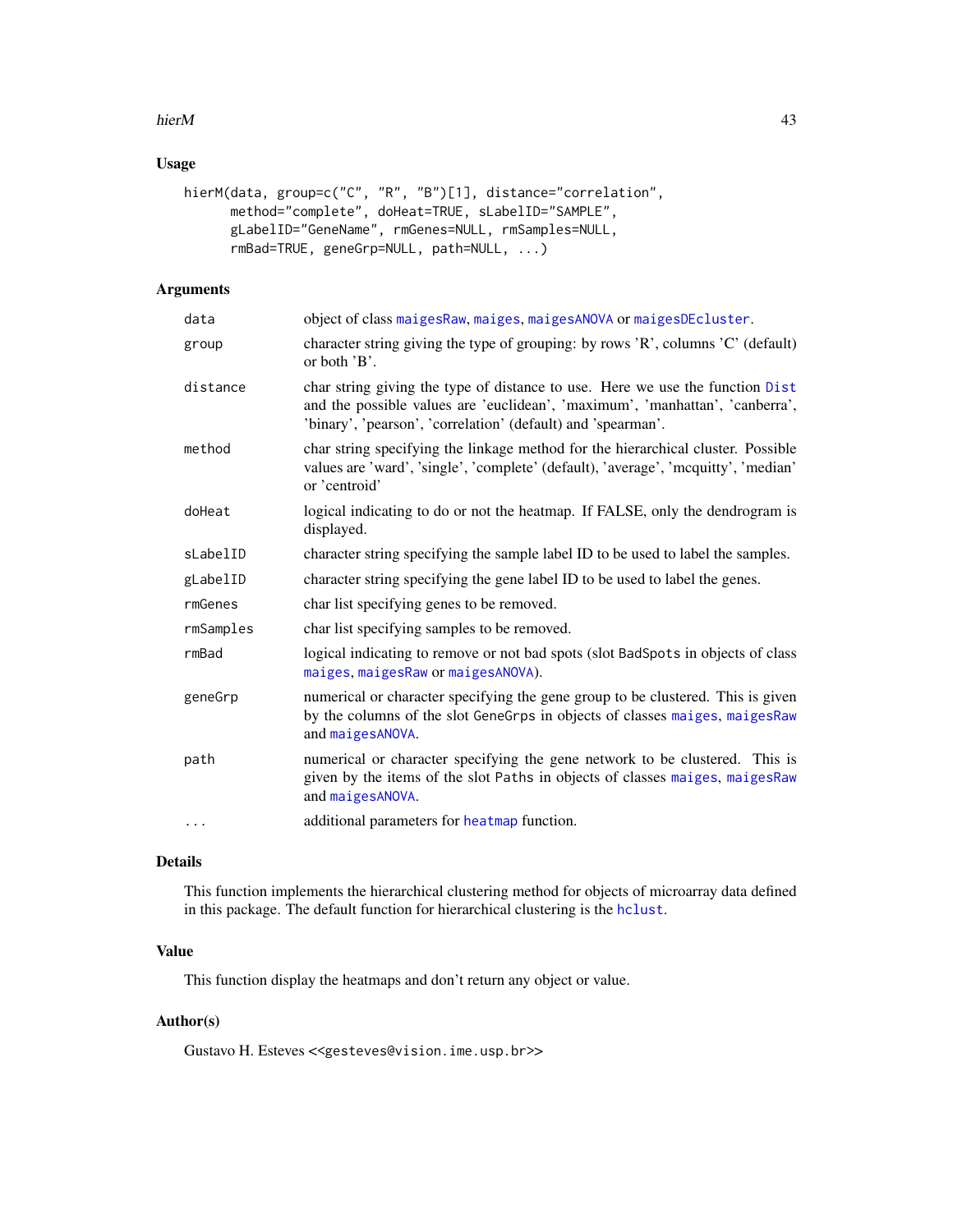### See Also

[somM](#page-87-0) and [kmeansM](#page-47-0) for displaying SOM and k-means clusters, respectively.

## Examples

```
## Loading the dataset
data(gastro)
## Doing a hierarchical cluster using all genes, for maigesRaw class
hierM(gastro.raw, rmGenes=c("BLANK","DAP","LYS","PHE", "Q_GENE","THR","TRP"),
      sLabelID="Sample", gLabelID="Name", doHeat=FALSE)
## Doing a hierarchical cluster using all genes, for maigesNorm class
hierM(gastro.norm, rmGenes=c("BLANK","DAP","LYS","PHE", "Q_GENE","THR","TRP"),
      sLabelID="Sample", gLabelID="Name", doHeat=FALSE)
## If you want to show the heatmap do
hierM(gastro.norm, rmGenes=c("BLANK","DAP","LYS","PHE", "Q_GENE","THR","TRP"),
      sLabelID="Sample", gLabelID="Name", doHeat=TRUE)
## If you want to show the hierarchical branch in both margins do
hierM(gastro.summ, rmGenes=c("BLANK","DAP","LYS","PHE", "Q_GENE","THR","TRP"),
      sLabelID="Sample", gLabelID="Name", doHeat=TRUE, group="B")
## If you want to use euclidean distance only into rows (spots or genes)
hierM(gastro.summ, rmGenes=c("BLANK","DAP","LYS","PHE", "Q_GENE","THR","TRP"),
     sLabelID="Sample", gLabelID="Name", doHeat=FALSE, group="R", distance="euclidean")
```
<span id="page-43-0"></span>

hierMde *Function to do hierarchical cluster analysis*

### Description

This is a function to do hierarchical clustering analysis for objects of classe [maigesDEcluster](#page-59-0).

### Usage

```
hierMde(data, group=c("C", "R", "B")[1], distance="correlation",
        method="complete", doHeat=TRUE, sLabelID="SAMPLE",
        gLabelID="GeneName", idxTest=1, adjP="BH",
        nDEgenes=0.05, ...)
```
#### Arguments

| data  | object of class maiges DE cluster.                                                                |
|-------|---------------------------------------------------------------------------------------------------|
| group | character string giving the type of grouping: by rows 'R', columns 'C' (default)<br>or both $B$ . |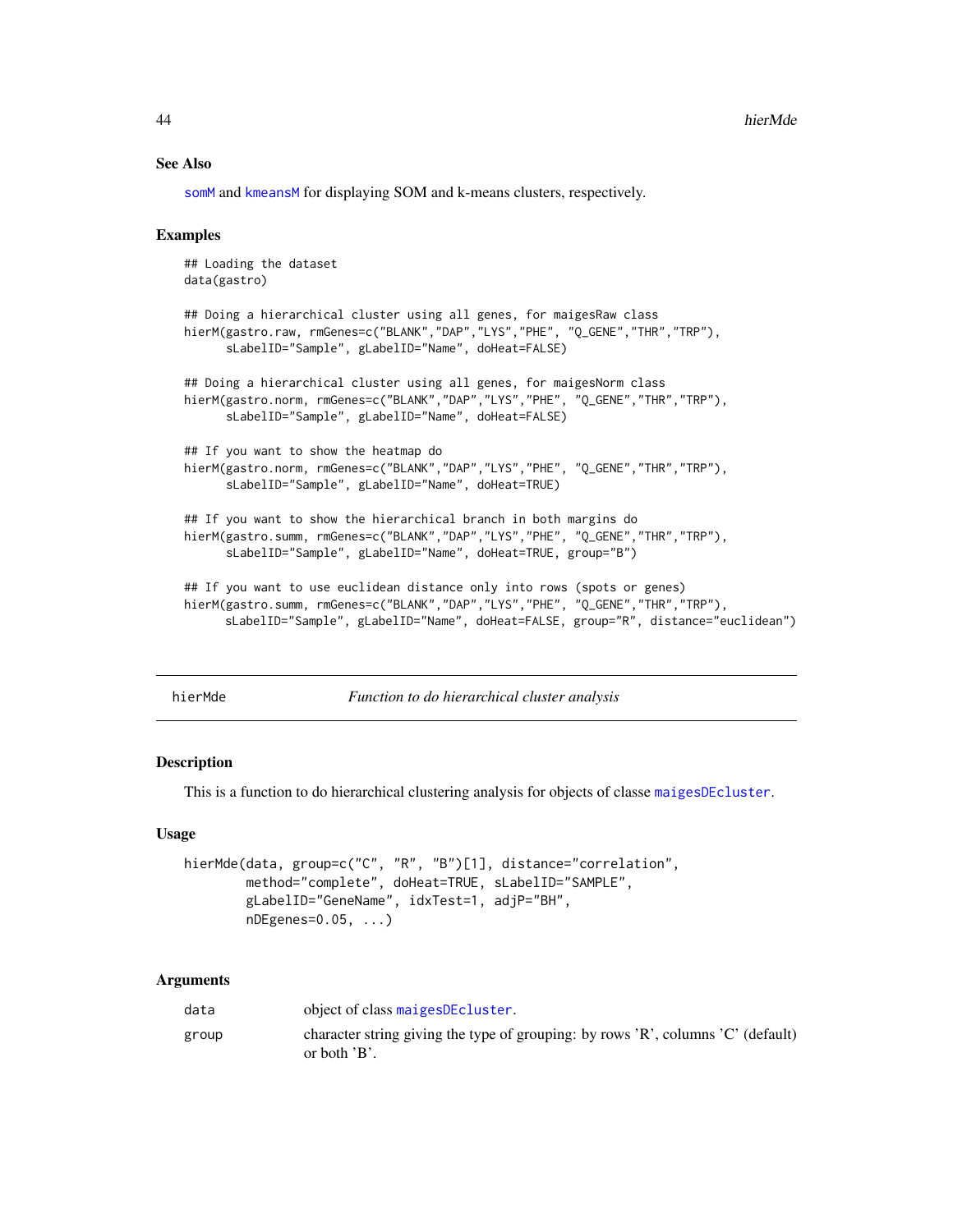#### hierMde and the state of the state of the state of the state of the state of the state of the state of the state of the state of the state of the state of the state of the state of the state of the state of the state of th

| distance | char string giving the type of distance to use. Here we use the function Dist<br>and the possible values are 'euclidean', 'maximum', 'manhattan', 'canberra',<br>'binary', 'pearson', 'correlation' (default) and 'spearman'. |
|----------|-------------------------------------------------------------------------------------------------------------------------------------------------------------------------------------------------------------------------------|
| method   | char string specifying the linkage method for the hierarchical cluster. Possible<br>values are 'ward', 'single', 'complete' (default), 'average', 'mcquitty', 'median'<br>or 'centroid'                                       |
| doHeat   | logical indicating to do or not the heatmap. If FALSE, only the dendrogram is<br>displayed.                                                                                                                                   |
| sLabelID | character string specifying the sample label ID to be used to label the samples.                                                                                                                                              |
| gLabelID | character string specifying the gene label ID to be used to label the genes.                                                                                                                                                  |
| idxTest  | numerical index of the test to be used to sort the genes when clustering objects<br>of class maigesDEcluster.                                                                                                                 |
| adjP     | string specifying the method of p-value adjustment. May be 'none', 'Bonfer-<br>roni', 'Holm', 'Hochberg', 'SidakSS', 'SidakSD', 'BH', 'BY'.                                                                                   |
| nDEgenes | number of DE genes to be selected. If a real number in $(0,1)$ all genes with<br>p.value $\leq$ nDEgenes will be used. If an integer, the nDEgenes genes with<br>smaller p-values will be used.                               |
| $\cdots$ | additional parameters for heatmap function.                                                                                                                                                                                   |

## Details

This function implements the hierarchical clustering method for objects resulted from differential expression analysis. The default function for hierarchical clustering is the [hclust](#page-0-0). For the adjustment of p-values in the selection of genes differentially expressed, we use the function mt. rawp2adjp from package *multtest*.

## Value

This function display the heatmaps and don't return any object or value.

## Author(s)

Gustavo H. Esteves <<gesteves@vision.ime.usp.br>>

## See Also

[somM](#page-87-0) and [kmeansM](#page-47-0) for displaying SOM and k-means clusters, respectively.

## Examples

```
## Loading the dataset
data(gastro)
## Doing bootstrap from t statistic test fot Type sample label, k=1000
## specifies one thousand bootstraps
gastro.ttest = deGenes2by2Ttest(gastro.summ, sLabelID="Type")
## Hierarchical cluster adjusting p-values by FDR, and showing all genes
```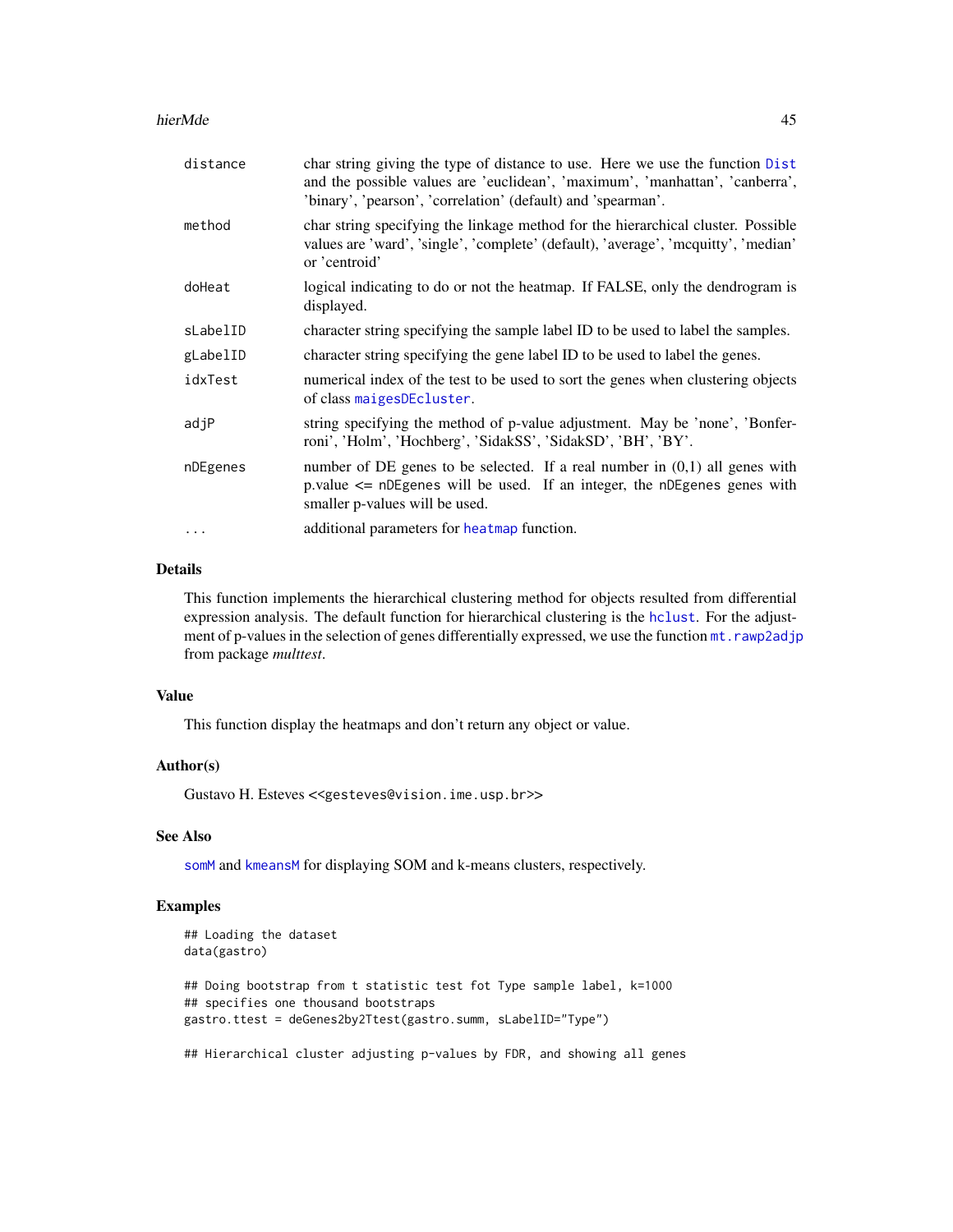46 image and the state of the state of the state of the state of the state of the state of the state of the state of the state of the state of the state of the state of the state of the state of the state of the state of t

```
## with p-value < 0.05
hierMde(gastro.ttest, sLabelID="Type", adjP="BH", nDEgenes=0.05)
```
<span id="page-45-0"></span>image *Method image for objects defined in this package*

## Description

Generic function [image](#page-45-0) to display colour maps of numerical values stored in objects defined in this package.

### Usage

## S3 method for class maigesRaw  $image(x, \ldots)$ ## S3 method for class maiges  $image(x, \ldots)$ ## S3 method for class maigesANOVA  $image(x, \ldots)$ ## S3 method for class maigesRelNetB image(x=NULL, name=NULL, ...) ## S3 method for class maigesRelNetM image(x=NULL, names=NULL, ...) ## S3 method for class maigesActMod image(x, type=c("S","C")[2], keepEmpty=FALSE, ...)

# ## S3 method for class maigesActNet  $image(x, type=c("score", "p-value") [1], ...)$

### Arguments

| x     | an object of class maiges Raw, maiges, maiges ANOVA, maiges Rel NetB, maiges Rel NetM,<br>maigesActMod or maigesActNet defined in this package.                                                                                                                                       |
|-------|---------------------------------------------------------------------------------------------------------------------------------------------------------------------------------------------------------------------------------------------------------------------------------------|
| name  | character string giving a name for sample type tested to be plotted as a name in<br>the method for class maigesRelNetB.                                                                                                                                                               |
| names | similar to the previous one, but it is a vector of length 3 for class maiges Rel NetM.                                                                                                                                                                                                |
| type  | string specifying the type of colour map to be plotted. For class maiges Act Mod<br>it must be 'S' or 'C' for samples or biological conditions, respectively. For class<br>maigesActNet it must be 'score' or 'p-value' for the statistics or p-values of the<br>tests, respectively. |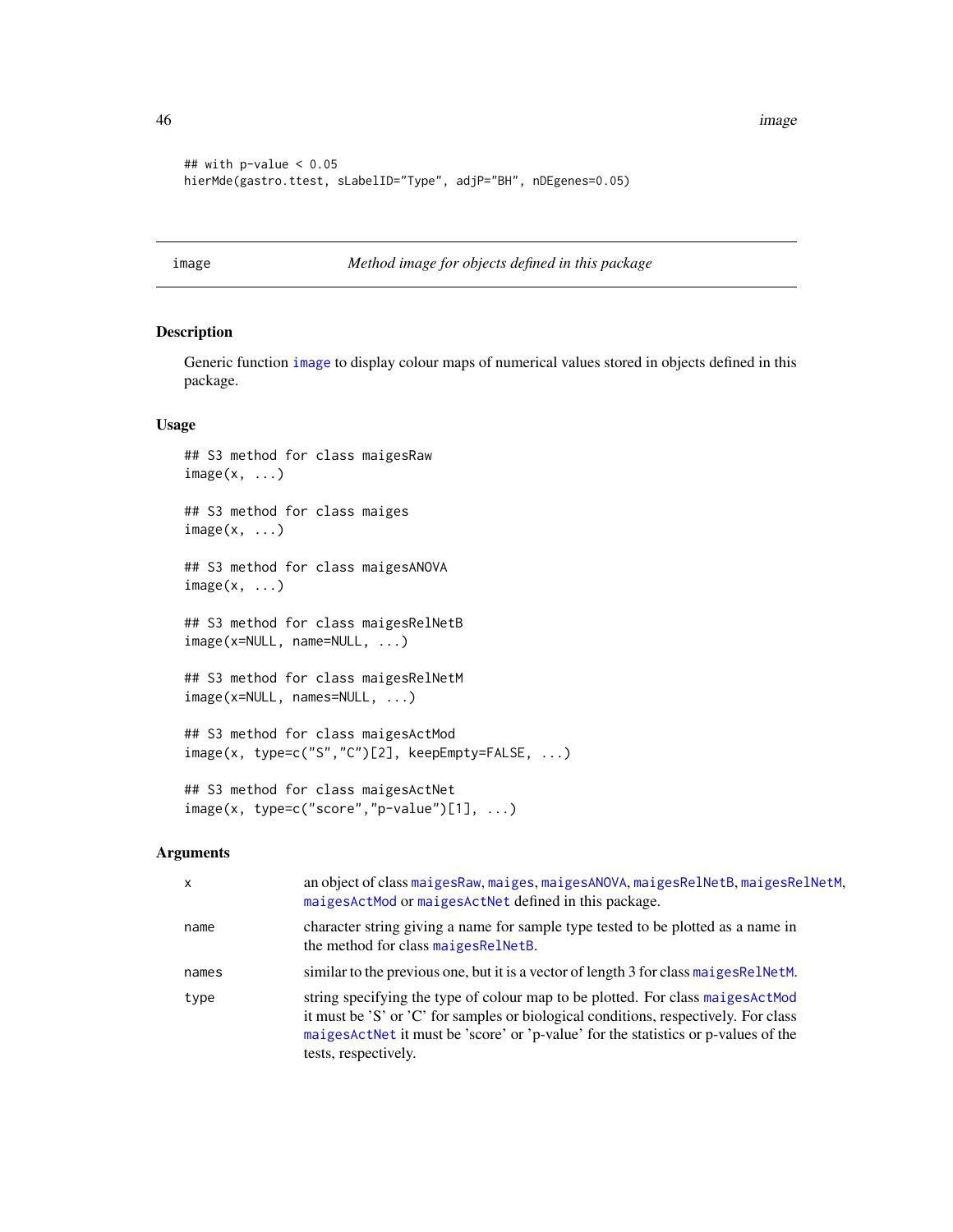#### image and the contract of the contract of the contract of the contract of the contract of the contract of the contract of the contract of the contract of the contract of the contract of the contract of the contract of the

| keepEmpty | logical, if true the results of all gene groups are displayed, else only the gene<br>groups that present at least one significant result are displayed.                                                                                                                                                                  |
|-----------|--------------------------------------------------------------------------------------------------------------------------------------------------------------------------------------------------------------------------------------------------------------------------------------------------------------------------|
| .         | additional arguments for the generic method image from <i>graphics</i> package or<br>maImage defined in package <i>marray</i> (for maigesRaw, maiges or maigesANOVA<br>classes), in this case the additional parameters must not be named, because these<br>names conflict with the boxplot generic function definition. |
|           |                                                                                                                                                                                                                                                                                                                          |

## Details

This method uses the function [maImage](#page-0-0) from marray package to display colour maps of accessor methods defined into *marray* package for objects of class [maiges](#page-52-0) or [maigesRaw](#page-62-0) and [maigesANOVA](#page-56-0).

For objects of class [maigesRelNetM](#page-65-0) the method displays 3 colour maps representing the correlation values for the two groups tested and the p-values of the tests.

For class [maigesRelNetB](#page-63-0) it displays the correlation values for the type tested.

In objects of class [maigesActMod](#page-54-0) it displays the fraction of genes induced or repressed for each gene group, by samples or biological type.

Finally, for class [maigesActNet](#page-55-0), the method display the matrix of statistics or p-values of the tests.

Pay attention, if you specify the parameter  $x$  (but not named) for [maImage](#page-0-0)) it will plot the M values instead of W (default).

### Author(s)

Gustavo H. Esteves <gesteves@vision.ime.usp.br>

## See Also

[image](#page-45-0) in the *graphics* package and [maImage](#page-0-0) in *marray* package.

### Examples

```
## Loading the dataset
data(gastro)
```
## Doing image plots (using package marray), default method showing the ## W values (for 1st chip), after showing the A values (2nd chip) and ## red background (20th chip). image(gastro.raw[,1]) image(gastro.raw[,2], "maA") image(gastro.raw[,20], "maRb")

```
## Example for normalized objects (showing A values for the 5th chip).
image(gastro.norm[,5], "maA")
```
## Example for object of class maigesRelNetB

## Constructing the relevance network (Buttes method) for sample ## Tissue equal to Neso for the 1st gene group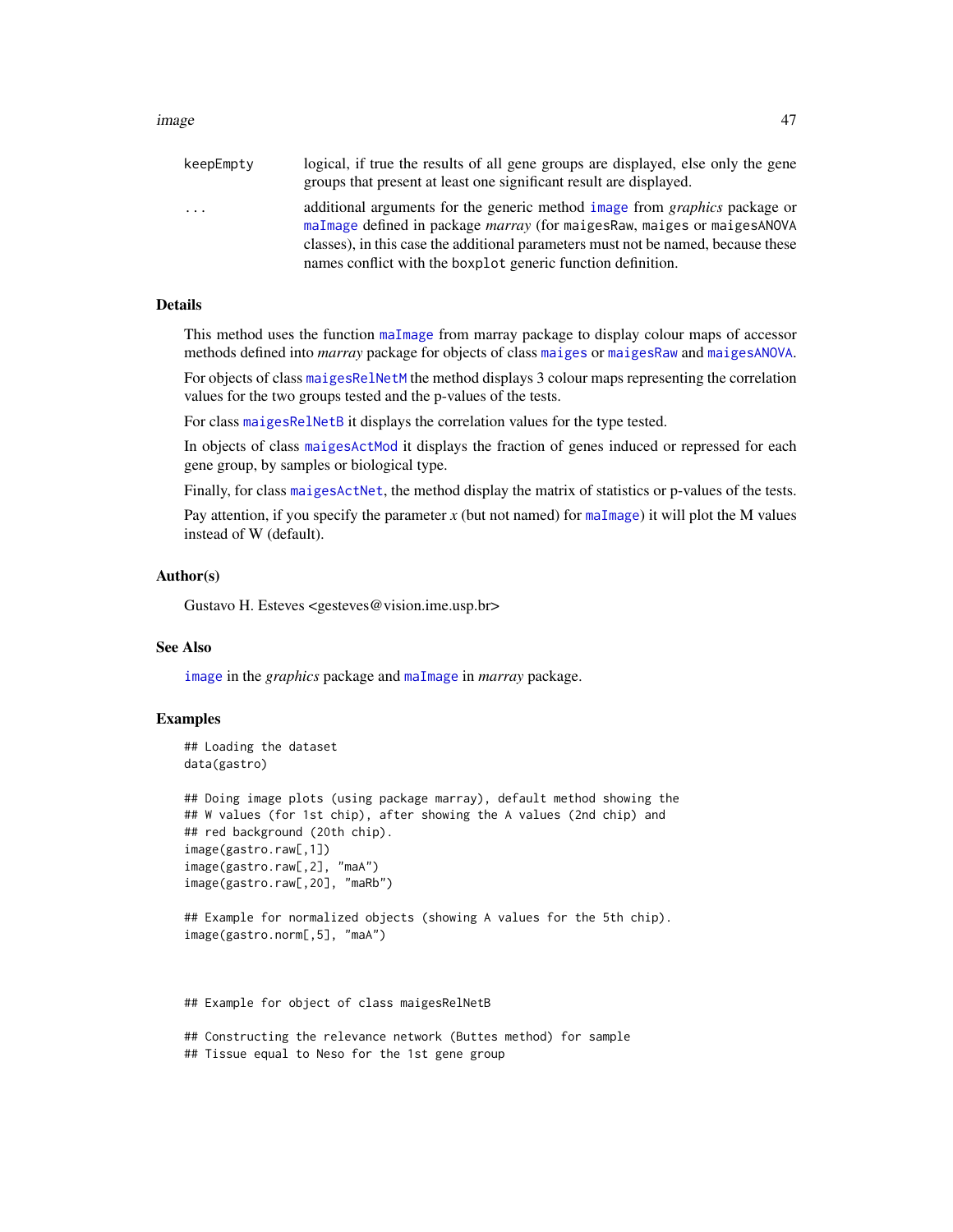```
gastro.net = relNetworkB(gastro.summ, sLabelID="Tissue",
 samples="Neso", geneGrp=1, type="Rpearson")
image(gastro.net)
## Example for object of class maigesRelNetM
## Constructing the relevance network for sample
## Tissue comparing Neso and Aeso for the 1st gene group
gastro.net = relNetworkM(gastro.summ, sLabelID="Tissue",
 samples = list(Neso="Neso", Aeso="Aeso"), geneGrp=11,
 type="Rpearson")
image(gastro.net)
```
<span id="page-47-0"></span>kmeansM *Function to do k-means cluster analysis*

## Description

This is a function to do k-means clustering analysis for objects of classes [maiges](#page-52-0), [maigesRaw](#page-62-0) and [maigesANOVA](#page-56-0). Use the function [kmeansMde](#page-49-0) for objects of class [maigesDEcluster](#page-59-0).

### Usage

```
kmeansM(data, group=c("C", "R")[1], distance="correlation",
       method="complete", sampleT=NULL, doHier=FALSE, sLabelID="SAMPLE",
       gLabelID="GeneName", rmGenes=NULL, rmSamples=NULL, rmBad=TRUE,
       geneGrp=NULL, path=NULL, ...)
```
## Arguments

| data     | object of class maiges Raw, maiges or maiges ANOVA.                                                                                                                                                                           |
|----------|-------------------------------------------------------------------------------------------------------------------------------------------------------------------------------------------------------------------------------|
| group    | character string giving the type of grouping: by rows 'R' or columns 'C' (de-<br>fault).                                                                                                                                      |
| distance | char string giving the type of distance to use. Here we use the function Dist<br>and the possible values are 'euclidean', 'maximum', 'manhattan', 'canberra',<br>'binary', 'pearson', 'correlation' (default) and 'spearman'. |
| method   | char string specifying the linkage method for the hierarchical cluster. Possible<br>values are 'ward', 'single', 'complete' (default), 'average', 'mcquitty', 'median'<br>or 'centroid'                                       |
| sampleT  | list with 2 vectors. The first one specify the first letter of different sample types<br>to be coloured by distinct colours, that are given in the second vector. If NULL<br>(default) no colour is used.                     |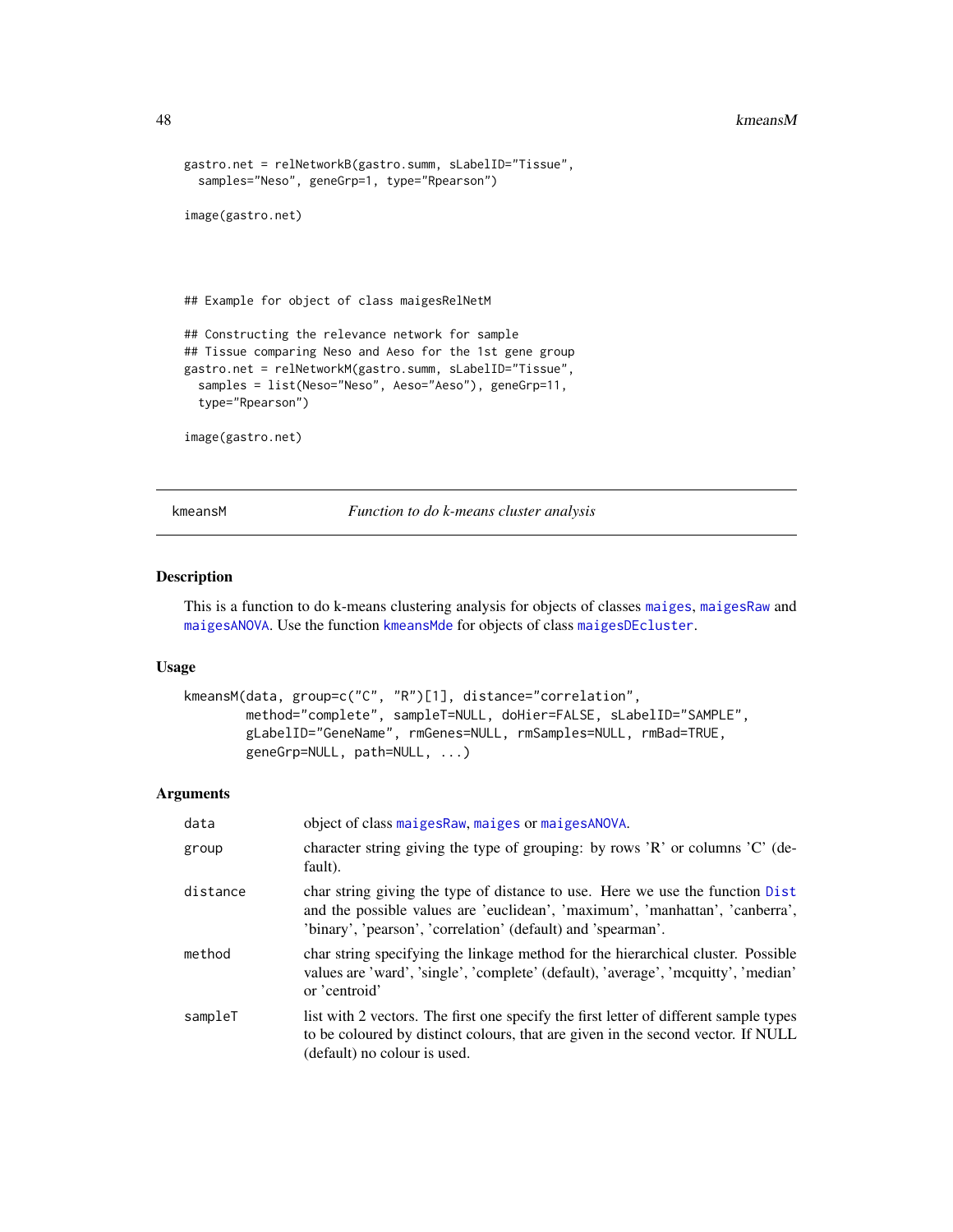### kmeansM and the set of the set of the set of the set of the set of the set of the set of the set of the set of the set of the set of the set of the set of the set of the set of the set of the set of the set of the set of t

| doHier    | logical indicating if you want to do the hierarchical branch in the opposite di-<br>mension of clustering. Defaults to FALSE.                                                       |
|-----------|-------------------------------------------------------------------------------------------------------------------------------------------------------------------------------------|
| sLabelID  | character string specifying the sample label ID to be used to label the samples.                                                                                                    |
| gLabelID  | character string specifying the gene label ID to be used to label the genes.                                                                                                        |
| rmGenes   | char list specifying genes to be removed.                                                                                                                                           |
| rmSamples | char list specifying samples to be removed.                                                                                                                                         |
| rmBad     | logical indicating to remove or not bad spots (slot BadSpots in objects of class<br>maiges, maigesRaw or maigesANOVA).                                                              |
| geneGrp   | numerical or character specifying the gene group to be clustered. This is given<br>by the columns of the slot GeneGrps in objects of classes maiges, maiges Raw<br>and maigesANOVA. |
| path      | numerical or character specifying the gene network to be clustered. This is<br>given by the items of the slot Paths in objects of classes maiges, maiges Raw<br>and maigesANOVA.    |
| .         | additional parameters for Kmeans function.                                                                                                                                          |

### Details

This function implements the k-means clustering method for objects of microarray data defined in this package. The method uses the function [Kmeans](#page-0-0) from package *amap*.

## Value

This function display the heatmaps and return invisibly a list resulted from the function [Kmeans](#page-0-0).

### Author(s)

Gustavo H. Esteves <<gesteves@vision.ime.usp.br>>

### See Also

[Kmeans](#page-0-0) from package *amap*. [somM](#page-87-0) and [hierM](#page-41-0) for displaying SOM and hierarchical clusters, respectively.

## Examples

```
## Loading the dataset
data(gastro)
## Doing a K-means cluster with 2 groups using all genes, for maigesRaw class
kmeansM(gastro.raw, rmGenes=c("BLANK","DAP","LYS","PHE", "Q_GENE","THR","TRP"),
        sLabelID="Sample", gLabelID="Name", centers=2)
## The same as above, but for maigesNorm class
kmeansM(gastro.norm, rmGenes=c("BLANK","DAP","LYS","PHE", "Q_GENE","THR","TRP"),
        sLabelID="Sample", gLabelID="Name", centers=2)
## Another example with 3 groups
```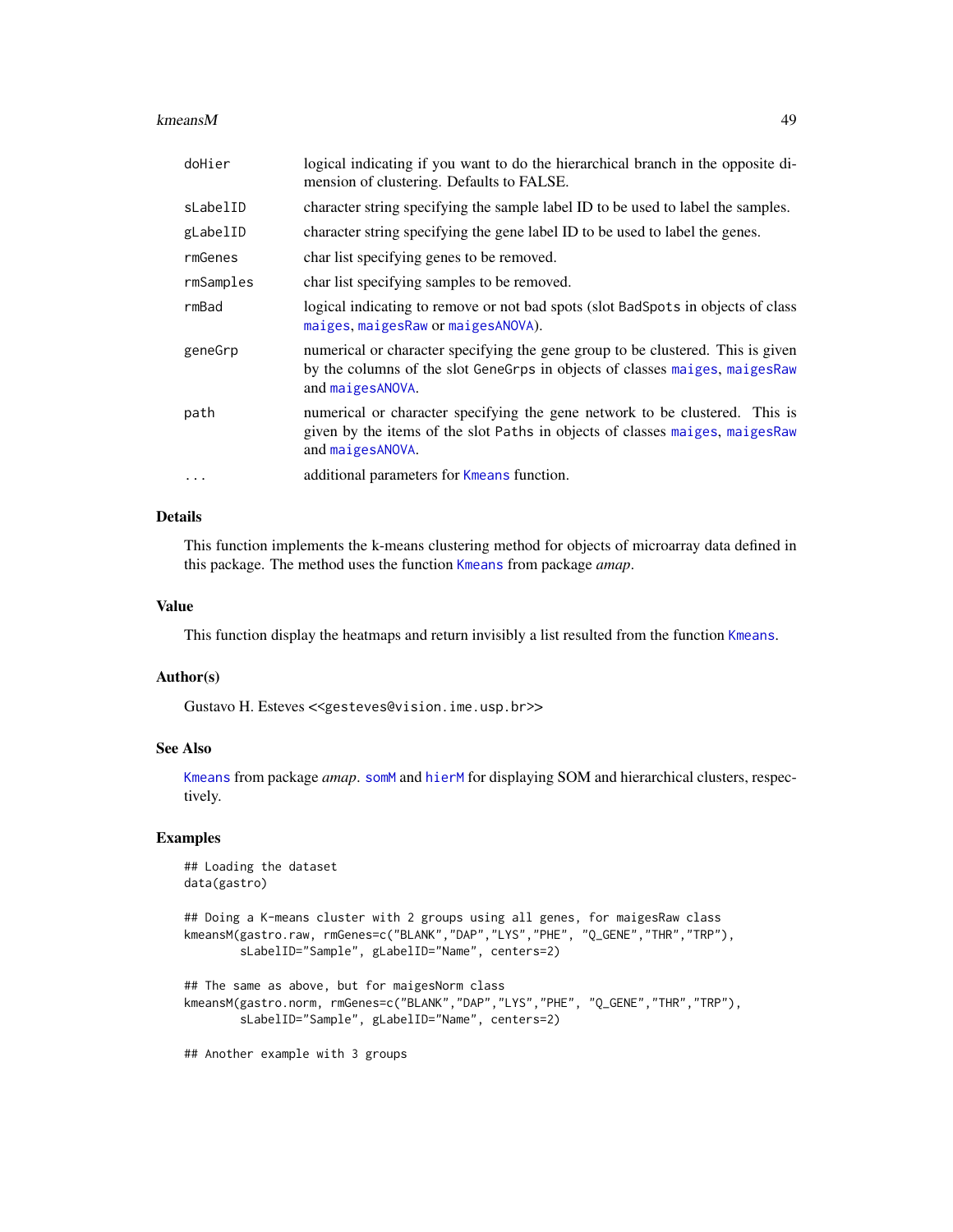```
kmeansM(gastro.norm, rmGenes=c("BLANK","DAP","LYS","PHE", "Q_GENE","THR","TRP"),
        sLabelID="Sample", gLabelID="Name", centers=3)
## If you want to use euclidean distance to group genes (or spots) with
## 4 groups
kmeansM(gastro.summ, rmGenes=c("BLANK","DAP","LYS","PHE", "Q_GENE","THR","TRP"),
       sLabelID="Sample", gLabelID="Name", centers=4, group="R", distance="euclidean")
```
<span id="page-49-0"></span>kmeansMde *Function to do k-means cluster analysis*

### Description

This is a function to do k-means clustering analysis for objects of class [maigesDEcluster](#page-59-0).

### Usage

```
kmeansMde(data, group=c("C", "R")[1], distance="correlation",
         method="complete", sampleT=NULL, doHier=FALSE, sLabelID="SAMPLE",
         gLabelID="GeneName", idxTest=1, adjP="none", nDEgenes=0.05, ...)
```
### Arguments

| data     | object of class maigesDEcluster.                                                                                                                                                                                              |
|----------|-------------------------------------------------------------------------------------------------------------------------------------------------------------------------------------------------------------------------------|
| group    | character string giving the type of grouping: by rows 'R' or columns 'C' (de-<br>fault).                                                                                                                                      |
| distance | char string giving the type of distance to use. Here we use the function Dist<br>and the possible values are 'euclidean', 'maximum', 'manhattan', 'canberra',<br>'binary', 'pearson', 'correlation' (default) and 'spearman'. |
| method   | char string specifying the linkage method for the hierarchical cluster. Possible<br>values are 'ward', 'single', 'complete' (default), 'average', 'mcquitty', 'median'<br>or 'centroid'                                       |
| sampleT  | list with 2 vectors. The first one specify the first letter of different sample types<br>to be coloured by distinct colours, that are given in the second vector. If NULL<br>(default) no colour is used.                     |
| doHier   | logical indicating if you want to do the hierarchical branch in the opposite di-<br>mension of clustering. Defaults to FALSE.                                                                                                 |
| sLabelID | character string specifying the sample label ID to be used to label the samples.                                                                                                                                              |
| gLabelID | character string specifying the gene label ID to be used to label the genes.                                                                                                                                                  |
| idxTest  | numerical index of the test to be used to sort the genes when clustering objects<br>of class maigesDEcluster.                                                                                                                 |
| adjP     | string specifying the method of p-value adjustment. May be 'none', 'Bonfer-<br>roni', 'Holm', 'Hochberg', 'SidakSS', 'SidakSD', 'BH', 'BY'.                                                                                   |
| nDEgenes | number of DE genes to be selected. If a real number in $(0,1)$ all genes with<br>p.value $\leq$ nDEgenes will be used. If an integer, the nDEgenes genes with<br>smaller p-values will be used.                               |
| $\cdots$ | additional parameters for Kmeans function.                                                                                                                                                                                    |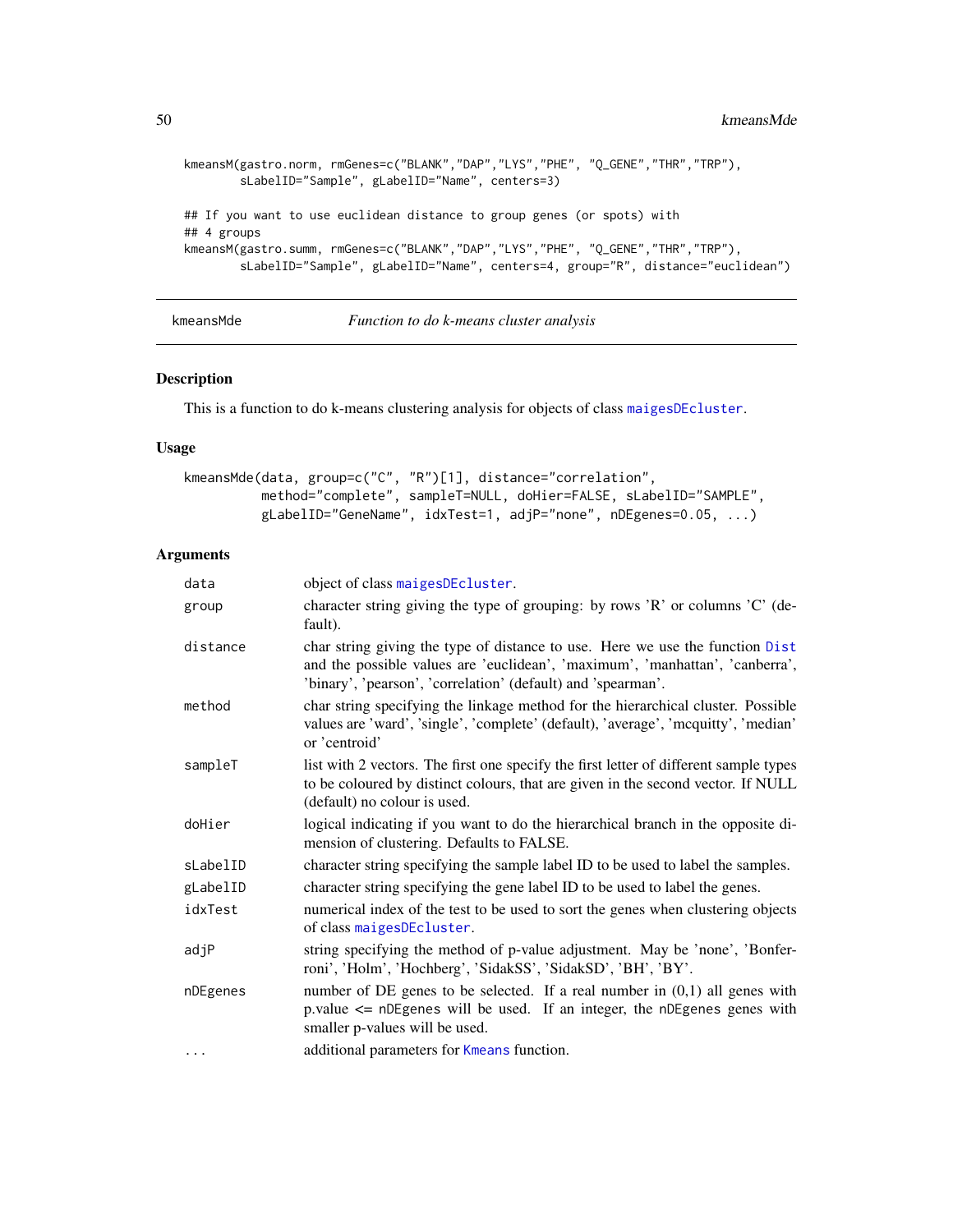### loadData 51

## Details

This function implements the k-means clustering method for objects resulted from differential analysis. The method uses the function [Kmeans](#page-0-0) from package *amap*. For the adjustment of p-values in the selection of genes differentially expressed, we use the function [mt.rawp2adjp](#page-0-0) from package *multtest*.

### Value

This function display the heatmaps and return invisibly a list resulted from the function [Kmeans](#page-0-0).

### Author(s)

Gustavo H. Esteves <<gesteves@vision.ime.usp.br>>

## See Also

[Kmeans](#page-0-0) from package *amap*. [mt.rawp2adjp](#page-0-0) from package *multtest*. [somM](#page-87-0) and [hierM](#page-41-0) for displaying SOM and hierarchical clusters, respectively.

### Examples

```
## Loading the dataset
data(gastro)
## Doing bootstrap from t statistic test fot Type sample label, k=1000
## specifies one thousand bootstraps
gastro.ttest = deGenes2by2Ttest(gastro.summ, sLabelID="Type")
## K-means cluster with 2 groups adjusting p-values by FDR, and showing all genes
## with p-value < 0.05
kmeansMde(gastro.ttest, sLabelID="Type", adjP="BH", nDEgenes=0.05, centers=2)
## K-means cluster with 3 groups adjusting p-values by FDR, and showing all genes
## with p-value < 0.05
kmeansMde(gastro.ttest, sLabelID="Type", adjP="BH", nDEgenes=0.05, centers=3)
```
dev.off()

<span id="page-50-0"></span>loadData *Load cDNA microarray data tables*

### Description

This function loads a cDNA microarray dataset into a temporary [maigesPreRaw](#page-60-0) object.

### Usage

```
loadData(fileConf=paste(R.home(), "library/maiges/doc/gastro/load_gastro.conf", sep="/"))
```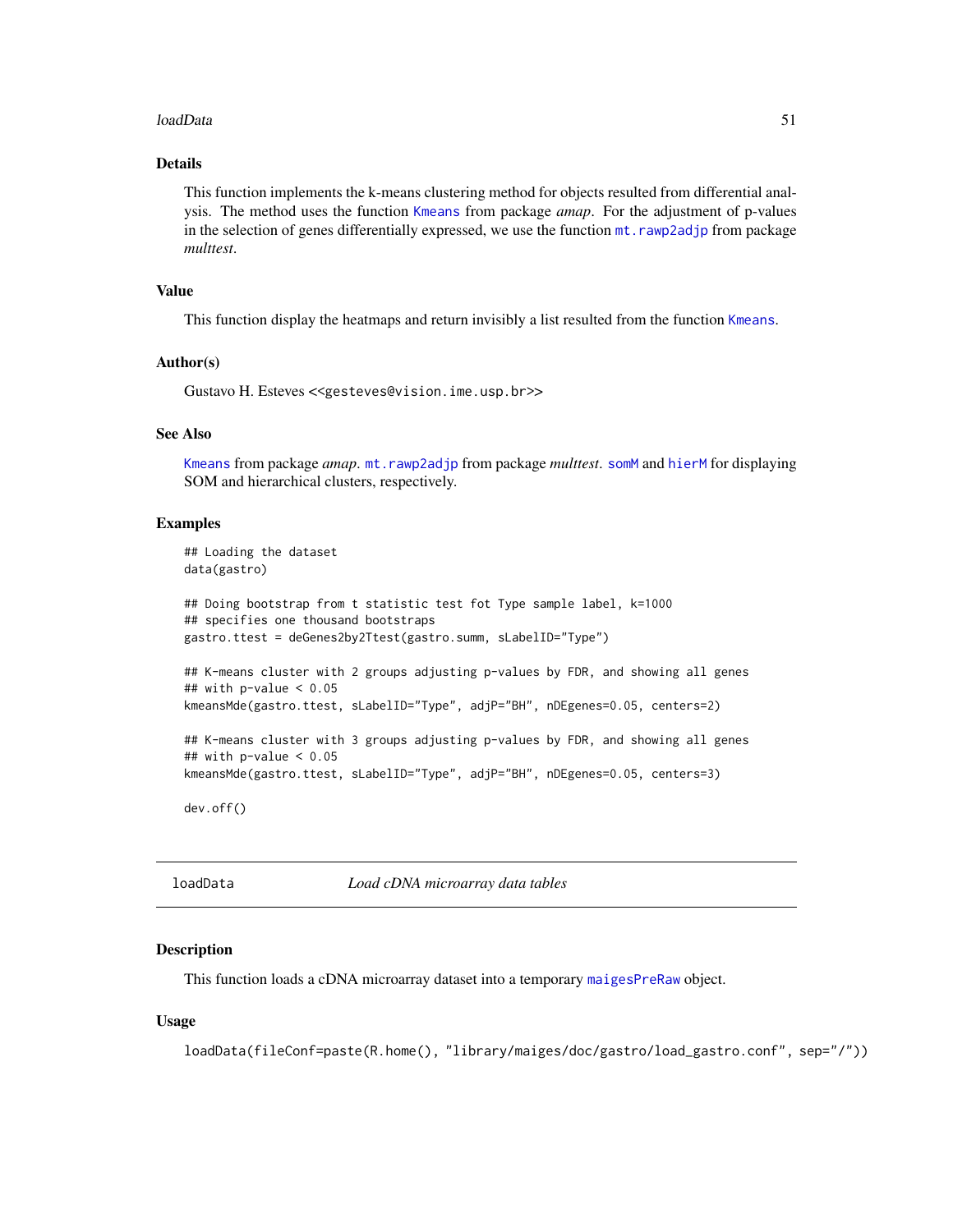#### Arguments

fileConf string specifying a file name containing the parameters to load data. This file must contain all the information necessary to load the data, which are the following:

- *dataDir*: specify a folder name containing the data files to be loaded. The function tests the presence or not of the final bar.
- *ext*: string specifying the extension of the tables (if the *sampleFile* below don't contain this information). You don't need to put the *dot* onto string beginning, the function tests this automatically.
- *sampleFile*: string containing the file name with the descriptions of the biological samples hybridised, including the respective intensity data files. This file must be spreadsheet-like separated by tabs in a plain text format. The column fields 'File' and 'Ref' are mandatory (with exactly these names). The first one describes the files containing the numerical data and the second one describes the channel used to label the reference sample, must be 'green' or 'red' and they are not case sensitive.
- *datasetId*: string with a dataset identification.
- *geneMap*: as in *sampleFile*, this item is a character string giving a file name. This file must describe the genes on the slides. Also it must be a plain text spreadsheet-like separated by tabs. There are no mandatory field, but it is strongly recommended that you specify some fields containing gene names, genbank ID, cluster ID and gene annotations for a nice gene identification.
- *headers*: character string (in the R format) specifying the column fields from data files you want to load.

*skip*: number of lines to be skipped in the numeric tables.

*sep*: character that separates the fields on the numeric tables.

*gridR*: number of print tip rows inside the slide.

*gridC*: number of print tip columns inside the slide.

*printTipR*: number of rows inside each print tip.

*printTipC*: number of columns inside each print tip.

You can see an example of this configuration file in RHOME/library/maiges/doc/gastro/load\\_gastro.conf.

#### Details

This function takes the file name with initial arguments and load the dataset specified by this config file. It generate a [maigesPreRaw](#page-60-0) object. During the process the function writes a file named load.out on your working folder, that is a log of the process, that you can check and verify if all was done correctly. Obviously, the parameters *dataDir*, *sampleFile*, *geneMap*, *sep*, *gridR*, *gridC*, *printTipR*, *printTipC* and *headers* must be specified. All other parameters may be specified as NULL and, if so, they are ignored. It is possible to specify any fields that you want in the headers parameter, but it is strongly recommended that you specify the fields of spot intensity and background for both channels and the filed giving quality weights for all spots.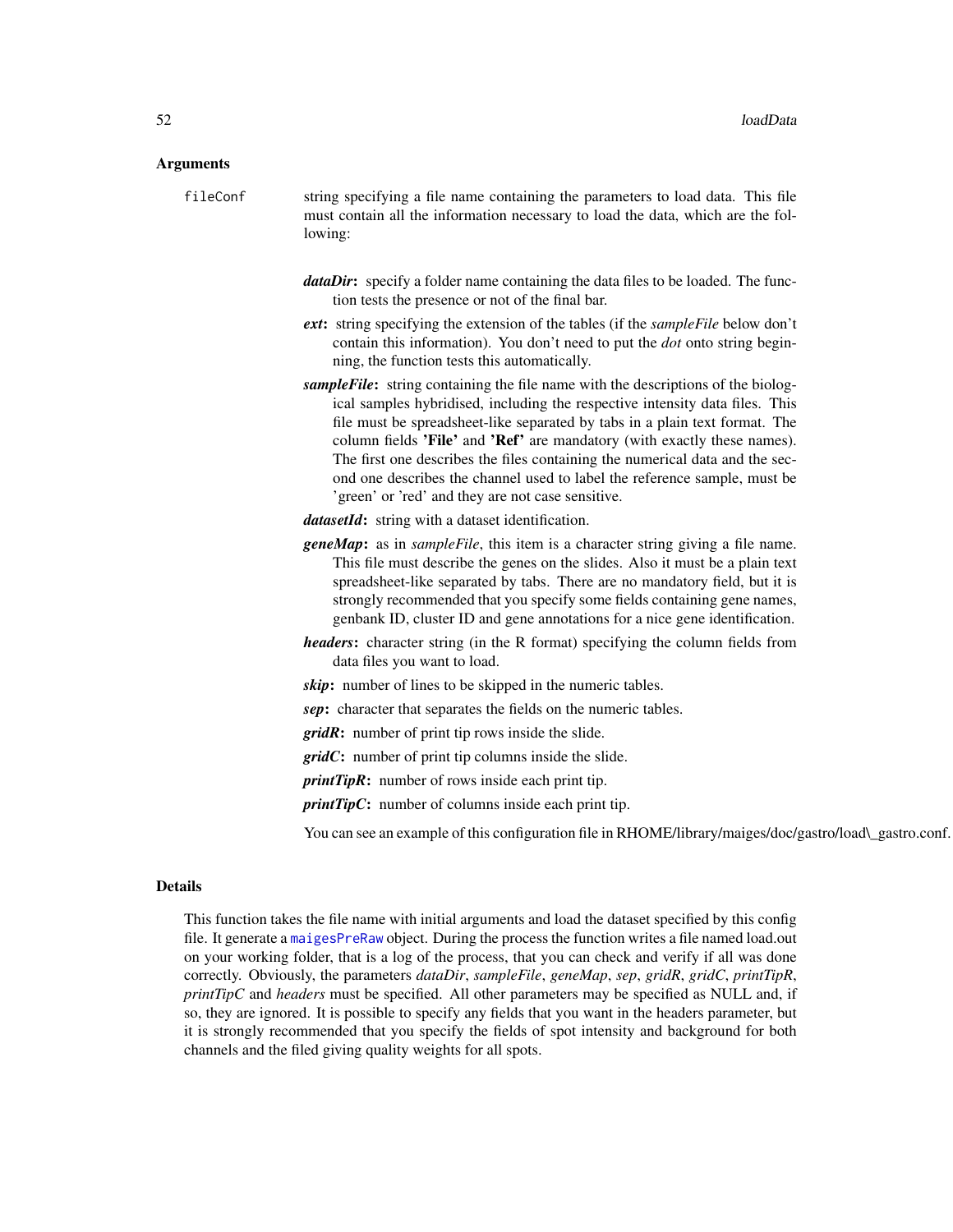#### maiges-class 53

#### Value

This function returns a [maigesPreRaw](#page-60-0) object containing the dataset loaded.

Once an object of class [maigesPreRaw](#page-60-0) was generated, you may use the functions [addGeneGrps](#page-7-0) and [addPaths](#page-8-0) to load informaation about gene groups and gene networks, respectively.

### Author(s)

Gustavo H. Esteves <<gesteves@vision.ime.usp.br>>

#### Examples

```
## Dont run because you dont have data tables.
## Not run:
gastro = loadData(fileConf="load_gastro.conf")
## End(Not run)
```
maiges-class *maiges class, store normalised microarray datasets*

#### <span id="page-52-0"></span>**Description**

This class describes objects to handle ratio of intensities (*W*) and average of intensities (*A*) values values and information about genes and samples used in the data. Objects of this class are created from class [maigesRaw](#page-62-0) using the functions [normLoc](#page-67-0), [normOLIN](#page-68-0), [normRepLoess](#page-69-0), [normScaleLimma](#page-70-0) and/or [normScaleMarray](#page-71-0) to do the normalisation.

Here, the *M=log(R/G)* value of intensity ratio was redefined as *W=log(Test/Ref)*, where *Test* and *Ref* are the test and reference samples.

### Details

This defines the main class of objects defined in this package. It is created from [maigesRaw](#page-62-0) class using the normalisation functions [normLoc](#page-67-0), [normOLIN](#page-68-0), [normRepLoess](#page-69-0), [normScaleLimma](#page-70-0) and [normScaleMarray](#page-71-0). From this class of objects it is possible to do any type of analysis defined by several functions in this package. Also, it is possible to summarise spots (or samples) information using the function [summarizeReplicates](#page-91-0).

## **Slots**

- W: numeric matrix containing the ratio values (in log2 scale) between the test and reference sample intensities (W values). Spots are indexed by rows and samples by columns.
- A: numeric matrix containing the mean intensity values between test and reference samples (also in log2 scale). Spots corresponding to rows and samples (or chips) corresponding to columns, too.
- SD: numeric matrix containing the standard deviation of W values when the lowess step is repeated several times.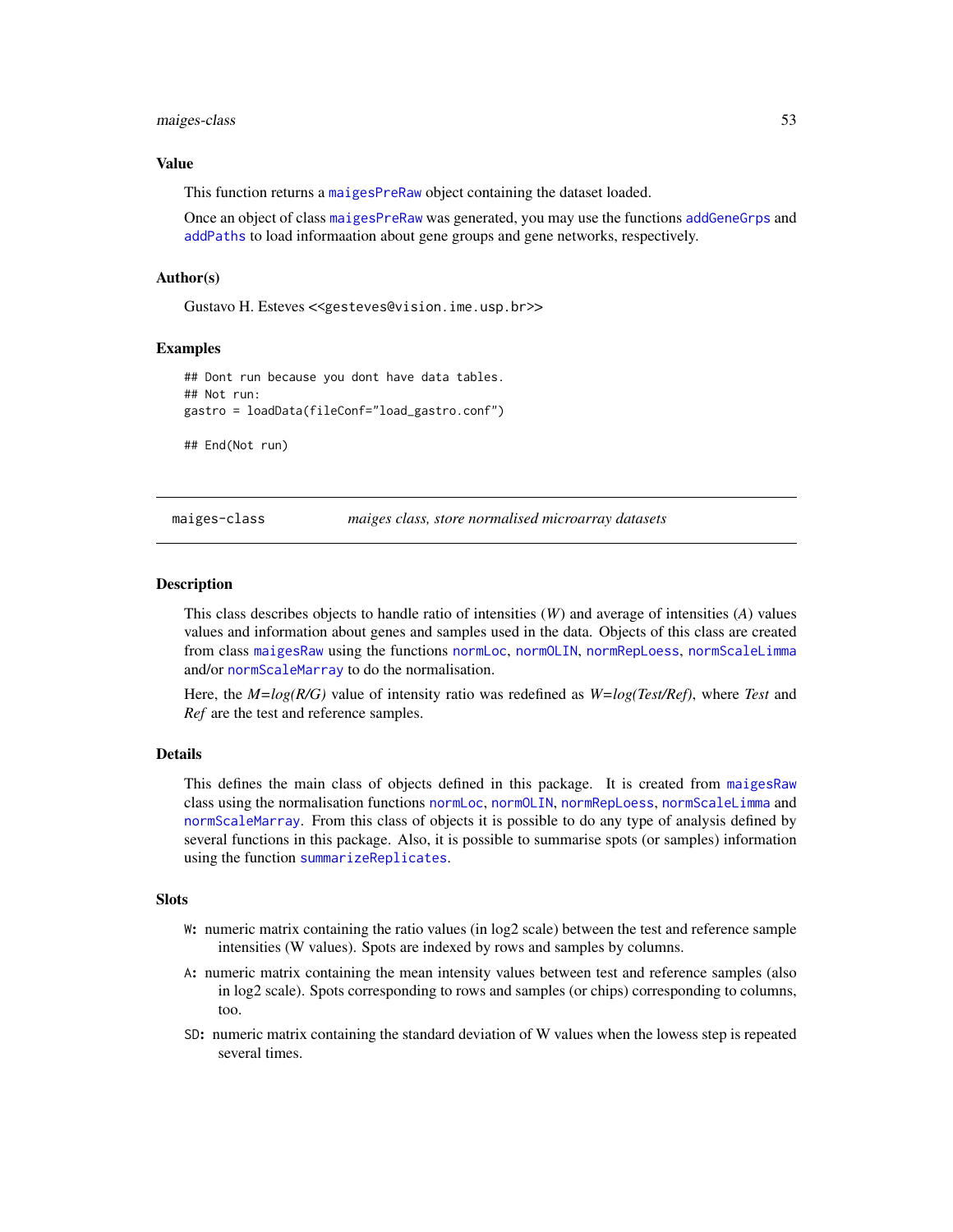- IC1: numeric matrix containing the left margin of confidence interval defined by repeated lowess during the normalisation step.
- IC2: numeric matrix containing the right margin of confidence interval defined above.
- BadSpots: logical vector specifying spots that was judged as bad ones. By default this slot is created as a vector of FALSEs with same length as number of spots.
- UseSpots: logical matrix indexing the spots to be used for normalisation.
- GeneGrps: a logical matrix with rows representing the spots and columns representing different gene groups. Each column give the index of spots in that gene group.
- Paths: list containing [graphNEL](#page-0-0) objects specifying gene regulatory networks (or pathways). The first object in this list is a char string giving the gene label used to match the genes.
- Layout: a list containing the number of rows (gridR) and columns (gridC) of grids, the number of rows (spotR) and columns (spotC) of spots inside each grid and the total number of spots.
- Glabels: data frame giving the gene labels. These labels are generally used during the data analysis.
- Slabels: data frame giving the sample labels. These labels are generally used during the data analysis.
- Notes: char string that receives any comment about the dataset. The dataset description is stored in this slot.
- Date: char string giving the date and hour that the object was created.
- V.info: list containg three characters. The first one is a string containing the R version used when the object was created. The second is a char vector with base packages and the last one is another char vector with additional packages and version numbers.

#### Methods

- $\left[$  signature( $x = \text{maiges}$ ): subsetting operator for spots on the array or arrays in the batch, ensures that all slots are subset properly.
- **boxplot** signature( $x = maiges$  $x = maiges$ ): boxplot method for maiges class. Display boxplots of the slides and print tip groups using package *marray* or boxplots of one gene previously defined.
- $\dim$  signature(x = maiges, value = numeric): get the dimensions of the object, numeric vector of length two.
- **image** signature( $x =$  [maiges](#page-52-0)): image method for maiges class. Display colour representation of the slides using package *marray*.

plot signature( $x = maiges$  $x = maiges$ ): plot method for maiges class. Display 'MA' plots.

```
print signature(maiges): print method for maiges class.
```
show signature( $x = maiges$  $x = maiges$ ): show method for maiges class.

summary signature( $x = maiges$  $x = maiges$ ): summary method for maiges class.

### Author(s)

Gustavo H. Esteves <<gesteves@vision.ime.usp.br>>

### See Also

[normLoc](#page-67-0), [normOLIN](#page-68-0), [normRepLoess](#page-69-0), [normScaleLimma](#page-70-0), [normScaleMarray](#page-71-0) and [summarizeReplicates](#page-91-0).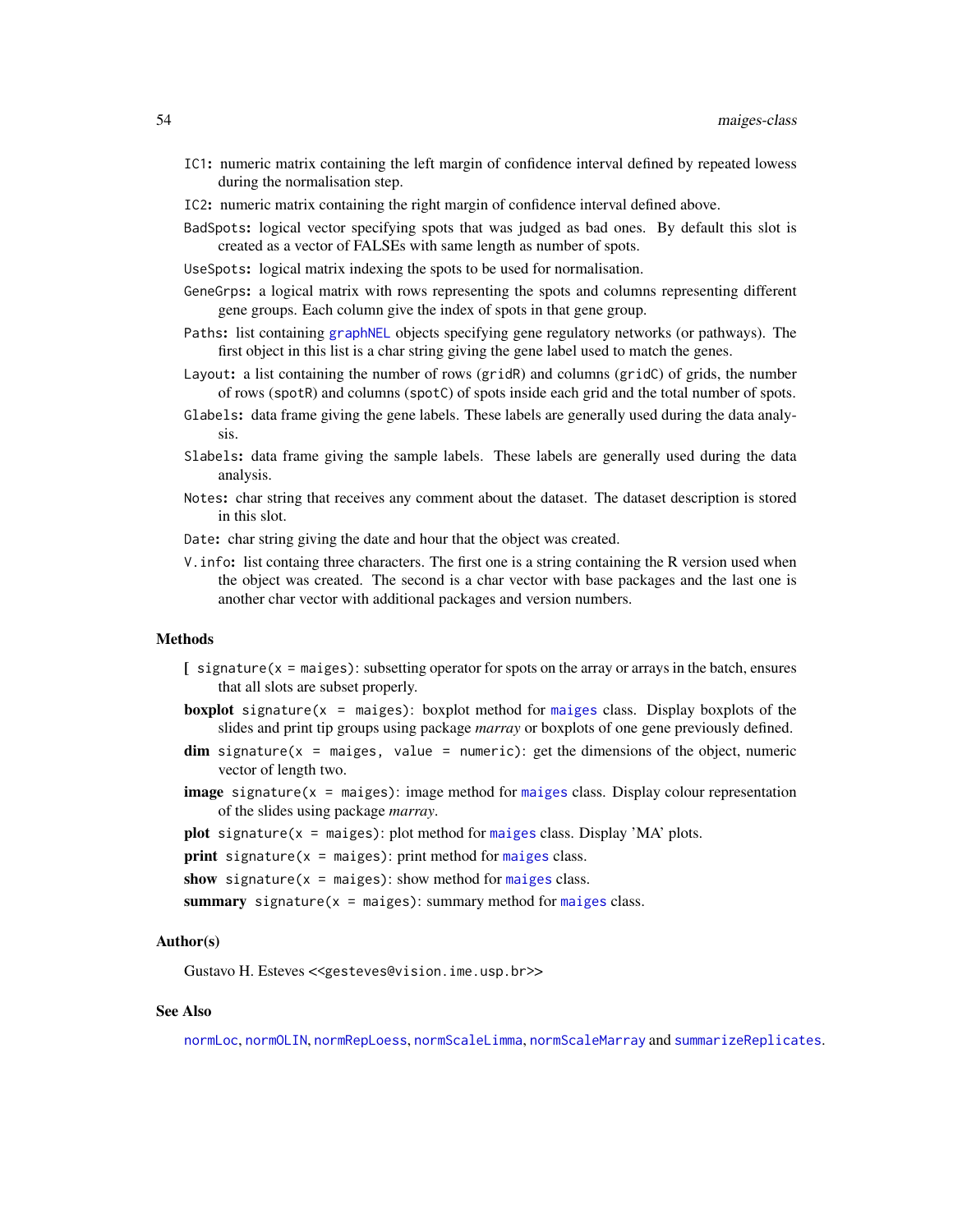maigesActMod-class *maigesActMod class, store results of functional classification of gene groups*

### <span id="page-54-0"></span>**Description**

This class defines a structure to store the results of functional classification of gene groups (or modules) that was proposed by Segal et al. (2004), see the reference below. Objects of this type are generated by calling the function [activeMod](#page-2-0).

### Details

Objects of this class are produced by calling the function [activeMod](#page-2-0) over an object of class [maiges](#page-52-0) to search for gene groups that present numbers of genes induced or repressed greater than the expected by chance in biological sample types of interest. This is done according to the model proposed by Segal et al. (2004), described below.

## Slots

- modBySamp: numerical matrix containing the fraction of genes activated (or negative fraction of genes repressed) for all chips. The rows and columns of the matrix represents the chips and the gene groups used, respectively.
- modByCond: numerical matrix storing the fraction (or negative fraction) of different sample types that presents alteration in the gene groups tested. The rows and columns represents the sample types and gene groups, respectively.
- globalScore: list with the same length as the number of gene groups containing matrices with the genes as rows and 2 columns. The first column gives a global score that measure the consistency of the classification of the gene and the group, the second column gives the pvalue for this score, as described in Segal et al. (2004).
- tissueScore: a list similar to the previous one, but having arrays of 3 dimensions that gives scores similar to that one described above, but relating only to each specific sample type. Note that this new score was implemented in this package and not in the original Segal's work.
- Date: character string giving the date and time that the object was generated.
- V.info: list containg three characters. The first one is a string containing the R version used when the object was created. The second is a char vector with base packages and the last one is another char vector with additional packages and version numbers.

### Methods

- image signature(x = [maigesActMod](#page-54-0)): image method for maigesActMod class. Display colour representation of the fractions of gene groups induced and repressed.
- plot signature( $x = maigesActMod$  $x = maigesActMod$ ): plot method for maigesActMod class. Do the same as image.
- $print$  signature( $x = maigesActMod$  $x = maigesActMod$ ): print method for maigesActMod class.

```
show signature(x =maigesActMod): show method for maigesActMod class.
```
summary signature( $x = maigesActMod$  $x = maigesActMod$ ): summary method for maigesActMod class.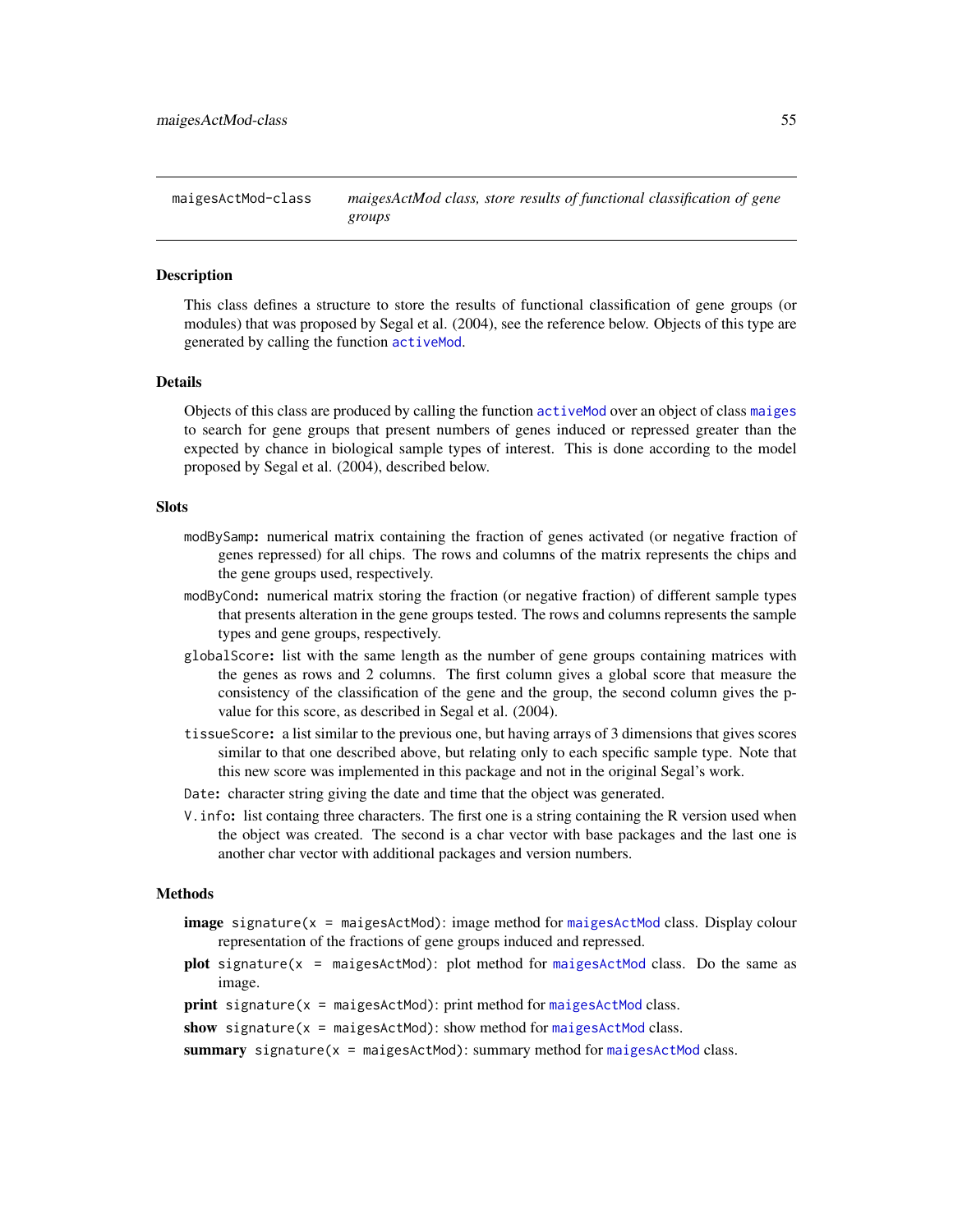### Author(s)

Gustavo H. Esteves <<gesteves@vision.ime.usp.br>>

## References

Segal, E.; Friedman, N.; Koller, D. and Regev, A. A module map showing conditional activity of expression modules in cancer. Nature Genetics, 36, 1090-1098, 2004. ([http://www.nature.](http://www.nature.com/ng/journal/v36/n10/abs/ng1434.html) [com/ng/journal/v36/n10/abs/ng1434.html](http://www.nature.com/ng/journal/v36/n10/abs/ng1434.html))

## See Also

[activeMod](#page-2-0).

| maigesActNet-class | maigesActNet class, store results of functional classification of gene |
|--------------------|------------------------------------------------------------------------|
|                    | networks                                                               |

## <span id="page-55-0"></span>Description

This class defines a structure to store the results of functional classification of gene networks that was proposed and implemented in this package. Objects of this type are generated by calling the function [activeNet](#page-5-0).

## Details

Objects of this class are produced by calling the function [activeNet](#page-5-0) over an object of class [maiges](#page-52-0) to search for gene networks that present evidence of activation in different biological types. This is done according to the model proposed in the PhD thesis of the author of this package.

## **Slots**

- scores: numerical matrix storing the results of a statistic to test the functional activation of the networks studied. The rows and columns of the matrix represents the biological sample types and the networks, respectively.
- Pvalues: numerical matrix storing the p-values of the statistical test. As in the previous slot, matrix rows and columns represents the biological sample types and the networks, respectively.
- Date: character string giving the date and time that the object was generated.
- V.info: list containg three characters. The first one is a string containing the R version used when the object was created. The second is a char vector with base packages and the last one is another char vector with additional packages and version numbers.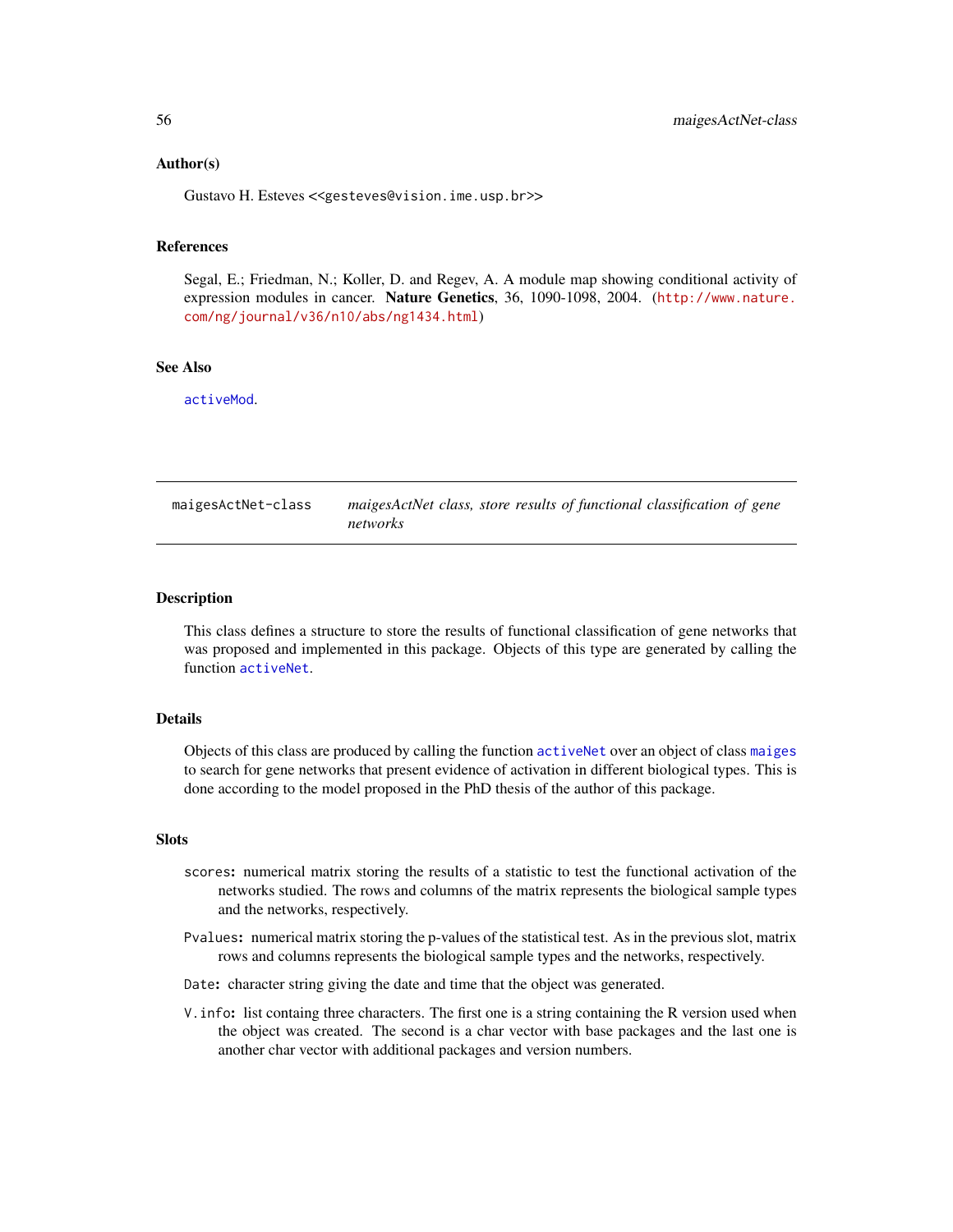### **Methods**

- **image** signature( $x =$  [maigesActNet](#page-55-0)): image method for maigesActNet class. Display colour representation of the statistics or p-values of gene networks.
- plot signature( $x = maigesActNet$  $x = maigesActNet$ ): plot method for maigesActNet class. Do the same as image.

```
print signature(x =maigesActNet): print method for maigesActNet class.
```

```
show signature(x =maigesActNet): show method for maigesActNet class.
```
summary signature( $x = maigesActNet$  $x = maigesActNet$ ): summary method for maigesActNet class.

#### Author(s)

Gustavo H. Esteves <<gesteves@vision.ime.usp.br>>

### See Also

[activeNet](#page-5-0).

maigesANOVA-class *maigesANOVA class, extend maiges class to fit ANOVA models*

### <span id="page-56-0"></span>**Description**

This class extends the class [maiges](#page-52-0) adding two numerical matrices to fit ANOVA models and estimate parameters of interest. Additional to the existing slots of class [maiges](#page-52-0) this class defines other two, described in *Slots* section.

## Details

This class of objects is exactly the same as [maiges](#page-52-0) with the two slots described in *Slots* section. Objects of this class are generated from [maiges](#page-52-0) class using the function [designANOVA](#page-36-0). So, it is possible to fit the model and estimate parameters or contrasts using the function [deGenesANOVA](#page-35-0).

#### Slots

Dmatrix: numeric matrix describing the design matrix to fit an ANOVA model.

Cmatrix: numeric matrix describing the contrasts matrix to estimate parameters and contrasts of interest, after the model fitting.

#### Methods

- $[$  signature( $x =$  maigesANOVA): sub-setting operator for spots on the array or arrays in the batch, ensures that all slots are subset properly.
- **boxplot** signature( $x = maigesANOVA$  $x = maigesANOVA$ ): boxplot method for maigesANOVA class. Display boxplots of the slides and print tip groups using package *marray* or boxplots of one gene previously defined.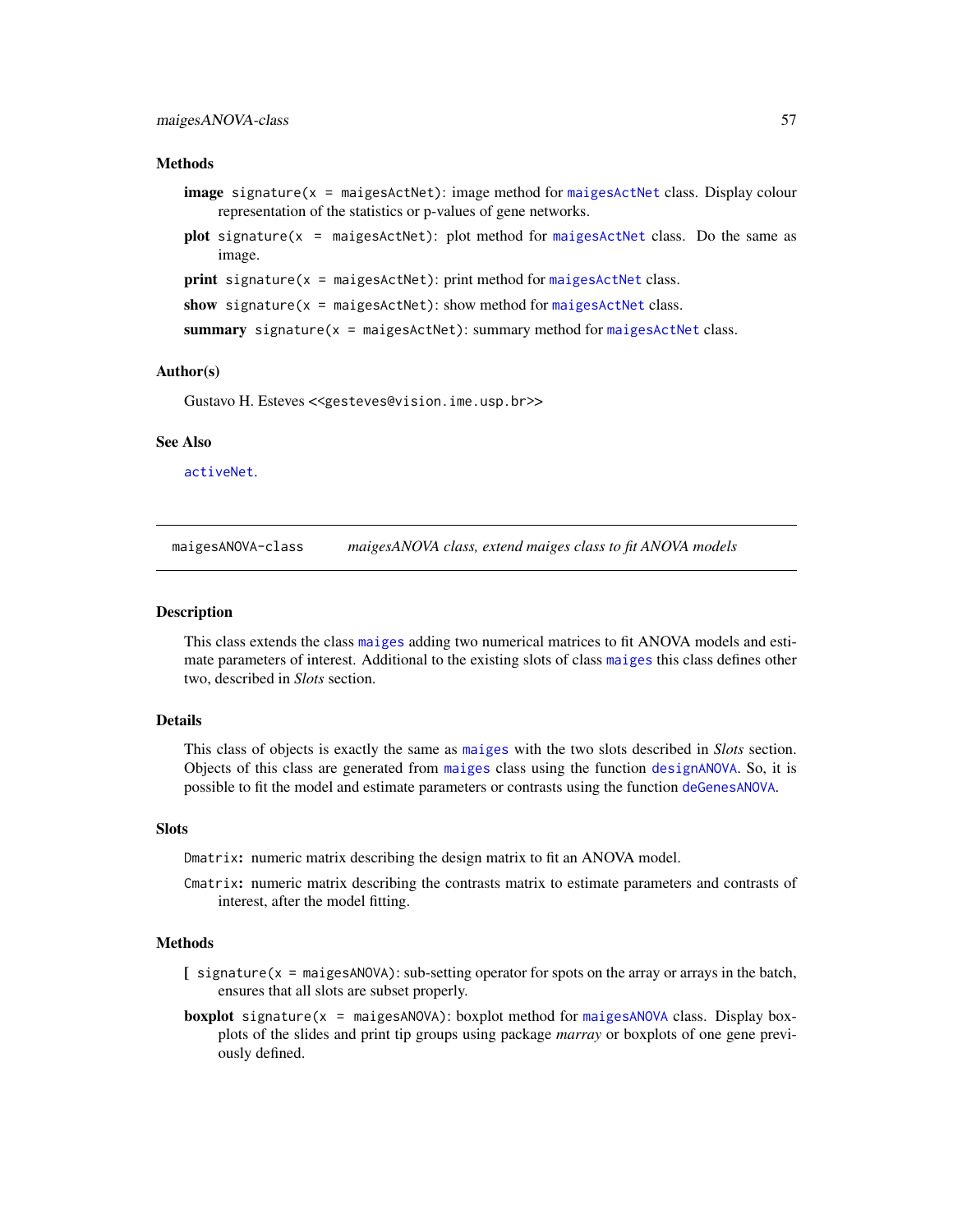- $dim$  signature(x = maigesANOVA, value = numeric): get the dimensions of the object, numeric vector of length two.
- image signature(x = maigesANOVA): image method for [maigesANOVA](#page-56-0) class. Display colour representation of the slides using package *marray*.

plot signature( $x = maigesANOVA$  $x = maigesANOVA$ ): plot method for maigesANOVA class. Display 'MA' plots.

```
print signature(maigesANOVA): print method for maigesANOVA class.
```
show signature( $x = maigesANOVA$  $x = maigesANOVA$ ): show method for maigesANOVA class.

summary signature( $x = maigesANOVA$  $x = maigesANOVA$ ): summary method for maiges $ANOVA$  class.

#### Author(s)

Gustavo H. Esteves <<gesteves@vision.ime.usp.br>>

### See Also

[designANOVA](#page-36-0), [deGenesANOVA](#page-35-0).

| maigesClass-class | maigesClass class, store results of discrimination (or classification) |  |  |
|-------------------|------------------------------------------------------------------------|--|--|
|                   | analysis                                                               |  |  |

### <span id="page-57-0"></span>Description

This class defines a structure to store the results from discrimination analysis. This type of analysis can be done using the functions [classifyLDA](#page-19-0), [classifySVM](#page-23-0), [classifyKNN](#page-16-0), [classifyLDAsc](#page-21-0), [classifySVMsc](#page-24-0) or [classifyKNNsc](#page-18-0).

### Details

Objects of this class are produced by calling the functions [classifyLDA](#page-19-0), [classifySVM](#page-23-0), [classifyKNN](#page-16-0), [classifyLDAsc](#page-21-0), [classifySVMsc](#page-24-0) or [classifyKNNsc](#page-18-0) over an object of class [maiges](#page-52-0) to search for cliques satisfying the criteria specified for classification.

### Slots

- W: numeric matrix giving the W values of the genes tested. This information is useful for doing plots of the cliques.
- CV: numeric vector that store the number of correct classifications in the leave-one-out cross validation procedure.
- SVD: numeric vector that store the singular value decomposition from Fisher linear discriminant analysis.
- cliques: character matrix that gives the genes that constitute the cliques returned. The rows of the matrix represent the cliques while the columns represent the genes that form the clique.
- cliques.idx: numeric matrix similar to the above, storing the indexes (onto W slot) of the genes.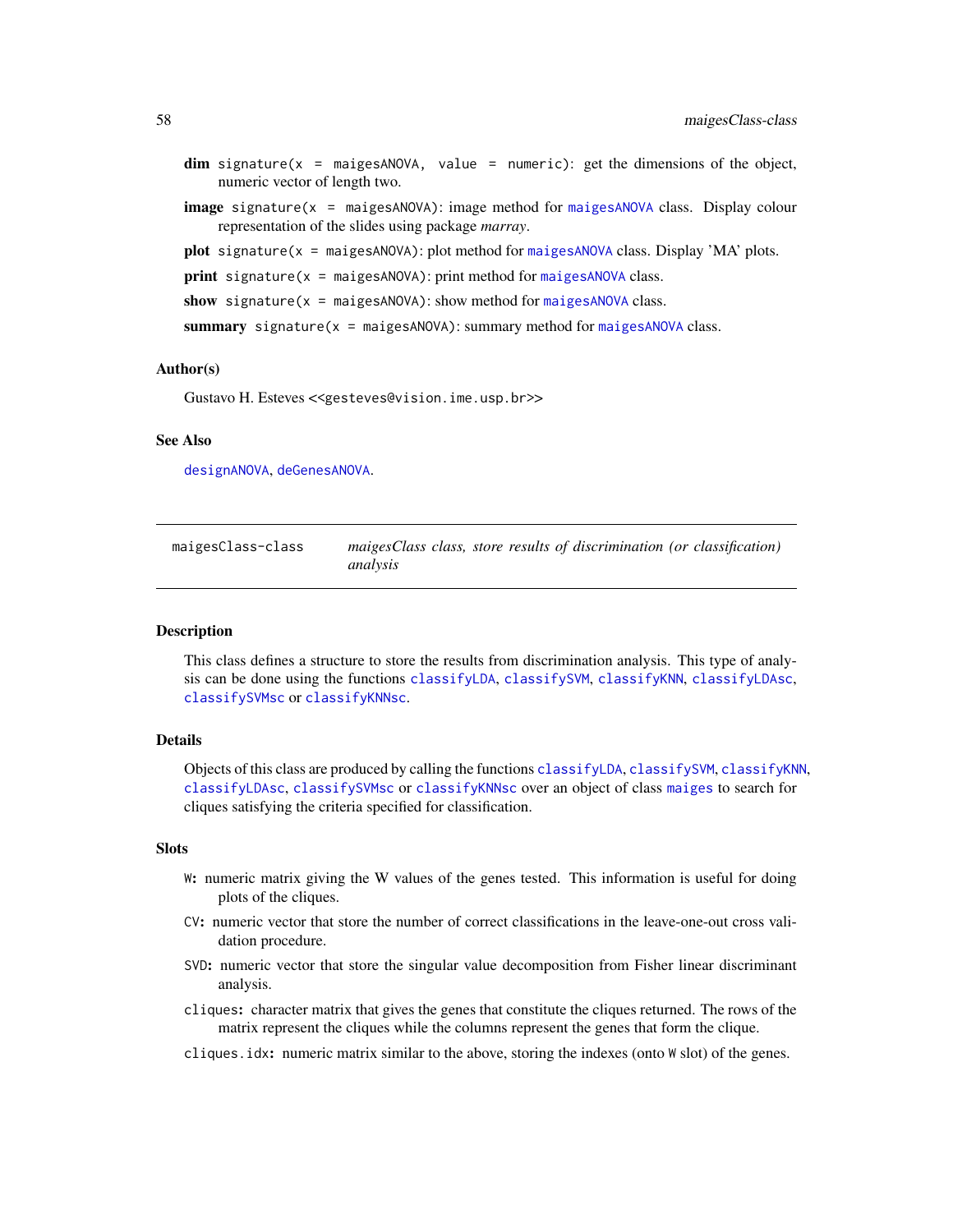method: character string giving the method of discrimination analysis used.

Date: character string giving the date and time that the object was generated.

V.info: list containg three characters. The first one is a string containing the R version used when the object was created. The second is a char vector with base packages and the last one is another char vector with additional packages and version numbers.

## Methods

plot signature(x = maigesClass): plot method for [maigesClass](#page-57-0) class. Display dispersion plots.

 $print$  signature( $x = maigesClass$  $x = maigesClass$ ): print method for maigesClass class.

show signature( $x = maigesClass$  $x = maigesClass$ ): show method for maigesClass class.

summary signature( $x = maigesClass$  $x = maigesClass$ ): summary method for maigesClass class.

#### Author(s)

Gustavo H. Esteves <<gesteves@vision.ime.usp.br>>

### See Also

[classifyLDA](#page-19-0), [classifySVM](#page-23-0), [classifyKNN](#page-16-0), [classifyLDAsc](#page-21-0), [classifySVMsc](#page-24-0) and [classifyKNNsc](#page-18-0).

maigesDE-class *maigesDE class, store results of differential gene expression analysis*

### <span id="page-58-0"></span>Description

This class defines a structure to store the results from differential expression analysis. This type of analysis can be done using the functions [deGenes2by2Ttest](#page-33-0), [deGenes2by2Wilcox](#page-34-0) and [deGenes2by2BootT](#page-32-0) for analysis between two biological sample types, or function [deGenesANOVA](#page-35-0), for analysis between more than two sample types using ANOVA models.

## Details

Objects of this class are produced by calling the functions [deGenes2by2Ttest](#page-33-0), [deGenes2by2Wilcox](#page-34-0) and [deGenes2by2BootT](#page-32-0) over an object of class [maiges](#page-52-0) or by calling the function [deGenesANOVA](#page-35-0) over an object of class [maigesANOVA](#page-56-0) fitting an ANOVA model to the microarray dataset.

#### **Slots**

GeneInfo: data frame containing the information regarding the genes from the dataset.

- SampleInfo: data frame similar to the GeneInfo above, but containing information about the biological sample types used in the analysis.
- fold: numerical matrix containing the fold values (mean difference between the sample types) when two sample types were compared. Each matrix column gives one specific test.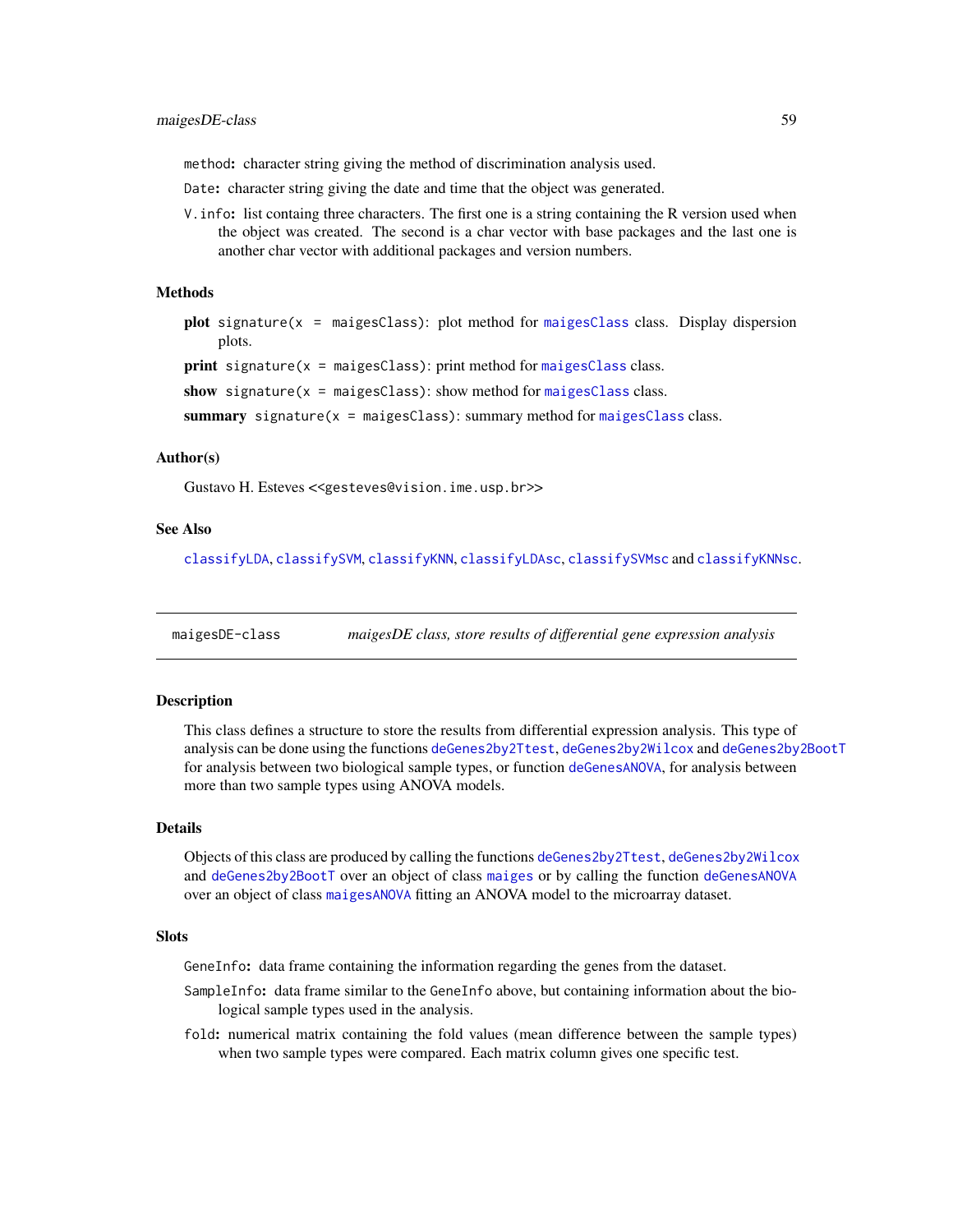- stat: numerical matrix giving the statistic of the tests that were done. Each column represents on test.
- p.value: numerical matrix giving the p-values of the statistical tests. Again, each column represents different tests.
- factors: character string giving the biological factors used in ANOVA model (when ANOVA models were used).
- test: character string describing the test done.
- Date: character string giving date and time that the object were created.
- V.info: list containg three characters. The first one is a string containing the R version used when the object was created. The second is a char vector with base packages and the last one is another char vector with additional packages and version numbers.

## Methods

plot signature( $x = maigesDE$  $x = maigesDE$ ): plot method for maigesDE class. Display volcano plots.

print signature( $x = maigesDE$  $x = maigesDE$ ): print method for maigesDE class.

show signature( $x = maigesDE$  $x = maigesDE$ ): show method for maigesDE class.

summary signature( $x = maigesDE$  $x = maigesDE$ ): summary method for maigesDE class.

### Author(s)

Gustavo H. Esteves <<gesteves@vision.ime.usp.br>>

### See Also

[deGenes2by2Ttest](#page-33-0), [deGenes2by2Wilcox](#page-34-0), [deGenes2by2BootT](#page-32-0), [deGenesANOVA](#page-35-0).

maigesDEcluster-class *maigesDEcluster class, store results of differential gene expression analysis*

### <span id="page-59-0"></span>Description

This class extends the class [maigesDE](#page-58-0) to store results from differential expression analysis. It is produced in the same way as the latter, but has one more slot containing the W values. This is useful to do cluster analysis. Together the slots of the [maigesDE](#page-58-0) class, it has one more given in *Slots* section.

## Details

Objects of this class are produced in the same way as [maigesDE](#page-58-0). The addition of the slot W turn possible to do cluster analysis in this class of objects using the functions [hierMde](#page-43-0), [somMde](#page-89-0) and [kmeansMde](#page-49-0), selecting genes according to the results of gene expression analysis.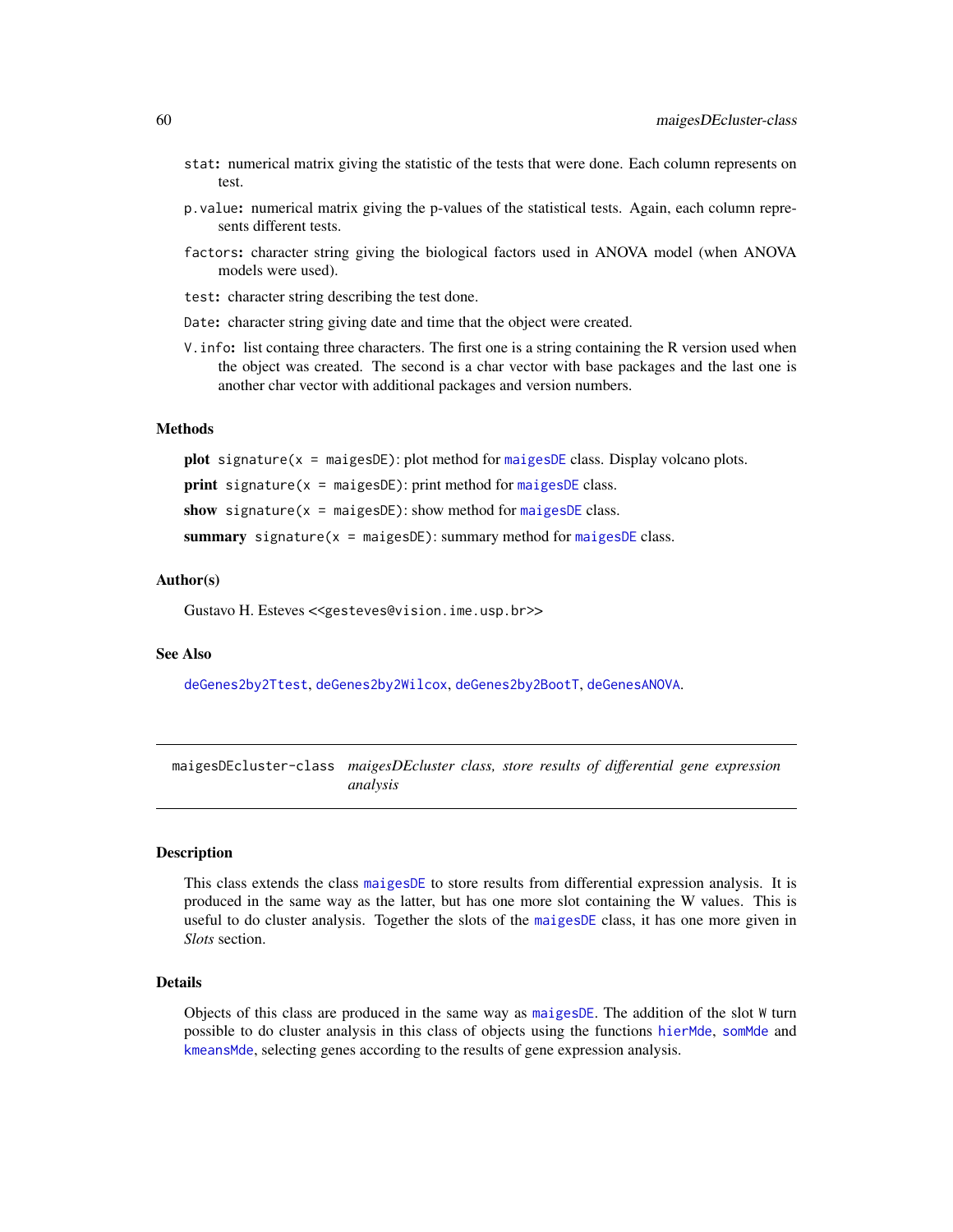### **Slots**

W: numeric matrix containing the W values for the genes and samples used in the analysis.

## Methods

- **boxplot** signature( $x =$  [maigesDEcluster](#page-59-0)): boxplot method for maigesDEcluster class. Display boxplots of one gene previously defined.
- plot signature(x = maigesDEcluster): plot method for [maigesDEcluster](#page-59-0) class. Display *MA* plots.

print signature(x = maigesDEcluster): print method for [maigesDEcluster](#page-59-0) class.

```
show signature(x = maigesmaigesDEcluster class.
```
summary signature( $x =$  [maigesDEcluster](#page-59-0)): summary method for maigesDEcluster class.

### Author(s)

Gustavo H. Esteves <<gesteves@vision.ime.usp.br>>

### See Also

[deGenes2by2Ttest](#page-33-0), [deGenes2by2Wilcox](#page-34-0), [deGenes2by2BootT](#page-32-0), [deGenesANOVA](#page-35-0), [hierMde](#page-43-0), [somMde](#page-89-0), [kmeansMde](#page-49-0).

maigesPreRaw-class *maigesPreRaw class, store pre raw microarray datasets*

### <span id="page-60-0"></span>Description

This class describes objects to handle data values and information about genes and samples used in the data. Here, it is possible to put any field from data tables that you want.

### Details

This class of objects is intended to define an intermediate step between the external world (data tables, gene groups, gene networks, etc) and real raw objects given by the class [maigesRaw](#page-62-0). In this intermediate step the user can do any type of exploratory analysis and set bad spots (at slot BadSpots), or to do any type of calculation they judge important in the fields of Data slot.

This class of objects is created by a call from [loadData](#page-50-0). The functions [addGeneGrps](#page-7-0) and [addPaths](#page-8-0) may also be used to add information for gene groups and gene networks. After the exploratory analysis it must be converted in an object of class [maigesRaw](#page-62-0) using the function [createMaigesRaw](#page-30-0).

If you have the package *Rgraphviz* installed and working it is possible to display the graphs stored in the slot Paths using the command [plot](#page-72-0).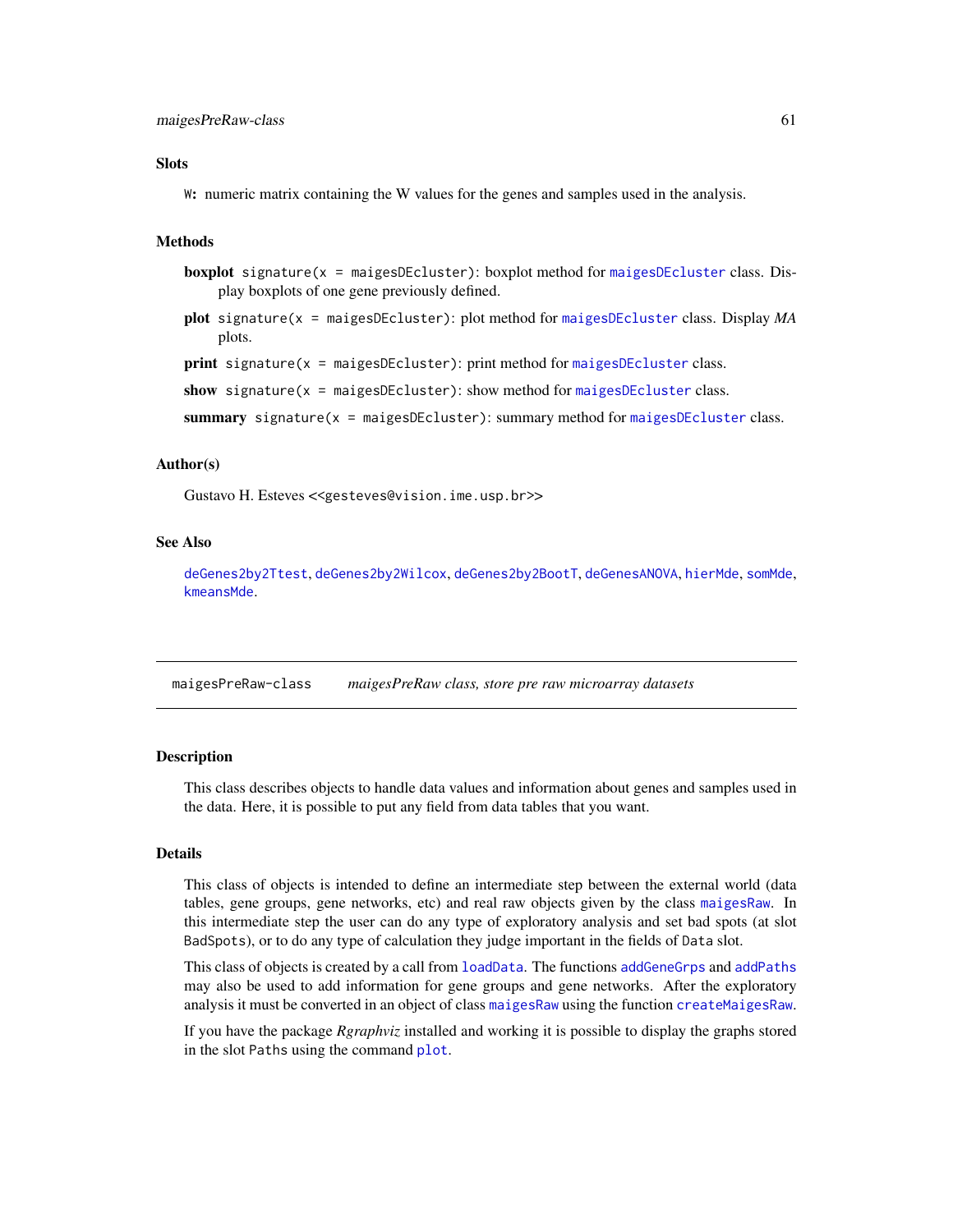- Data: contains a list with matrices. Each matrix has nrow = number of spots and ncol = number of data tables (or chips) with the numerical values of each data field specified by the user in the configuration file used as parameter for [loadData](#page-50-0) function.
- GeneGrps: a list containing character vectors. These vectors specify genes from the gene groups that must be studied. Each vector is used as a gene group. The names of the groups are catch from the names of the vectors from the list, that is catch from file names.
- Paths: list containing [graphNEL](#page-0-0) objects specifying gene regulatory networks (or pathways). As in the previous slot, the names are catch from file names and stored as names of the elements from the list.
- Layout: a list containing the number of rows (gridR) and columns (gridC) of grids, the number of rows (spotR) and columns (spotC) of spots inside each grid and the total number of spots.
- Glabels: data frame giving the gene labels. These labels are generally used during the data analysis.
- Slabels: data frame giving the sample labels. These labels are generally used during the data analysis.
- BadSpots: logical vector specifying spots that was judged as bad ones. By default this slot is created as a vector of FALSEs with same length as number of spots.
- Notes: char string that receives any comment about the dataset. The dataset description is stored in this slot.
- Date: char string giving the date and hour that the object was created.
- V.info: list containg three characters. The first one is a string containing the R version used when the object was created. The second is a char vector with base packages and the last one is another char vector with additional packages and version numbers.

### Methods

 $print$  signature( $x = maigesPreRaw)$  $x = maigesPreRaw)$  $x = maigesPreRaw)$ : print method for maigesPreRaw class.

show signature( $x =$  [maigesPreRaw](#page-60-0)): show method for maigesPreRaw class.

summary signature(x = [maigesPreRaw](#page-60-0)): summary method for maigesPreRaw class.

### Author(s)

Gustavo H. Esteves <<gesteves@vision.ime.usp.br>>

### See Also

[loadData](#page-50-0), [addGeneGrps](#page-7-0), [addPaths](#page-8-0), [createMaigesRaw](#page-30-0).

## **Slots**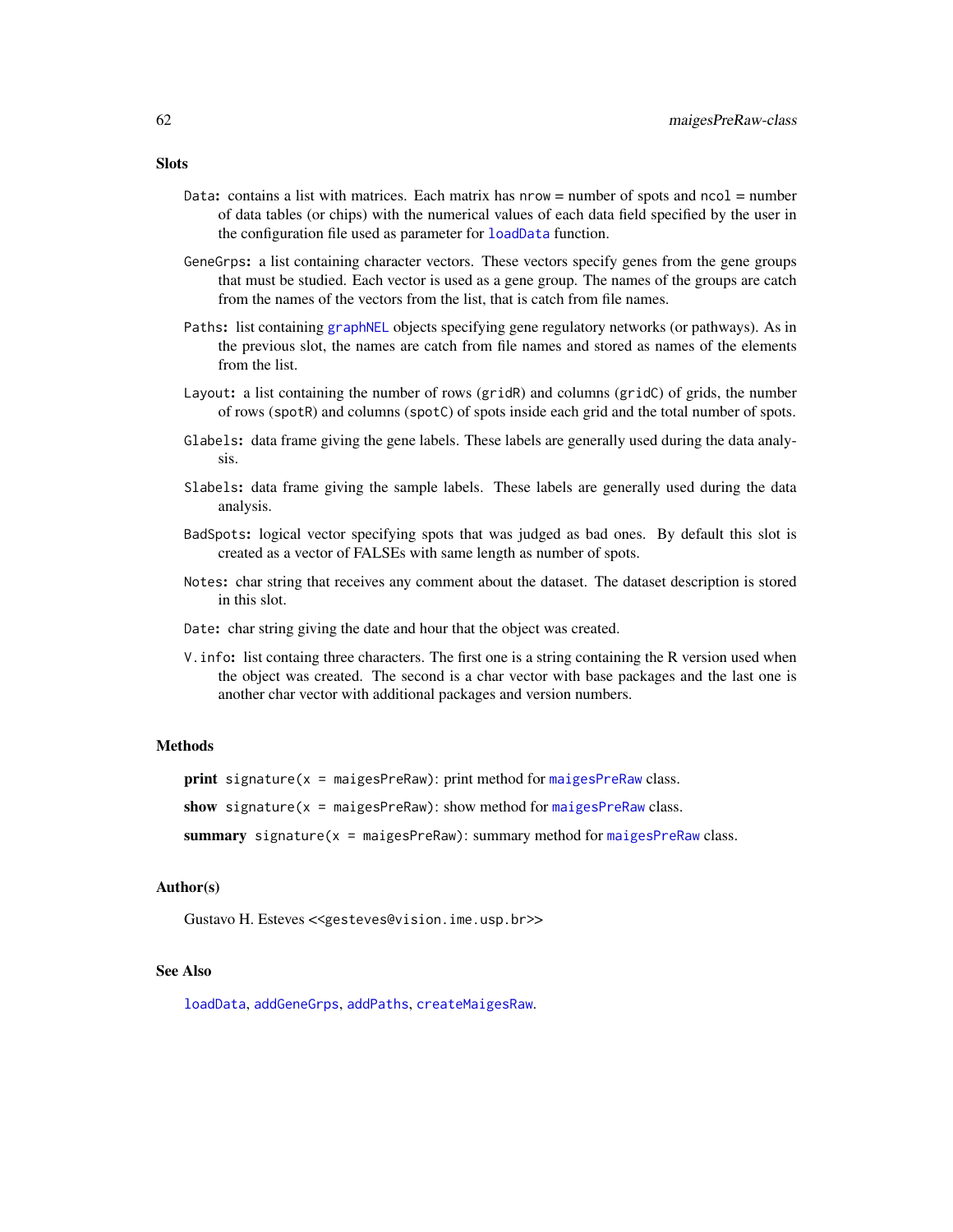#### <span id="page-62-0"></span>Description

This class describes objects to handle intensity values and information about genes and samples used in the data. Objects of this class are obtained from class [maigesPreRaw](#page-60-0) using function [createMaigesRaw](#page-30-0).

#### Details

This class of objects defines a real raw object that is used to do the normalisation. Objects of this class are generated from objects of class [maigesPreRaw](#page-60-0) using the function [createMaigesRaw](#page-30-0). Here it is possible to do several plots for exploratory analysis using functions from *marray* package. Using the function [selSpots](#page-84-0), you select spots to use in the normalisation method, that is done by the functions [normLoc](#page-67-0), [normOLIN](#page-68-0), [normRepLoess](#page-69-0), [normScaleLimma](#page-70-0) and [normScaleMarray](#page-71-0).

#### Slots

- Sf: numeric matrix containing the test samples spots intensity values, spots corresponding to rows and data tables (or chips) corresponding to columns.
- Sb: numeric matrix containing the test samples local background values, spots corresponding to rows and data tables (or chips) corresponding to columns.
- Sdye: character vector with length equal the length of data files (chips), specifying the channel ('ch1' or 'ch2') used to label each test sample in each chip.
- Rb: numeric matrix containing the reference samples spots intensity values, spots corresponding to rows and data tables (or chips) corresponding to columns.
- Rf: numeric matrix containing the reference samples spots intensity values, spots corresponding to rows and data tables (or chips) corresponding to columns.
- Rdye: character vector with length equal the length of data files (chips), specifying the channel ('ch1' or 'ch2') used to label each reference sample in each chip.
- Flag: matrix specifying the flags for the spots, as in the matrices above, rows and columns correspond to genes and samples, respectively. Type o value may be numeric or character, depending of the flags used.
- BadSpots: logical vector specifying spots that was judged as bad ones. By default this slot is created as a vector of FALSEs with same length as number of spots.
- UseSpots: logical matrix indexing the spots to be used for normalisation.
- GeneGrps: a logical matrix with rows representing the spots and columns representing different gene groups. Each column give the index of spots in that gene group.
- Paths: list containing [graphNEL](#page-0-0) objects specifying gene regulatory networks (or pathways). The first object in this list is a char string giving the gene label used to match the genes.
- Layout: a list containing the number of rows (gridR) and columns (gridC) of grids, the number of rows (spotR) and columns (spotC) of spots inside each grid and the total number of spots.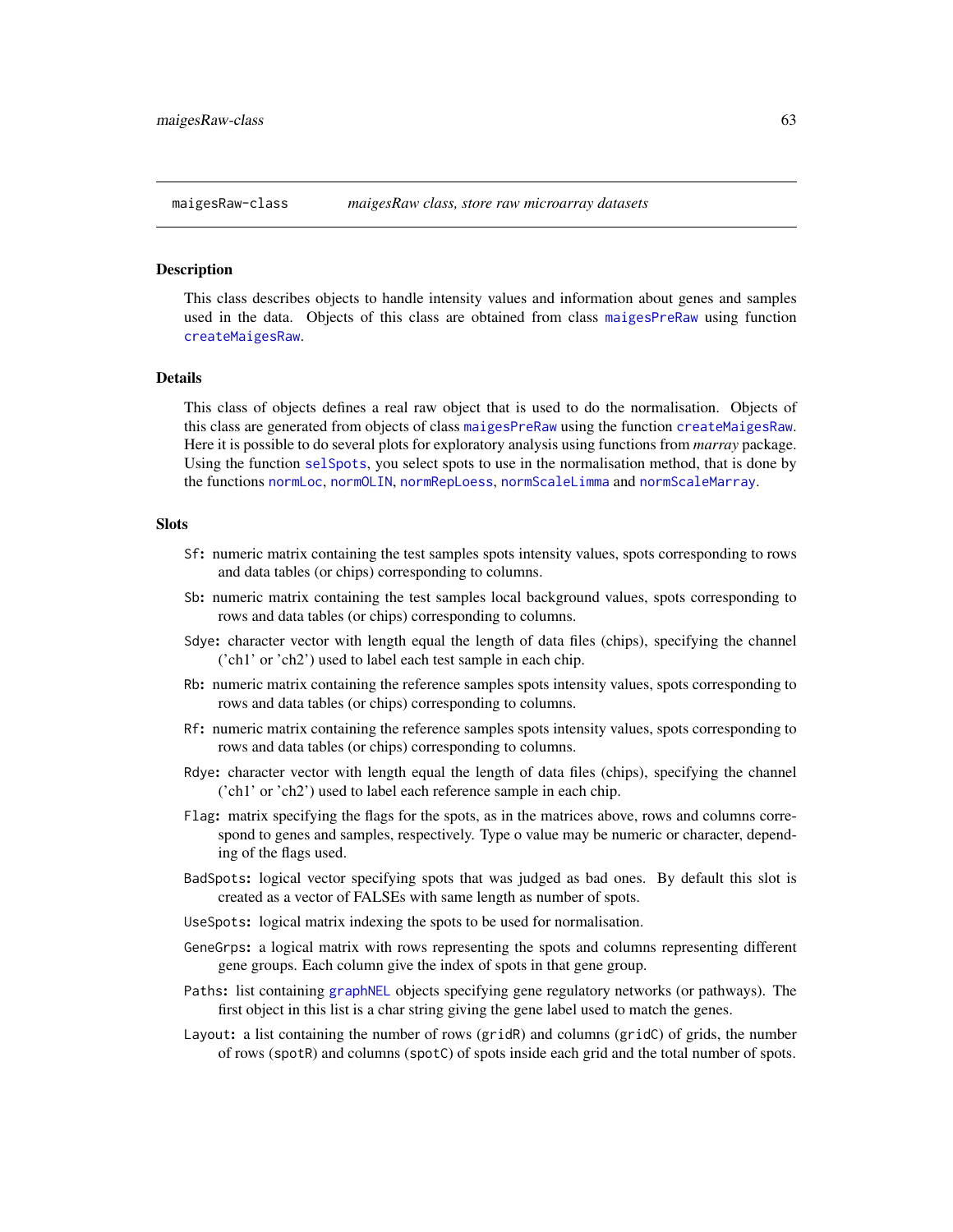- Glabels: data frame giving the gene labels. These labels are generally used during the data analysis.
- Slabels: data frame giving the sample labels. These labels are generally used during the data analysis.
- Notes: char string that receives any comment about the dataset. The dataset description is stored in this slot.
- Date: char string giving the date and hour that the object was created.
- V.info: list containg three characters. The first one is a string containing the R version used when the object was created. The second is a char vector with base packages and the last one is another char vector with additional packages and version numbers.

#### Methods

- $[$  signature( $x =$  maigesRaw): subsetting operator for spots on the array or arrays in the batch, ensures that all slots are subset properly.
- **boxplot** signature( $x =$  [maigesRaw](#page-62-0)): boxplot method for maigesRaw class. Display boxplots of the slides and print tip groups using package *marray*.
- $\dim$  signature(x = maigesRaw, value = numeric): get the dimensions of the object, numeric vector of length two.
- **image** signature( $x = maigesRaw$  $x = maigesRaw$ ): image method for maigesRaw class. Display colour representation of the slides using package *marray*.
- plot signature( $x =$  [maigesRaw](#page-62-0)): plot method for maigesRaw class. Display  $MA$  plots.
- print signature( $x = maigesRaw$  $x = maigesRaw$ ): print method for maigesRaw class.
- show signature( $x = maigesRaw)$  $x = maigesRaw)$  $x = maigesRaw)$ : show method for maigesRaw class.
- summary signature( $x = maigesRaw$  $x = maigesRaw$ ): summary method for maigesRaw class.

#### Author(s)

Gustavo H. Esteves <<gesteves@vision.ime.usp.br>>

### See Also

[createMaigesRaw](#page-30-0), [selSpots](#page-84-0), [normLoc](#page-67-0), [normOLIN](#page-68-0), [normRepLoess](#page-69-0), [normScaleLimma](#page-70-0) and [normScaleMarray](#page-71-0).

maigesRelNetB-class *maigesRelNetB class, store results of relevance network analysis (Butte's method)*

### <span id="page-63-0"></span>Description

This class defines a structure to store the results of relevance network analysis, using a method that was proposed by Butte et al. (2000), see the reference below. Objects of this type are generated calling the function [relNetworkB](#page-80-0).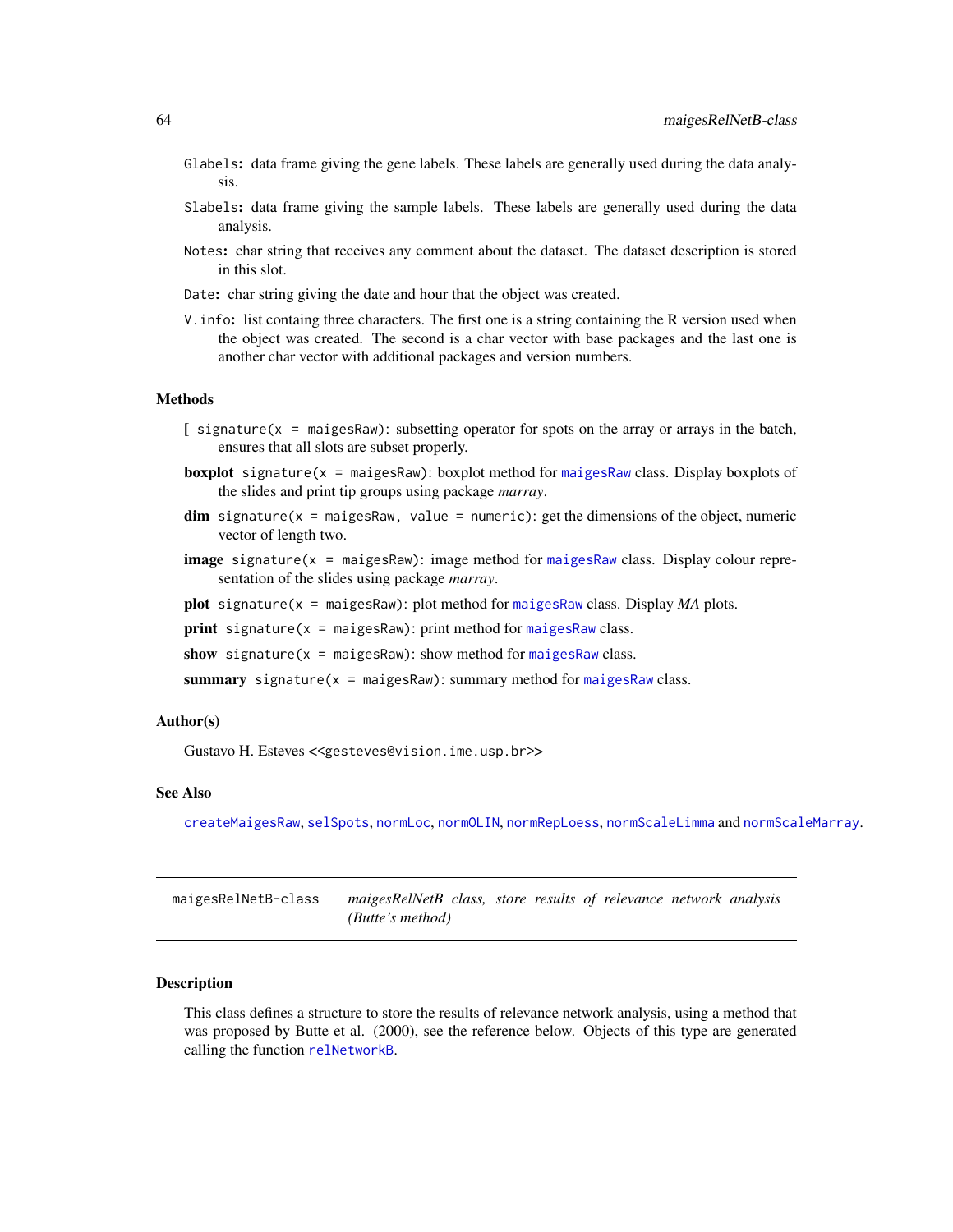### Details

Objects of this class are produced by calling the function [relNetworkB](#page-80-0) over an object of class [maiges](#page-52-0) to search for pairs of genes with significant correlation values in a specific sample type, according to the method proposed by Butte et al. (2000).

#### **Slots**

- W: numeric matrix giving the W values of the genes tested. This information is useful for doing plots representing the correlation coefficient values.
- Corr: numerical square matrix that store the correlation coefficient values between all pair of genes tested.
- Pval: numerical square matrix that store the p-value for each correlation value between the pairs of genes.
- maxB: numerical square matrix that store the maximum (in absolute value) of the correlation values calculated by permutation values, as described by Butte et al. (2000).
- type: character vector giving the name of sample type tested.
- Slabel: string with the sample label used to define the sample types tested.
- Date: character string giving the date and time that the object was generated.
- V.info: list containg three characters. The first one is a string containing the R version used when the object was created. The second is a char vector with base packages and the last one is another char vector with additional packages and version numbers.

### Methods

- image signature(x = maigesRelNetB): image method for [maigesRelNetB](#page-63-0) class. Display colour representation of the correlation matrix.
- plot signature(x = maigesRelNetB): plot method for [maigesRelNetB](#page-63-0) class. Display a circular graph representing the relevance network.

 $print$  signature( $x = maigesRelNetB$  $x = maigesRelNetB$ ): print method for maigesRelNetB class.

show signature( $x = maigesRelNetB$  $x = maigesRelNetB$ ): show method for maigesRelNetB class.

summary signature(x = [maigesRelNetB](#page-63-0)): summary method for maigesRelNetB class.

## Author(s)

Gustavo H. Esteves <<gesteves@vision.ime.usp.br>>

## References

Butte, A.J.; Tamayo, P.; Slonim, D.; Golub, T.R. and Kohane, I.S. Discovering functional relationships between RNA expression and chemotherapeutic susceptibility using relevance networks. PNAS, 97, 12182-12186, 2000. (<http://www.pnas.org/cgi/content/full/97/22/12182>)

#### See Also

[relNetworkB](#page-80-0).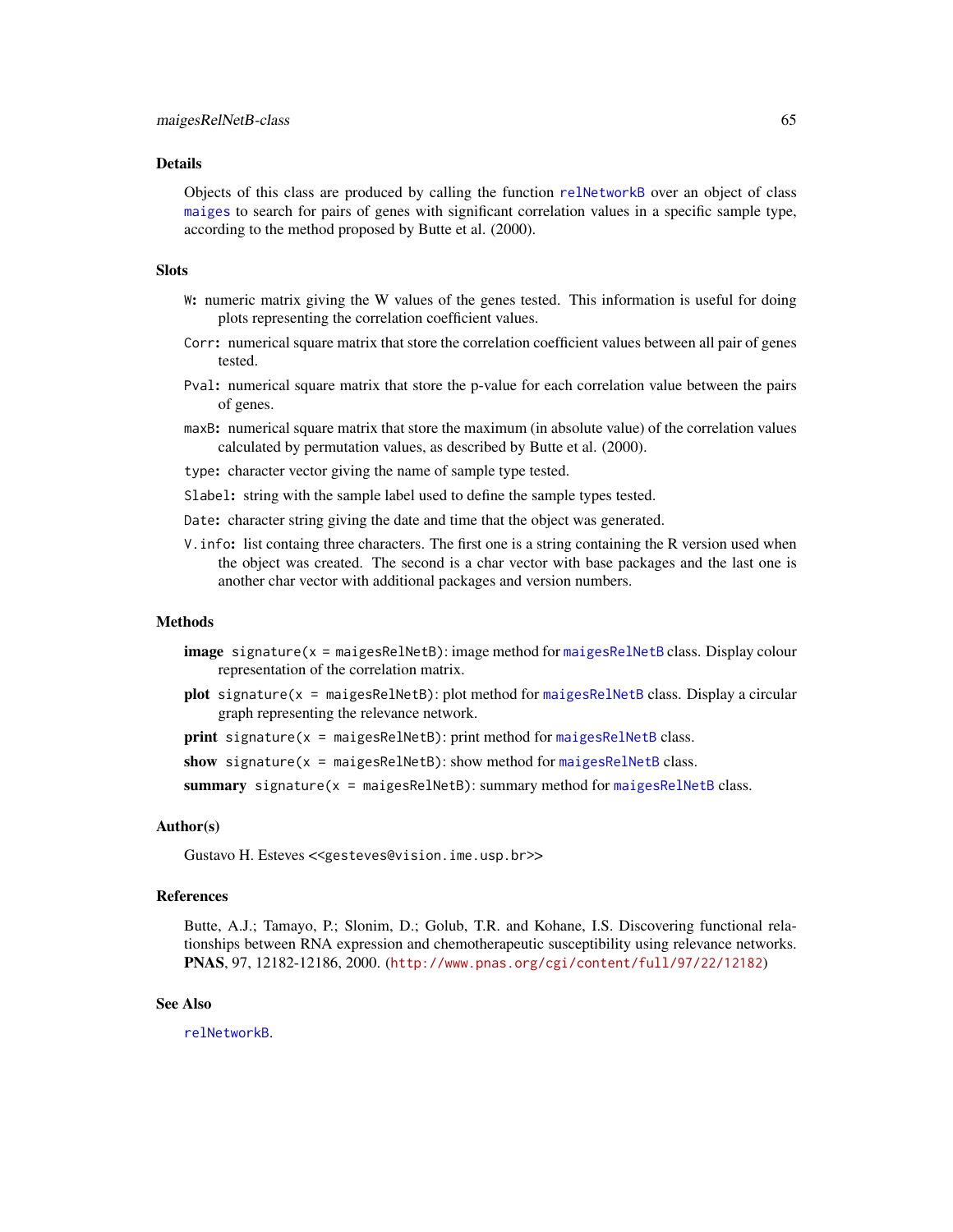maigesRelNetM-class *maigesRelNetM class, store results of relevance network analysis (comparing two sample types)*

### <span id="page-65-0"></span>**Description**

This class defines a structure to store the results of relevance network analysis, using a method that compare the correlation values between pairs of genes in two different sample types by a *z*transformation. Objects of this type are generated calling the function [relNetworkM](#page-82-0).

### Details

Objects of this class are produced by calling the functions [relNetworkM](#page-82-0) over an object of class [maiges](#page-52-0) to search for pairs of genes with altered correlation values between two sample types tested.

#### **Slots**

- W: numeric matrix giving the W values of the genes tested. This information is useful for doing plots representing the correlation coefficient values.
- Corr1: numerical square matrix that store the correlation coefficient values between all pair of genes tested for the first sample type.
- Corr2: numerical matrix similar to the previous one, storing the correlation values for the second sample type.
- DifP: numerical matrix that store the p-value for the comparison between the correlation values of both sample types tested.
- types: character vector giving the names of sample types tested.
- Slabel: string with the sample label used to define the two sample types tested.
- Date: character string giving the date and time that the object was generated.
- V.info: list containg three characters. The first one is a string containing the R version used when the object was created. The second is a char vector with base packages and the last one is another char vector with additional packages and version numbers.

### Methods

- image signature(x = maigesRelNetM): image method for [maigesRelNetM](#page-65-0) class. Display colour representation of the correlation and p-values matrices.
- plot signature(x = maigesRelNetM): plot method for [maigesRelNetM](#page-65-0) class. Display circular graphs representing the relevance networks.

print signature( $x = maigesRelNetM)$  $x = maigesRelNetM)$  $x = maigesRelNetM)$ : print method for maigesRelNetM class.

show signature( $x = maigesRelNetM)$  $x = maigesRelNetM)$  $x = maigesRelNetM)$ : show method for maigesRelNetM class.

**summary** signature( $x =$  [maigesRelNetM](#page-65-0)): summary method for maigesRelNetM class.

#### Author(s)

Gustavo H. Esteves <<gesteves@vision.ime.usp.br>>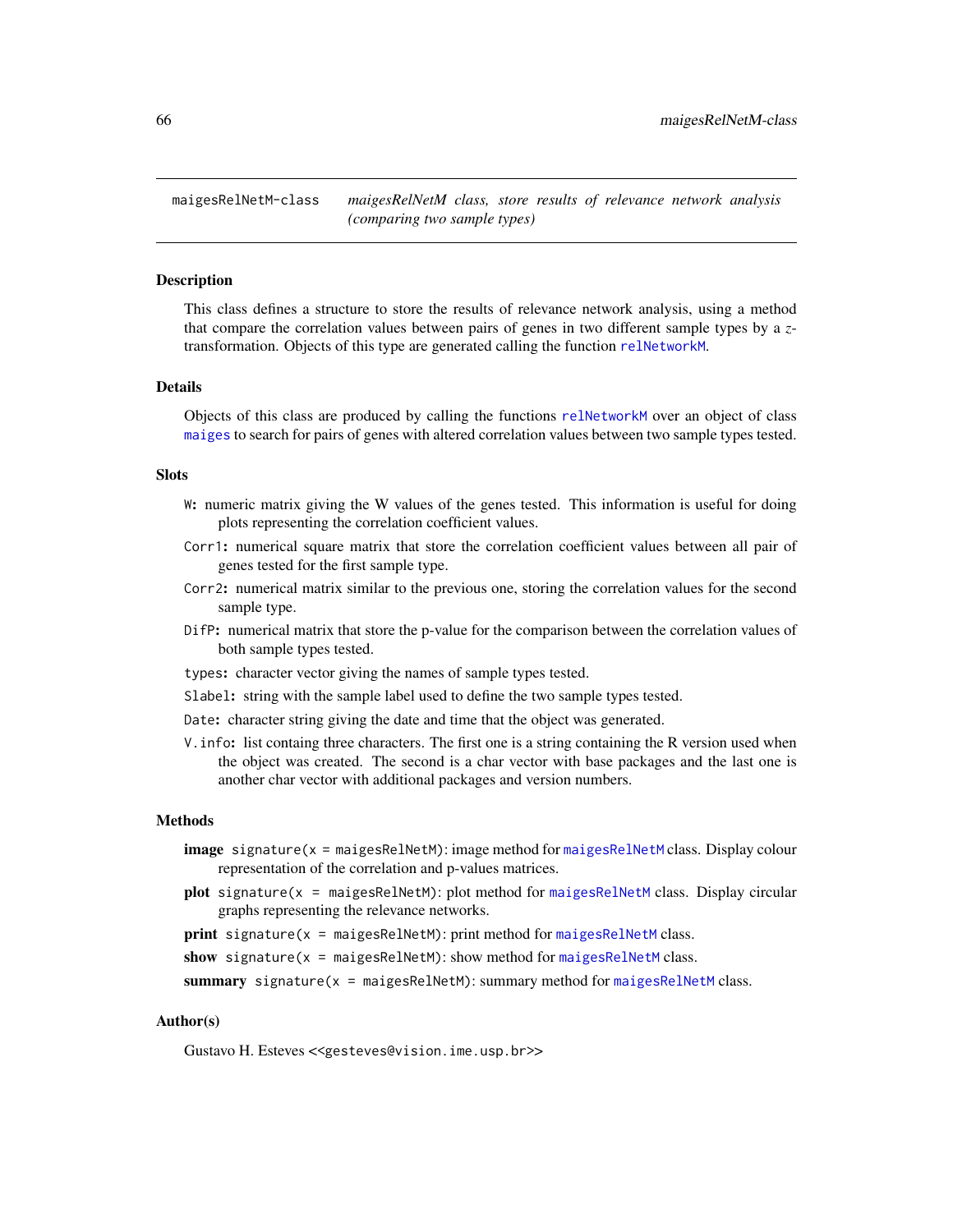## See Also

[relNetworkM](#page-82-0).

### MI *Calculate Mutual Information*

## Description

Function to calculate the mutual information of 2 random variables, or between all pairs of rows of a numerical matrix.

## Usage

 $MI(x, y=NULL, k=1)$ 

### Arguments

| $\mathsf{x}$ | numerical matrix to calculate the MI between all pairs of rows from x. Also, x<br>must be a numerical vector and y must be specified as another numerical vector<br>of same lenght as x and the MI value between both them are calculated. |
|--------------|--------------------------------------------------------------------------------------------------------------------------------------------------------------------------------------------------------------------------------------------|
| У            | optional numerical vector that must be specified if x is a vector. Defaults to<br>NULL.                                                                                                                                                    |
| k            | integer specifying the number of the neighbours to be used in the calculation of<br>the MI value.                                                                                                                                          |

### Details

This function implements an algorithm proposed by Kraskov et al. (2004) that don't use estimator of the entropy.

## Value

If  $x$  is a matrix, the function return a square matrix with lenght equal to the number of rows of  $x$ with MI values between all pairs of rows from  $x$ . If  $x$  is a numerical vector,  $y$  must be specified and the function returns a positive real number with the MI value between the two vectors.

### Author(s)

Gustavo H. Esteves <<gesteves@vision.ime.usp.br>>

## References

Kraskov, A.; Stogbauer, H. and Grassberger, P. Estimating mutual information, Physical Review E, 69, 066138, 2004 ([http://scitation.aip.org/getabs/servlet/GetabsServlet?prog=normal](http://scitation.aip.org/getabs/servlet/GetabsServlet?prog=normal&id=PLEEE8000069000006066138000001&idtype=cvips&gifs=yes)&id= [PLEEE8000069000006066138000001&idtype=cvips&gifs=yes](http://scitation.aip.org/getabs/servlet/GetabsServlet?prog=normal&id=PLEEE8000069000006066138000001&idtype=cvips&gifs=yes)).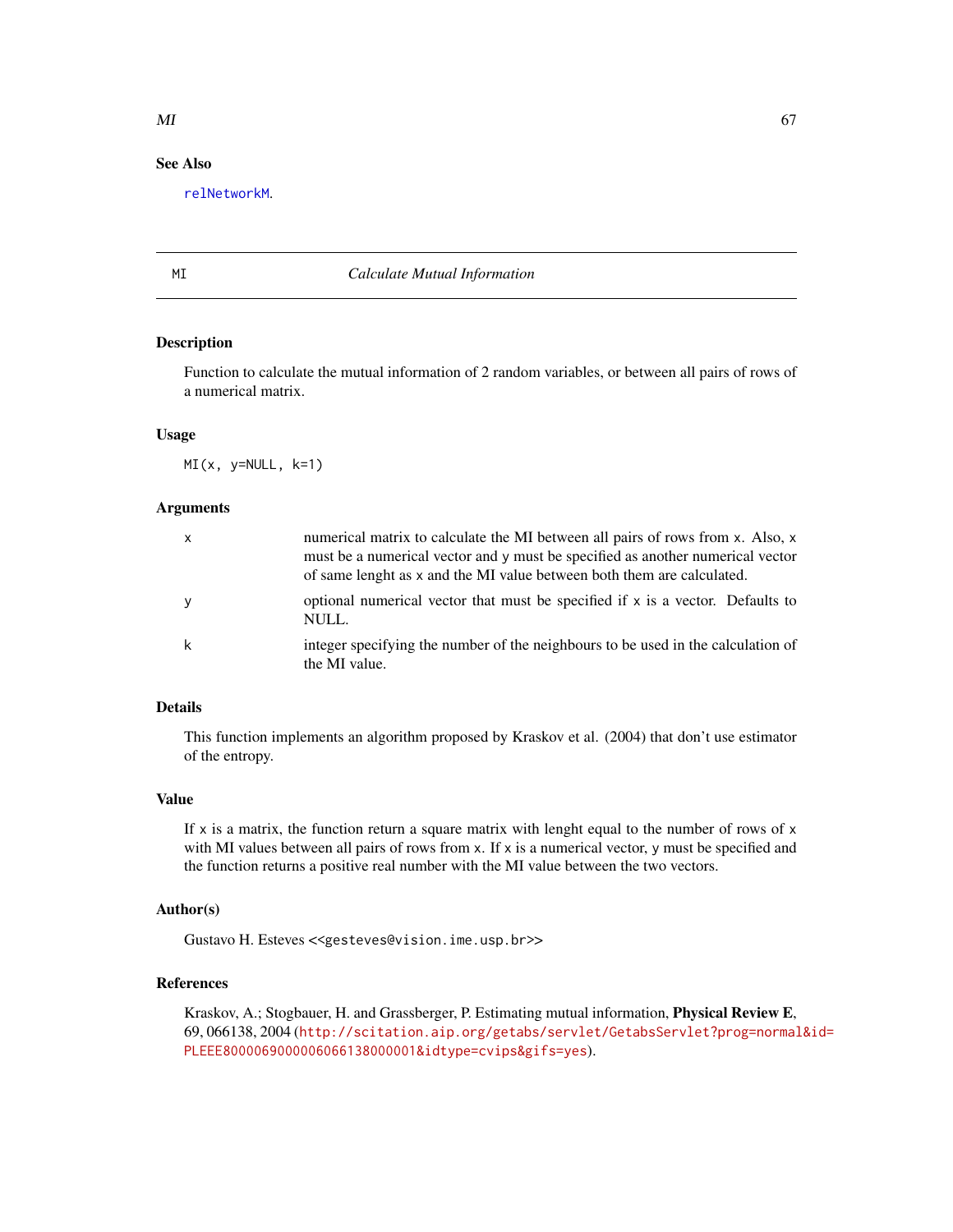## Examples

```
x \le runif(50, 0, 1)
y <- rbeta(50, 1, 2)
MI(x, y)
z <- matrix(rnorm(100, 0, 1), 4, 25)
MI(z)
```
## <span id="page-67-0"></span>normLoc *Normalise a cDNA Microarray Object*

## Description

This function loads a [maigesRaw](#page-62-0) object and corrects for location bias.

## Usage

normLoc(obj=NULL, ...)

#### Arguments

| obi                  | object of type maiges Raw to be normalised.                                        |
|----------------------|------------------------------------------------------------------------------------|
| $\ddot{\phantom{0}}$ | additional parameters for function normalize within Arrays from <i>limma</i> pack- |
|                      | age.                                                                               |

## Details

This function for normalisation is entirely based on the function [normalizeWithinArrays](#page-0-0) from *limma* package. See their help page to known how to setup the parameters correctly. The parameters layout and weights, are automatically specified by the object obj and must not be specified.

## Value

This function returns a [maiges](#page-52-0) object.

## Author(s)

Gustavo H. Esteves <<gesteves@vision.ime.usp.br>>

## See Also

[normalizeWithinArrays](#page-0-0) from *limma* package.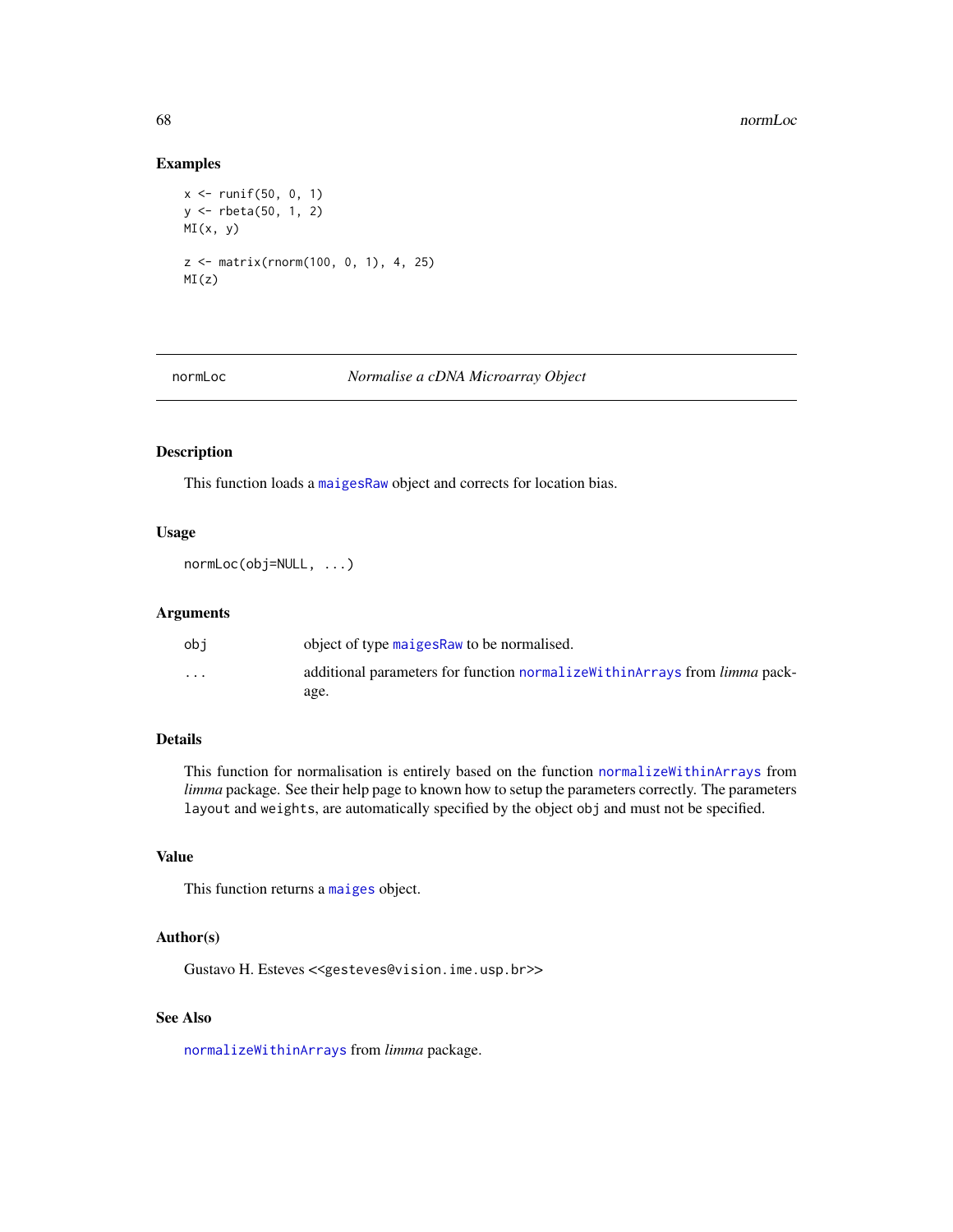#### normOLIN 69

### Examples

```
## Loading the dataset
data(gastro)
## Do the normalization by loess method and span 0.4
gastro.norm = normLoc(gastro.raw2, span=0.4, method="loess")
## Do the same normalization without background subtraction
gastro.norm = normLoc(gastro.raw2, span=0.4, method="loess", bc.method="none")
```
<span id="page-68-0"></span>

normOLIN *Normalise a cDNA Microarray Object*

### Description

This function loads a [maigesRaw](#page-62-0) object and normalise it using methods OLIN or OSLIM.

#### Usage

normOLIN(obj=NULL, ...)

## Arguments

| obi      | object of type maiges Raw to be normalised. |
|----------|---------------------------------------------|
| $\cdots$ | additional parameters for function olin.    |

## Details

This function for normalisation is entirely based on function [olin](#page-0-0) from *OLIN* package. This function implements the methods OLIN and OSLIM, proposed by Futschich and Crompton (2004). See help page for this function to discover how to set the parameters.

#### Value

This function returns a [maiges](#page-52-0) object.

### Author(s)

Gustavo H. Esteves <<gesteves@vision.ime.usp.br>>

## References

Futschik, M. and Crompton, T. Model selection and efficiency testing for normalization of cDNA microarray data, Genome Biology, 5, R60, 2004 (<http://genomebiology.com/2004/5/8/R60>).

## See Also

[olin](#page-0-0) from *OLIN* package.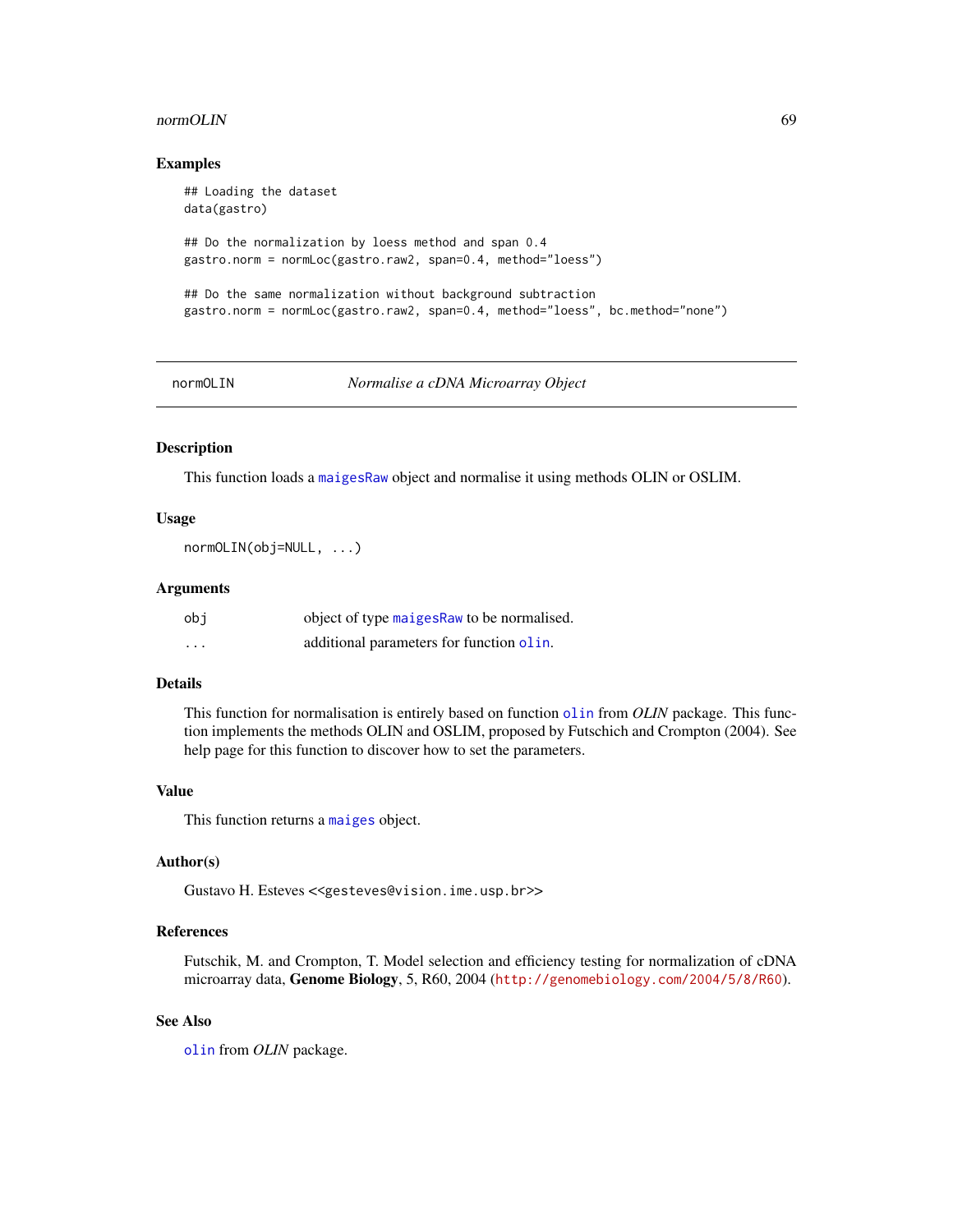## Examples

```
## Loading the dataset
data(gastro)
## Doing the OLIN normalization. Pay attention because, this methods are
## very time consuming!
## Not run:
gastro.norm = normOLIN(gastro.raw2) ## Without scale adjustment
gastro.norm = normOLIN(gastro.raw2, OSLIN=TRUE) ## With scale adj
## End(Not run)
```
<span id="page-69-0"></span>normRepLoess *Bootstrap of LOWESS normalisation*

### Description

This function normalises a microarray object re-doing the LOWESS fitting several times, selecting a pre-specified proportion of points aleatorily.

### Usage

```
normRepLoess(raw, span=0.4, propLoess=0.5, nRep=50, func="none",
            bkgSub="none", ...)
```
## Arguments

| raw       | an object of class maiges Raw to be normalised.                                                                           |
|-----------|---------------------------------------------------------------------------------------------------------------------------|
| span      | real number in $(0,1)$ representing the proportion of points to use in the loess<br>regression.                           |
| propLoess | real number in $(0,1)$ representing the proportion of points (spots) to be used in<br>each iteration of loess.            |
| nRep      | number of repetitions for loess procedure.                                                                                |
| func      | character string giving the function to estimate the final W value. You must use<br>'mean', 'median' or 'none' (default). |
| bkgSub    | character with background subtraction method, using the function backgroundcorrect<br>from <i>limma</i> package.          |
| $\cdots$  | additional parameters for function loessFit from limma package.                                                           |
|           |                                                                                                                           |

## Details

The LOWESS fitting for normalising microarray data is a computational intensive task, so pay attention to not specify a very large argument in nRep. If you do so, your process will take so much time to conclude.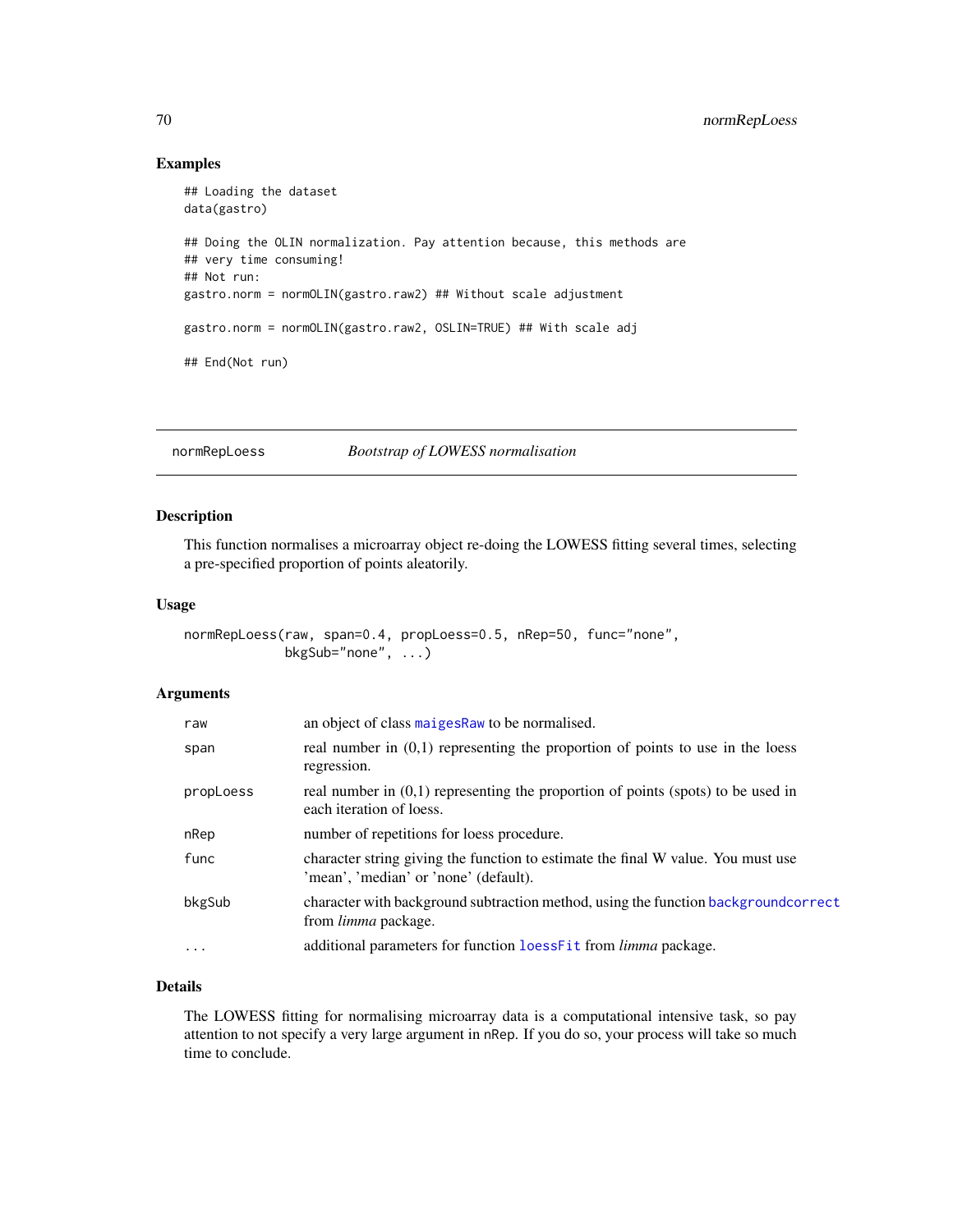```
normScaleLimma 71
```
# Value

The result of this function is an object of class [maiges](#page-52-0).

## Author(s)

Gustavo H. Esteves <<gesteves@vision.ime.usp.br>>

## See Also

[loessFit](#page-0-0).

## Examples

```
## Loading the dataset
data(gastro)
## Doing the repetition loess with default parameters. Be carefull, this
## is very time consuming
## Not run:
gastro.norm = normRepLoess(gastro.raw2)
## End(Not run)
## Do the same normalization selecting 60% dos spots with 10
## repetitions and estimating the W by the mean value.
## Not run:
gastro.norm = normRepLoess(gastro.raw2, propLoess=0.6, nRep=10, func="mean")
## End(Not run)
```
<span id="page-70-0"></span>normScaleLimma *Scale adjust a cDNA Microarray Object*

## Description

This function loads a [maigesRaw](#page-62-0) or [maiges](#page-52-0) object and scale adjust (normalise between arrays) the data using functions from *limma* package.

### Usage

```
normScaleLimma(obj=NULL, ...)
```
## Arguments

| obi                  | object of type maiges Raw or maiges to be normalised.      |
|----------------------|------------------------------------------------------------|
| $\ddot{\phantom{0}}$ | additional parameters for function normalizeBetweenArrays. |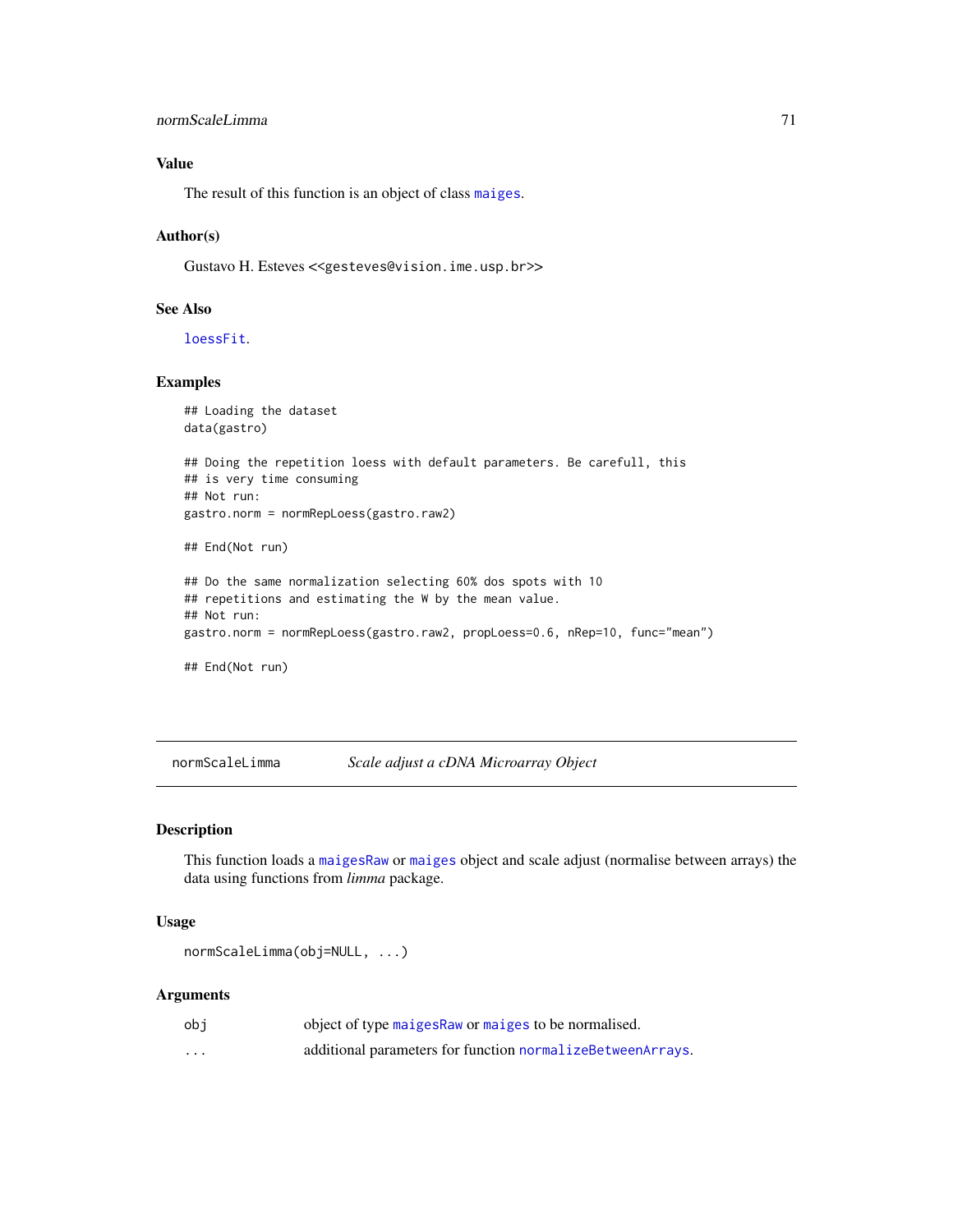## Details

This function for scale adjustment is entirely based on function [normalizeBetweenArrays](#page-0-0) from *limma* package. See the help page for this function to see how to set the parameters. Pay attention to the 'vsn' method of scale adjustment, that must be used alone.

### Value

This function returns a [maiges](#page-52-0) object.

### Author(s)

Gustavo H. Esteves <<gesteves@vision.ime.usp.br>>

## See Also

[normalizeBetweenArrays](#page-0-0) from *limma* package.

## Examples

```
## Loading the dataset
data(gastro)
## Doing the scale adjustment from median-absolute-value method (from
## limma)
gastro.norm = normScaleLimma(gastro.norm, method="scale")
boxplot(gastro.norm) ## To see the efect of adjustment
## To do VSN scale adjustment (from vsn package) use the command. Be
## carefull that this method adjust the variance along A values and not
## between chips!!
```

```
gastro.norm = normScaleLimma(gastro.raw2, method="vsn")
boxplot(gastro.norm) ## See the effect
```
<span id="page-71-0"></span>normScaleMarray *Scale adjust a cDNA Microarray Object*

# Description

This function loads a [maigesRaw](#page-62-0) or [maiges](#page-52-0) object and scale adjust (normalise between arrays) the data using functions from *marray* package.

## Usage

```
normScaleMarray(obj=NULL, ...)
```
### Arguments

| obi      | object of type maiges Raw or maiges to be normalised. |
|----------|-------------------------------------------------------|
| $\cdots$ | additional parameters for function manorm Scale.      |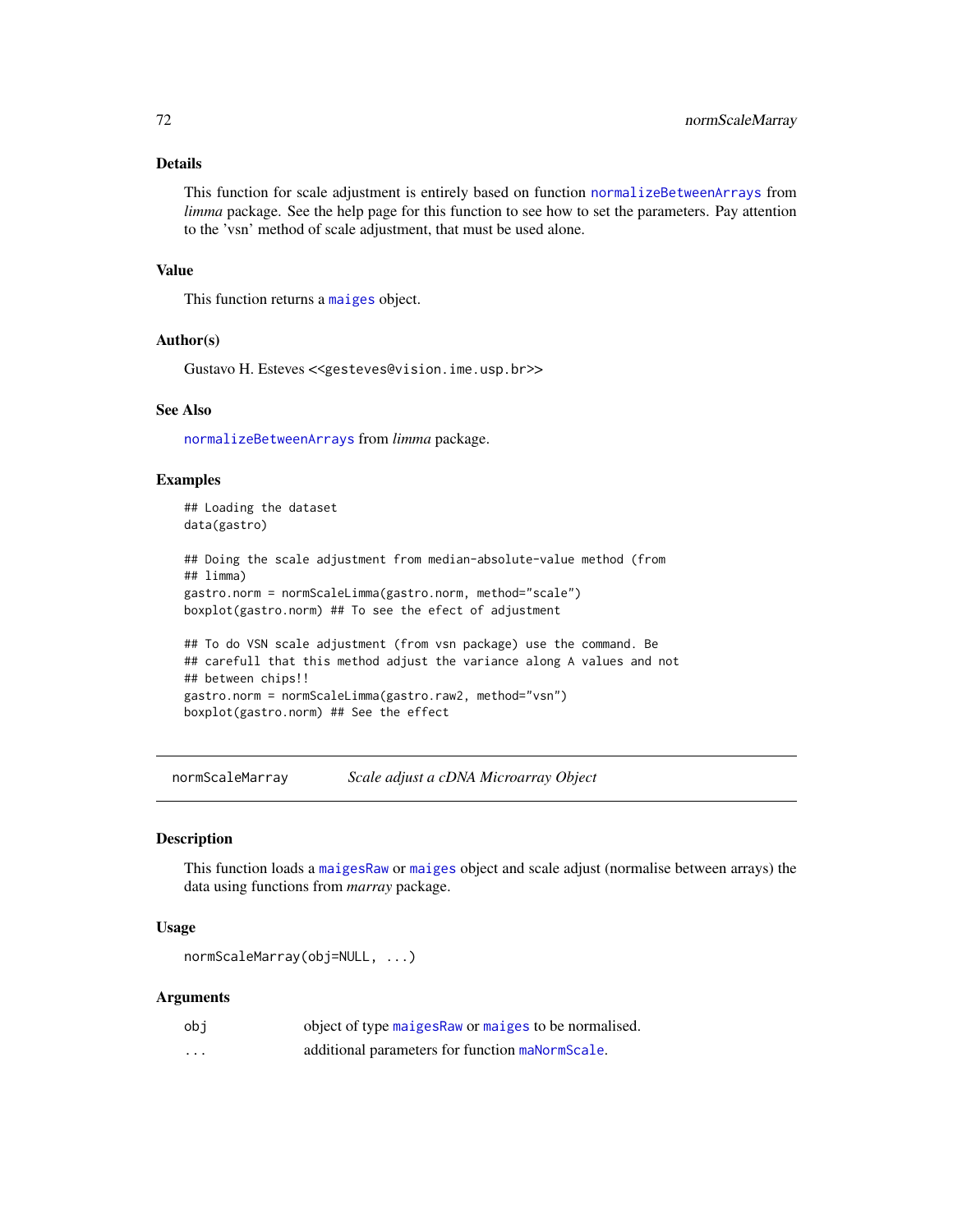#### <span id="page-72-2"></span>plot the contract of the contract of the contract of the contract of the contract of the contract of the contract of the contract of the contract of the contract of the contract of the contract of the contract of the contr

# Details

This function for scale adjustment is entirely based on function [maNormScale](#page-0-0) from *marray* package. See the help page for this function to see how to set the parameter. Pay attention to the subset argument that is fixed directly from the UseSpots and BadSpots from obj object, and must not be specified in the additional arguments.

The functionality of the scale adjustment function from *marray* package was added because it uses an estimator of MAD different from that one used in *limma* package. Also, using [maNormScale](#page-0-0) function it is possible to do print tip scale adjustment.

#### Value

This function returns a [maiges](#page-52-0) object.

# Author(s)

Gustavo H. Esteves <<gesteves@vision.ime.usp.br>>

#### See Also

[maNormScale](#page-0-0) from *marray* package.

#### Examples

```
## Loading the dataset
data(gastro)
## Doing global MAD scale adjustment
gastro.norm = normScaleMarray(gastro.norm, norm="globalMAD")
boxplot(gastro.norm) ## To see the effect of MAD adjustment
## For print tip MAD use the following command
## Not run:
gastro.norm = normScaleMarray(gastro.norm, norm="printTipMAD")
## End(Not run)
```
<span id="page-72-0"></span>plot *Method plot for objects defined in this package*

# <span id="page-72-1"></span>Description

Generic function [plot](#page-72-0) to display scatter plots or other types of graphical representation for objects defined in this package.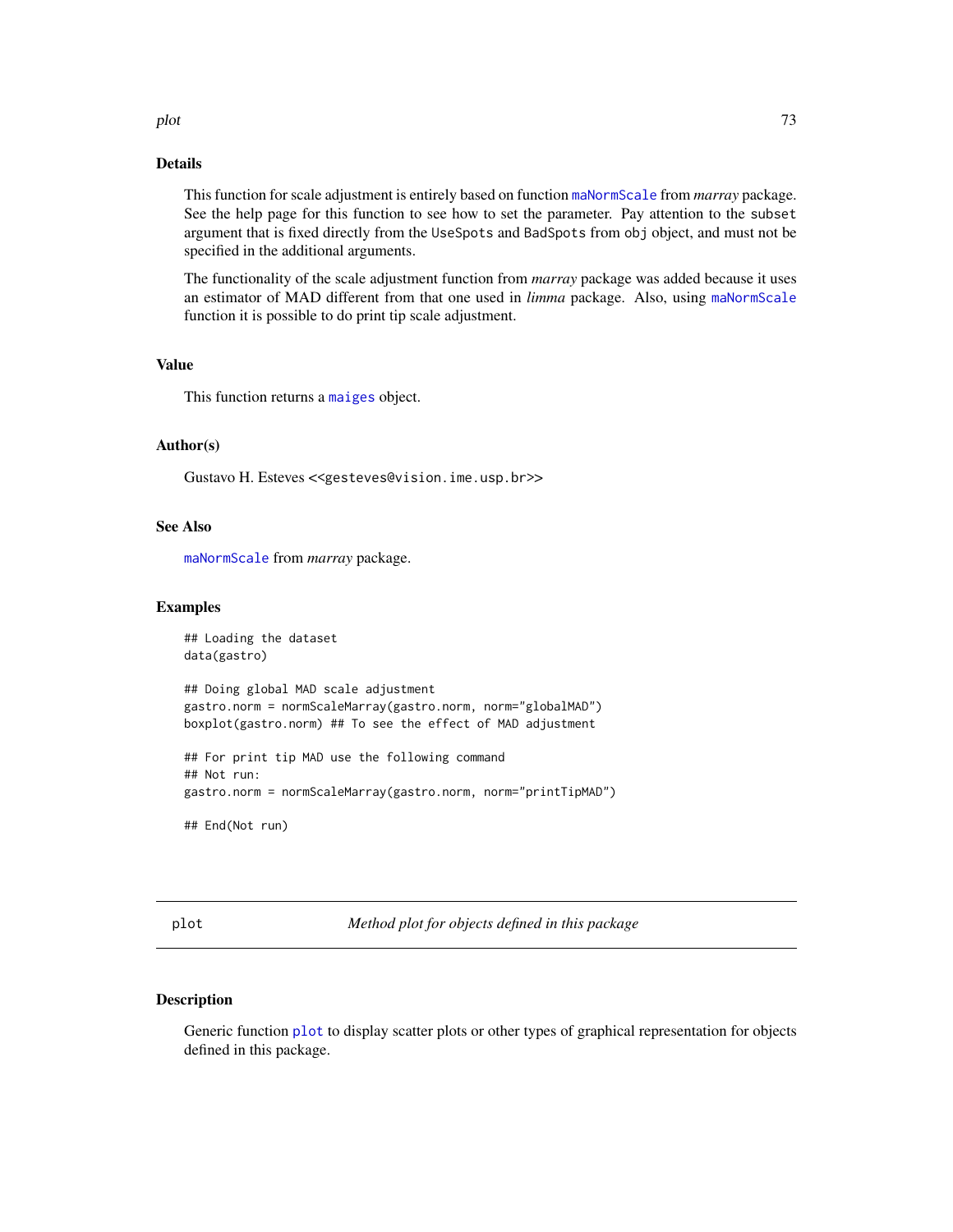# Usage

```
## S3 method for class maigesRaw
plot(x, bkgSub="subtract", z=NULL, legend.func=NULL,
   ylab="W", ...)
## S3 method for class maiges
plot(x, z=NULL, legend.func=NULL, ylab="W", ...)
## S3 method for class maigesANOVA
plot(x, z=NULL, legend.func=NULL, ylab="W", ...)## S3 method for class maigesDE
plot(x, adjP="none", idx=1, ...)## S3 method for class maigesDEcluster
plot(x, adjP="none", idx=1, ...)## S3 method for class maigesClass
plot(x, idx=1, ...)## S3 method for class maigesRelNetB
plot(x=NULL, cutPval=0.05, cutCor=NULL,
name=NULL, ...)
## S3 method for class maigesRelNetM
plot(x=NULL, cutPval=0.05, names=NULL, ...)
## S3 method for class maigesActMod
plot(x, type=c("S", "C")[2], keepEmpty=FALSE, ...)
```

```
## S3 method for class maigesActNet
plot(x, type=c("score", "p-value")[1], ...)
```
# Arguments

| $\mathsf{x}$ | an object of any class defined in this package, except maigesPreRaw.                                                                                                                           |
|--------------|------------------------------------------------------------------------------------------------------------------------------------------------------------------------------------------------|
| bkgSub       | string specifying the method for background subtraction. See function backgroundcorrect<br>to find the available options.                                                                      |
| z            | accessor method for stratifying data, see maPlot.                                                                                                                                              |
| legend.func  | string specifying options to show legend in the figure.                                                                                                                                        |
| ylab         | character string specifying the label to y axis.                                                                                                                                               |
| adjP         | type of p-value adjustment, see function mt. rawp2adjp in package multtest.                                                                                                                    |
| idx          | index of the test statistic to be plotted in case of objects of classes maiges DE and<br>maigesDEcluster or the index of the clique to be plotted in case of object with<br>class maigesClass. |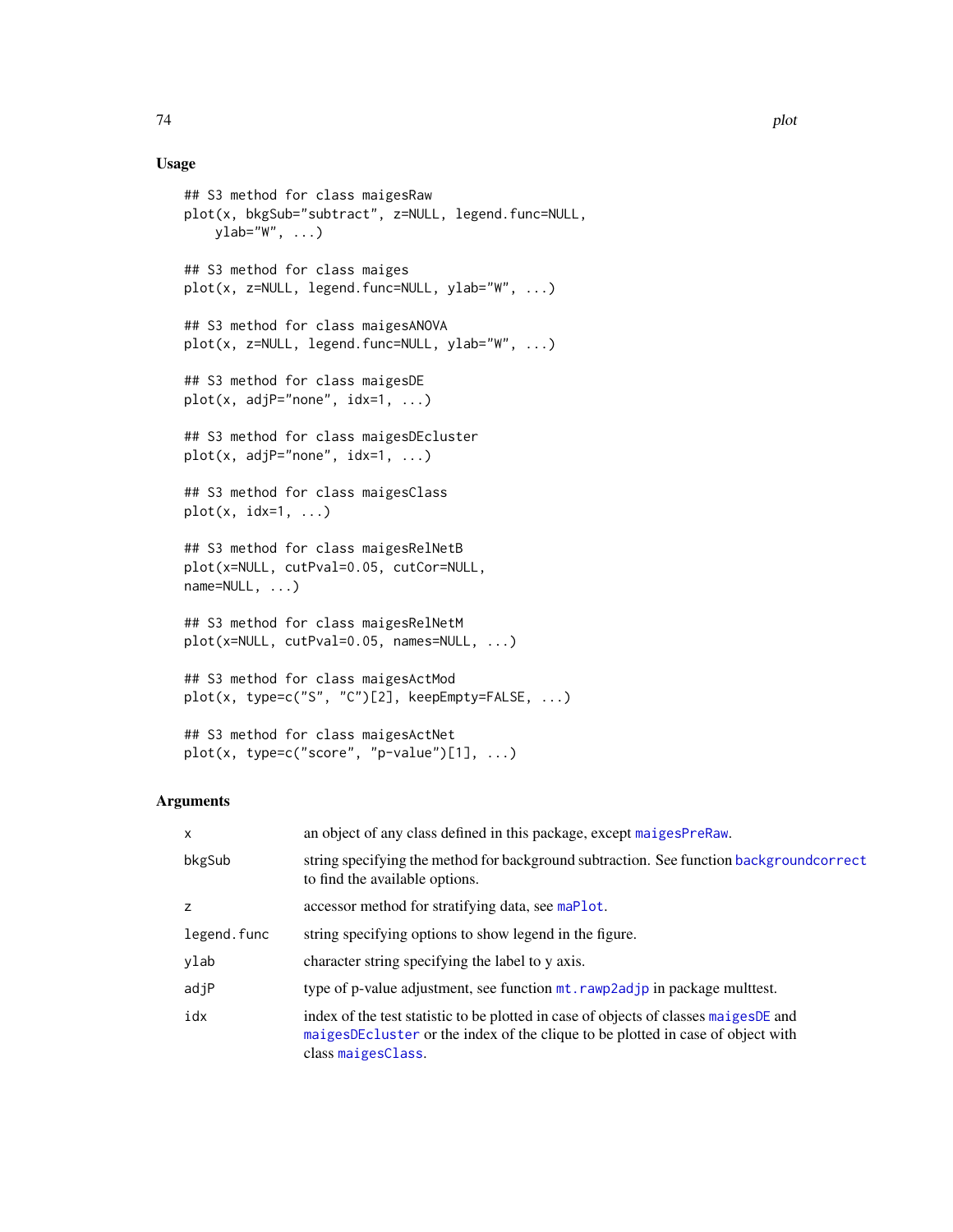| cutPval   | real number in $[0,1]$ specifying a cutoff p-value to show significant results from<br>relevance network analysis. For class maigesRelNetB, if this parameter is spec-<br>ified the argument cutCor isn't used.                                                                      |
|-----------|--------------------------------------------------------------------------------------------------------------------------------------------------------------------------------------------------------------------------------------------------------------------------------------|
| cutCor    | real number in [0,1], specifying a coefficient correlation value cutoff (in absolute<br>value) to show only absolute correlation values greater than this value. Pay<br>attention, to use this cutoff it is necessary to specify cutPval as NULL.                                    |
| name      | character string giving a name for sample type tested to be plotted as a name in<br>the method for class maigesRelNetB.                                                                                                                                                              |
| names     | similar to the previous one, but it is a vector of length 3.                                                                                                                                                                                                                         |
| type      | string specifying the type of colour map to be plotted. For class maiges ActMod<br>it must be 'S' or 'C' for samples or biological conditions, respectively. For class<br>maigesActNet it must be 'score' or 'p-value' for the statistics or p-values of the<br>tests, respectively. |
| keepEmpty | logical, if true the results of all gene groups are displayed, else only the gene<br>groups that present at least one significant result are displayed.                                                                                                                              |
|           | additional arguments for method maPlot or plot                                                                                                                                                                                                                                       |
|           |                                                                                                                                                                                                                                                                                      |

# Details

This method uses the function [maPlot](#page-0-0) to display scatter plots ratio vs mean values for objects of class [maiges](#page-52-0), [maigesRaw](#page-62-0) or [maigesANOVA](#page-56-0). For objects of class [maigesDE](#page-58-0) or [maigesDEcluster](#page-59-0), this method display volcano plots. For objects of class [maigesClass](#page-57-0) it do 2 or 3 dimensions scatter plots that facilitate the visualisation of good classifying cliques of genes For objects of class [maigesRelNetM](#page-65-0) the method displays 3 circular graphs representing the correlation values for the two groups tested and the p-values of the tests. For class [maigesRelNetB](#page-63-0) it displays only one circular graph showing the correlation values for the type tested. In objects of class [maigesActMod](#page-54-0) and [maigesActNet](#page-55-0) the method do the same job as [image](#page-45-0).

Pay attention that, even using the method [maPlot](#page-0-0) from *marray* package, we plot *W* values against *A* values instead of *MA* plots.

#### Author(s)

Gustavo H. Esteves <gesteves@vision.ime.usp.br>

#### See Also

[mt.rawp2adjp](#page-0-0), [backgroundcorrect](#page-0-0), [maPlot](#page-0-0) in the package marray, [plot](#page-72-0) in the base package.

#### Examples

```
## Loading the dataset
data(gastro)
## Example with an object of class maigesRaw, without and with backgound
## subtraction, also we present a plot with normexp (from limma package)
## subtract algorithm.
plot(gastro.raw[,1], bkgSub="none")
plot(gastro.raw[,1], bkgSub="subtract")
```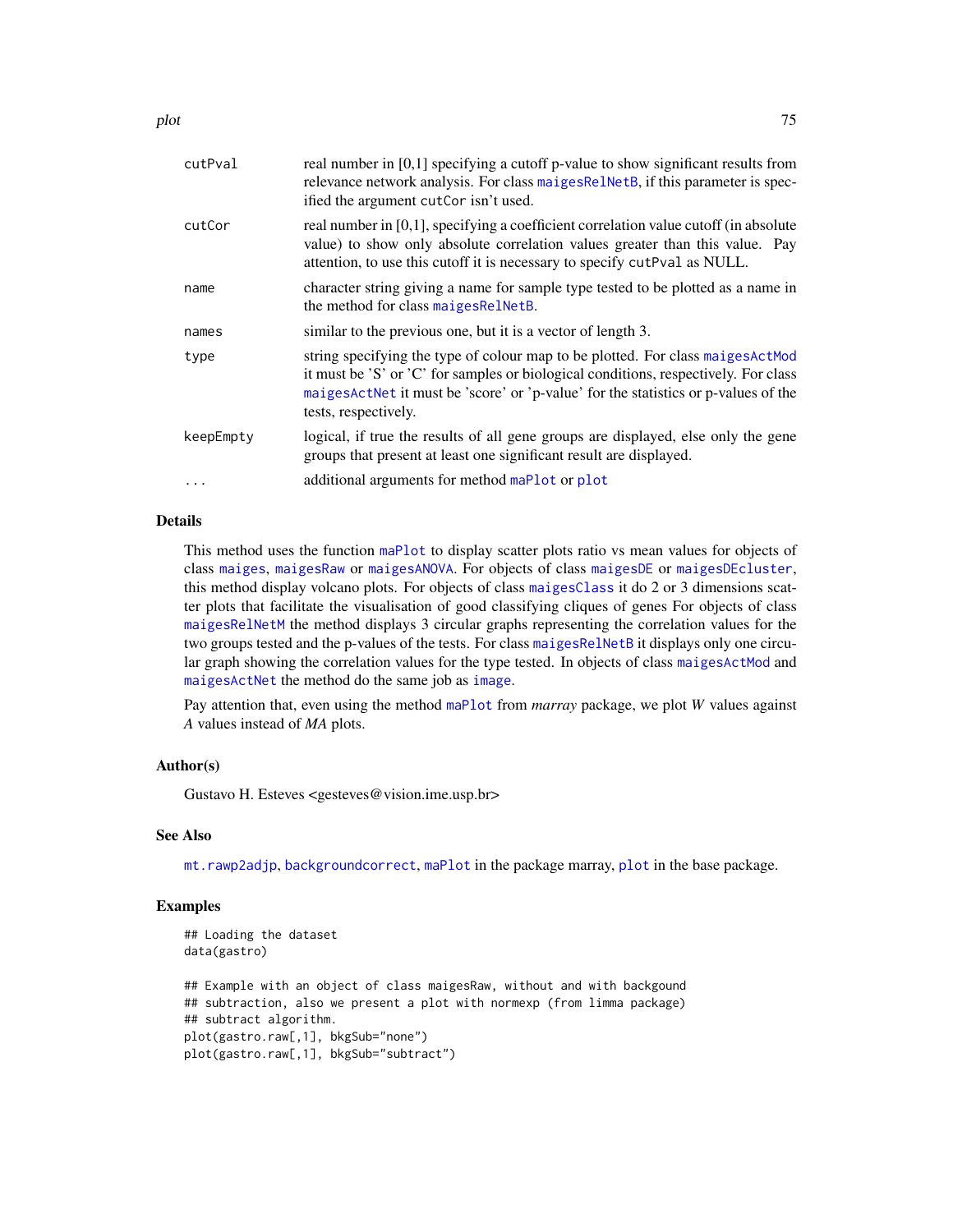```
plot(gastro.raw[,1], bkgSub="normexp")
## Example with an object of class maigesNorm.
plot(gastro.norm[,1])
## Example for objects of class maigesDE.
## Doing bootstrap from t statistic test fot Type sample label, k=1000
## specifies one thousand bootstraps
gastro.ttest = deGenes2by2Ttest(gastro.summ, sLabelID="Type")
plot(gastro.ttest) ## Volcano plot
## Example for object of class maigesClass.
## Doing LDA classifier with 3 genes for the 6th gene group comparing
## the 2 categories from Type sample label.
gastro.class = classifyLDA(gastro.summ, sLabelID="Type",
 gNameID="GeneName", nGenes=3, geneGrp=6)
plot(gastro.class) ## plot the 1st classifier
plot(gastro.class, idx=7) ## plot the 7th classifier
## Example for object of class maigesActNet
## Doing functional classification of gene groups for Tissue sample label
gastro.mod = activeMod(gastro.summ, sLabelID="Tissue", cutExp=1,
 cutPhiper=0.05)
plot(gastro.mod, "S", margins=c(15,3)) ## Plot for individual samples
plot(gastro.mod, "C", margins=c(21,5)) ## Plot for unique biological conditions
## Example for object of class maigesRelNetB
## Constructing the relevance network (Buttes method) for sample
## Tissue equal to Neso for the 1st gene group
gastro.net = relNetworkB(gastro.summ, sLabelID="Tissue",
 samples="Neso", geneGrp=1, type="Rpearson")
plot(gastro.net, cutPval=0.05)
```
## Example for object of class maigesRelNetM

## Constructing the relevance network for sample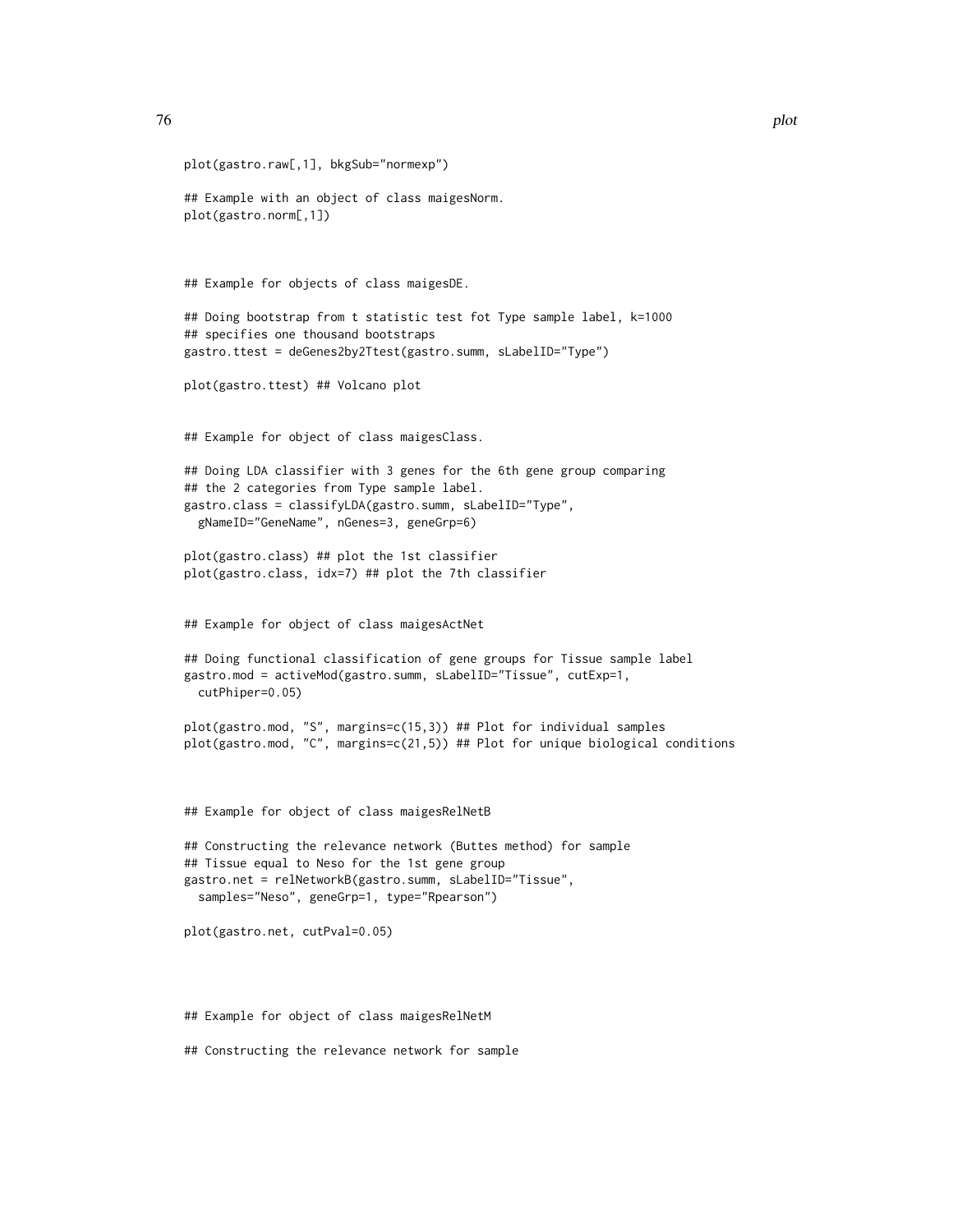# <span id="page-76-0"></span>plotGenePair 77

```
## Tissue comparing Neso and Aeso for the 1st gene group
gastro.net = relNetworkM(gastro.summ, sLabelID="Tissue",
  samples = list(Neso="Neso", Aeso="Aeso"), geneGrp=11,
  type="Rpearson")
plot(gastro.net, cutPval=0.05)
plot(gastro.net, cutPval=0.01)
## Example for objects of class maigesActNet
## Doing functional classification of gene networks for sample Label
## given by Tissue
gastro.net = activeNet(gastro.summ, sLabelID="Tissue")
plot(gastro.net, type="score", margins=c(21,5))
plot(gastro.net, type="p-value", margins=c(21,5))
```
plotGenePair *Scatter plots for pair of genes*

#### Description

This function displays scatter plots for pair of genes that presented altered correlation values in Relevance Network analysis.

#### Usage

```
plotGenePair(obj, gene1, gene2, posL=NULL, rCor=TRUE)
```
#### Arguments

| obj   | object of class maigesRelNetM.                                                                                 |
|-------|----------------------------------------------------------------------------------------------------------------|
| gene1 | character string giving the first gene identification.                                                         |
| gene2 | character string giving the first gene identification.                                                         |
| posL  | numerical vector of length 2, specifying the x and y position of the legend.                                   |
| rCor  | logical specifying if the correlation are robust (calculated by the function robust Corr.<br>Defaults to TRUE. |

# Details

This function only picks the result of the [relNetworkM](#page-82-0) and display scatter plots for a pair of genes giving the regression lines and the correlation values for the two biological groups tested.

# Value

This function don't return any object.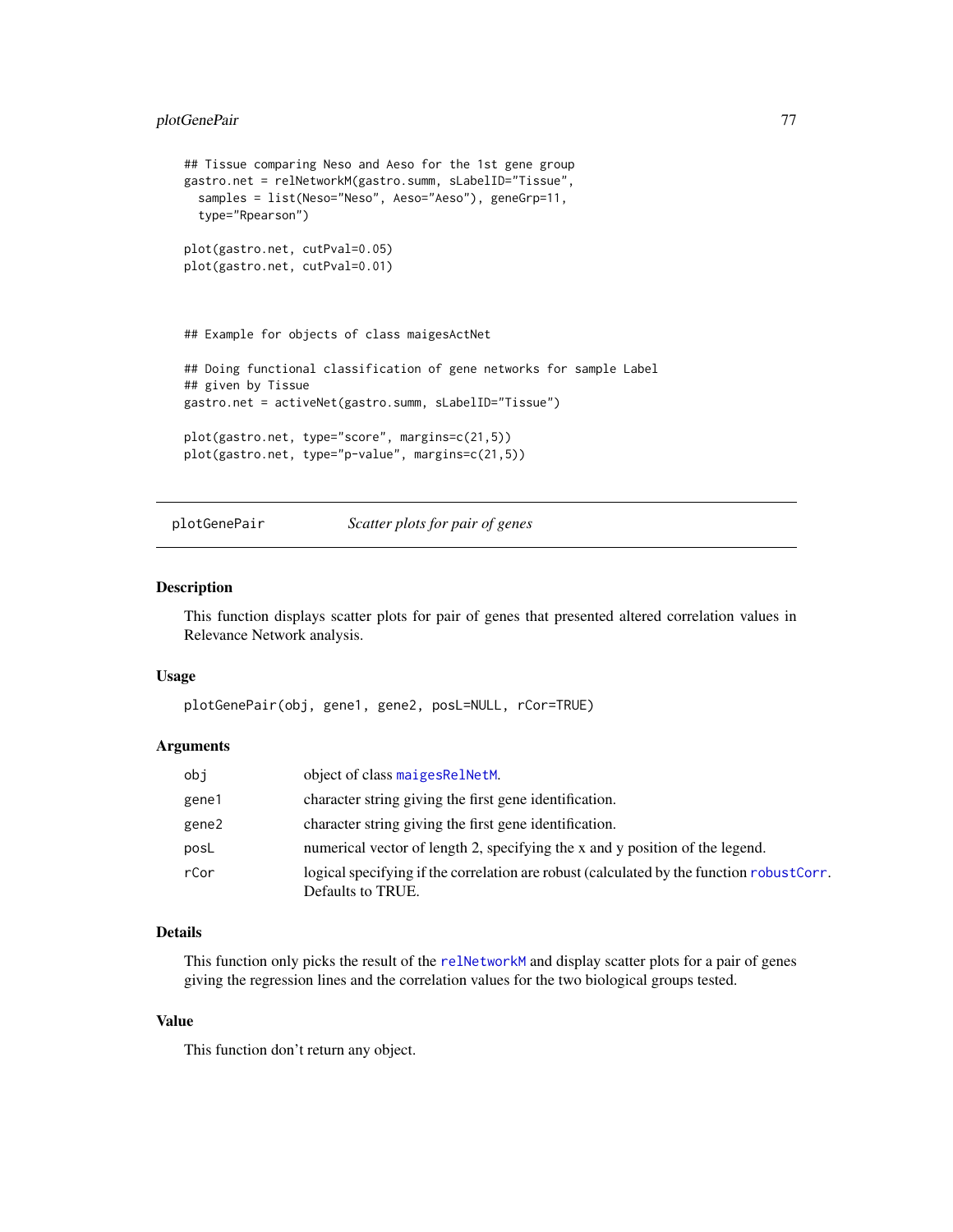# <span id="page-77-1"></span>Author(s)

Gustavo H. Esteves <<gesteves@vision.ime.usp.br>>

### See Also

[maigesRelNetM](#page-65-0), [robustCorr](#page-83-0), [relNetworkM](#page-82-0).

# Examples

```
## Loading the dataset
data(gastro)
```

```
## Constructing the relevance network for sample
## Tissue comparing Neso and Aeso for the 1st gene group
gastro.net = relNetworkM(gastro.summ, sLabelID="Tissue",
 samples = list(Neso="Neso", Aeso="Aeso"), geneGrp=11,
 type="Rpearson")
## As the sample size is small, because we used a small fraction of the
```

```
## genes from the original dataset, this isnt so reliable.
plotGenePair(gastro.net, "KLK13", "EVPL")
```
<span id="page-77-0"></span>

| print | Method to print a nice visualisation of the objects defined in this pack- |
|-------|---------------------------------------------------------------------------|
|       | age                                                                       |

# Description

Generic function [print](#page-77-0) to display a nice (and simple) visualisation of the objects define in this package.

#### Usage

```
## S3 method for class maigesPreRaw
print(x, \ldots)
```
## S3 method for class maigesRaw  $print(x, \ldots)$ 

## S3 method for class maiges  $print(x, \ldots)$ 

## S3 method for class maigesDE  $print(x, \ldots)$ 

## S3 method for class maigesDEcluster  $print(x, \ldots)$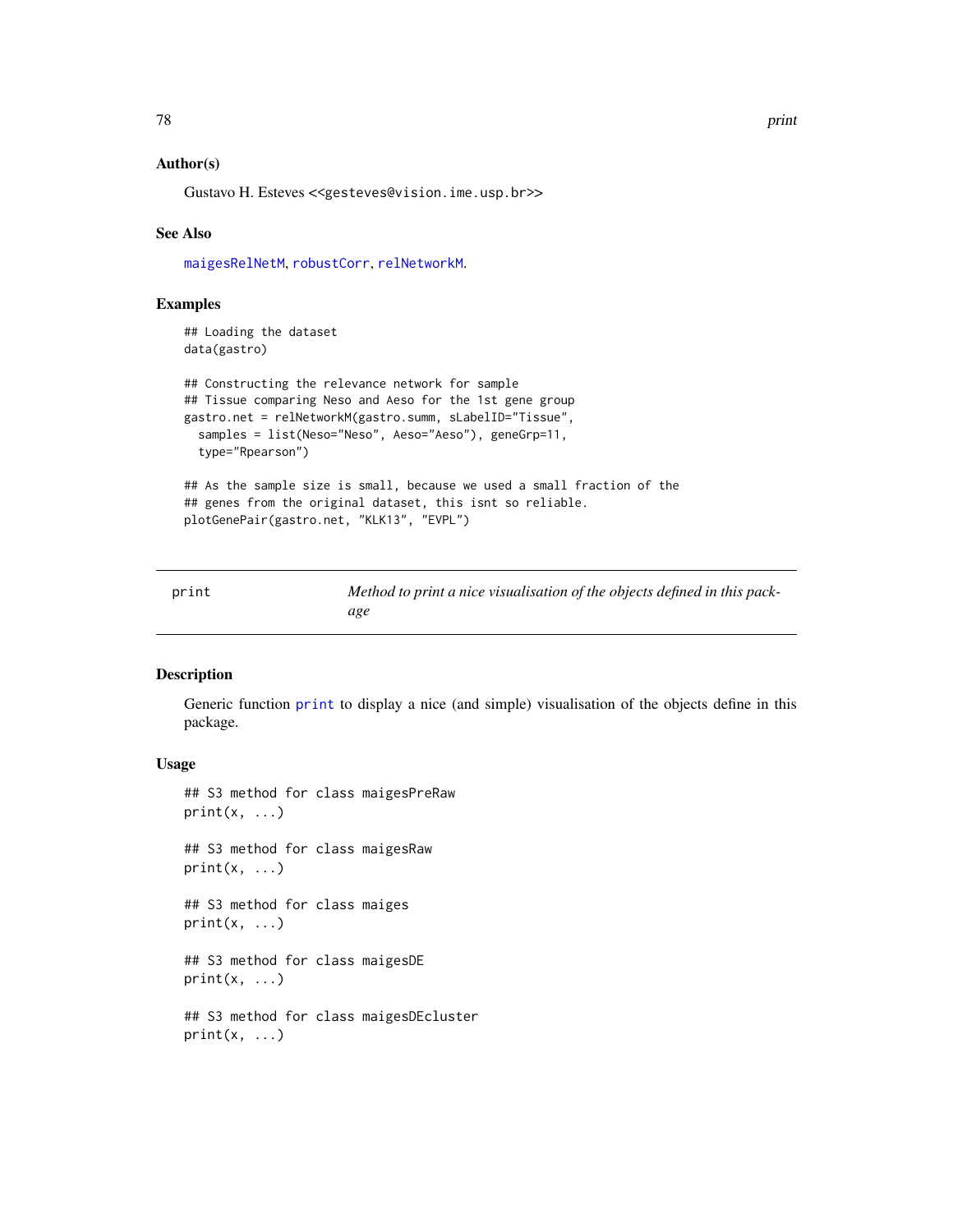#### <span id="page-78-0"></span>relNet2TGF 79

## S3 method for class maigesClass  $print(x, \ldots)$ ## S3 method for class maigesRelNetB  $print(x, \ldots)$ ## S3 method for class maigesRelNetM  $print(x, \ldots)$ ## S3 method for class maigesActMod  $print(x, \ldots)$ ## S3 method for class maigesActNet  $print(x, \ldots)$ 

# Arguments

| $\boldsymbol{\mathsf{x}}$ | an object of any class defined in this package    |
|---------------------------|---------------------------------------------------|
| $\cdots$                  | further arguments passed to or from other methods |

# Author(s)

Gustavo H. Esteves <gesteves@vision.ime.usp.br>

# See Also

[print](#page-77-0) in the base package.

# Examples

```
## Loading the dataset
data(gastro)
```

```
print(gastro)
print(gastro.raw)
print(gastro.norm)
print(gastro.summ)
```
relNet2TGF *Transform Relevance Network analysis in TGF output*

# Description

This function receive an object of class [maigesRelNetB](#page-63-0) or [maigesRelNetM](#page-65-0) and write TGF files with the relevance networks produced.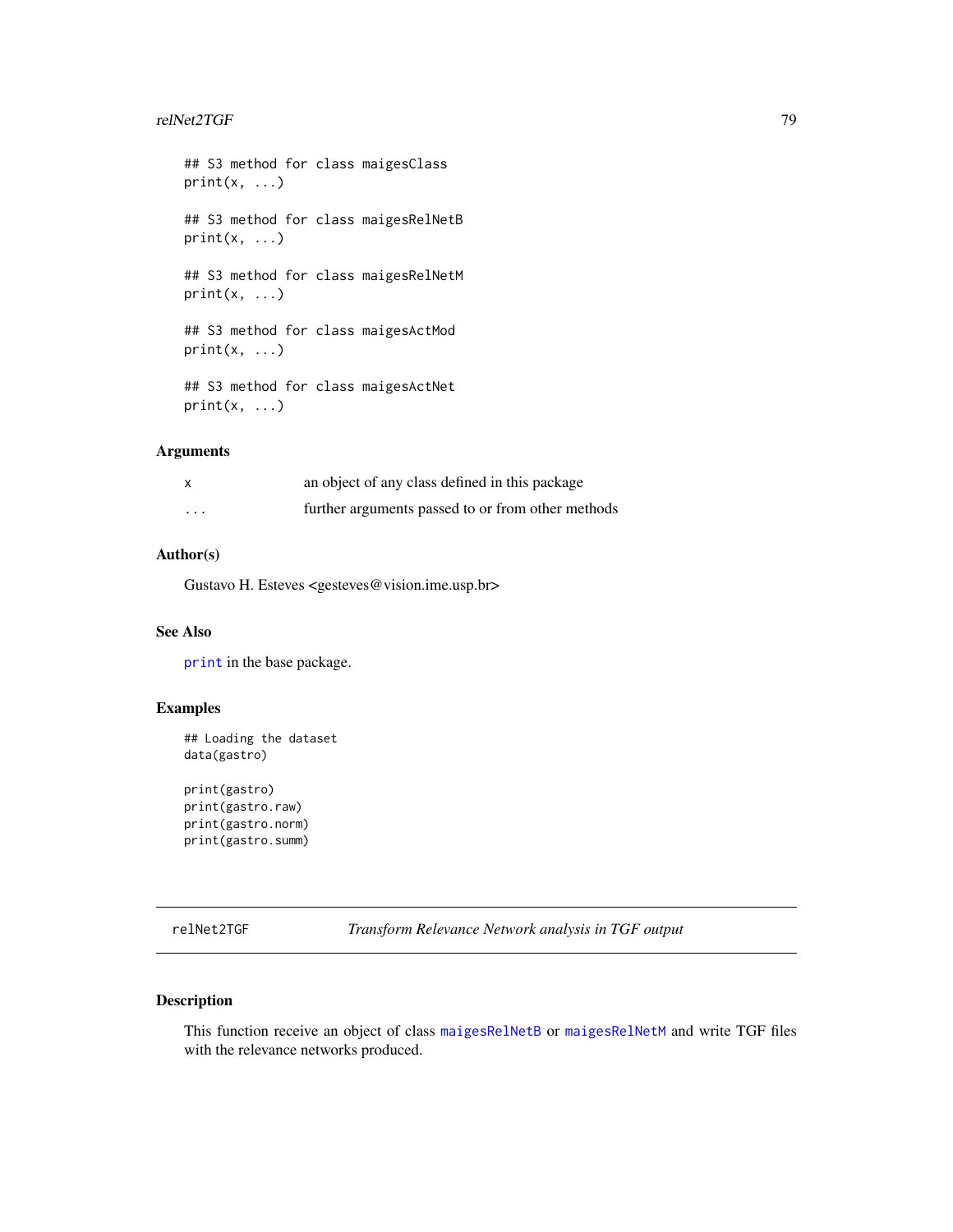# Usage

```
relNet2TGF(...)
## S3 method for class maigesRelNetB
relNet2TGF(data, dir = "./",
  filename="group.tgf", corC=NULL, pValue=0.05, ...)
## S3 method for class maigesRelNetM
relNet2TGF(data, dir = "./",
 filenames=c("group1.tgf", "group2.tgf", "difPvalue.tgf"),
 pValue=0.05, ...)
```
# Arguments

| data      | object of class maiges Rel Net B or maiges Rel Net M.                                                                                                                                                                    |
|-----------|--------------------------------------------------------------------------------------------------------------------------------------------------------------------------------------------------------------------------|
| dir       | character string specifying the folder to save the TGF files.                                                                                                                                                            |
| filename  | character string specifying the file name, for objects of class maiges Rel Net B.                                                                                                                                        |
| filenames | character vector of length 3 with the file names to be saved, for objects of class<br>maigesRelNetM.                                                                                                                     |
| corC      | numeric in $[0,1]$ specifying the cutoff for selecting absolute correlation. May<br>also be 'max' to select the maximum correlation values in a permutation boot-<br>strap strategy, as proposed by Butte et al. (2000). |
| pValue    | numeric in $[0,1]$ specifying the cutoff for selecting correlation values by p-<br>values.                                                                                                                               |
| $\ddots$  | additional parameters.                                                                                                                                                                                                   |
|           |                                                                                                                                                                                                                          |

# Details

This function only picks the result of the [relNetworkB](#page-80-0) or [relNetworkM](#page-82-0) and display write TGF files. This files are interesting to be used with *Yed* graph visualisation and editing tool, wrote in Java ([http://www.yworks.com/en/products\\_yed\\_about.htm](http://www.yworks.com/en/products_yed_about.htm)).

#### Value

This function don't return any object.

#### Author(s)

Gustavo H. Esteves <<gesteves@vision.ime.usp.br>>

# References

Butte, A.J.; Tamayo, P.; Slonim, D.; Golub, T.R. and Kohane, I.S. Discovering functional relationships between RNA expression and chemotherapeutic susceptibility using relevance networks, PNAS, 97, 12182-12186, 2000 (<http://www.pnas.org/cgi/content/full/97/22/12182>)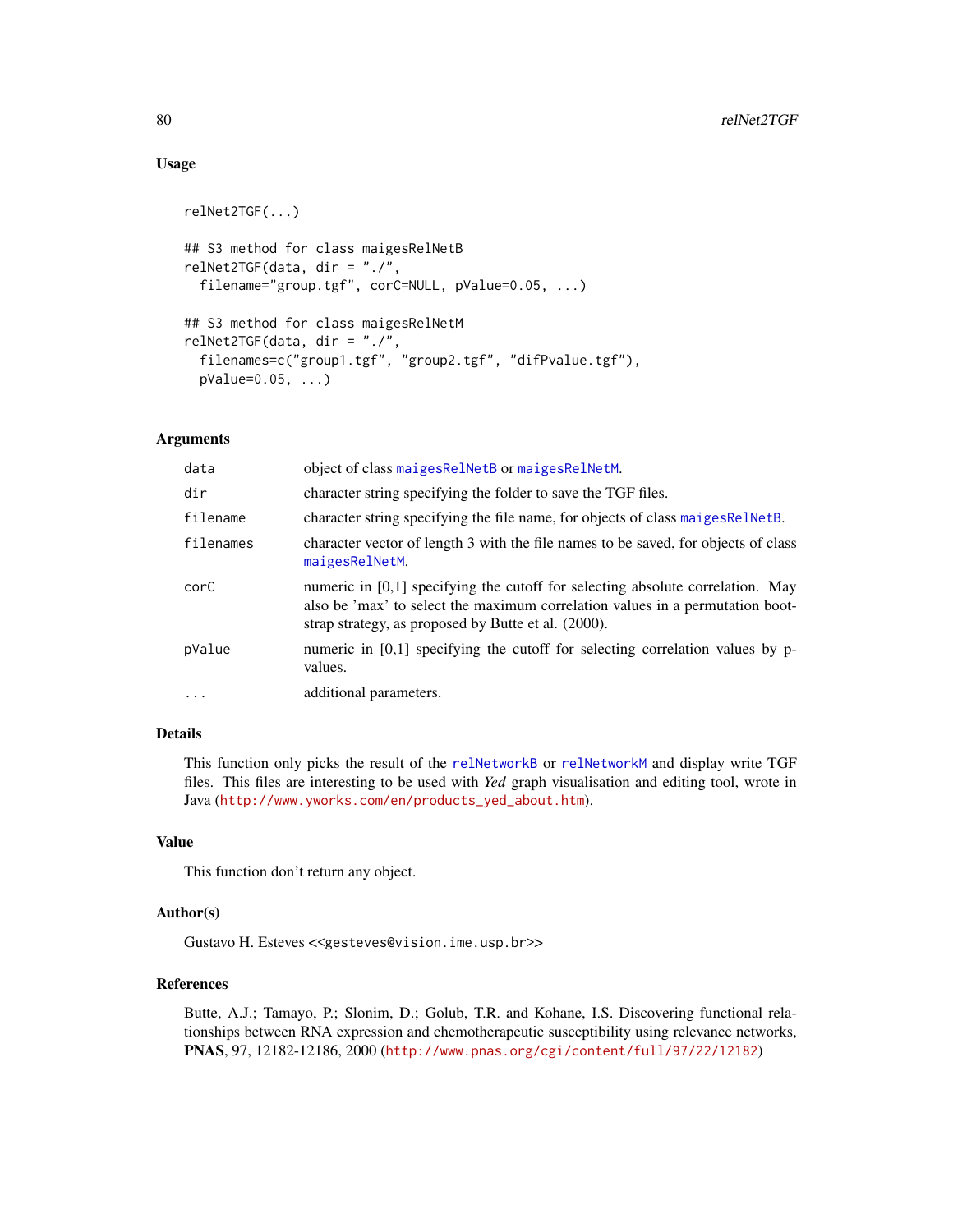#### <span id="page-80-1"></span>relNetworkB 81

# See Also

[relNetworkB](#page-80-0), [relNetworkM](#page-82-0), [maigesRelNetB](#page-63-0), [maigesRelNetM](#page-65-0).

#### Examples

```
## Loading the dataset
data(gastro)
## Constructing the relevance network for sample
## Tissue comparing Neso and Aeso for the 1st gene group
## The same is also true for objects of class maigesRelNetB
gastro.net = relNetworkM(gastro.summ, sLabelID="Tissue",
  samples = list(Neso="Neso", Aeso="Aeso"), geneGrp=11,
  type="Rpearson")
relNet2TGF(gastro.net)
```
<span id="page-80-0"></span>relNetworkB *Relevance Network analysis*

# Description

Function to construct Relevance Networks for one biological type (Butte's Relevance Network).

#### Usage

```
relNetworkB(data=NULL, gLabelID="GeneName", sLabelID="Classification",
            geneGrp=NULL, path=NULL, samples=NULL,
            type="Rpearson", bRep=1000, ...)
```
# Arguments

| data     | object of class maiges.                                                                                                                                                     |
|----------|-----------------------------------------------------------------------------------------------------------------------------------------------------------------------------|
| gLabelID | character string giving the identification of gene label ID.                                                                                                                |
| sLabelID | character string giving the identification of sample label ID.                                                                                                              |
| geneGrp  | character string (or numeric index) specifying the gene group to calculate the<br>correlation values between them. If NULL (together with path) all genes are<br>used.      |
| path     | character string (or numeric index) specifying the gene network to calculate the<br>correlation values between them. If NULL (together with geneGrp) all genes<br>are used. |
| samples  | a character vector specifying the group to be compared.                                                                                                                     |
| type     | type of correlation to be calculated. May be 'Rpearson' (default), 'pearson',<br>'kendall', 'spearman' or 'MI'.                                                             |
| bRep     | integer specifying the number of bootstrap permutation to calculate the signifi-<br>cance of correlation values.                                                            |
| $\cdots$ | additional parameters for functions robustCorr or cor.                                                                                                                      |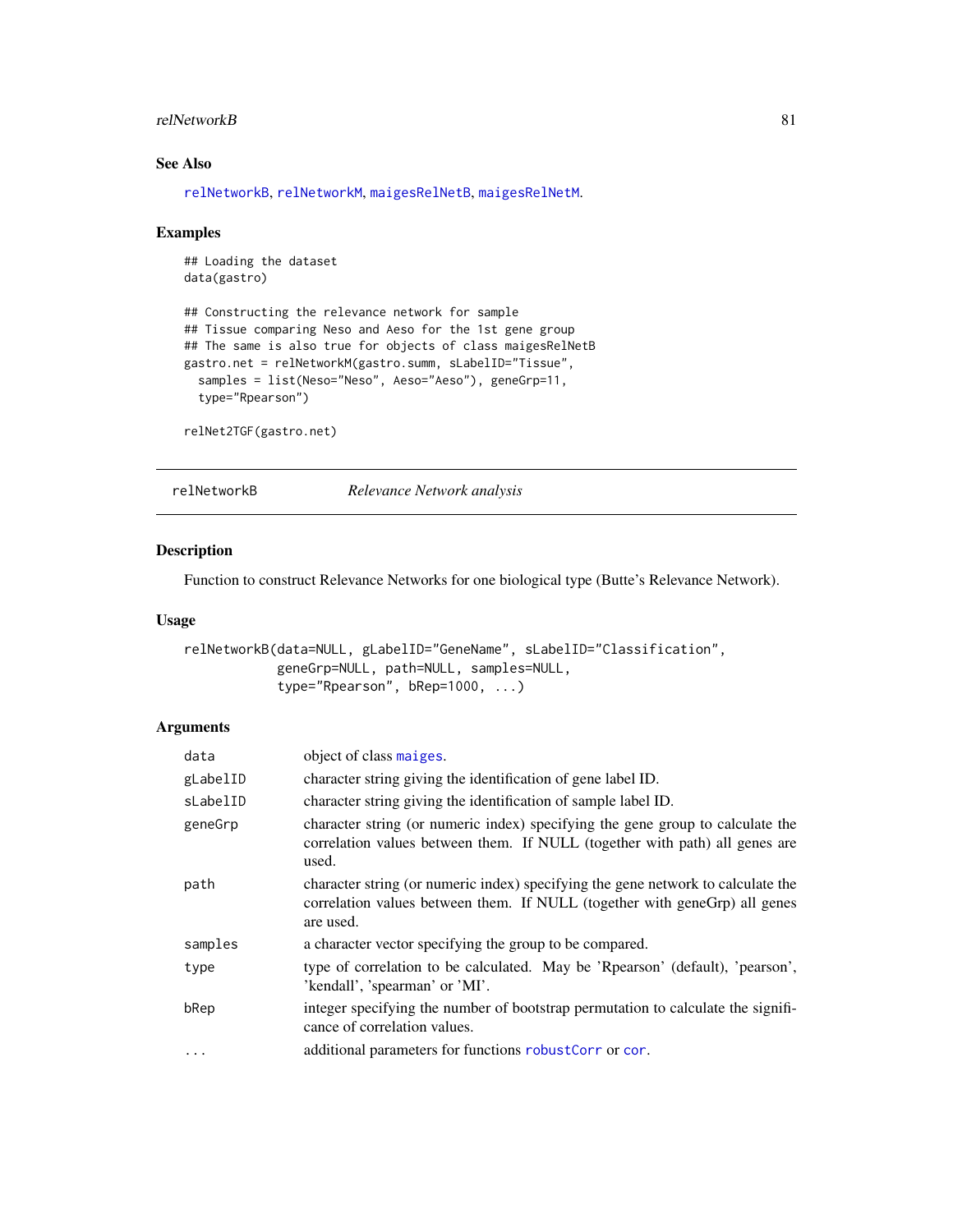# Details

This method uses the function [cor](#page-0-0) to calculate the usual correlation values, [robustCorr](#page-83-0) to calculate a robust correlation using an idea similar to the leave-one-out or [MI](#page-66-0) to calculate mutual information values.

# Value

The result of this function is an object of class [maigesRelNetB](#page-63-0).

#### Author(s)

Gustavo H. Esteves <<gesteves@vision.ime.usp.br>>

# References

Butte, A.J. and Kohane, I.S. Unsupervised Knowledge discovery in medical databases using relevance networks. In Proc. AMIA Symp., 711-715, 1999 ([http://www.amia.org/pubs/symposia/](http://www.amia.org/pubs/symposia/D005550.HTM) [D005550.HTM](http://www.amia.org/pubs/symposia/D005550.HTM))

Butte, A.J.; Tamayo, P.; Slonim, D.; Golub, T.R. and Kohane, I.S. Discovering functional relationships between RNA expression and chemotherapeutic susceptibility using relevance networks, PNAS, 97, 12182-12186, 2000 (<http://www.pnas.org/cgi/content/full/97/22/12182>)

Butte, A.J. and Kohane, I.S. Mutual information relevance networks: functional genomic clustering using pairwise entropy measurements. In Pacific Symposium on Biocomputing, 5, 415-426, 2000 (<http://psb.stanford.edu/psb-online/proceedings/psb00/>)

#### See Also

[cor](#page-0-0), [robustCorr](#page-83-0), [MI](#page-66-0) [maigesRelNetB](#page-63-0), [plot.maigesRelNetB](#page-72-1), [image.maigesRelNetB](#page-45-1).

#### Examples

```
## Loading the dataset
data(gastro)
## Constructing the relevance network (Buttes method) for sample
## Tissue equal to Neso for the 1st gene group
gastro.net = relNetworkB(gastro.summ, sLabelID="Tissue",
 samples="Neso", geneGrp=1, type="Rpearson")
## Constructing the relevance network (Buttes method) for sample
## Type equal to Col for the 1st gene group using the conventional
## pearson correlation
```

```
gastro.net = relNetworkB(gastro.summ, sLabelID="Type",
  samples="Col", geneGrp=1, type="pearson")
```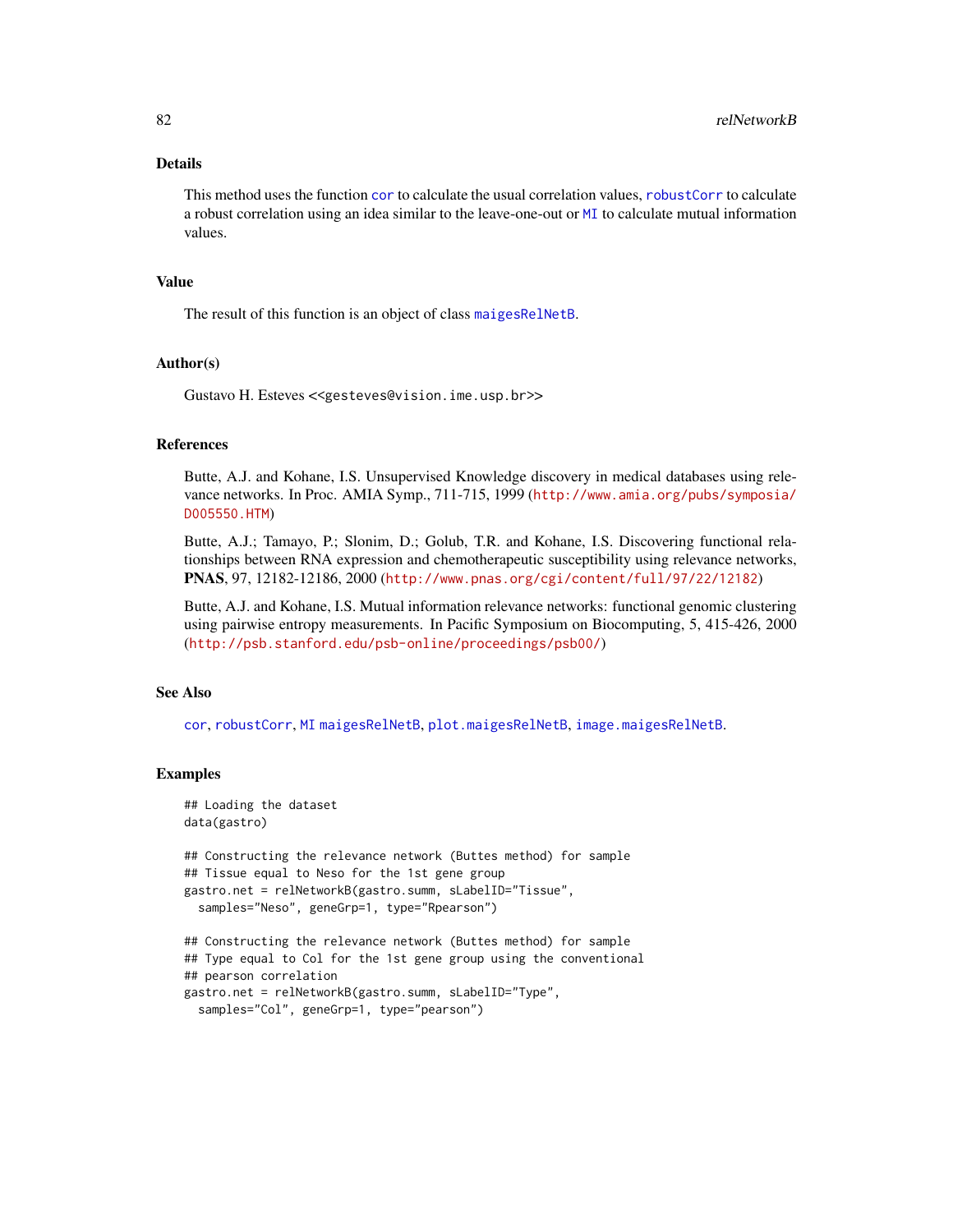<span id="page-82-1"></span><span id="page-82-0"></span>

### Description

Function to construct Relevance Networks comparing two distinct biological types.

# Usage

```
relNetworkM(data=NULL, gLabelID="GeneName", sLabelID="Classification",
            geneGrp=NULL, path=NULL, samples=NULL,
            type="Rpearson", ...)
```
# Arguments

| data      | object of class maiges.                                                                                                                                                     |
|-----------|-----------------------------------------------------------------------------------------------------------------------------------------------------------------------------|
| gLabelID  | character string giving the identification of gene label ID.                                                                                                                |
| sLabelID  | character string giving the identification of sample label ID.                                                                                                              |
| geneGrp   | character string (or numeric index) specifying the gene group to calculate the<br>correlation values between them. If NULL (together with path) all genes are<br>used.      |
| path      | character string (or numeric index) specifying the gene network to calculate the<br>correlation values between them. If NULL (together with geneGrp) all genes<br>are used. |
| samples   | a named list with two character vectors specifying the two groups that must be<br>compared.                                                                                 |
| type      | type of correlation to be calculated. May be 'Rpearson'<br>(default), 'pearson', 'kendall' or 'spearman'.                                                                   |
| $\ddotsc$ | additional parameters for functions robustCorr or cor.                                                                                                                      |

#### Details

This method uses the function [cor](#page-0-0) to calculate

the usual correlation values or [robustCorr](#page-83-0) to calculate

a robust correlation using an idea similar to the leave-one-out.

The correlation values are calculated for pairs of genes in the two groups specified by the argument samples, then a Fisher's Z transformation are done to calculate the significance for the difference between the two correlation values, this is implemented in the function [compCorr](#page-28-0). This method was first used in the work from Gomes et al. (2005).

# Value

The result of this function is an object of class [maigesRelNetM](#page-65-0).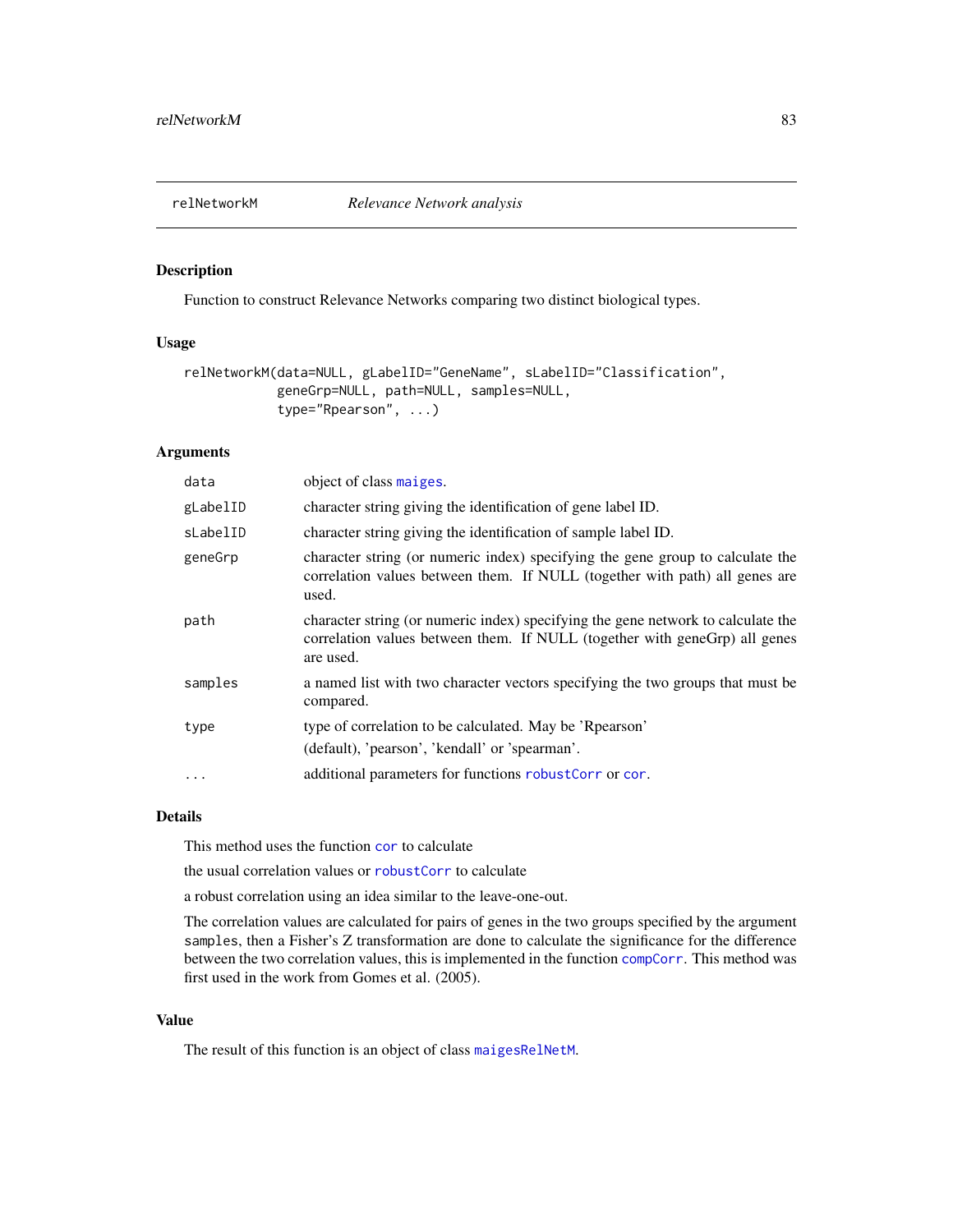#### <span id="page-83-1"></span>Author(s)

Gustavo H. Esteves <<gesteves@vision.ime.usp.br>>

# References

Gomes, L.I.; Esteves, G.H.; Carvalho, A.F.; Cristo, E.B.; Hirata Jr., R.; Martins, W.K.; Marques, S.M.; Camargo, L.P.; Brentani, H.; Pelosof, A.; Zitron, C.; Sallum, R.A.; Montagnini, A.; Soares, F.A.; Neves, E.J. & Reis, L.F. Expression Profile of Malignant and Nonmalignant Lesions of Esophagus and Stomach: Differential Activity of Functional Modules Related to Inflammation and Lipid Metabolism, Cancer Research, 65, 7127-7136, 2005 ([http://cancerres.aacrjournals.org/](http://cancerres.aacrjournals.org/cgi/content/abstract/65/16/7127) [cgi/content/abstract/65/16/7127](http://cancerres.aacrjournals.org/cgi/content/abstract/65/16/7127))

# See Also

[cor](#page-0-0), [robustCorr](#page-83-0) [compCorr](#page-28-0), [maigesRelNetM](#page-65-0), [plot.maigesRelNetM](#page-72-1), [image.maigesRelNetM](#page-45-1).

#### Examples

```
## Loading the dataset
data(gastro)
```

```
## Constructing the relevance network for sample
## Tissue comparing Neso and Aeso for the 1st gene group
gastro.net = relNetworkM(gastro.summ, sLabelID="Tissue",
 samples = list(Neso="Neso", Aeso="Aeso"), geneGrp=11,
 type="Rpearson")
```
<span id="page-83-0"></span>robustCorr *Calculate a robust correlation value*

### Description

This function is intended to calculate robust correlation values between pairs of rows of numerical matrix or between two numerical vectors.

#### Usage

```
robustCorr(x, y=NULL)
```
### Arguments

| $\mathbf{x}$ | numerical matrix or vector. If a matrix the method calculates the robust correla- |
|--------------|-----------------------------------------------------------------------------------|
|              | tions between all pairs of rows. If x is a vector, y must be specified as another |
|              | vector of same length as x and the robust correlation between them is calculate.  |
| <b>V</b>     | optional numeric vector, must be specified if x is a vector.                      |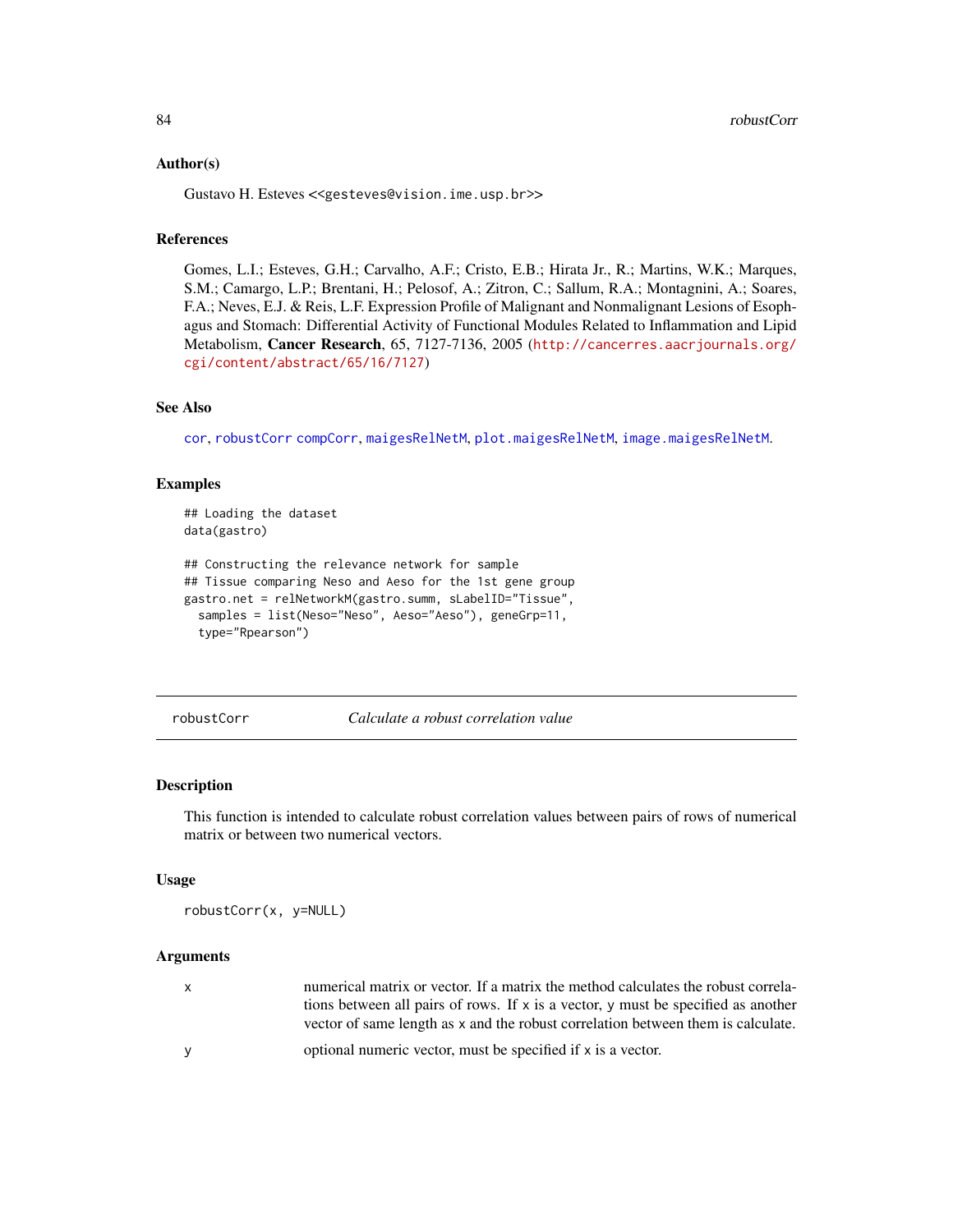#### <span id="page-84-0"></span>selSpots 85 and 36 and 36 and 36 and 36 and 36 and 36 and 36 and 36 and 36 and 36 and 36 and 36 and 36 and 36

# Details

This function calculates a robust correlation value in a procedure similar to the leave-one-out used for cross-validation of classification results. The algorithm removes one point at a time and calculates a usual Pearson correlation value. Them, with a vector r of correlation values that has the same length as the columns of x (or vectors x and y), the algorithm decides by the min( $\bf{r}$ ) or max( $\bf{r}$ ), according with that one that is more distant from the median value.

# Value

If  $x$  is a matrix, the method return a list with two square matrices, the first one containing the robust correlation values between all pairs of rows from x and the second containing the index of the point removed from calculation. If x is a vector, y must be specified and the function return a list with the robust correlation value between them and the index of the point removed.

# Author(s)

Gustavo H. Esteves <<gesteves@vision.ime.usp.br>>

#### See Also

[cor](#page-0-0) from package *stats*.

#### Examples

```
x \le runif(50, 0, 1)
y <- rbeta(50, 1, 2)
robustCorr(x, y)
z <- matrix(rnorm(100, 0, 1), 4, 25)
robustCorr(z)
```
#### **Description**

Function to select spots to be used in microarray normalisation.

#### Usage

```
selSpots(obj=NULL, sigNoise=1, rmFlag=NULL, gLabelsID=c("Name"),
        remove=list(c("BLANK","DAP","LYS","PHE","Q_GENE","THR","TRP")),
        badSpots=NULL, badLabel=NULL)
```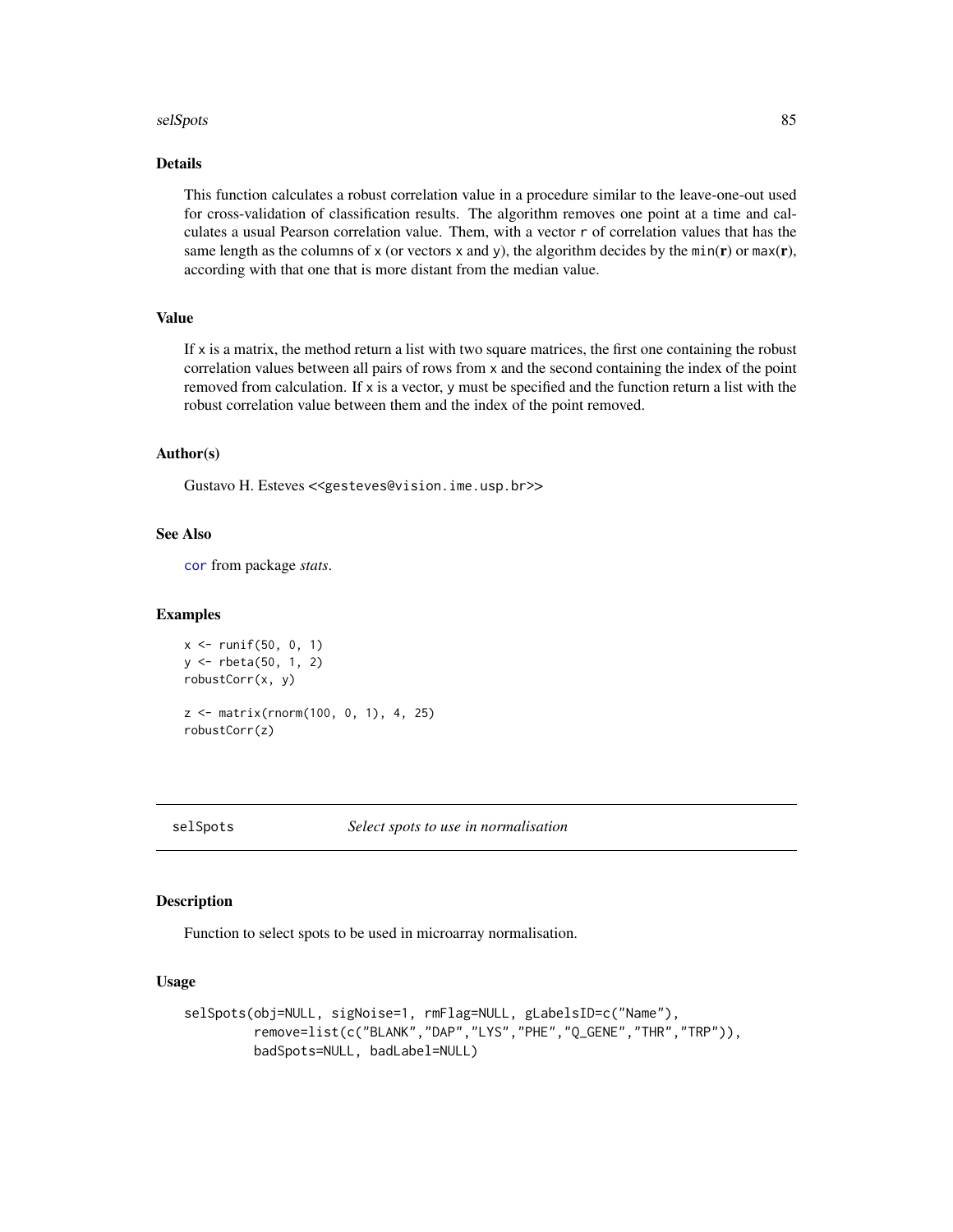#### Arguments

| obi       | object of class maiges Raw.                                                                                                                            |
|-----------|--------------------------------------------------------------------------------------------------------------------------------------------------------|
| sigNoise  | positive real number indicating the cutoff to remove spots with signal-to-noise<br>ratio below it.                                                     |
| rmFlag    | vector of flag symbols to be removed (for normalisation). These flags are stored<br>in the slot Flags from maiges Raw class.                           |
| gLabelsID | character vector indicating the gene labels to be searched to exclude that ones<br>specified in remove argument.                                       |
| remove    | list of same length as Glabels ID containing character vector indicating the sym-<br>bols of spots to be removed, according to the GlabelsID argument. |
| badSpots  | index of bad spots (numeric or logical) identifying bad spots. May be the gene<br>labels, with label ID specified by the argument bad Label.           |
| badLabel  | character string specifying the gene label ID for remove badSpots.                                                                                     |

# Details

This function takes the object of class [maigesRaw](#page-62-0) and actualise the slot UseSpots according with the arguments passed to the function. This slot is read by the normalisation functions [normLoc](#page-67-0), [normOLIN](#page-68-0), [normRepLoess](#page-69-0), [normScaleLimma](#page-70-0) and [normScaleMarray](#page-71-0) to use only the spots that passed the criteria specified here.

#### Value

This function returns another object of class [maigesRaw](#page-62-0) with the UseSpots slot actualised.

#### Author(s)

Gustavo H. Esteves <<gesteves@vision.ime.usp.br>>

# Examples

```
## Loading the dataset
data(gastro)
## Filtering all spots with signal2noise ratio (Sf/Sb or Rf/Rb) greater
## or equal to 1 and that have Name label as BLANK, DAP, ..., TRP.
gastro.raw2 = selSpots(gastro.raw, sigNoise=1, rmFlag=NULL, gLabelsID="Name",
 remove=list(c("BLANK","DAP","LYS","PHE","Q_GENE","THR","TRP")))
## To see the number of spots that suvived the filtering above do
apply(gastro.raw2@UseSpots, 2, sum)
## To do the same filtering as above, also filtering flags marcke as 1
## and 4 do
gastro.raw2 = selSpots(gastro.raw, sigNoise=1, rmFlag=c(1,4), gLabelsID="Name",
 remove=list(c("BLANK","DAP","LYS","PHE","Q_GENE","THR","TRP")))
apply(gastro.raw2@UseSpots, 2, sum)
```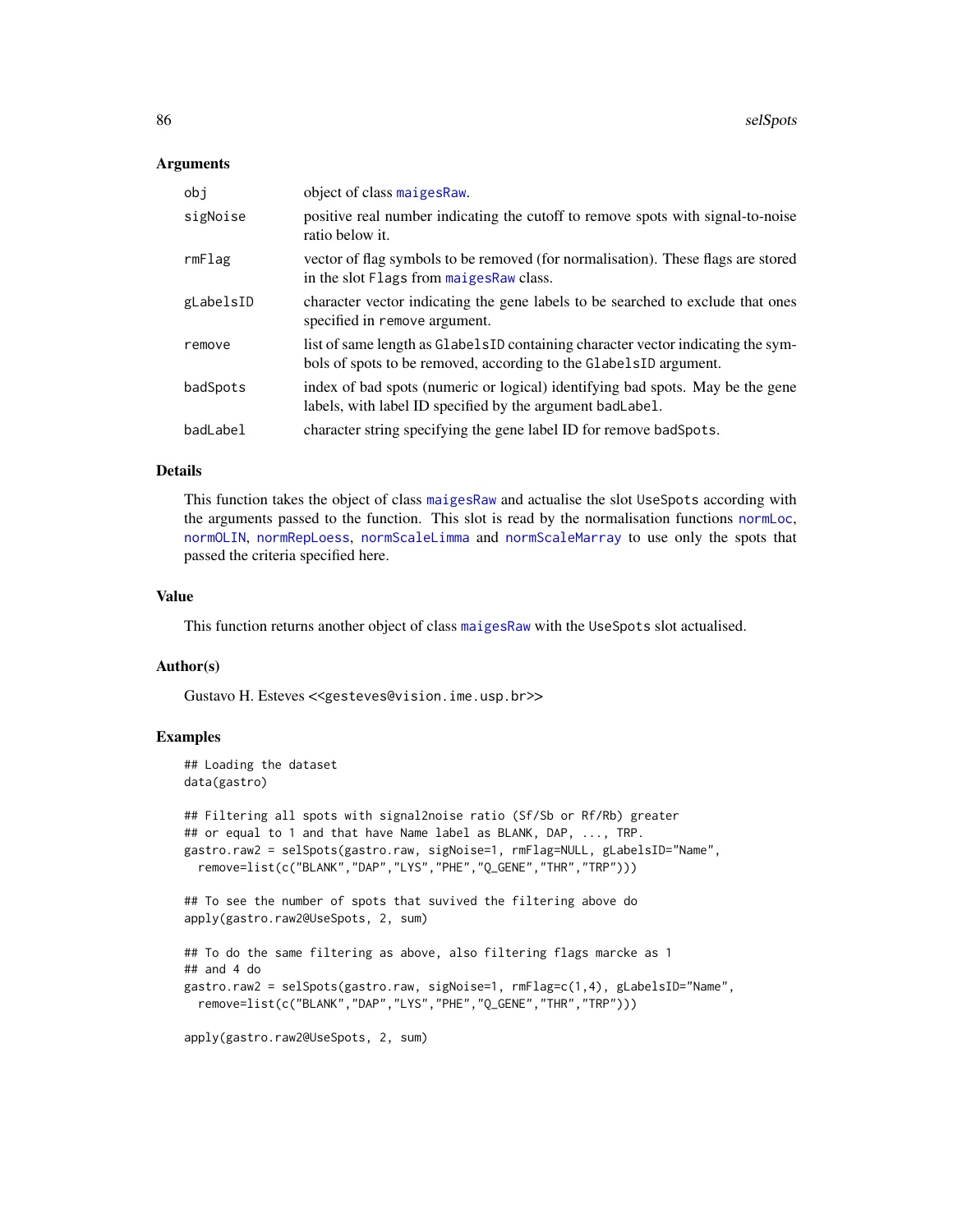<span id="page-86-1"></span>

# <span id="page-86-0"></span>Description

S4 method to show the objects defined in this package without list all the slots of the object.

#### Usage

```
## S4 method for signature maigesPreRaw
show(object)
## S4 method for signature maigesRaw
show(object)
## S4 method for signature maiges
show(object)
## S4 method for signature maigesANOVA
show(object)
## S4 method for signature maigesDE
show(object)
## S4 method for signature maigesDEcluster
show(object)
## S4 method for signature maigesClass
show(object)
## S4 method for signature maigesRelNetM
show(object)
## S4 method for signature maigesRelNetB
show(object)
## S4 method for signature maigesActMod
show(object)
## S4 method for signature maigesActNet
show(object)
```
#### Arguments

object object of any class defined in this package, to be printed in a nice way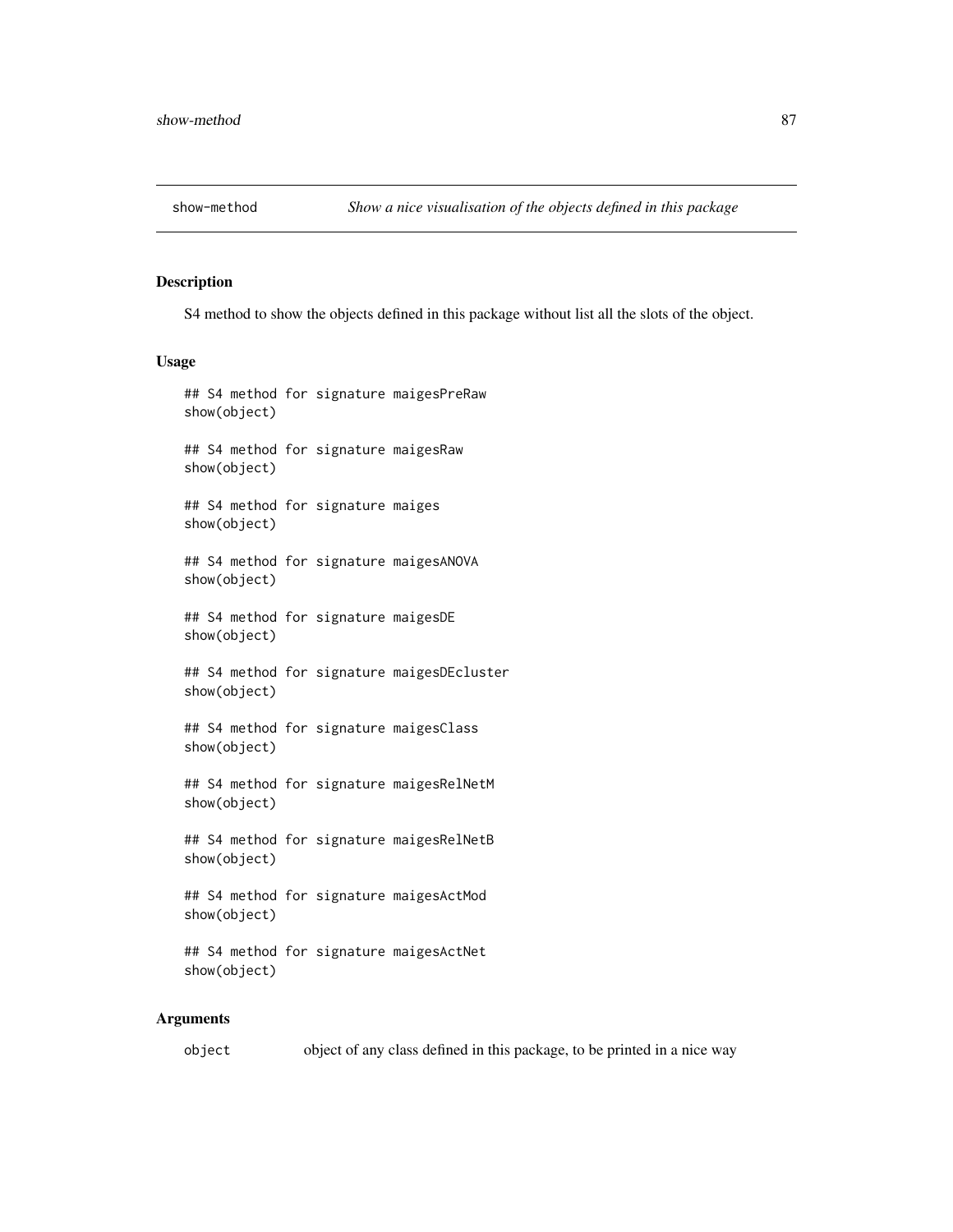# Note

It is possible to use Package *convert* to convert objects between classes defined in packages *limma*, *marray* and *Biobase*.

#### See Also

[show](#page-86-0) in the *methods* package.

# Examples

```
## Loading the dataset
data(gastro)
gastro
```
gastro.raw gastro.norm gastro.summ

somM *Function to do SOM cluster analysis*

#### Description

This is a function to do SOM (Self Organising Maps) clustering analysis for objects of classes [maiges](#page-52-0), [maigesRaw](#page-62-0) and [maigesANOVA](#page-56-0). Use the function [somMde](#page-89-0) for objects of class [maigesDEcluster](#page-59-0).

#### Usage

```
somM(data, group=c("C", "R")[1], distance="correlation",
     method="complete", sampleT=NULL, doHier=FALSE, sLabelID="SAMPLE",
     gLabelID="GeneName", rmGenes=NULL, rmSamples=NULL, rmBad=TRUE,
     geneGrp=NULL, path=NULL, ...)
```
#### Arguments

| data     | object of class maiges Raw, maiges, or maiges ANOVA.                                                                                                                                                      |
|----------|-----------------------------------------------------------------------------------------------------------------------------------------------------------------------------------------------------------|
| group    | character string giving the type of grouping: by rows 'R' or columns 'C' (de-<br>fault).                                                                                                                  |
| distance | char string giving the type of distance to use. Only two options are available<br>here: 'euclidean' and 'correlation' (default).                                                                          |
| method   | char string specifying the linkage method for the hierarchical cluster. Possible<br>values are 'ward', 'single', 'complete' (default), 'average', 'mequitty', 'median'<br>or 'centroid'                   |
| sampleT  | list with 2 vectors. The first one specify the first letter of different sample types<br>to be coloured by distinct colours, that are given in the second vector. If NULL<br>(default) no colour is used. |

<span id="page-87-0"></span>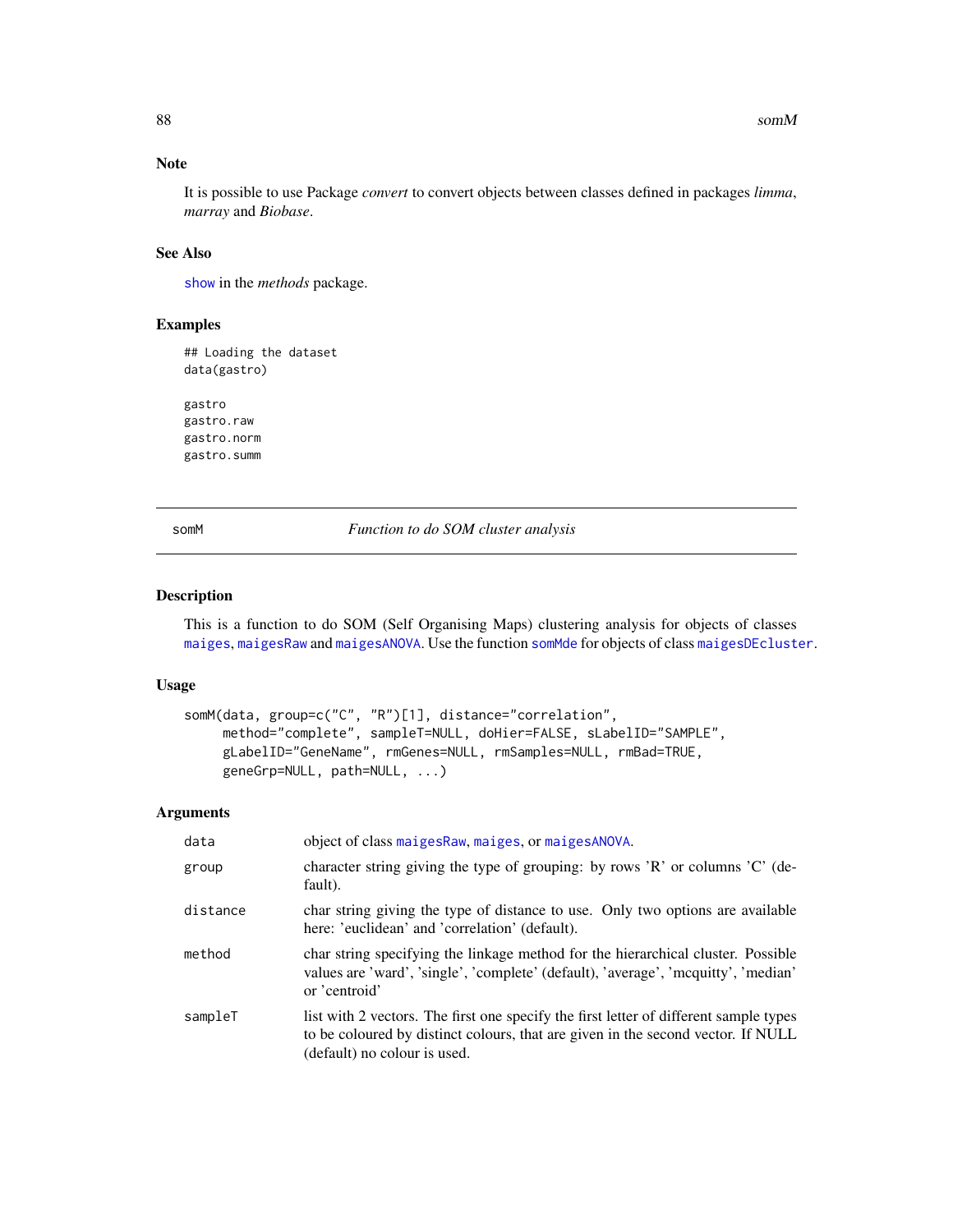#### $somM$  89

| doHier    | logical indicating if you want to do the hierarchical branch in the opposite di-<br>mension of clustering. Defaults to FALSE.                                                        |
|-----------|--------------------------------------------------------------------------------------------------------------------------------------------------------------------------------------|
| sLabelID  | character string specifying the sample label ID to be used to label the samples.                                                                                                     |
| gLabelID  | character string specifying the gene label ID to be used to label the genes.                                                                                                         |
| rmGenes   | char list specifying genes to be removed.                                                                                                                                            |
| rmSamples | char list specifying samples to be removed.                                                                                                                                          |
| rmBad     | logical indicating to remove or not bad spots (slot BadSpots in objects of class)<br>maiges, maiges Raw or maiges ANOVA).                                                            |
| geneGrp   | numerical or character specifying the gene group to be clustered. This is given<br>by the columns of the slot GeneGrps in objects of classes maiges, maiges Raw<br>and maiges ANOVA. |
| path      | numerical or character specifying the gene network to be clustered. This is<br>given by the items of the slot Paths in objects of classes maiges, maiges Raw<br>and maigesANOVA.     |
| $\cdots$  | additional parameters for som function.                                                                                                                                              |

#### Details

This function implements the SOM clustering method for objects of microarray data defined in this package. The method uses the function [som](#page-0-0) from package *som*.

# Value

This function display the heatmaps and return invisibly an object of class som resulted from the function [som](#page-0-0).

# Author(s)

Gustavo H. Esteves <<gesteves@vision.ime.usp.br>>

# See Also

[som](#page-0-0) from package *som*. [kmeansM](#page-47-0) and [hierM](#page-41-0) for displaying k-means and hierarchical clusters, respectively.

# Examples

```
## Loading the dataset
data(gastro)
```

```
## Doing a SOM cluster with 2 groups using all genes, for maigesRaw class
somM(gastro.raw, rmGenes=c("BLANK","DAP","LYS","PHE", "Q_GENE","THR","TRP"),
     sLabelID="Sample", gLabelID="Name", xdim=2, ydim=1, topol="rect")
```

```
## Doing a SOM cluster with 3 groups using all genes, for maigesNorm class
somM(gastro.norm, rmGenes=c("BLANK","DAP","LYS","PHE", "Q_GENE","THR","TRP"),
     sLabelID="Sample", gLabelID="Name", xdim=3, ydim=1, topol="rect")
```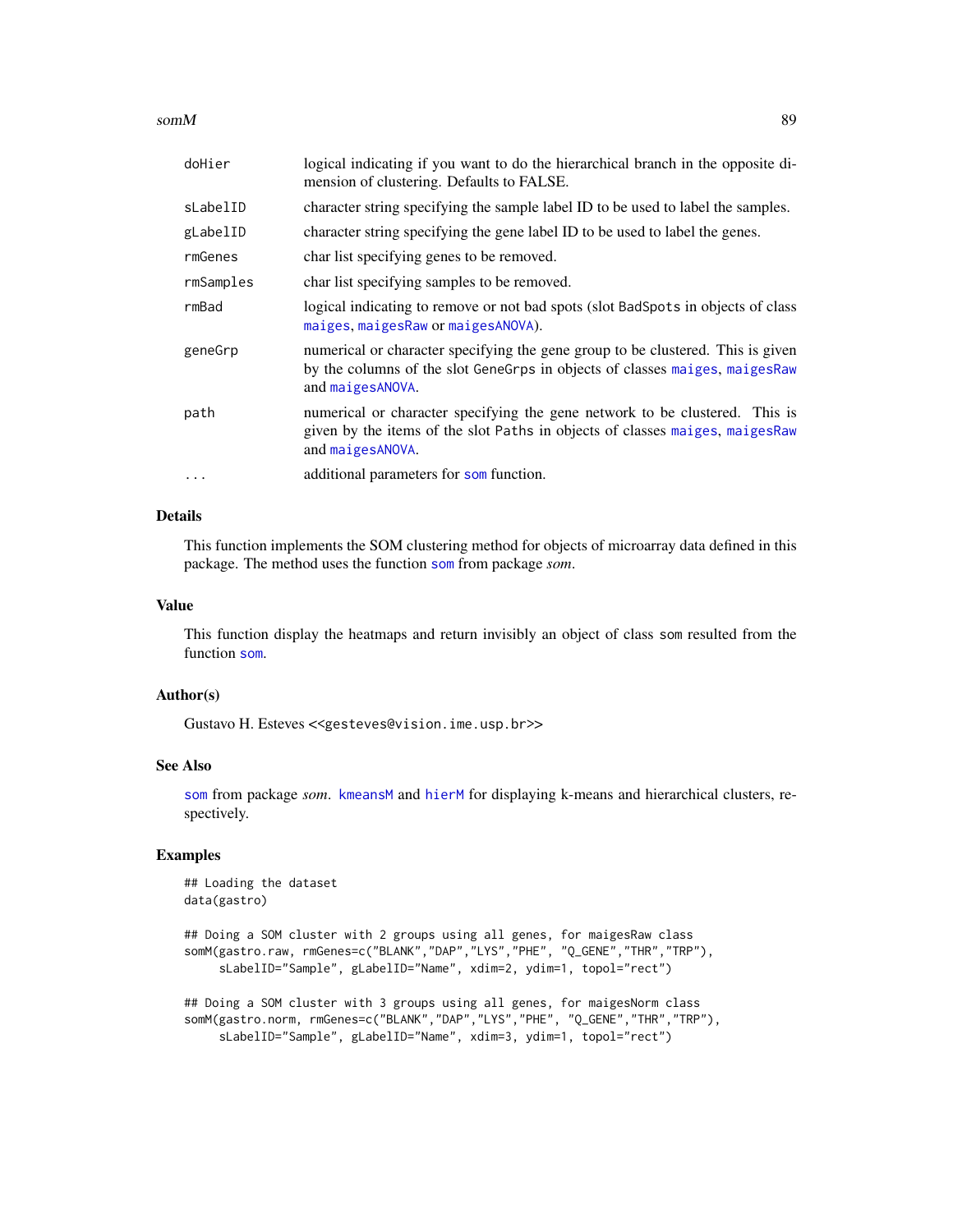```
## Another example with 4 groups
somM(gastro.norm, rmGenes=c("BLANK","DAP","LYS","PHE", "Q_GENE","THR","TRP"),
     sLabelID="Sample", gLabelID="Name", xdim=2, ydim=2, topol="rect")
## If you want to use euclidean distance to group genes (or spots), with
## 3 groups
somM(gastro.summ, rmGenes=c("BLANK","DAP","LYS","PHE", "Q_GENE","THR","TRP"),
     sLabelID="Sample", gLabelID="Name", group="R",
     distance="euclidean", xdim=3, ydim=1, topol="rect")
```
<span id="page-89-0"></span>

somMde *Function to do SOM cluster analysis*

# Description

This is a function to do SOM (Self Organising Maps) clustering analysis for objects of classes [maigesDEcluster](#page-59-0).

# Usage

```
somMde(data, group=c("C", "R")[1], distance="correlation",
      method="complete", sampleT=NULL, doHier=FALSE, sLabelID="SAMPLE",
      gLabelID="GeneName", idxTest=1, adjP="none", nDEgenes=0.05, ...)
```
#### Arguments

| data     | object of class maigesDEcluster.                                                                                                                                                                          |
|----------|-----------------------------------------------------------------------------------------------------------------------------------------------------------------------------------------------------------|
| group    | character string giving the type of grouping: by rows 'R' or columns 'C' (de-<br>fault).                                                                                                                  |
| distance | char string giving the type of distance to use. Only two options are available<br>here: 'euclidean' and 'correlation' (default).                                                                          |
| method   | char string specifying the linkage method for the hierarchical cluster. Possible<br>values are 'ward', 'single', 'complete' (default), 'average', 'mcquitty', 'median'<br>or 'centroid'                   |
| sampleT  | list with 2 vectors. The first one specify the first letter of different sample types<br>to be coloured by distinct colours, that are given in the second vector. If NULL<br>(default) no colour is used. |
| doHier   | logical indicating if you want to do the hierarchical branch in the opposite di-<br>mension of clustering. Defaults to FALSE.                                                                             |
| sLabelID | character string specifying the sample label ID to be used to label the samples.                                                                                                                          |
| gLabelID | character string specifying the gene label ID to be used to label the genes.                                                                                                                              |
| idxTest  | numerical index of the test to be used to sort the genes when clustering objects<br>of class maigesDEcluster.                                                                                             |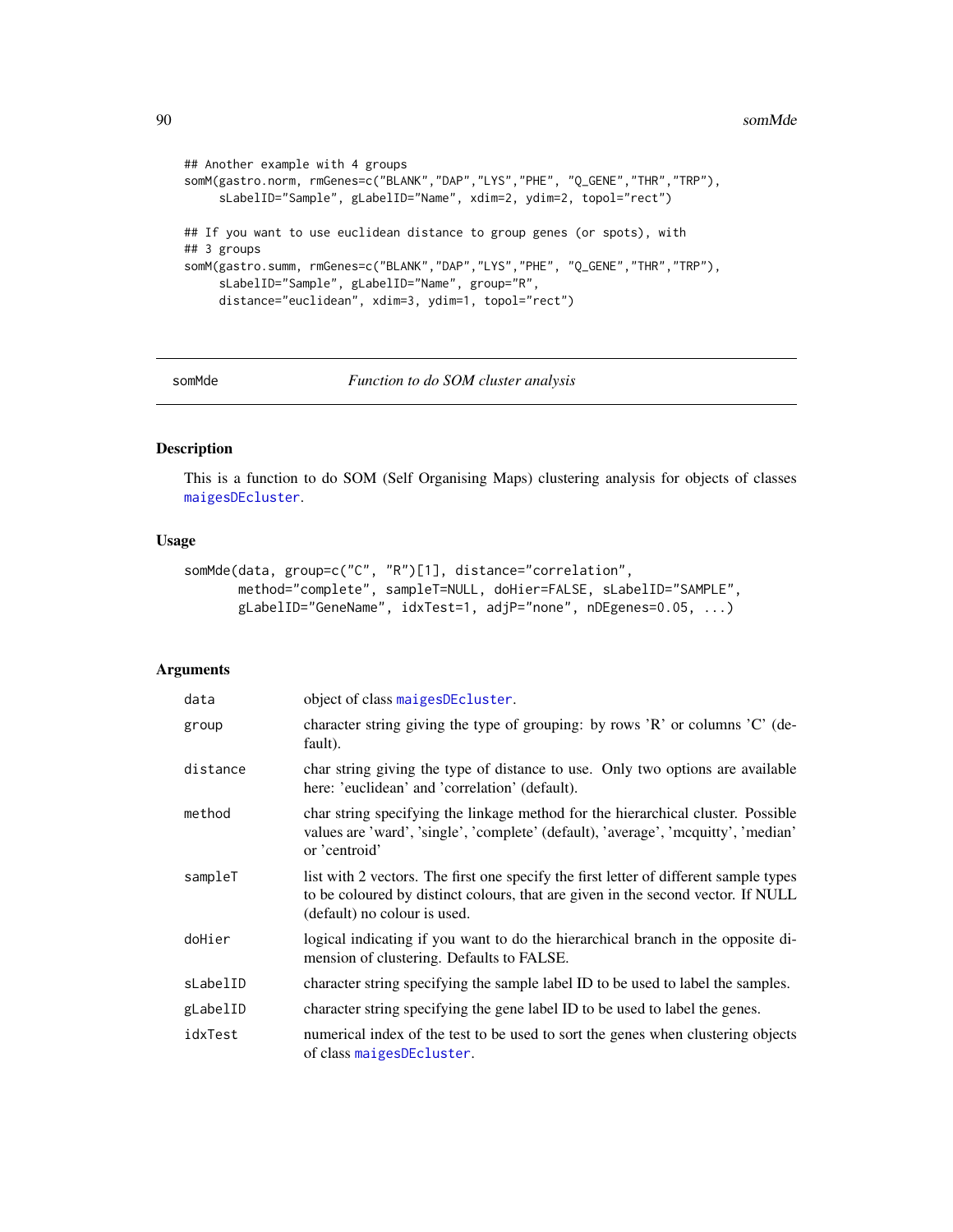#### somMde 91

| adjP     | string specifying the method of p-value adjustment. May be 'none', 'Bonfer-<br>roni', 'Holm', 'Hochberg', 'SidakSS', 'SidakSD', 'BH', 'BY'.                                                     |
|----------|-------------------------------------------------------------------------------------------------------------------------------------------------------------------------------------------------|
| nDEgenes | number of DE genes to be selected. If a real number in $(0,1)$ all genes with<br>p.value $\leq$ nDEgenes will be used. If an integer, the nDEgenes genes with<br>smaller p-values will be used. |
| $\cdots$ | additional parameters for som function.                                                                                                                                                         |

#### Details

This function implements the SOM clustering method for objects resulted from differential expression analysis. The method uses the function [som](#page-0-0) from package *som*. For the adjustment of p-values in the selection of genes differentially expressed, we use the function  $m$ t.rawp2adjp from package *multtest*.

#### Value

This function display the heatmaps and return invisibly an object of class som resulted from the function [som](#page-0-0).

#### Author(s)

Gustavo H. Esteves <<gesteves@vision.ime.usp.br>>

#### See Also

[som](#page-0-0) from package *som*. [kmeansM](#page-47-0) and [hierM](#page-41-0) for displaying k-means and hierarchical clusters, respectively.

#### Examples

```
## Loading the dataset
data(gastro)
## Doing bootstrap from t statistic test fot Type sample label, k=1000
## specifies one thousand bootstraps
gastro.ttest = deGenes2by2Ttest(gastro.summ, sLabelID="Type")
## SOM cluster with 2 groups adjusting p-values by FDR, and showing all genes
## with p-value < 0.05
somMde(gastro.ttest, sLabelID="Type", adjP="BH", nDEgenes=0.05,
      xdim=2, ydim=1, topol="rect")
## SOM cluster with 4 groups adjusting p-values by FDR, and showing all genes
## with p-value < 0.05somMde(gastro.ttest, sLabelID="Type", adjP="BH", nDEgenes=0.05,
      xdim=2, ydim=2, topol="rect")
```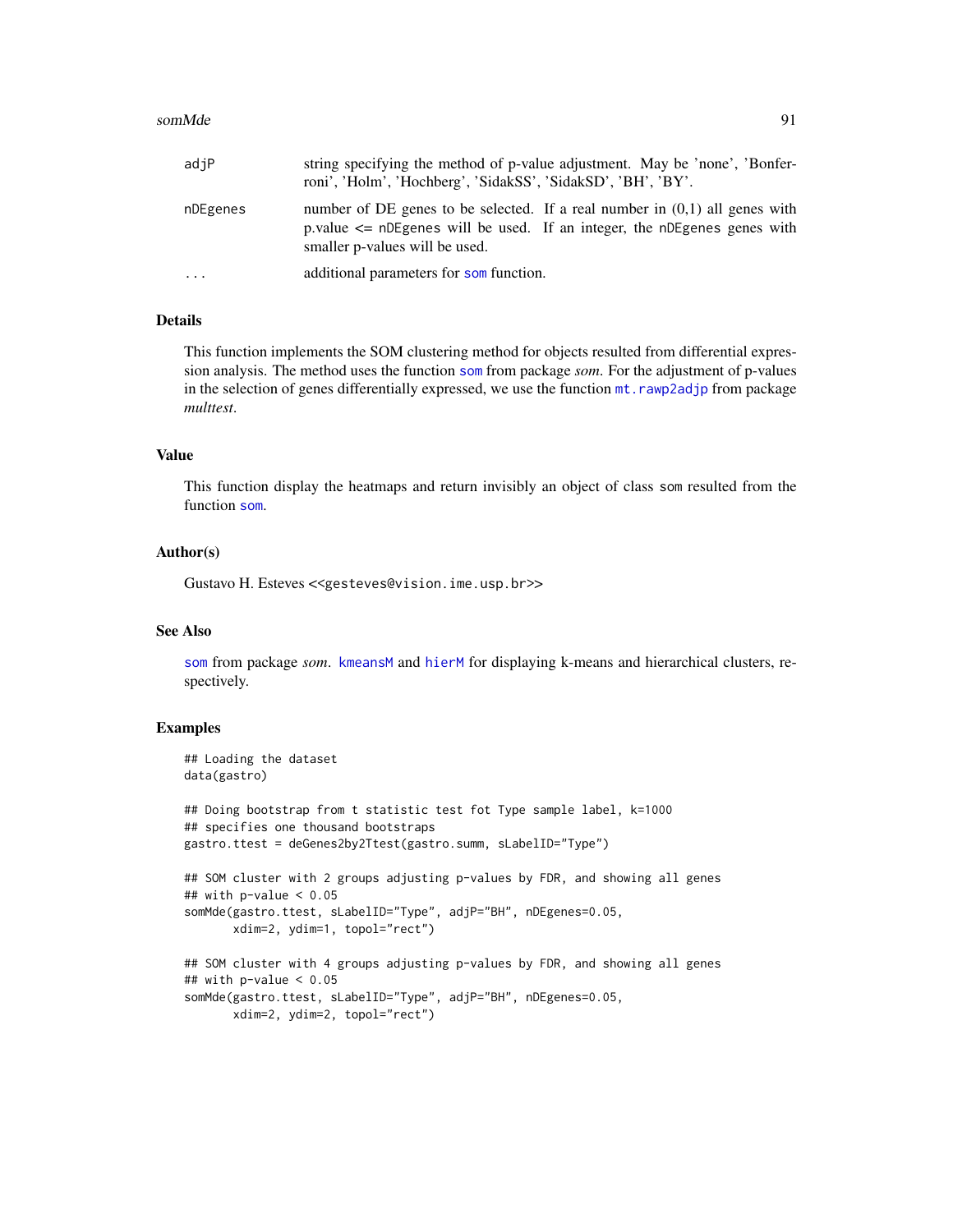# <span id="page-91-0"></span>Description

Function to summarise measures of a [maiges](#page-52-0) class object, both by samples and genes.

#### Usage

```
summarizeReplicates(object=NULL, gLabelID="GeneName", sLabelID="Sample",
                    funcS="mean", funcG="mean", rmBad=TRUE, keepEmpty=TRUE)
```
# Arguments

| object    | object of class maiges.                                                                                                                          |
|-----------|--------------------------------------------------------------------------------------------------------------------------------------------------|
| gLabelID  | character string giving the gene label ID to be used to summarise the data by<br>rows.                                                           |
| sLabelID  | character string giving the sample label ID to be used to summarise the data by<br>columns.                                                      |
| funcS     | character string specifying the function to be applied for sample replicates. De-<br>faults to 'mean'. If NULL, no resume is done for samples.   |
| funcG     | character string specifying the function to be applied for genes (spots) replicates.<br>Defaults to 'mean'. If NULL, no resume is done for genes |
| rmBad     | logical indicating if you want to remove or not bad spots, given by the slot<br>BadSpots in argument object.                                     |
| keepEmpty | logical indicating if you want to maintain spots with empty information.                                                                         |

# Details

This function takes the object of class [maiges](#page-52-0) and resume the data by spots (rows) and samples (columns).

# Value

This function returns another object of class [maiges](#page-52-0) with replicates summarised to only one observation.

# Author(s)

Gustavo H. Esteves <<gesteves@vision.ime.usp.br>>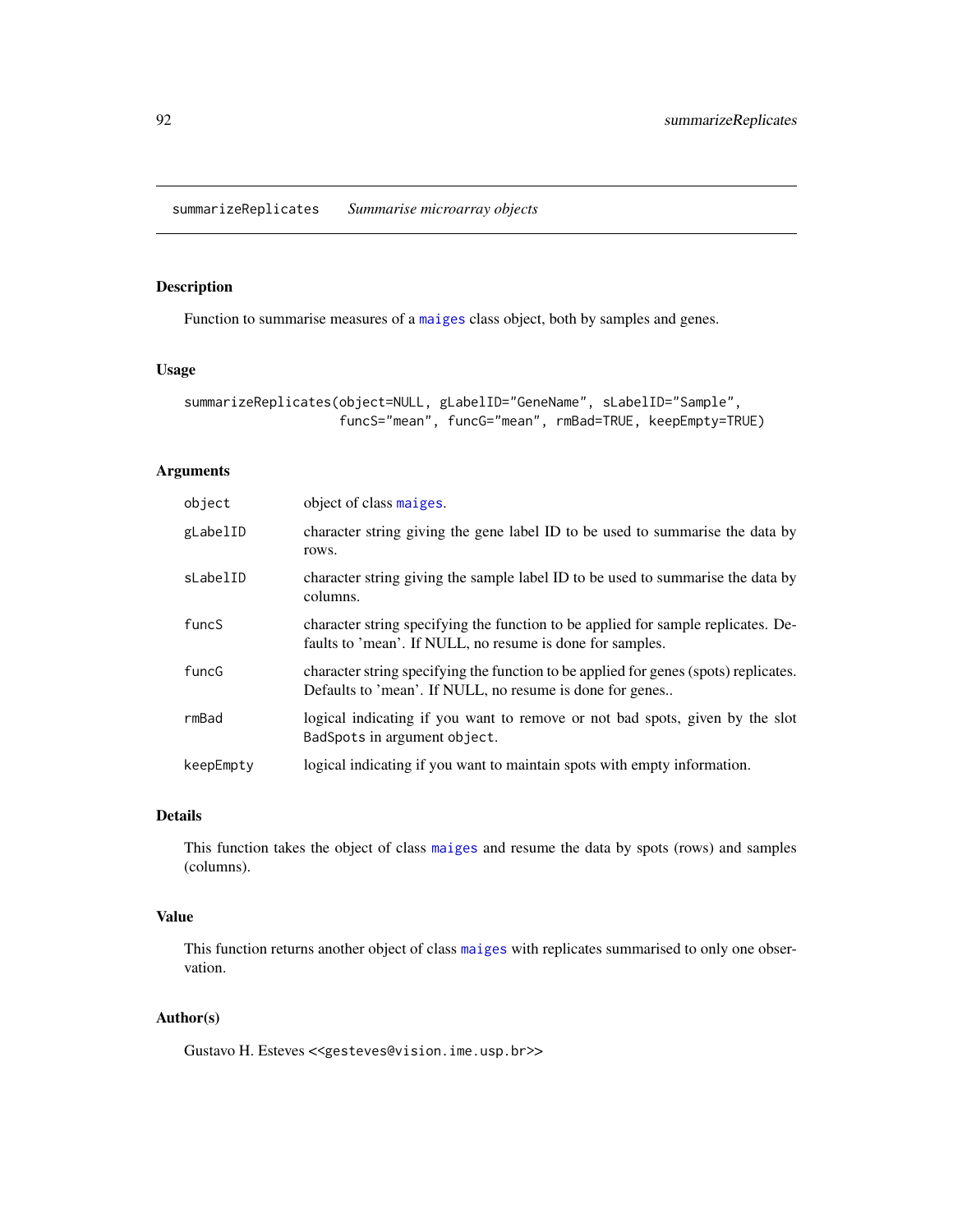#### <span id="page-92-1"></span>summary 2008 and 2008 and 2008 and 2008 and 2008 and 2008 and 2008 and 2008 and 2008 and 2008 and 2008 and 200

#### Examples

```
## Loading the dataset
data(gastro)
## Summarising the data (maigesNorm class), replicated samples will be
## summarised by mean and genes by median
gastro.summ = summarizeReplicates(gastro.norm, gLabelID="GeneName",
  sLabelID="Sample", funcS="mean", funcG="median",
  keepEmpty=FALSE, rmBad=FALSE)
## To summarise genes by mean and keep the blank spots use
gastro.summ = summarizeReplicates(gastro.norm, gLabelID="GeneName",
  sLabelID="Sample", funcS="mean", funcG="mean",
  keepEmpty=TRUE, rmBad=FALSE)
```
<span id="page-92-0"></span>summary *Method summary for the object from this package*

#### Description

Generic function [summary](#page-92-0) to display a nice summary of the contents from classes of objects define in this package.

# Usage

```
## S3 method for class maigesPreRaw
summary(object, ...)
```
## S3 method for class maigesRaw summary(object, ...)

## S3 method for class maiges summary(object, ...)

## S3 method for class maigesDE summary(object, ...)

## S3 method for class maigesDEcluster summary(object, ...)

## S3 method for class maigesClass summary(object, ...)

## S3 method for class maigesRelNetB summary(object, ...)

## S3 method for class maigesRelNetM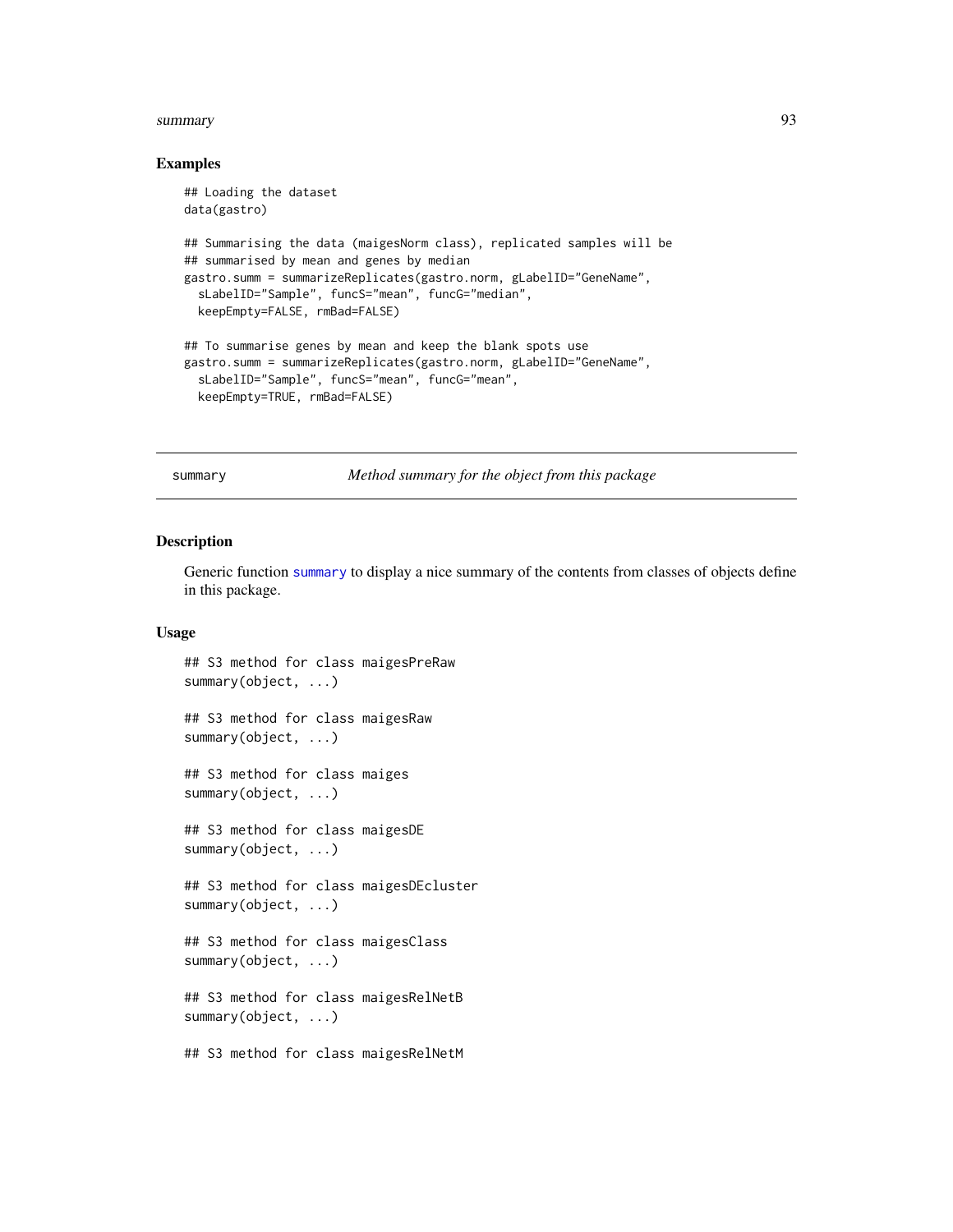```
summary(object, ...)
## S3 method for class maigesActMod
summary(object, ...)
## S3 method for class maigesActNet
summary(object, ...)
```
# Arguments

| object   | an object of any class defined in this package    |
|----------|---------------------------------------------------|
| $\cdots$ | further arguments passed to or from other methods |

# Author(s)

Gustavo H. Esteves <gesteves@vision.ime.usp.br>

#### See Also

[summary](#page-92-0) in the base package.

#### Examples

```
## Loading the dataset
data(gastro)
```
summary(gastro) summary(gastro.raw) summary(gastro.norm) summary(gastro.summ)

tableClass *Save HTML or CSV tables of good classifiers (cliques)*

# Description

This function takes an object of class [maigesClass](#page-57-0) resulting from classification analysis and write tables (in HTML or CSV format) a table of the cliques, or classifiers.

# Usage

```
tableClass(classComp=NULL, file="./class_result",
           type=c("HTML","CSV")[1], nCliques=NULL)
```
<span id="page-93-0"></span>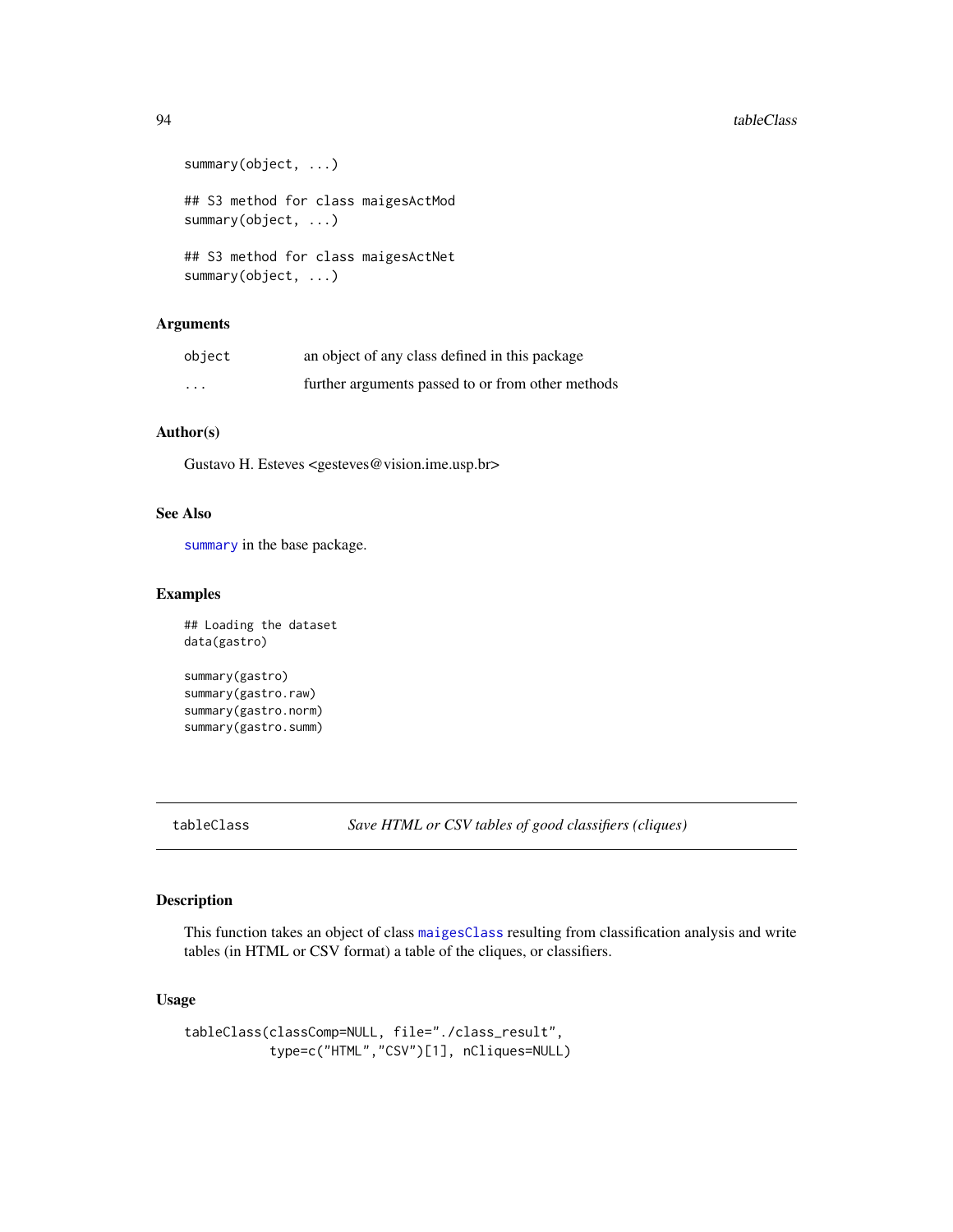#### <span id="page-94-0"></span>tablesDE 95

#### **Arguments**

| classComp | object of class maigesClass.                                                                                    |
|-----------|-----------------------------------------------------------------------------------------------------------------|
| file      | character string giving the file name to be saved (without extension).                                          |
| type      | character string with the type of file to be saved. Must be 'HTML' (default) or<br>'CSV'.                       |
| nCliques  | integer specifying the number of cliques to be saved. If NULL (default) all<br>cliques in the object are saved. |

#### Value

This function don't return any object.

#### Author(s)

Gustavo H. Esteves <<gesteves@vision.ime.usp.br>>

#### See Also

[maigesClass](#page-57-0), [classifyLDA](#page-19-0), [classifySVM](#page-23-0), [classifyKNN](#page-16-0), [classifyLDAsc](#page-21-0), [classifySVMsc](#page-24-0) and [classifyKNNsc](#page-18-0).

# Examples

## Loading the dataset data(gastro)

```
## Doing LDA classifier with 3 genes for the 6th gene group comparing
## the 2 categories from Type sample label.
gastro.class = classifyLDA(gastro.summ, sLabelID="Type",
 gNameID="GeneName", nGenes=3, geneGrp=6)
```
tableClass(gastro.class)

tablesDE *Save HTML or CSV tables of differentially expressed genes*

#### Description

This function takes an object of class [maigesDE](#page-58-0) or [maigesDEcluster](#page-59-0) generated by functions [deGenes2by2Ttest](#page-33-0), [deGenes2by2Wilcox](#page-34-0), [deGenes2by2BootT](#page-32-0) and [deGenesANOVA](#page-35-0) and save HTML or CSV tables differentially expressed genes.

# Usage

```
tablesDE(deComp=NULL, dir="./", filenames=NULL, dataID="Someones",
         type=c("HTML","CSV")[1], geneID="GeneName", hsID="ClusterId",
         gbID="GeneId", annotID="Annot", genes=NULL, logFold=TRUE,
         adjP="none", sort="p.value", nDEgenes=NULL)
```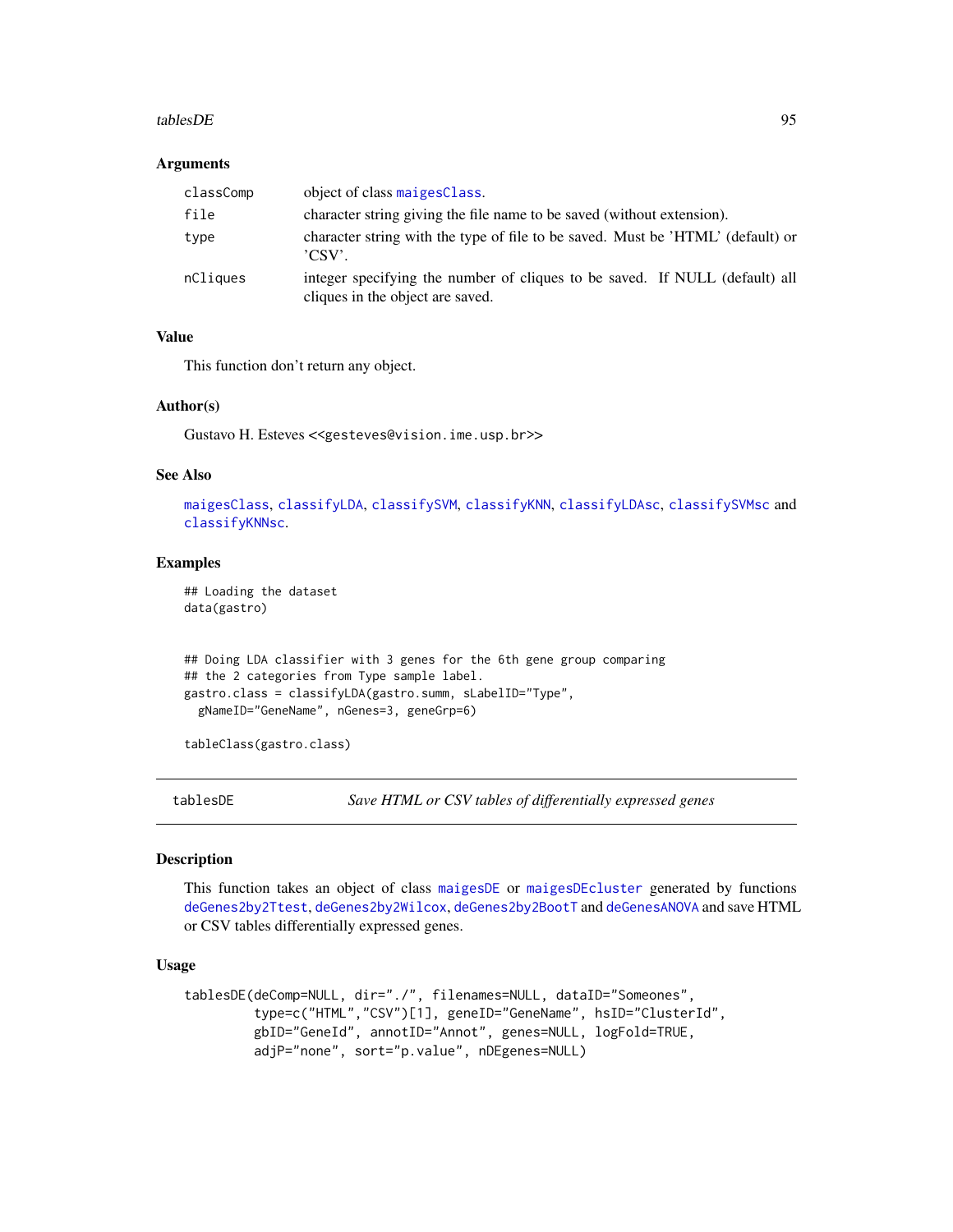# Arguments

| deComp    | object of class maigesDE.                                                                                                                                                                                                                                                             |
|-----------|---------------------------------------------------------------------------------------------------------------------------------------------------------------------------------------------------------------------------------------------------------------------------------------|
| dir       | character specifying the directory to save the files.                                                                                                                                                                                                                                 |
| filenames | character vector with file names to be saved, if NULL default names are given.                                                                                                                                                                                                        |
| dataID    | character giving an identifier for the dataset. If NULL the notes slot from<br>DE.comp are used.                                                                                                                                                                                      |
| type      | type of file to be saved. May be 'HTML' (default) or 'CSV'.                                                                                                                                                                                                                           |
| geneID    | character giving the ID of label for gene symbol in the dataset.                                                                                                                                                                                                                      |
| hsID      | character giving the ID of label for unigene code in the dataset.                                                                                                                                                                                                                     |
| gbID      | character giving the ID of label for Genbank entry in the dataset.                                                                                                                                                                                                                    |
| annotID   | character giving the ID of label for gene annotation in the dataset.                                                                                                                                                                                                                  |
| genes     | character vector specifying the genes to be saved, mapped according to geneID<br>label.                                                                                                                                                                                               |
| logFold   | logical specifying if the fold change must be saved in log2 scale.                                                                                                                                                                                                                    |
| adjP      | character string giving the type of p-value adjustment. May be 'Bonferroni',<br>'Holm', 'Hochberg', 'SidakSS', 'SidakSD', 'BH', 'BY' or 'none'. Defaults to<br>'none'.                                                                                                                |
| sort      | character specifying the field to be sorted, may be 'p.value' (default), 'fold' or<br>'statistic'.                                                                                                                                                                                    |
| nDEgenes  | number of differentially genes to be saved in the file. Defaults to NULL to save<br>all genes. If an integer value the function saves the nDEgenes with smaller p-<br>values (most significantly DE genes). If a number in $(0,1)$ nDE genes is used as<br>a cutoff for the p-values. |

# Details

We use the function  $m$ t. rawp2adjp from package *multtest* to adjust p-values, any information the methods implemented must be searched in their help pages. The arguments hsID, gbID and annotID are used only to improve the tables generate including links for the respective databases, but if these information are absent in the dataset they must be specified as NULL. The argument geneID must be necessarily specified, because the genes must be at least one identification.

# Value

This function don't return any object.

# Author(s)

Gustavo H. Esteves <<gesteves@vision.ime.usp.br>>

# See Also

[deGenes2by2Ttest](#page-33-0), [deGenes2by2Wilcox](#page-34-0), [deGenes2by2BootT](#page-32-0), [deGenesANOVA](#page-35-0), [maigesDE](#page-58-0), [maigesDEcluster](#page-59-0).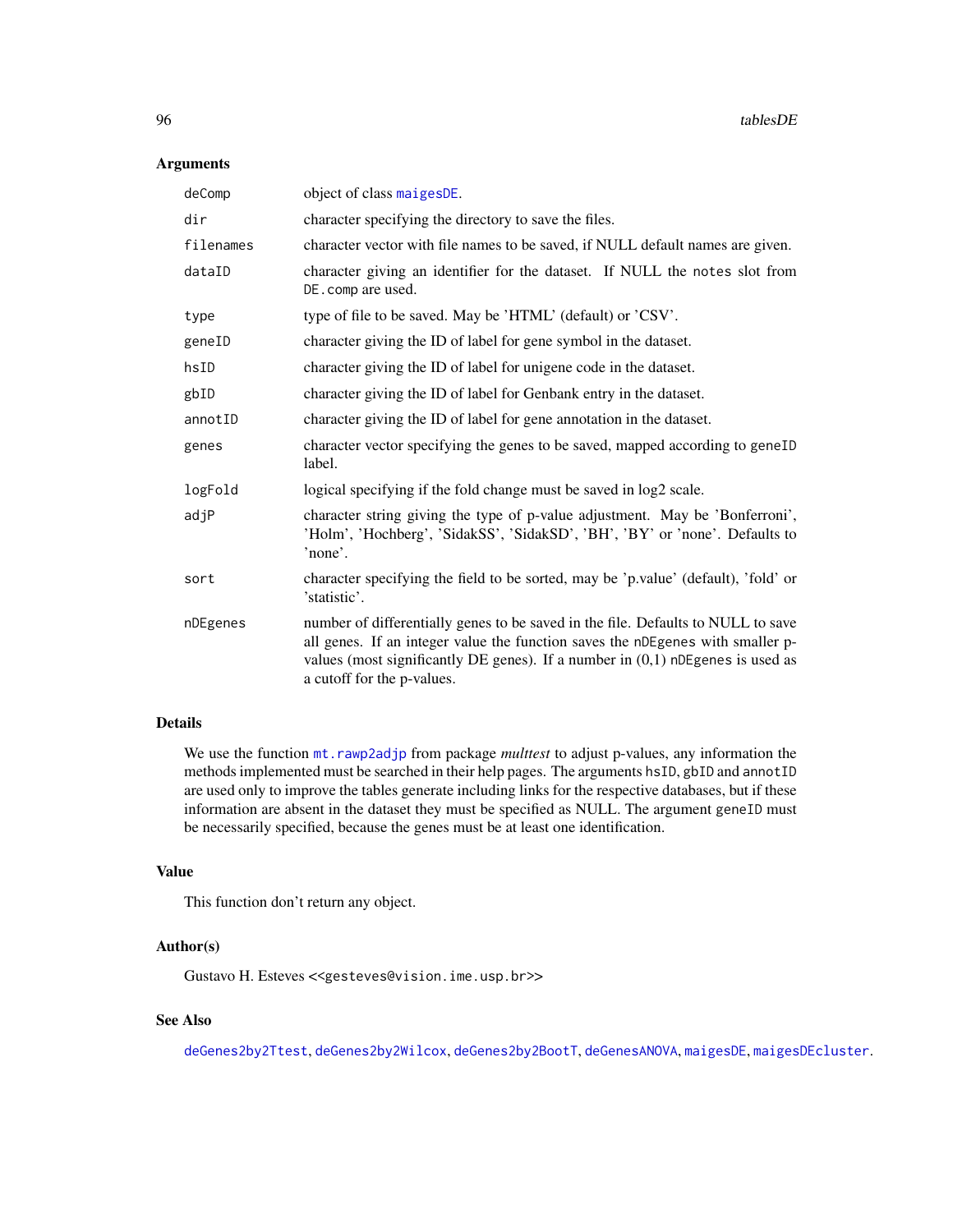#### <span id="page-96-0"></span>[-method 97

#### Examples

```
## Loading the dataset
data(gastro)
## Doing bootstrap from t statistic test fot Type sample label, k=1000
## specifies one thousand bootstraps
gastro.ttest = deGenes2by2Ttest(gastro.summ, sLabelID="Type")
tablesDE(gastro.ttest) ## Save HTML tables
## To save only tables with p-value < 0.05
tablesDE(gastro.ttest, nDEgenes=0.05)
## To save only tables with 30 most significantly genes
tablesDE(gastro.ttest, nDEgenes=30)
```
[-method *Sub-setting methods for maiges objects*

#### Description

Sub-setting methods were defined for the classes presented in this package, [maiges](#page-52-0), [maigesANOVA](#page-56-0), [maigesRaw](#page-62-0) and [maigesPreRaw](#page-60-0). These methods create instances of the given class, for a subset of spots and/or arrays in a batch.

# Methods

- $x = \text{ANY}$  generic method.
- $x = \text{maiges } x[i, j]$  $x = \text{maiges } x[i, j]$  $x = \text{maiges } x[i, j]$  extract object of class maiges for spots with indexes i and samples with indexes j.
- $x = maigesANOVA \times [i, j]$  $x = maigesANOVA \times [i, j]$  $x = maigesANOVA \times [i, j]$  extract object of class maigesANOVA for spots with indexes i and samples with indexes j.
- $x = maiges Raw \times[i, j]$  extract object of class [maigesRaw](#page-62-0) for spots with indexes i and arrays with indexes j.
- $x = \text{maigesPreRaw } \times [i, j]$  $x = \text{maigesPreRaw } \times [i, j]$  $x = \text{maigesPreRaw } \times [i, j]$  extract object of class maigesPreRaw for spots with indexes i and arrays with indexes j.

#### See Also

[maiges](#page-52-0), [maigesANOVA](#page-56-0), [maigesRaw](#page-62-0) and [maigesPreRaw](#page-60-0).

#### Examples

```
## Loading the dataset
data(gastro)
```
gastro[1:10,]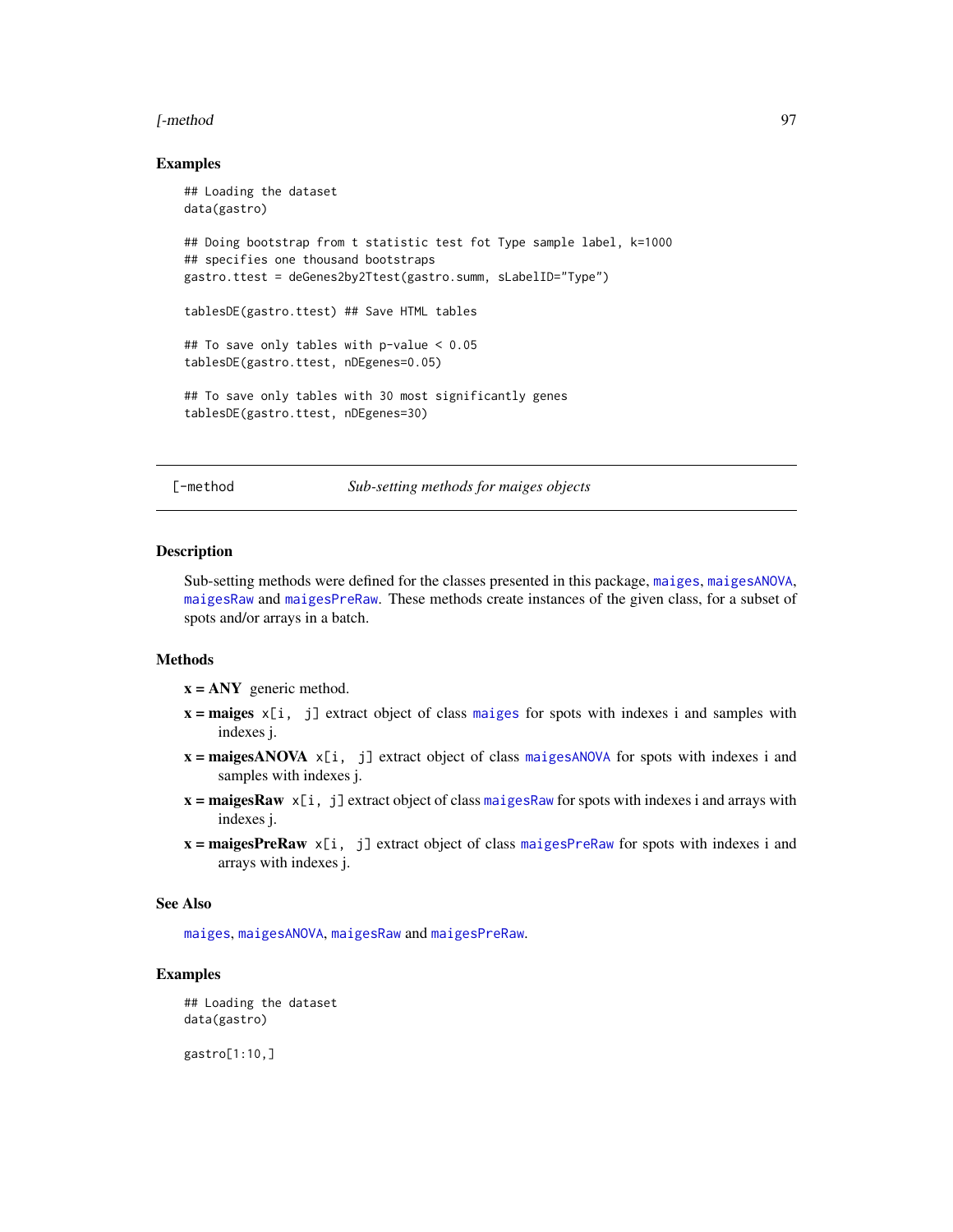98 [-method

gastro[1,1] gastro.raw[rep(TRUE, 15),] gastro.norm[c(1,4,6), c(10, 18)]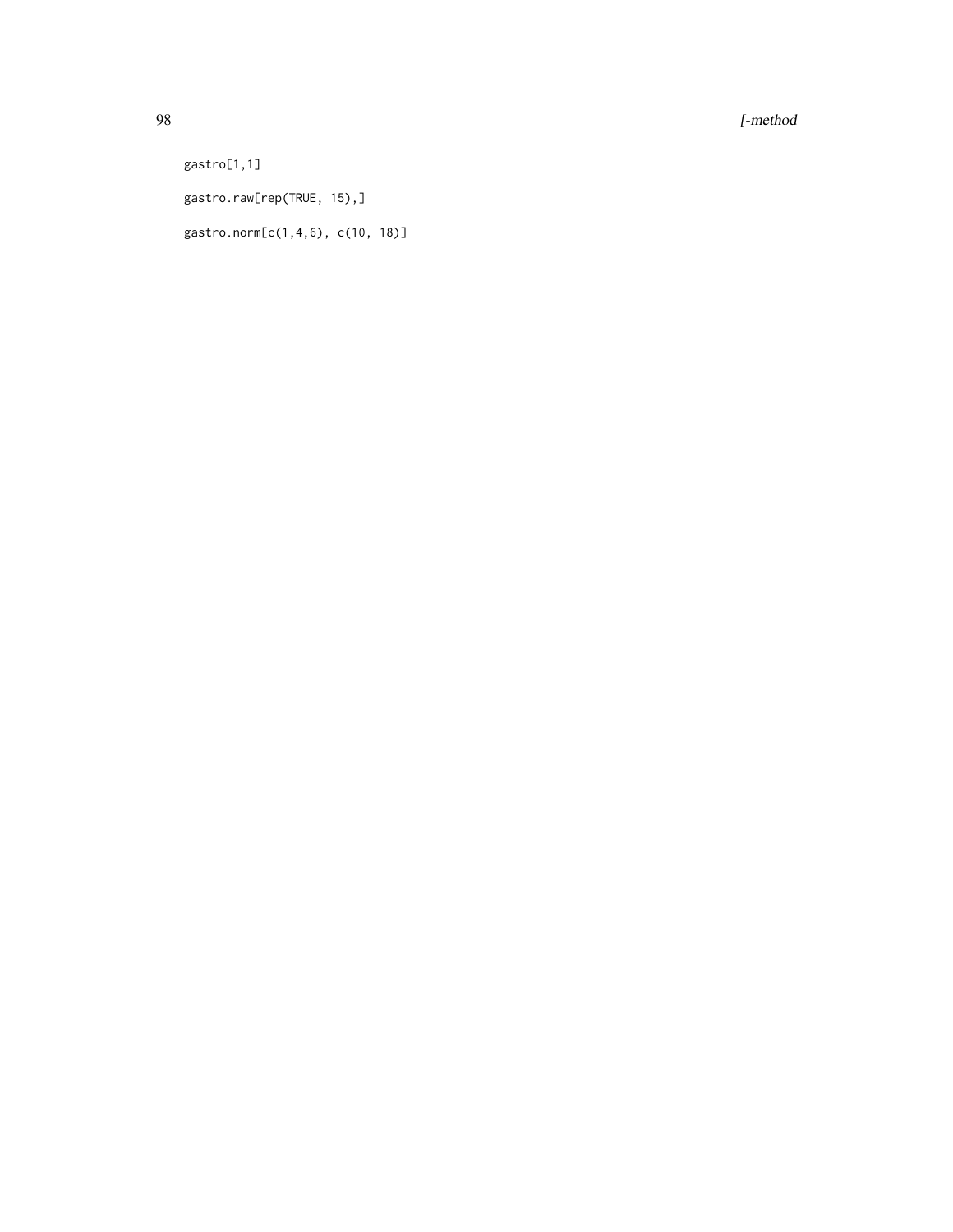# Index

∗Topic array boxplot, [14](#page-13-0) calcA, [15](#page-14-0) calcW, [16](#page-15-0) dim, [38](#page-37-0) getLabels, [40](#page-39-0) image, [46](#page-45-2) plot, [73](#page-72-2) print, [78](#page-77-1) summary, [93](#page-92-1) ∗Topic classes maiges-class, [53](#page-52-1) maigesActMod-class, [55](#page-54-1) maigesActNet-class, [56](#page-55-1) maigesANOVA-class, [57](#page-56-1) maigesClass-class, [58](#page-57-1) maigesDE-class, [59](#page-58-1) maigesDEcluster-class, [60](#page-59-1) maigesPreRaw-class, [61](#page-60-1) maigesRaw-class, [63](#page-62-1) maigesRelNetB-class, [64](#page-63-1) maigesRelNetM-class, [66](#page-65-1) normLoc, [68](#page-67-1) normOLIN, [69](#page-68-1) normScaleLimma, [71](#page-70-1) normScaleMarray, [72](#page-71-1) plotGenePair, [77](#page-76-0) relNet2TGF, [79](#page-78-0) selSpots, [85](#page-84-0) summarizeReplicates, [92](#page-91-0) ∗Topic datasets gastro, [39](#page-38-0) ∗Topic file loadData, [51](#page-50-0) ∗Topic hplot heatmapsM, [41](#page-40-0) hierM, [42](#page-41-1) hierMde, [44](#page-43-0) kmeansM, [48](#page-47-1)

kmeansMde, [50](#page-49-0) somM, [88](#page-87-0) somMde, [90](#page-89-1) ∗Topic methods [-method, [97](#page-96-0) activeMod, [3](#page-2-0) activeModScoreHTML, [5](#page-4-0) activeNet, [6](#page-5-0) activeNetScoreHTML, [7](#page-6-0) addGeneGrps, [8](#page-7-0) addPaths, [9](#page-8-0) bootstrapCor, [10](#page-9-0) bootstrapMI, [11](#page-10-0) bootstrapT, [13](#page-12-0) classifyKNN, [17](#page-16-1) classifyKNNsc, [19](#page-18-1) classifyLDA, [20](#page-19-1) classifyLDAsc, [22](#page-21-1) classifySVM, [24](#page-23-1) classifySVMsc, [25](#page-24-1) coerce-method, [27](#page-26-0) compCorr, [29](#page-28-1) contrastsFitM, [30](#page-29-0) createMaigesRaw, [31](#page-30-0) createTDMS, [32](#page-31-0) deGenes2by2BootT, [33](#page-32-1) deGenes2by2Ttest, [34](#page-33-1) deGenes2by2Wilcox, [35](#page-34-1) deGenesANOVA, [36](#page-35-1) designANOVA, [37](#page-36-0) MI, [67](#page-66-1) normRepLoess, [70](#page-69-1) relNetworkB, [81](#page-80-1) relNetworkM, [83](#page-82-1) robustCorr, [84](#page-83-1) show-method, [87](#page-86-1) tableClass, [94](#page-93-0) tablesDE, [95](#page-94-0) [ *(*[-method*)*, [97](#page-96-0)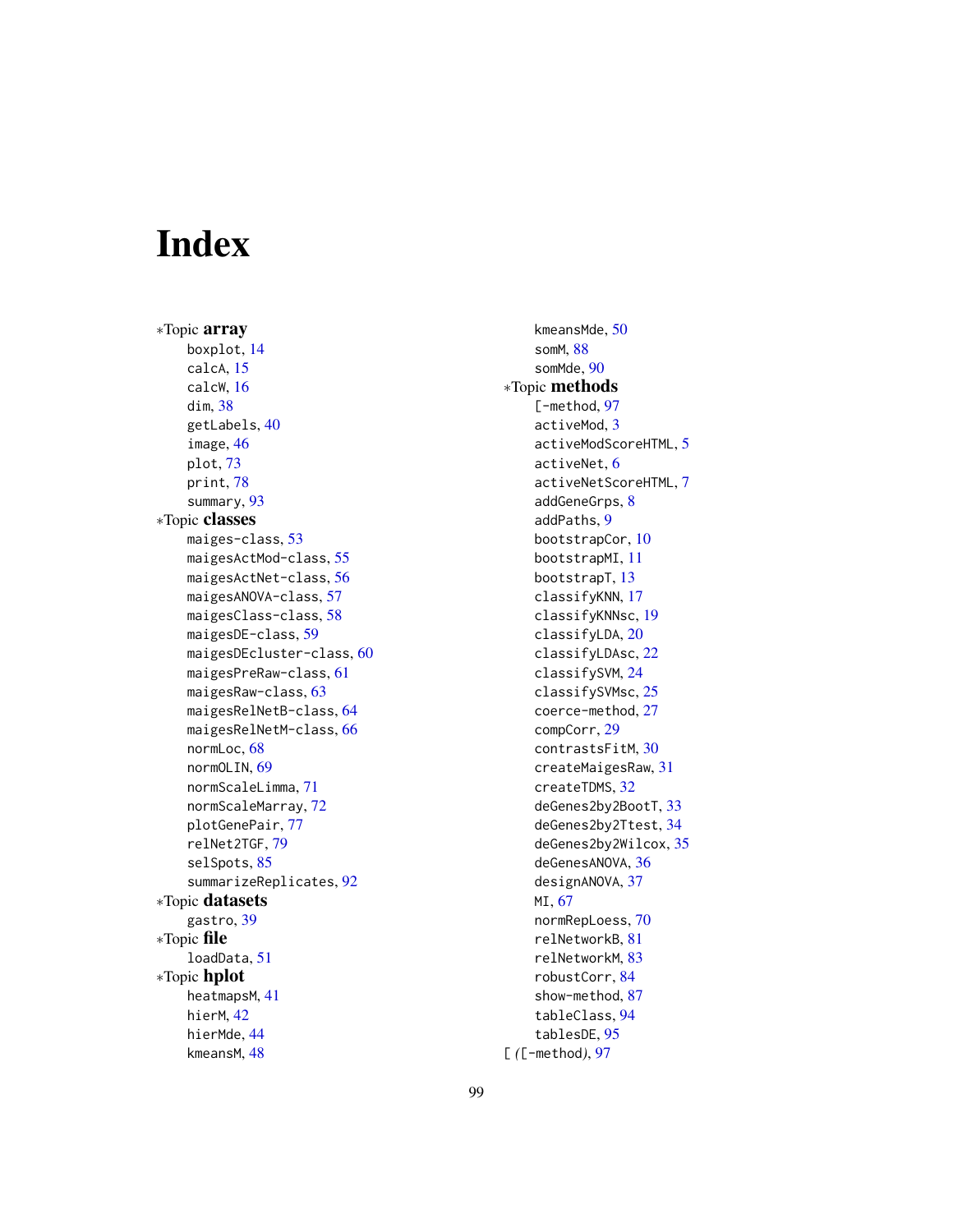### 100 INDEX

[,maiges-method *(*[-method*)*, [97](#page-96-0) [,maigesANOVA-method *(*[-method*)*, [97](#page-96-0) [,maigesPreRaw-method *(*[-method*)*, [97](#page-96-0) [,maigesRaw-method *(*[-method*)*, [97](#page-96-0) [-method, [97](#page-96-0)

activeMod, [3,](#page-2-0) *5*, *55, 56* activeModScoreHTML, *4*, [5](#page-4-0) activeNet, [6,](#page-5-0) *7*, *56, 57* activeNetScoreHTML, [7,](#page-6-0) *7* addGeneGrps, [8,](#page-7-0) *10*, *53*, *61, 62* addPaths, [9,](#page-8-0) *9*, *53*, *61, 62* as, *28* as *(*coerce-method*)*, [27](#page-26-0) as,maiges,MAList-method *(*coerce-method*)*, [27](#page-26-0) as,maiges,marrayNorm-method *(*coerce-method*)*, [27](#page-26-0) as,maigesRaw,marrayRaw-method *(*coerce-method*)*, [27](#page-26-0) as,maigesRaw,RGList-method *(*coerce-method*)*, [27](#page-26-0) as,MAList,maiges-method *(*coerce-method*)*, [27](#page-26-0) as,marrayNorm,maiges-method *(*coerce-method*)*, [27](#page-26-0) as,marrayRaw,maigesRaw-method *(*coerce-method*)*, [27](#page-26-0) as,RGList,maigesRaw-method *(*coerce-method*)*, [27](#page-26-0)

backgroundcorrect, *16, 17*, *70*, *74, 75* bootstrapCor, [10](#page-9-0) bootstrapMI, [11](#page-10-0) bootstrapT, [13,](#page-12-0) *33*, *35* boxplot, [14,](#page-13-0) *14, 15*

```
calcA, 15, 15–17
calcW, 16, 16, 17
classifyKNN, 17, 20, 21, 24, 25, 58, 59, 95
classifyKNNsc, 18, 19, 23, 26, 58, 59, 95
classifyLDA, 18, 20, 23–25, 58, 59, 95
classifyLDAsc, 20, 21, 22, 26, 58, 59, 95
classifySVM, 18, 21, 24, 26, 58, 59, 95
classifySVMsc, 20, 23, 24, 25, 25, 58, 59, 95
coerce,maiges,MAList-method
         (coerce-method), 27
coerce,maiges,marrayNorm-method
         (coerce-method), 27
```
coerce,maigesRaw,marrayRaw-method *(*coerce-method*)*, [27](#page-26-0) coerce,maigesRaw,RGList-method *(*coerce-method*)*, [27](#page-26-0) coerce,MAList,maiges-method *(*coerce-method*)*, [27](#page-26-0) coerce,marrayNorm,maiges-method *(*coerce-method*)*, [27](#page-26-0) coerce,marrayRaw,maigesRaw-method *(*coerce-method*)*, [27](#page-26-0) coerce,RGList,maigesRaw-method *(*coerce-method*)*, [27](#page-26-0) coerce-method, [27](#page-26-0) compCorr, [29,](#page-28-1) *83, 84* contrasts.fit, *30* contrastsFitM, [30](#page-29-0) cor, *11*, *81–85* createMaigesRaw, [31,](#page-30-0) *61–64* createTDMS, [32](#page-31-0) deGenes2by2BootT, [33,](#page-32-1) *34–36*, *59–61*, *95, 96* deGenes2by2Ttest, *33*, [34,](#page-33-1) *35, 36*, *59–61*, *95, 96* deGenes2by2Wilcox, *33, 34*, [35,](#page-34-1) *35*, *59–61*, *95, 96* deGenesANOVA, [36,](#page-35-1) *38*, *57–61*, *95, 96* designANOVA, *36*, [37,](#page-36-0) *37*, *57, 58* dim, [38,](#page-37-0) *38, 39*

```
eBayes, 30
```
gastro, [39](#page-38-0) getLabels, [40,](#page-39-0) *40* graphNEL, *54*, *62, 63*

Dist, *43*, *45*, *48*, *50*

hclust, *43*, *45* heatmap, *43*, *45* heatmapsM, [41](#page-40-0) hierM, [42,](#page-41-1) *42*, *49*, *51*, *89*, *91* hierMde, *42*, [44,](#page-43-0) *60, 61*

image, *42*, [46,](#page-45-2) *46, 47*, *75* image.maigesActMod, *4* image.maigesActNet, *6, 7* image.maigesRelNetB, *82* image.maigesRelNetM, *84*

Kmeans, *49–51* kmeansM, *42*, *44, 45*, [48,](#page-47-1) *89*, *91*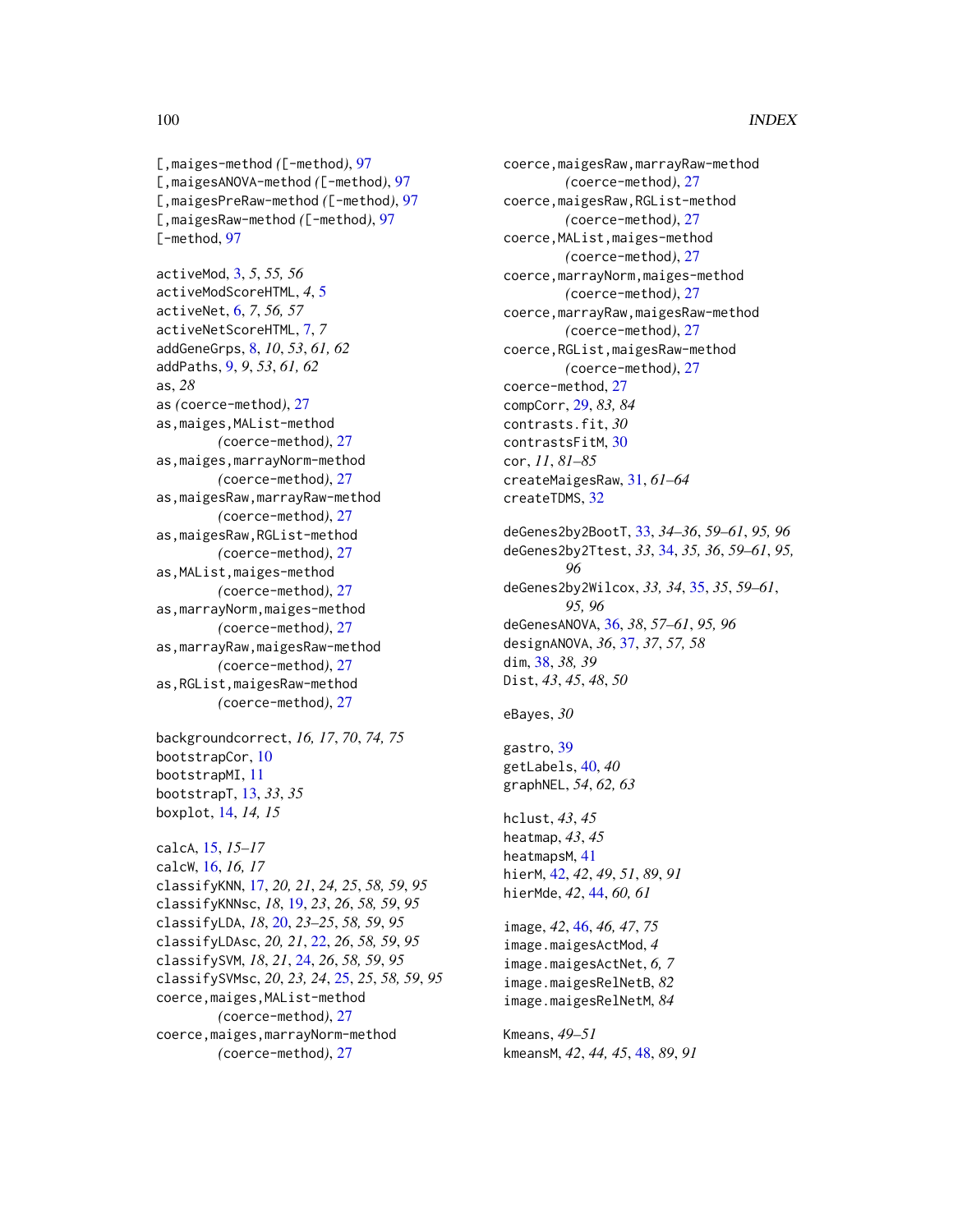#### $I$ NDEX  $101$

kmeansMde, *48*, [50,](#page-49-0) *60, 61* knn.cv, *18*, *20* lda, *21*, *23* lm.series, *30* lmFit, *30*, *36, 37* loadData, *8, 9*, *31*, [51,](#page-50-0) *61, 62* loessFit, *70, 71* maBoxplot, *14, 15* maiges, *4*, *6*, *14*, *16–19*, *21, 22*, *24, 25*, *27, 28*, *32–39*, *41–43*, *46–49*, *54–59*, *65, 66*, *68, 69*, *71–73*, *75*, *81*, *83*, *88, 89*, *92*, *97* maiges *(*maiges-class*)*, [53](#page-52-1) maiges-class, [53](#page-52-1) maigesActMod, *4, 5*, *46, 47*, *55*, *75* maigesActMod *(*maigesActMod-class*)*, [55](#page-54-1) maigesActMod-class, [55](#page-54-1) maigesActNet, *6, 7*, *46, 47*, *57*, *75* maigesActNet *(*maigesActNet-class*)*, [56](#page-55-1) maigesActNet-class, [56](#page-55-1) maigesANOVA, *14*, *16, 17*, *36*, *38, 39*, *42, 43*, *46–49*, *57–59*, *75*, *88, 89*, *97* maigesANOVA *(*maigesANOVA-class*)*, [57](#page-56-1) maigesANOVA-class, [57](#page-56-1) maigesClass, *18*, *20, 21*, *23, 24*, *26*, *59*, *74, 75*, *94, 95* maigesClass *(*maigesClass-class*)*, [58](#page-57-1) maigesClass-class, [58](#page-57-1) maigesDE, *33–35*, *37*, *41*, *60*, *74, 75*, *95, 96* maigesDE *(*maigesDE-class*)*, [59](#page-58-1) maigesDE-class, [59](#page-58-1) maigesDEcluster, *14*, *33–35*, *37*, *41–45*, *48*, *50*, *61*, *74, 75*, *88*, *90*, *95, 96* maigesDEcluster *(*maigesDEcluster-class*)*, [60](#page-59-1) maigesDEcluster-class, [60](#page-59-1) maigesPreRaw, *8–10*, *31*, *38, 39*, *51–53*, *62, 63*, *74*, *97* maigesPreRaw *(*maigesPreRaw-class*)*, [61](#page-60-1) maigesPreRaw-class, [61](#page-60-1) maigesRaw, *14*, *16, 17*, *27, 28*, *31*, *38, 39*, *41–43*, *46–49*, *53*, *61*, *64*, *68–72*, *75*, *86*, *88, 89*, *97* maigesRaw *(*maigesRaw-class*)*, [63](#page-62-1) maigesRaw-class, [63](#page-62-1) maigesRelNetB, *46, 47*, *65*, *75*, *79–82* maigesRelNetB *(*maigesRelNetB-class*)*, [64](#page-63-1)

maigesRelNetB-class, [64](#page-63-1) maigesRelNetM, *46, 47*, *66*, *75*, *77–81*, *83, 84* maigesRelNetM *(*maigesRelNetM-class*)*, [66](#page-65-1) maigesRelNetM-class, [66](#page-65-1) maImage, *47* makeContrasts, *38* MAList, *27, 28*, *41* maNormScale, *72, 73* maPlot, *74, 75* MArrayLM, *30*, *36, 37* marrayNorm, *27, 28*, *41* marrayRaw, *27, 28*, *41* MI, *12*, [67,](#page-66-1) *82* model.matrix, *37, 38* mt.rawp2adjp, *4*, *6, 7*, *45*, *51*, *74, 75*, *91*, *96* ncol, *39* normalizeBetweenArrays, *71, 72* normalizeWithinArrays, *68* normLoc, *53, 54*, *63, 64*, [68,](#page-67-1) *86* normOLIN, *53, 54*, *63, 64*, [69,](#page-68-1) *86* normRepLoess, *53, 54*, *63, 64*, [70,](#page-69-1) *86* normScaleLimma, *53, 54*, *63, 64*, [71,](#page-70-1) *86* normScaleMarray, *53, 54*, *63, 64*, [72,](#page-71-1) *86* nrow, *39* olin, *69* plot, *61*, [73,](#page-72-2) *73*, *75* plot.maigesActMod, *4, 5* plot.maigesActNet, *6, 7* plot.maigesRelNetB, *82* plot.maigesRelNetM, *84* plotGenePair, [77](#page-76-0)

relNet2TGF, [79](#page-78-0) relNetworkB, *64, 65*, *80*, [81,](#page-80-1) *81* relNetworkM, *66, 67*, *77, 78*, *80, 81*, [83](#page-82-1) RGList, *27, 28*, *41* robustCorr, *11*, *77, 78*, *81–83*, [84,](#page-83-1) *84*

print, [78,](#page-77-1) *78, 79*

selSpots, *63, 64*, [85](#page-84-0) show, *88* show *(*show-method*)*, [87](#page-86-1) show,maiges-method *(*show-method*)*, [87](#page-86-1) show,maigesActMod-method *(*show-method*)*, [87](#page-86-1) show,maigesActNet-method *(*show-method*)*, [87](#page-86-1)